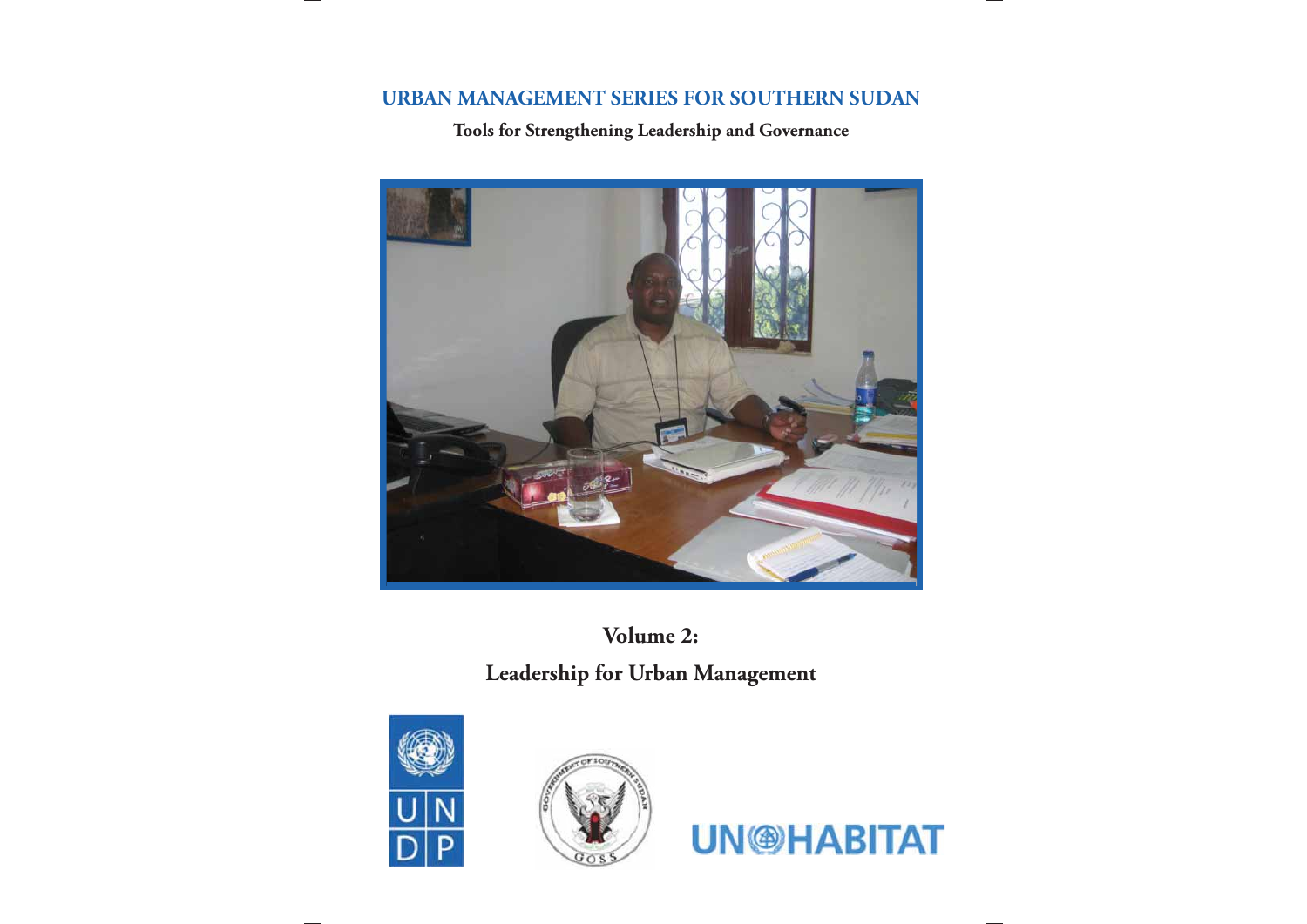# URBAN MANAGEMENT SERIES FOR SOUTHERN SUDAN

**Tools for Strengthening Leadership and Governance**

**Volume 2: Leadership for Urban Management** 

United Nations Human Settlements Programme

Nairobi 2011



Urban Management Series for Southern Sudan

Tools for Strengthening Leadership and Governance First published in Nairobi in 2011 by UN-HABITAT Copyright (C) United Nations Human Settlements Programme 2011

#### All rights reserved

United Nations Settlements Programme (UN-HABITAT) P.O. Box 30030, 00100 Nairobi GPO KENYA Tel: 254-020-7623120 (Central Office) www.unhabitat.org

ISSN – [Insert]

#### Disclaimer

The designation employed and the presentation of the material in this publication do not imply the expression of any opinion whatsoever on the part of the Secretariat of the United Nations concerning the legal status of any country, territory, city or area or of its authorities, or concerning the delimitation of its frontiers or boundaries.

Views expressed in this publication do not necessarily reflect those of the United Nations Settlements Programme, the United Nations, or its member states.

Excerpts may be reproduced without authorization, on condition that the source is indicated.

All photos (C) UN-HABITAT

Acknowledgements

| Principal authors: | LEL Series??? |
|--------------------|---------------|
| Contributors:      | <b>XXXX</b>   |
| Editors:           | <b>XXXX</b>   |
| Design and layout: | <b>XXXX</b>   |
| Printing:          | <b>XXXX</b>   |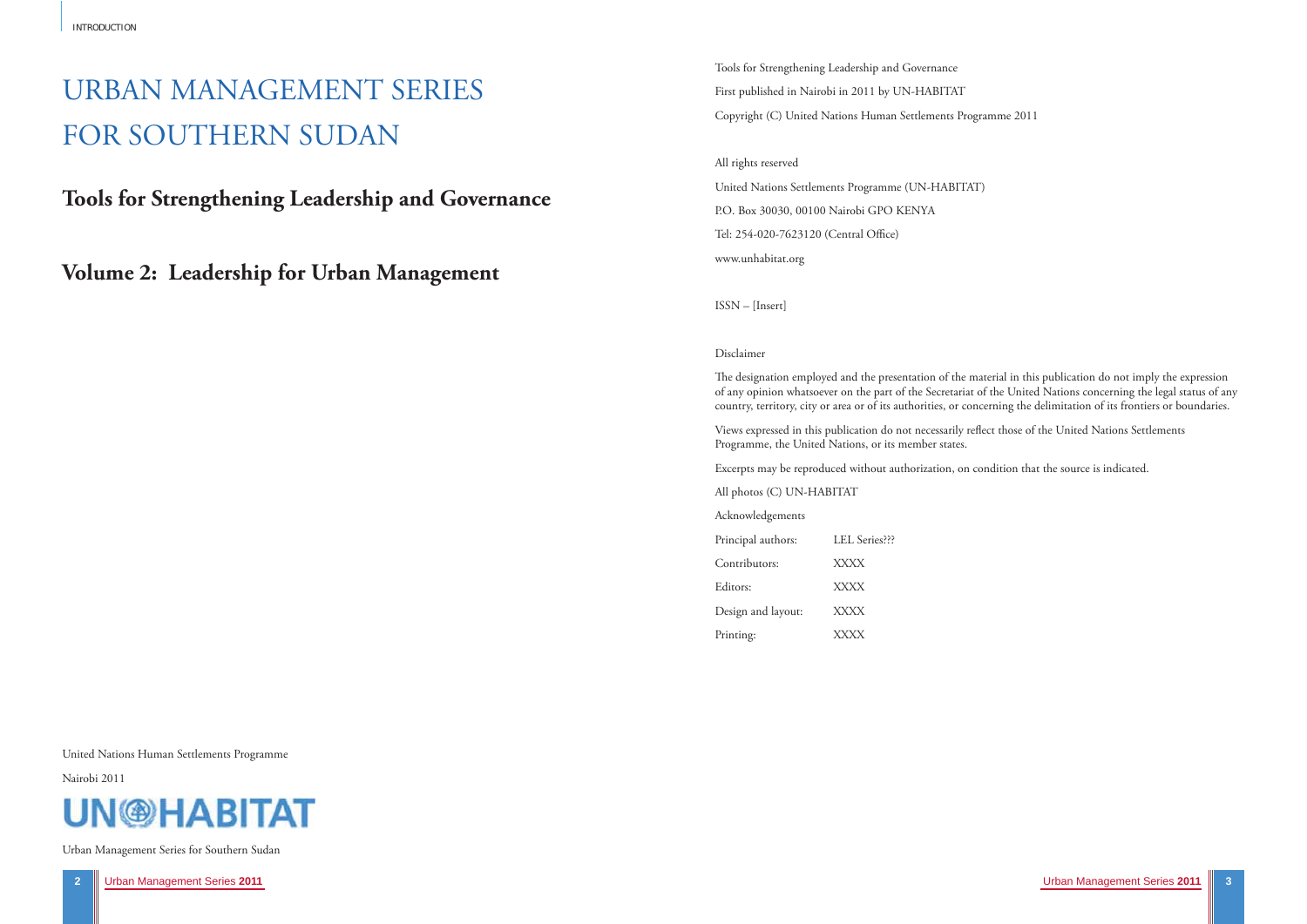# **FORWARD**



**Joan Clos Executive Director, UN-HABITAT**

#### **PREFACE**

Welcome to the Urban Management Series for Southern Sudan. The Series is intended to give direction and guidance on a wide range of urban management topics, but without saying exactly what to do – so it is not a manual. It aims to point Urban Mangers in the right direction, by describing the factors and issues that need to be considered, and suggesting possible solutions in line with basic principles.

In this manner it provides a consistent background for all Urban Managers to approach their work. But it is fundamental that the each reader decides what initiatives and actions are appropriate given the local circumstances and conditions, rather than just following a set formula.

#### **How to use the Series**

This is not a document that needs to be read from start to finish – it is to be used like a reference book or encyclopaedia. It is fine to dip into it to read sections that are of interest. As the reader becomes more familiar with the structure and content, s/he will discover new topics of interest. And as topics arise in work, s/he can search out the relevant sections, and discover new areas of interest.

It is a document that is to be kept close at hand, on the desk or an open shelf in the office -not locked away in a drawer or cupboard. Copies should also be distributed widely among professional and technical staff, and not restricted only to senior staff.

#### **Regular Updating**

These volumes have been prepared in 2011 – but the situation in Southern Sudan is constantly changing. It follows that they will need to be reviewed regularly, and updated to reflect actual current urban management priorities as well as changing political, institutional and social circumstances.

#### **Overview**

This volume is one of a three-volume series produced by UNHABITAT for use by urban managers in Southern Sudan.

#### *Current titles of this series, at the time of publication, include:*

Volume 1: Urban Management Guidelines

Volume 2: Leadership for Urban Management

Volume 3: Enhancing Training in Land, Housing and Town Planning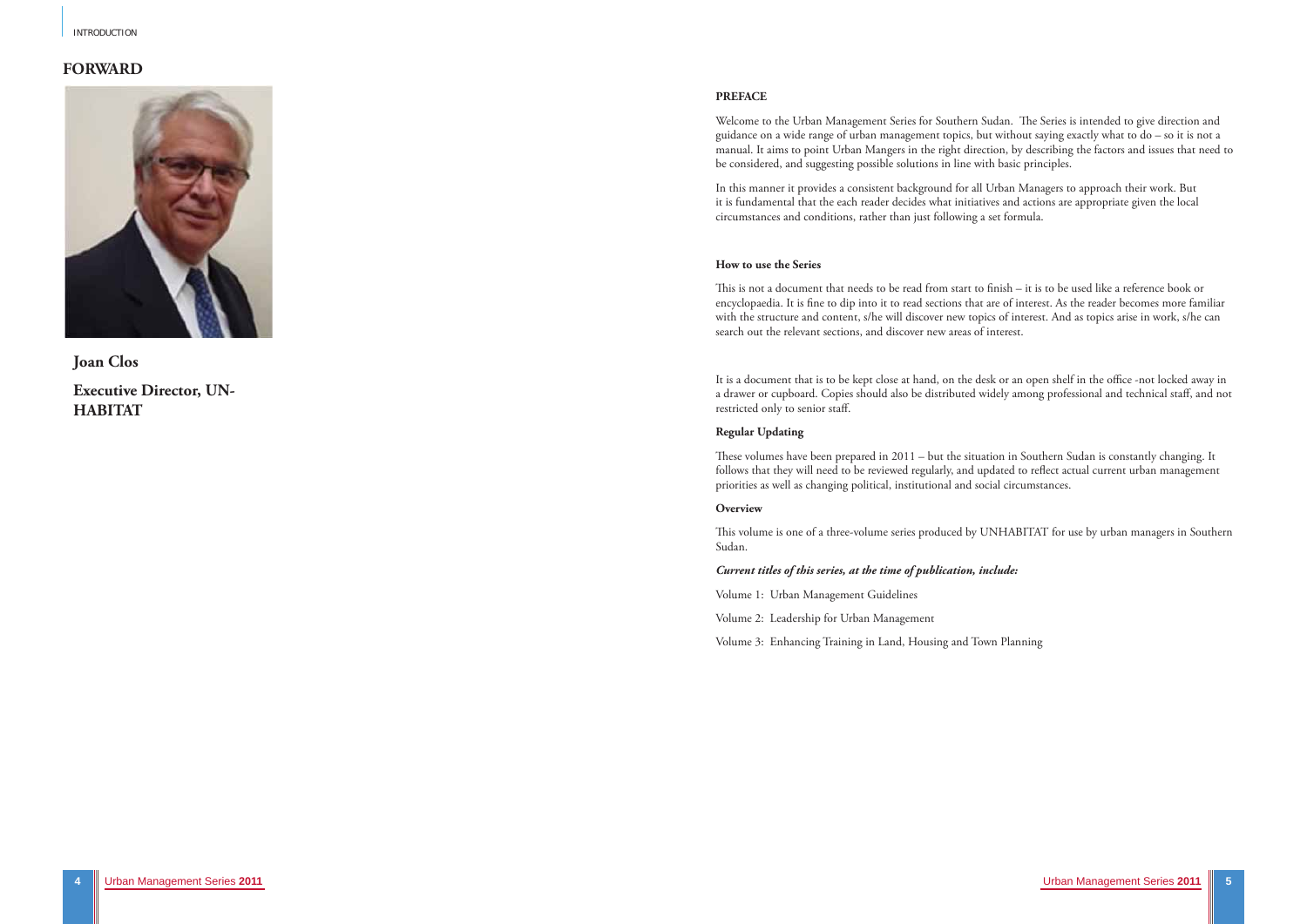#### **C ONTENTS**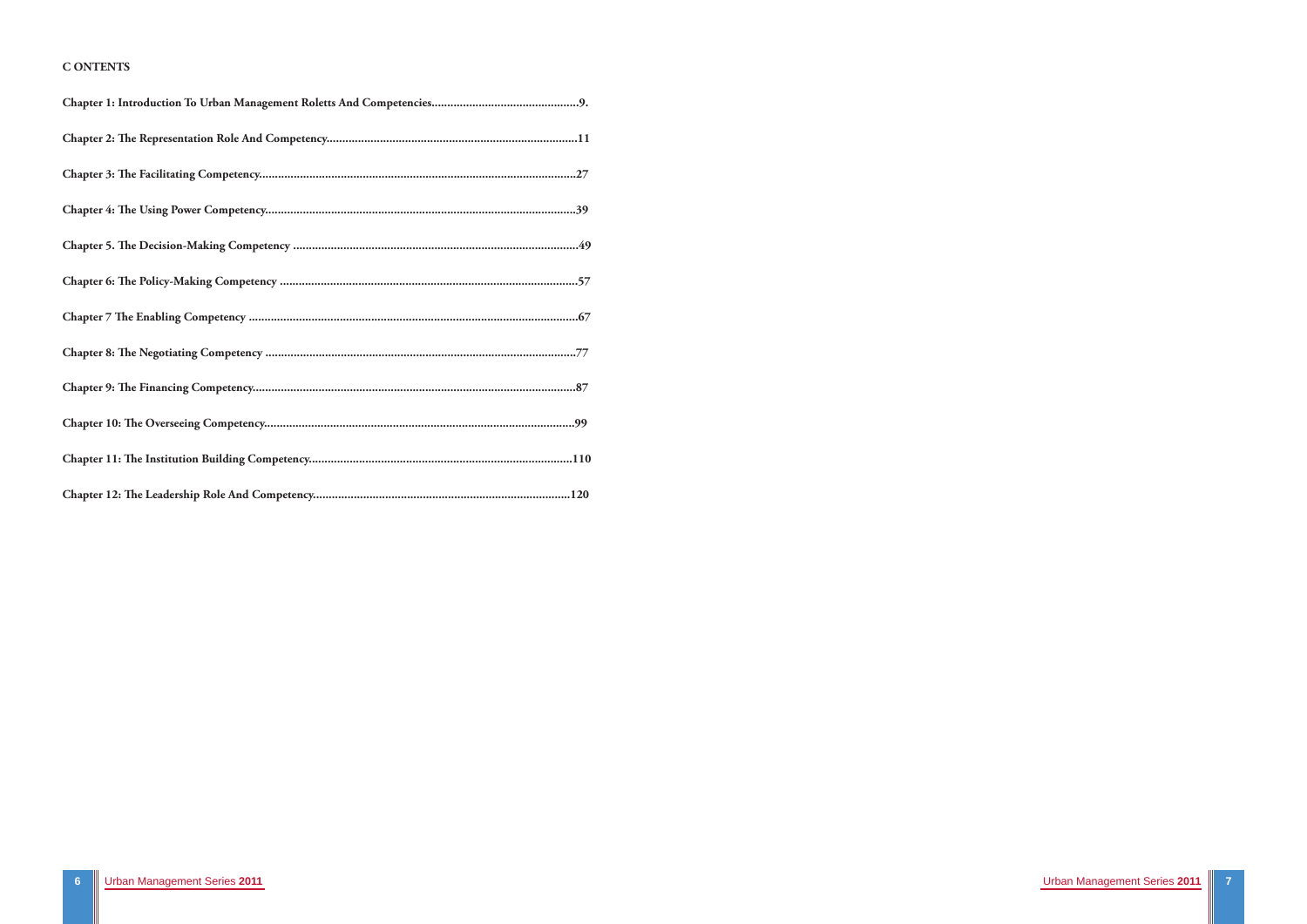

# **Chapter 1:** Introduction to Urban Management Roletts and Competencies

**Leadership and learning are indispensable to each other.** 

# **John F. Kennedy**

Welcome to Urban Management Series section on Leadership Competencies, adopted from The Local Elected Leadership (LEL) Series. It is intended to increase leadership knowledge and skills, and to improve the performance of all urban managers. In addition, trainers can use . this section to discover new ways to carry out the many roles and responsibilities associated with urban management. The **Learning Objectives** section covers the following 12 roles and competencies that can be used to enhance Urban Management Leadership.

- 2 Roles and 10 Competencies
- Two additional roles representation and leadership
- principles of good urban governance, gender, as premise
- Recognition of the role of trainer and
- Organisation Behavioural change
- Performance Improvement
- **Individual**
- **Organisation**
- **Impact on Citizens**

- Increased knowledge and understanding
- New or improved skills, either technical or relational
- New or altered attitudes and values;
- Creative acts

# **The section includes**

Figure 1.1: Leadership Roles and Competencies



# training manager

# **Expected Outcomes**

# **Impart knowledge, skills and attitudes required for better:**

- civic leadership,
- positive interaction with their central government agencies,
- local authority staff
- NGOs/CBOs
- Sustainable growth and management within a good governance context.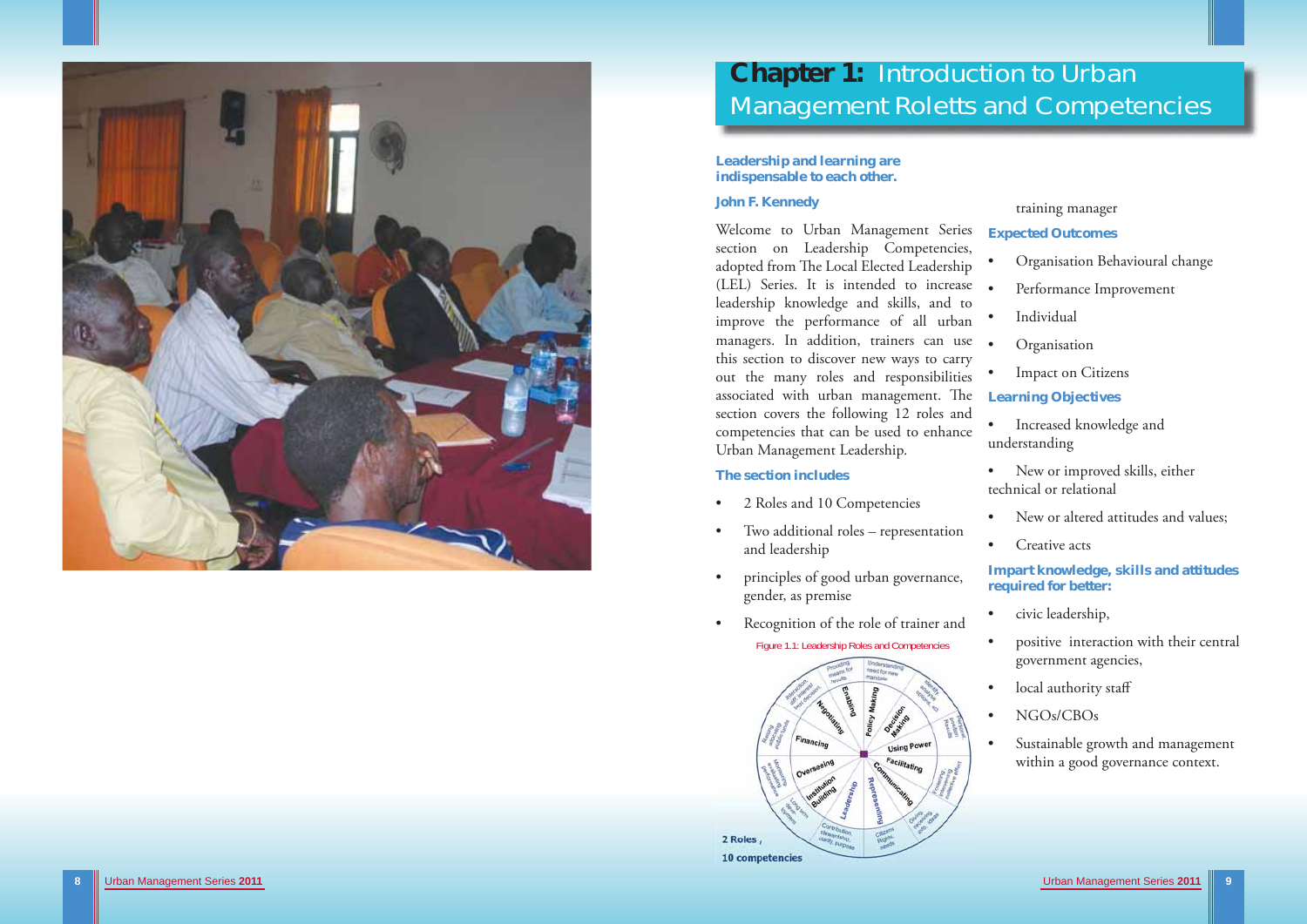Urban Management Series **2011** Urban Management Series **2011 11**



# **Chapter 2:** THE REPRESENTATION ROLE AND COMPETENCY

### **Introduction**

If particular care and attention is not paid to the ladies we are determined to foment a rebellion, and will not hold ourselves bound representation.

(March 31, 1776)

women at this critical time, women in the United States did not get the right to vote until the early part of the twentieth

by any laws in which we have no voice, or Abigail Adams, in a letter to her husband John Adams, 2nd President of the United States of America Better yet, stop for a moment and jot down some reflections about the state of representation in your local government. How representative is your elected body of the overall population of your local government in terms of gender, race, ethnicity, age, disability, economic status, geography, and other key considerations?

Abigail Adams was a feisty co-conspirator with her husband and others in the Think about the various boards, commissions American colonies' fight for independence from the British in the latter half of the has created over the years to help you govern 18th century. Her husband, with a handful more effectively. How representative are they of other remarkable men of their time, was in Philadelphia drafting a declaration of the space below, record your thoughts about independence. In spite of her fervent plea on behalf of and other citizen bodies your elected council of various segments of your community? In the under-representation that may exist on your elected body, and the official boards and commissions of citizens that serve your local government.

activist. He became the second president of the newly constituted United States.

# **A reflective opportunity**

century. In that same letter she said, "Do not put unlimited power into the hands of the husbands. Remember all men would be tyrants if they could." A rather tough but prophetic statement, when we think about it. She could have been speaking for most women around the world when it comes to issues of representation. As you read this chapter, consider how women are represented Representation is not just the presence both within your local government's political of individuals who represent various subprocess and by your governing process. By populations within your local government the way, John Adams's career didn't suffer jurisdiction. Representation is also a measure because his wife was a woman's rights of how well those various sub-populations ...................................................................................................................................................................................................................................................................................................................................................................................................................................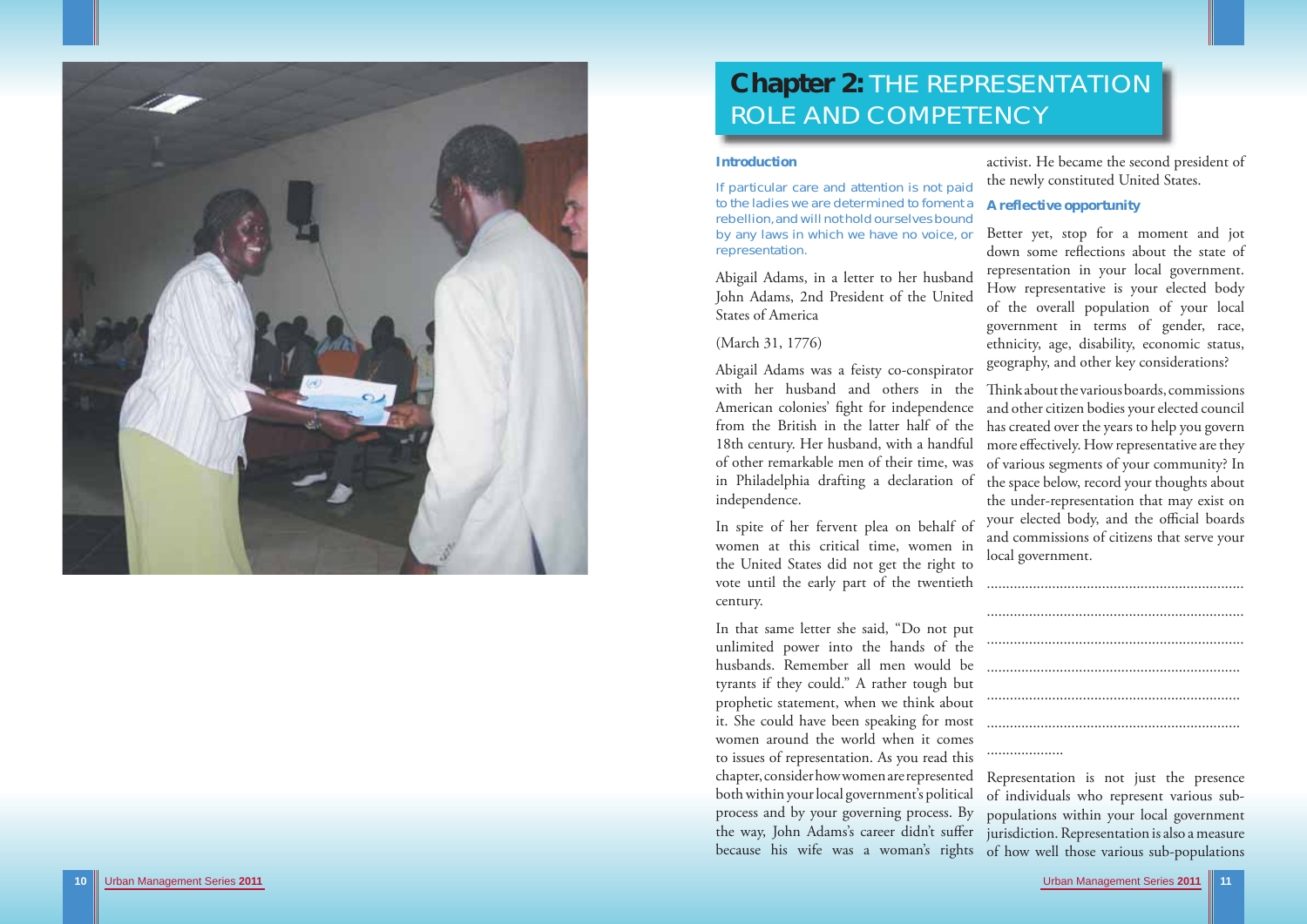

Urban Management Series **2011** Urban Management Series **2011 13**

### individual man and woman.

Carrying out the representation role and responsibilities involves all the key competencies in this section. Furthermore, all of the competencies in this section are designed to help urban leaders to carry out the two most important roles: representation and leadership.

### **Representation is not a one-way process**

### *You can't clap with one hand only.*

## *Chinese proverb*

In order to better understand the importance and vitality of representation built on partnerships between local elected officials, their operating organisations, and their constituent.

Representation suggests a one-way flow of information, services, goods, and whatever else the people's representatives in government can offer their diverse communities. While this may be the case in some authoritarian forms of government, it's not the case within a well functioning, local self-governance process. The local government that works best is one that engages in a constant flow of information, ideas, and resources in all directions, not just from the governing elite to the governed masses. Let's review some of the accepted principles of good governance from the perspective of representation. **Civic engagement, citizenship, and participation:**  We are talking about the active involvement of individuals; clusters of citizens; other public institutions; private, non-governmental and community-based organisations; and coalitions of willing partners in the governing process.

As we look at these principles from the perspective of representation, it is helpful to keep two important factors in mind. 1. The effectiveness of elected men and women in fulfilling the representation role and responsibilities is largely dependent on the will and capacity of the local government organisation and staff to respond to constituent needs and interests.

2. Constituents are a highly diversified and eclectic mix of individuals and institutions. As a local elected official, you need to

Among them are ordinary people who are often unorganised and therefore underrepresented; special interest groups that cut across the spectrum of private enterprises, religious and ethnic institutions, and nongovernmental and community-based organisations; and other public institutions within a political jurisdiction and beyond.

# **Good governance and representation**

# *The art of leadership is to act as a representative of a much larger constituency than those who voted for you.*

We make the path by walking it.

Motto of the Mondragon Cooperative in Spain

# **Respect for the law or the rule of law.**

Representation involves a number of specific kinds of activities, and they in turn help determine the approaches elected officials take toward this role responsibility.

1. The first activity is the development and enforcement of local government policies. For example, an elected official economic development, favouring certain large business constituents while ignoring

> Representation that ignores this principle is perhaps the biggest threat to the integrity of your local government and its long-term vitality. We are talking about corruption from bribing key elected and appointed officials to "greasing the hand" of the building inspector. Corruption undermines the principle and practice of elected representation more than any other factor. When representation goes to the highest briber, democratic selfgovernance no longer exists.Representation is dependent on governing by the rule of law.

2. The second representation activity involves the allocation of public goods and services. For example, public contracts might be awarded to certain firms or groups within your community based on their support of certain elected officials. In these cases, the elected officials are most likely acting in the role of delegate.

# **Equity and inclusiveness:**

decisions; the allocation of public resources; also assumes that these representatives are programmes and services delivered by your <sup>g</sup>iven enough authority to exercise initiative government; the ranks of your government's in the face of changing circumstances. employees; and other ways you can measure representation performance. Unfortunately, representation as the underlying operating principle and expectation associated with local self governance is too often damaged by special interests, personal orientations to the world around us, and, on occasion, personal and collective greed.

In most democratically elected governments, there are legal mechanisms, such as periodic may take a strong delegate stand on elections, legal recourse when there is blatant misrepresentation, and various kinds of political pressures to foster and assure the concerns of environmentalists. representation of all the citizens.

are represented in your elected body's representatives to act in their interests. It

Sir Peter Parker, Former Chairman of British Rail

### **What do we mean by representation?**

express as clearly as possible the opinions intervening in the local governing system of their constituents and seek to be guided to assist individuals or groups in their by them in making decisions. As trustees, interactions with local government staff and elected representatives act in the interests of the community as a whole and use their judgment to do what they think is best for their constituents, whether the constituents are in agreement or not.

### **Representative and participatory democracy**

You will, on occasion, hear the term "participatory democracy" as well as other terms used to define the governing process. Representative democracy is a form of democracy wherein voters choose

# **Representation in action**

As delegates, elected representatives try to 3. Representation often involves service deliverers.

> 4. Finally, representation involves continuous dialogue with all constituents of your community. These may include special interest groups, non-governmental organisations (NGOs), community based organisations, those parts of your community that lack the resources to mobilise their collective voices so they can be heard, religious and ethnic groups, your political party affiliations if they exist, private sector interests and resources, and, of course, the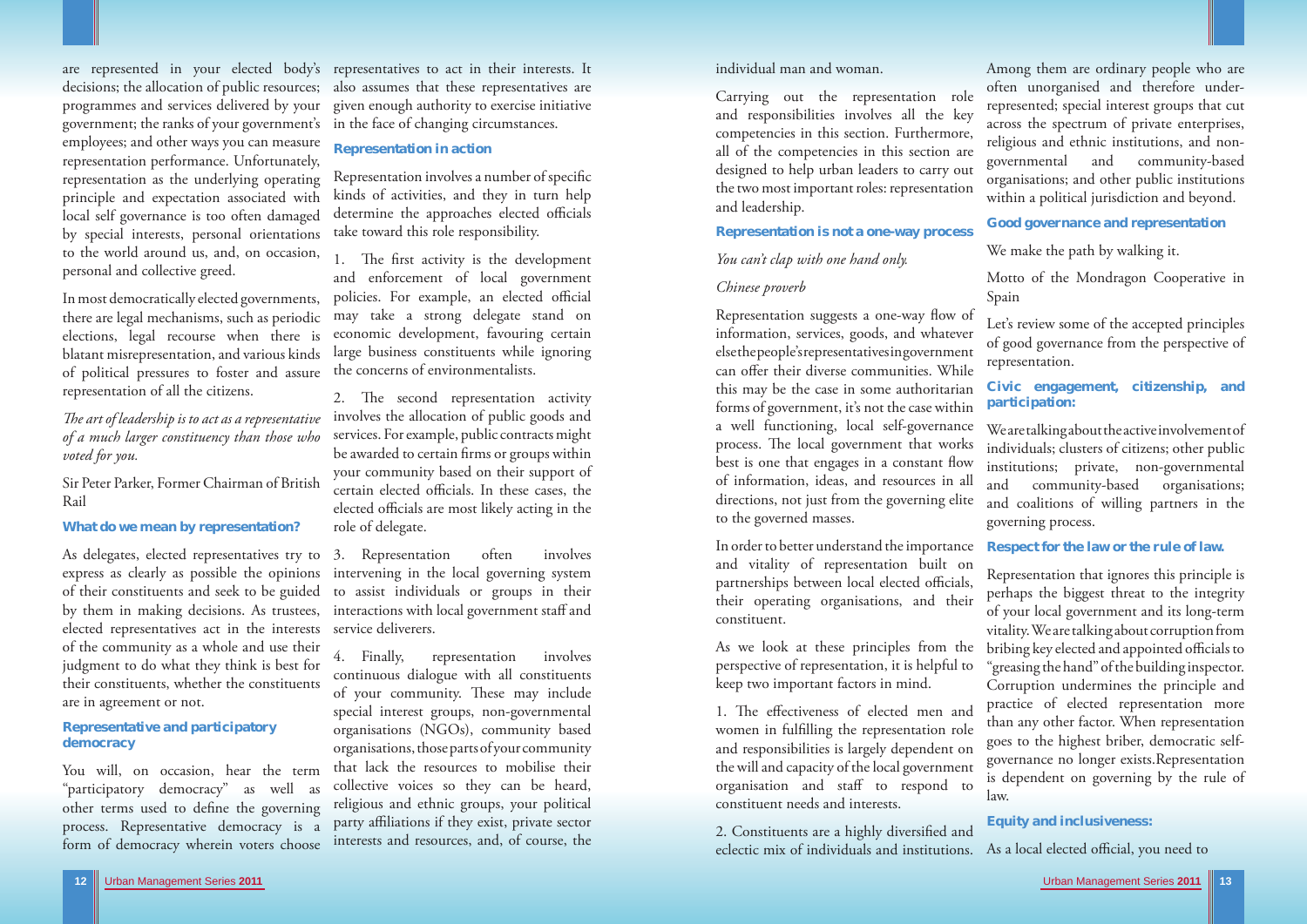

# **The truths:**

- Many competing interests are represented: economic, social, religious, ethnic, gender and age related, and geographically located, to name some of the more important and interesting variables.
- These competing interests often find it difficult to see the big picture.
- There are not enough public resources to meet all the needs and interests of all citizens. Elected representatives must therefore decide how to allocate these scarce resources among the many competing interests.

- Whatever the decisions are, there will be constituents who will be unhappy.
- Many constituents will believe they are either underrepresented by the decisions or not represented at all.
- Decisions by representatives may need to take into consideration citizens you are not represented, or citizens of a community. For example, there may be the need for inter-jurisdictional decisions on such issues as water, traffic flow, or environmental protection.
- Decisions may require balancing short-term needs with long-term consequences, and relative costs with benefits to be realised.

# **The consequences:**

Truth or Consequences. It came to mind as As you can see, representation is not only we were struggling with this difficult subject a role and responsibility shared with many and how best to explore its many challenges other individuals, groups, and institutions; from your perspective. Responsible it is also a role and responsibility that representation, as an elected official, is not a embodies many truths and consequences. matter of truth or consequences, but truths and consequences. Let's see if we can explain this riddle of terms. **Strategies and tactics to enhance representation** 

> Partnerships come in many configurations as we just mentioned. In an in-depth look at over fifty successful community partnerships, researchers David Chrislip and Carl Larson identified these basic conditions that contributed to their successes.

- Are we doing everything we can to assure that all citizens, rich and poor are being treated fairly and equally?
- Are we in any way discriminating against any segment of \our community in the policies we proclaim and the programmes and services we deliver?
- Does every citizen have full and unfettered access to the decision-making processes of our local government?

All of the competencies covered in this Volume encompass representation strategies and tactics. Communicating, facilitating, enabling, financing, negotiating, overseeing, institution building, financing, using your power, and making quality decisions all have direct links to representation. While we will provide more in-depth ideas and examples about how to strengthen and use each of these competencies in the competency sections, we want to end this discussion with some ideas on how to exercise representation responsibilities.

One other good governance principle we haven't mentioned is something the UN-<br>television show in the United States called

HABITAT Global Campaign on Urban<br>Governance calls Subsidiarity. In operational<br>terms, it means the devolution of authority<br>and resources to the closest appropriate level<br>consistent with efficiency and cost-effective<br>delive

Probably your best representation strategies involve building partnerships or working at the grassroots level to deliver public programmes and services. Partnerships can be almost as diverse as your imagination allows. They can be with other local government units, private sector firms, non-governmental and community-based organisations, schools, religious institutions, combinations of these organised entities, or collections of like-minded citizens

# **Partnerships**

# **1. Create broad-based involvement:**

Reach into every segment of the community you expect to serve as well as those who will

ask yourself and your colleagues these questions on a regular basis:

# **Transparency and accountability:**

Representation thrives on transparency and accountability provided these values and strategies flow both ways in citizen-elected leadership relationships.

# **Effectiveness and efficiency:**

• Effectiveness involves "doing the right" things" as a local government, and doing the right things is central to representation. For example, if you have street children in your community and you have developed programmes to assure their safety, alternative educational opportunities, and reasonable well-being, your local government is being effective.

Efficiency involves "doing things" right." If your local government has subcontracted some of these services out to a local NGO that specialises in working with children, and the costs are less, and the level of services better than your local government could provide through its own staff, then your local government is being efficient.

# **Subsidiarity and the leadership role of representation.**

One of the most effective ways to declare the<br>"representation" commitment is to equip<br>the local government so it can function at<br>the closest appropriate level of operationally,<br>this translates into mechanisms like<br>neighbou

# **Representation is not limited to elected officials**

He who would do great things should not attempt them all alone.

# **Seneca, Roman statesman**

Representation truths and consequences<br>If you let me set the constraints, I'll let you<br>make the decisions.<br>Herbert Simon,Contemporary American<br>Management Theoretician<br>Many decades ago there was a popular<br>television show in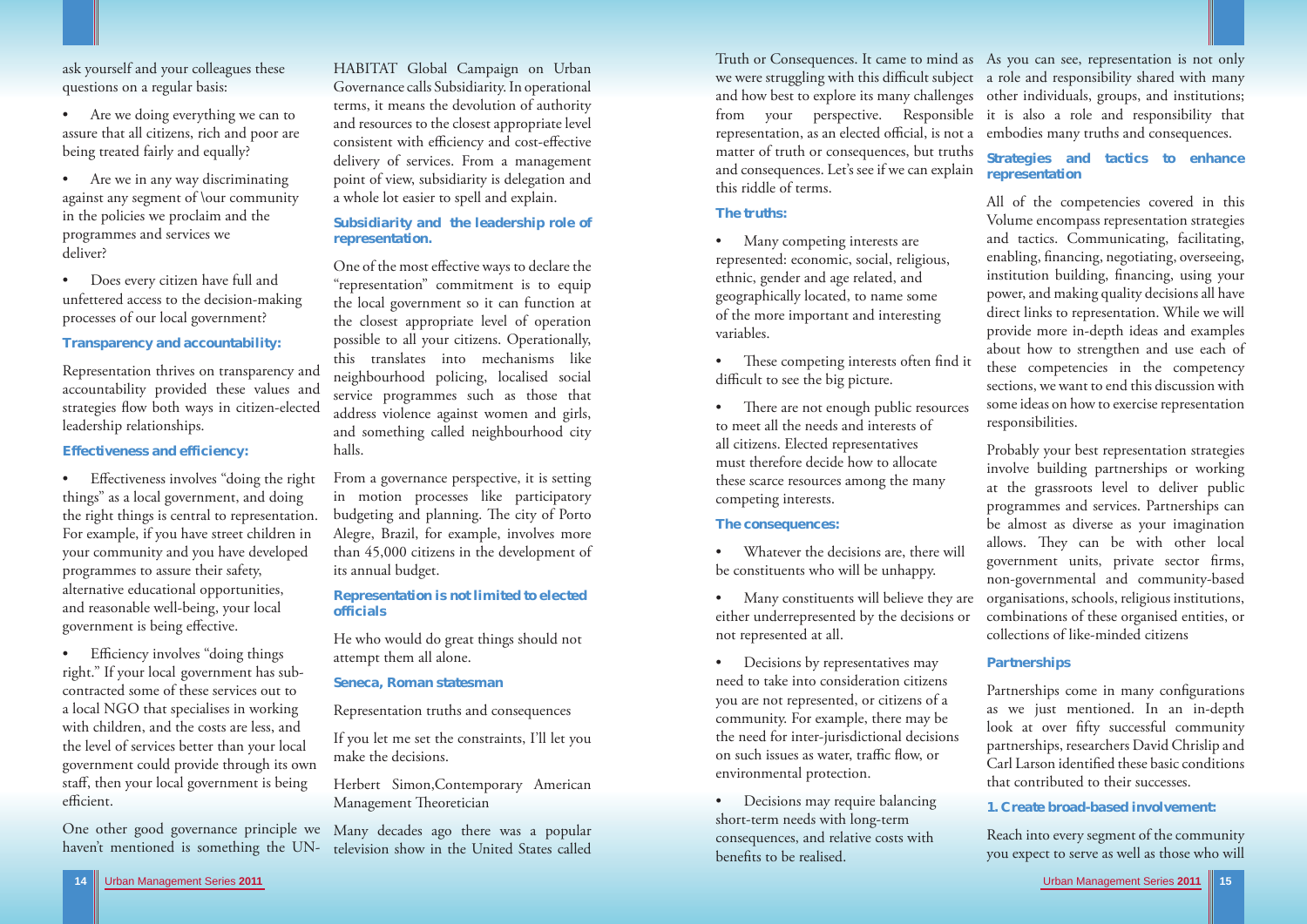

Nature has given us one tongue, but two ears, that we may hear from others **Epictetus, Roman Philosopher**  In Chapter 2, we said representation is the • Even the physical set-up where the communication takes place may be a barrier to communicating with understanding. For example, the formal layout of many formal governing council chambers can create both a physical and psychological barrier between elected officials and local citizens.

### **Introduction**

**Why communicating competencies are so important** 

can see it, feel its presence, and get and failure to recognize these differences directly involved in making it happen. when communicating. Representation, as we said in the beginning, is probably the most difficult, challenging and important role for an elected official. **2: The Communicating Competency** • One's status may intimidate those you are communicating with or even alienate them if they resent the authority you represent.

David Carnevale in his book Trustworthy Government defines communication as "an attempt to reduce uncertainty and ambiguity in a situation through the exchange of information and knowledge." He goes on to say that trust develops hand-in-hand with shared and truthful communication. And, shared information is vital to performance.

### **Barriers to effective communication**

Communications is an integral part of fulfilling the good governance mandate of elected officials. Unfortunately, there are some potential barriers to contend with that can take the edge off communicating competencies, such as:

- There may be different goals, values, and views.
- There may be difference in experience

elected men and women's most important role. While we don't want to be quite **A reflective opportunity**  that dogmatic about which of the ten competencies is most important, we believe communicating is among the elected official's most important skills. Communicating is also at the heart of effective and responsible representation. I would walk twenty miles to listen to my worst enemy if I could learn something. Gottfried Leibniz, 17<sup>th</sup> Century Mathematician The interpersonal dimension of communicating

This is where the good governance principles of openness and transparency come into <sup>p</sup>lay. By getting people from all aspects of the community involved, you send a strong message that your process is open and that it will be credible. Backroom political deal-making has no place in this kind of process.

These kinds of community-based ventures rarely start out with their leadership already identified. In fact, that is often a disadvantage in forging partnerships at the grassroots level of governance. Leaders who will be acknowledged rightfully by those they serve will evolve from the process. The process establishes a new level of representation.

This means, in most cases, the local government's elected leadership. Remember, we are talking about grassroots ventures. While you may be instrumental is <sup>p</sup>lanting the seeds of contemplation, we hope that these initiatives grow out of the community.

We want to focus on those communicating concepts and strategies that are associated with further developing your personal competencies as a communicator. Most fall into the interpersonal or inter-group categories of communication techniques,

until you are ready for implementation to directions, not just from the elected officials down to the masses. While this kind of collaborative-partnering venture is best initiated from the ground up, this doesn't deny the involvement of elected bodies.

> Before leaving the representation strategy of promoting partnerships, we want to call your attention to a valuable contribution to this discussion by the authors of A Sourcebook for Municipal Capacity Building in Public-Private Partnerships. While the authors are talking about large-scale partnerships, many of the principles identified as crucial to success are important to all kinds of partnerships, big and small. They include:

> > We will start with what many believe to be the most important interpersonal communicating competency, active listening. This will be followed by concepts and techniques in giving and receiving feedback which are closely associated with listening skills; the art of asking questions; how to say "no" and not suffer the consequences of disappointing others; and something called the ladder of inference.

# **Give every man thine ear, but few thy voice.**

*William Shakespeare, 16th Century English Poet* 

be aff ected by decision making. Don't wait Remember, representation goes in all get them involved.

## **2. Get to know each other and do some social contracting:**

Discuss each others interests, what they want to achieve, what personal resources they bring to the new partnership, their values, hopes, and, yes, concerns. It is important to establish a level of trust before delving into the midst of the new challenge.

# **3. Create a credible, open process:**

# **4. Promote visible support from acknowledged leaders in the community:**

# **5. Gain the support of established authorities:**

- Transparency: Keeping stakeholders informed and involved, curtailing corruption, and ensuring transparency.
- Accountability: Can you do what you said you would do?
- Legitimacy and legality: The rule of law even reaches down to community based partnerships.
- Stakeholder participation: Know your stakeholders and keep them involved.
- Equity and inclusiveness: Does your partnership treat everyone equally? Is your process inclusive of all who can be involved who will contribute and benefit from your partnership?
- Empowerment: Will your partnership empower poor people, the disenfranchised, and the marginalized members of your community?

Representation really works when citizens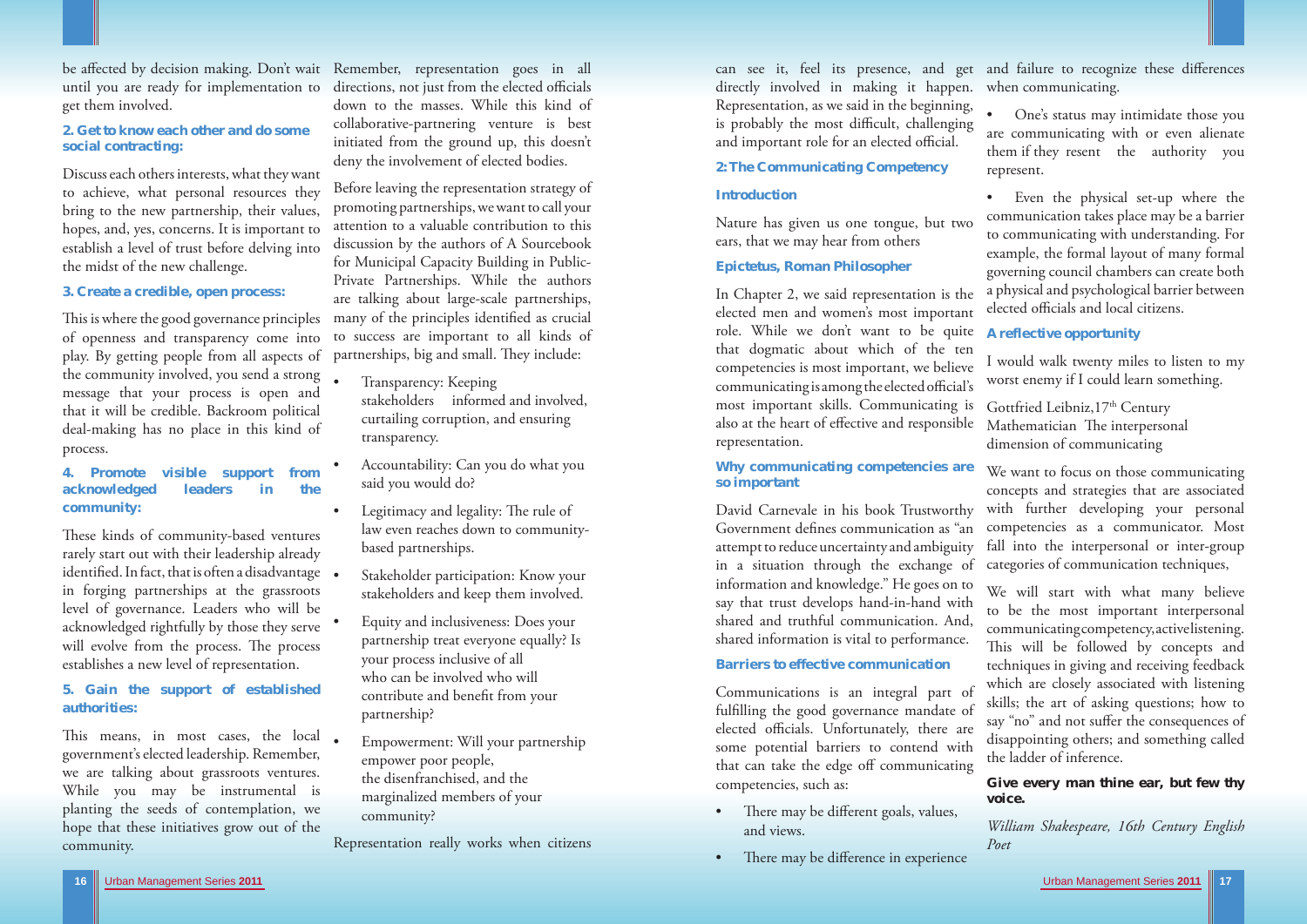• Other people are talking. I'm late for an appointment.

Of all these barriers to communicating, that turn you off and work to prejudices might be the most difficult to overcome.

- Find someplace quiet
- Try to remove them

from hearing what others are saying, there are also ways we can remove these barriers.

Concentrate on what the other person is saying

*Th e needle knows what it sews and the thimble what it pushes.* 

*Columbian proverb Verbal listening skills* 

**Ways to overcome them. Listening barriers** 

### **Outside distractions**

- Make mental summaries of what is being said
- Try to be attentive

Be aware of those words or ideas neutralize your response to them.

**Disagreeing with the other person for what ever reason** 

- Try to be open-minded
- Try not to judge the other person or what they are saying
- Try to understand why the other person has a different opinion than yours

Distracted by thinking about how to respond

While there are many barriers that keep us heads or by the environment. Except for some These barriers are either constructed in our of the environmental factors, we must take responsibility for removing them if we want to be more effective listeners. Fortunately, there are some pro-active listening skills available to help in our efforts to be better listeners.

Mind wandering off to other things

Responding to those emotional words that always turn you off

# **Verbal listening skills**

The challenge is to work actively to hear as clearly as possible what is being said and to assure that what is being heard is what the other person is trying to say. In other words, active listening also involves reflecting back to the speaker assurances that what is being said is being heard. Before we talk about how to listen actively, let's look at why it's so easy not to hear what the other person is saying.

Sounds like a contradiction, doesn't it? Nevertheless, there are some ways we can work with what the other person is saying to offer encouragement, clarify points, summarize, and generally help the person who is talking to know she is being listened to and heard. Here are some examples on verbal listening skills.

- Convey interest, what some might call empathy: I like what you're saying."
- Encourage: "Yes, please tell me more."
- Help clarify: "Based on what you are saying, the situation is....."
- Reflect back or paraphrase what you hear: "If I understand you right, you are saying...."
- Pull key ideas out for more elaboration: "Let me see if I understand your key point which seems to be...."
- Respond to feelings: "You sound frustrated about...."
- Summarize: "Let's see if I can sum up what you just said."

### **Active listening**

It's through listening that you hear and understand what your constituents want or don't want, what they are happy or angry about, and why.

Listening actively is a powerful leadership and governance tool.

We're not certain where the term "active listening" originated, but it is widely used to describe a process of communication designed to optimize the meaning and clarity of what another person is saying.

#### **What barriers do you use?**

Before hearing what the experts have to say about listening roadblocks, take a moment and list the three or four most important reasons why you don't always listen to what others are saying.

................................................

# • Make notes if it is important

# **The following descriptions identify barriers to effective listening.**

- We're too busy thinking about other things. Sound familiar?
- We're distracted by some emotional word or phrase being used. Raise taxes!
- We disagree with what the other person is saying. So, we immediately switch our attention to figuring out what we will say in rebuttal. We suspect this is very common in those elected bodies where there are political divisions.
- We're listening for flaws in what the other person is saying. In some cultures our response to these flaws is known as "I gotcha."
- We want to express our own thoughts and views so we look for a way to intervene in the conversation as quickly as possible.
- We don't like the other man or woman for whatever reason. Prejudice steps into the conversation and effectively blocks what is being said.
- We assume that we won't understand so why listen. The city engineer is waxing poetically about some new complicated, scientific process to turn solid waste into building materials.
- We're just not interested. We're thinking, "That's the responsibility of the public health committee."
- There are too many outside distractions. The phone is ringing.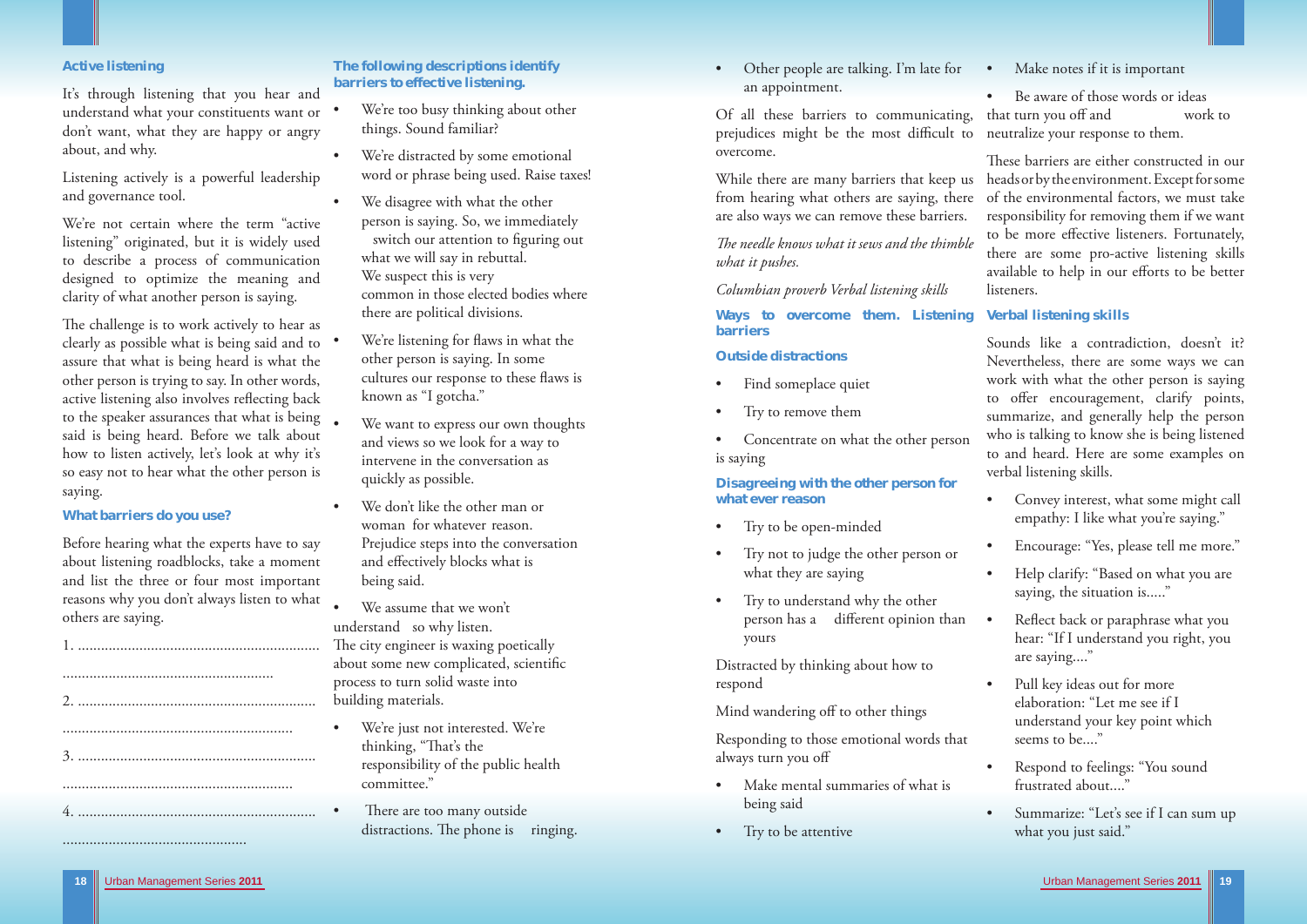These verbal listening skills don't shift the ... focus of the conversation to you and your need to talk. Rather, they help the person who is talking to better state their ideas and ... points of view. They also demonstrate your interest in and respect for the person who is talking.

We've spent considerable time on the listening competency. Now it's time for you to reflect on your own experience as a listener. Think about a time when you were listening actively and then you either stopped listening to the other person or the quality of your listening changed. Jot down a few comments about the experience and why you think your listening competency took a nosedive. If you could relive that moment, what might you do differently.

### **A reflective opportunity**

...................................................................

...................................................................

...........................................................

Before we move on to discuss other communicating competencies, we want to comment on the importance of running all of these ideas through your cultural filter of experience. The conventions of listening, asking questions, giving feedback, and other communicating tools may be different from culture to culture. While we are sensitive to these differences, it is difficult to  $\det$ materials from many different cultural

Now, recall a time when you found yourself unable to listen to another person. What were the barriers that put you in this nonlistening state? Given the opportunity to replay that experience again, what could you have done to return to an active listening mode?

| <b>Cultural traps</b> |
|-----------------------|

...................................................................

..............................................

What is the most important thing you have learned from this discussion that will enhance your active listening skills?

...................................................................

............................................

Feedback is most effective when it meets the following criteria.

..................................................................

...................................................................

............................................................

.................................................................

.............................................................

#### **Cultural traps**

- Make it specific. Being clear about the information to be conveyed makes it easier for the other person to understand it and act on it. Vague generalities are not helpful.
- Be direct. Deliver the feedback yourself. No one wants to get the news via a third party, particularly if it is personal and not favourable.
- Be timely. Get the feedback to someone while there is still time to do something about it.
- Be descriptive, not evaluative. Name the behaviour and its consequences for the person and others without attacking or ridiculing the person receiving the feedback.
- Check for a response. Be sure the message has been received and is understood.
- Don't overlook the need for positive feedback. If you operate on the assumption that no news is good news, your silence may be conveying the message that
- but . . ." routine, that the value of the feedback gets lost.

perspectives. We are also aware that we have cultural blinders on that keep us from seeing our own thoughts about these things as clearly as we should.

#### **Giving and receiving feedback**

### *Knowledge that is not used is abused.*

### *Cree proverb*

Verbal feedback has been identified in many cultures as an important communicating and learning competency. It is a process designed to bring information about a situation from someone who has access to it to the attention of someone who does not. The intent is to increase that person's understanding or awareness of the situation and thereby improve her capacity to perform more effectively. On the other hand, feedback has a directness about it that may be offensive in some cultures. Given this, we suggest you run this through your cultural filter and then ask yourself if it might be a positive addition to the ways you communicate as an elected official.

# **Giving feedback:**

Giving feedback under the right circumstances can have many individual and organisation benefits. In the scenarios described above, appropriate feedback to those involved could support many objectives of the local governments involved. Feedback is designed to address behaviours that are not supportive and should be modified in some way. Feedback given early enough might solve a problem before it becomes a crisis event. When used regularly, feedback can help to build healthy and trusting relationships among people as they become more aware of where they stand with each other. "you don't care." Positive feedback is just as important as commenting on areas of needed improvement. Receiving feedback: If you are on the other end of the feedback, the receiving end, there are some things for you to keep in mind: • Don't become defensive. While it may be hard to avoid defensiveness, particularly when the message is unfavourable, don't be so busy putting up defences, such as the "yes,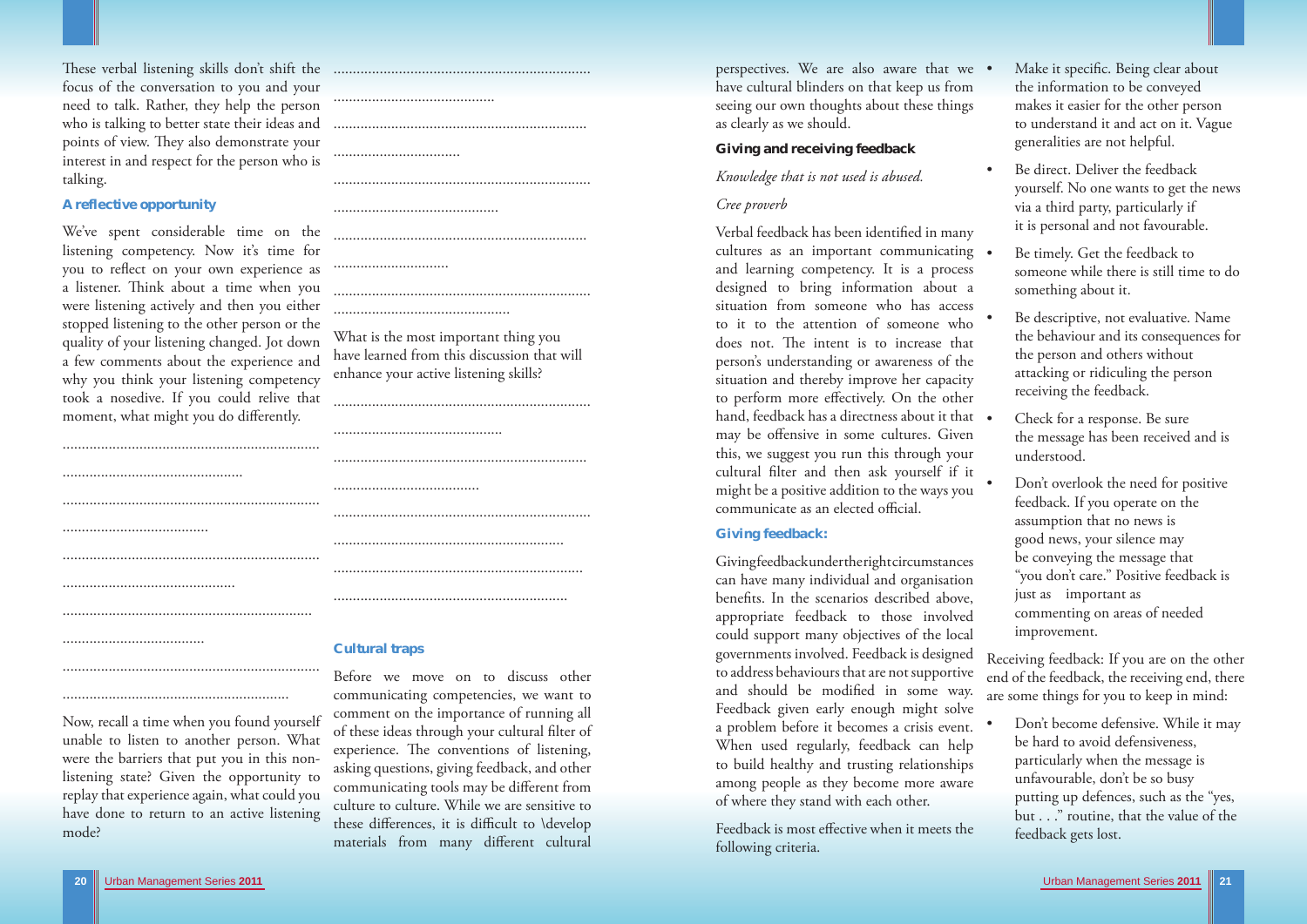

- Take it for what it's worth. Not everyone who gives feedback is skilled at doing it. So, relevant to you and discard what is not.
- Question the feedback. Don't hesitate to ask clarifying questions when receiving feedback and give the recipient the same opportunity if you are the one giving feedback.

There are skills involved in asking questions that make a difference. And making a strategic questions can open the door to discovery. They invite others to shift direction, to take into consideration new information, ideas, and possibilities. The if we expanded our community policing why and how of asking questions

# *He who asks a question does not err easily.*

### *Mexican proverb*

# **How to ask questions**

Urban leaders are constantly being confronted with issues they aren't familiar with and presented with staff reports and recommendations that are often incomplete or include ambiguities. To learn more in these situations ask open-ended questions, the kind that avoid one-word responses like "yes" or "no".

There are many occasions in official discussions when it's time to see if there is agreement lurking in the shadows of the verbal exchanges taking place. "Does

We have already discussed the use of questions as part of your active listening skills.

Here's more about the why and how of asking questions.

#### **To learn:**

Ask for clarification when confused about some aspect of an issue.

These are the questions that expand the exploration of options. "What would happen program into the barrio just beyond our city boundary?"

This is another reason to ask those hypothetical questions. "What is the worse thing that adopted the neighbourhood budget sessions the finance director is recommending?"

### **To get agreement:**

This is not to make someone angry with you but to challenge conventional wisdom, to give free rein to doubt and scepticism. "Why do we keep insisting that citizens are not prepared to pay higher taxes?"

One of the greatest political speeches of all times was Martin Luther King's "I have a dream". While it wasn't quite a series of questions to American citizens about racial discrimination, it provoked a lot of "what if's," and they are the questions that move us beyond where we are. Between active listening and strategic questions you have rationalisations. It's the "no but...." routine. some of the most powerful tools available as Saying "No", may be one of the urban leaders' most difficult communicating tasks. **Three basic ways to say no are:**  1. The unassertive "No.". This is the no that is surrounded by weak excuses and 2. The aggressive "No." This no is

everyone agree that we....?"

# **To express interest:**

Use questions to show your interest and to get feedback.

# **To probe:**

Stop and think about your favourite questions i.e., "What would you do?" "Do you have any recommendations?" "What has been your experience?" Jot them down - and then, list one or two strategic-type questions you believe you need to begin asking more frequently at meetings with other urban leaders. this year." **Strategies for saying "No" assertively are:** Take time to think it over.

Probing questions are designed to dig deeper into complex issues under consideration and requiring resolution. "Could you tell us more about why the crime rate in that part of the city keeps climbing?"

# **To clarify:**

# **To elaborate:**

# **To sort out what's relevant and what's not:**

Sound like a good idea? "We appreciate the wealth of information you have provided, but what are the three most important reasons why we should support your NGO?"

# **To explore:**

an elected official. **The important thing is never to stop questioning.**  often delivered with an unhealthy dose of contempt, wrapped in personal attacks on the person(s) at the other end of the communication. It's as though you can hear the unspoken qualifiers like "you idiot."

# **To provoke:**

3. The assertive "No." This response is simple and direct. "No, we won't be able to start a day-care centre in your community

Use whatever body language is appropriately in your culture to underline your "No". This could be a firm, but not aggressive voice, a shaking of the head, or other appropriate gestures.

# **To dream:**

Albert Einstein, 20th Century American Scientist

# **A reflective opportunity**



But when the Town Crier cried, 'O yes!' the people cried 'O No!'

Richard Barham, 19th Century British theologian, Misadventures at Margate

• Remember, "No" is an honourable and legitimate response, even for urnban leaders .

• Start your response with "No." It's easier to keep the commitment and not to fall into any number of unassertive

• "No" traps if you start with just plain "No."

My unhappiness was the unhappiness of a person who could not say no.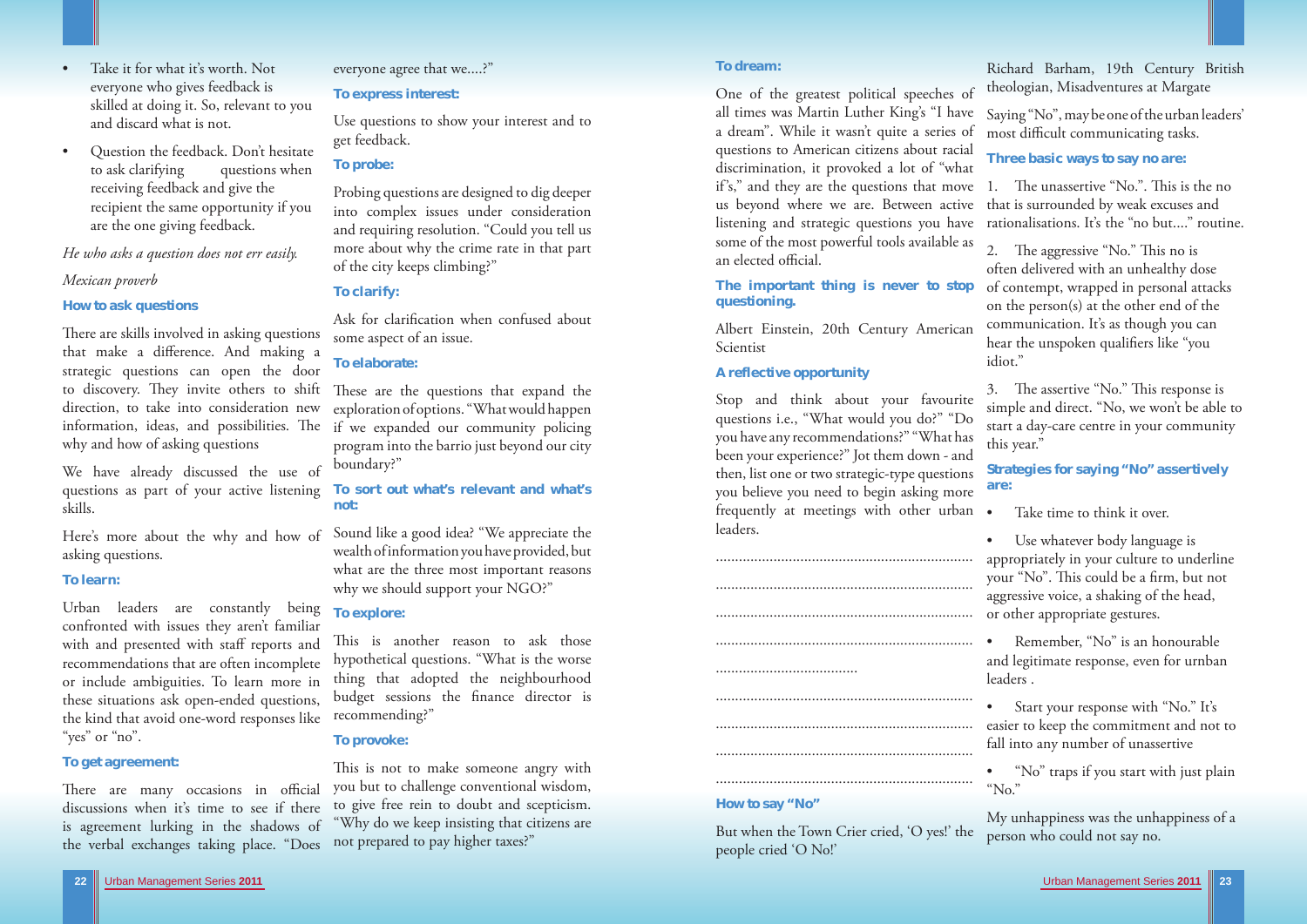# *Tsushima Shuji, Japanese Author , From No Longer Human*

#### **The art and craft of dialogue**

The final tool to put a capstone on your communicating competencies is dialogue, what William Isaacs calls the fire of conversation. You need to engage in a new future for the country. widely shared inquiry, a way of thinking and reflecting together that lifts you, your colleagues, and other key stakeholders above the fray so you can gain new insights and discover new solutions. This shared inquiry is called a dialogue.

The power of dialogue is best described by example. William Isaacs in his book Dialogue and the Art of Thinking Together describes a situation where sustained dialogue between two individuals produced phenomenal results for their country. President de Klerk of South Africa and Nelson Mandela met privately over a number of years while 1. Equality and the absence of coercive Mandela was still in prison. They were not influences: meeting to negotiate Mandela's release or to

## **The potential power of dialogue**

The process of dialogue is not for every situation although it can be an important communicating competency to add to your repertoire.

Daniel Yankelovich has spent more than four decades monitoring opinions and trends in local governments. Over time he came to value dialogue as a successful relationship building process that when conducted effectively, can lead to mutual understanding and respect. He has identified three distinct features that define successful dialogues.

solve existing problems of that time. Rather they met to dialogue about how to create a shared future vision. The success that South Africa experienced in its peaceful transition to a full democratic society with equality for all is due in no small measure to these two men and their on-going dialogue about a

- Get assumptions on the table and clarify them.
- Focus on conflicts in values, not people.
- Expose the old scripts that have destroyed trust to a reality check. In other words, look at the assumptions, values, and norms that have created the circumstances that make dialogue imperative.

#### **These features are:**

All parties to the dialogue are treated as

equals and there is no coercion of any kind. .

2. Listening with empathy:

Again we see the value of active listening.

Empathy, according to Yankelovich, is the ability to think someone else's thoughts and feel someone else's feelings. In the hypothetical case of holding a dialogue with the leaders of community that has resorted to violence, would you be able to appreciate the circumstances that drove them to using violence, and to understand their level of frustration in being ignored by other public leaders in the past.

3. Bringing assumptions out in the open:

Be open about your assumptions and suspend judgement.

Err on the side of including those who disagree.

- Initiate dialogue through a gesture of empathy.
- Check to assure that the three criteria we have just mentioned are in place and working.
- Minimize mistrust by getting into the heart of why you \decided to hold the dialogue.
- Separate the acts of dialogue and decision-making.
- Use specific experiences to discuss general issues.

In addition to these three guiding principles and strategies that form the foundation for successful dialogues, Yankelovich has observed other qualities that aid the process. (b) reasons why local citizens may not like certain services or why they may not be using certain programmes or services; (c) factual information that may be needed

# **Surveys: another way to communicate with the community**

Most local governments do not use citizen surveys as a way of "listening" to those in the depth information about:

(a) the quality of services the local government is providing;

to design new projects or alter on-going ones;

(d) ways to help local citizens become more aware of programmes and services; and

(e) assessing demand for new services.

While there are various types of surveys you can conduct (telephone, mailed questionnaires and interviews), the interview makes the most sense, particularly to reach people in economically disadvantaged neighbourhoods. (It is these parts of the community that often have the greatest difficulty being heard by those in "city hall.")



First Day of Voting in Southern Sudan Referendum, 09 January 2011, Juba, Sudan, UN Photo/Tim McKulka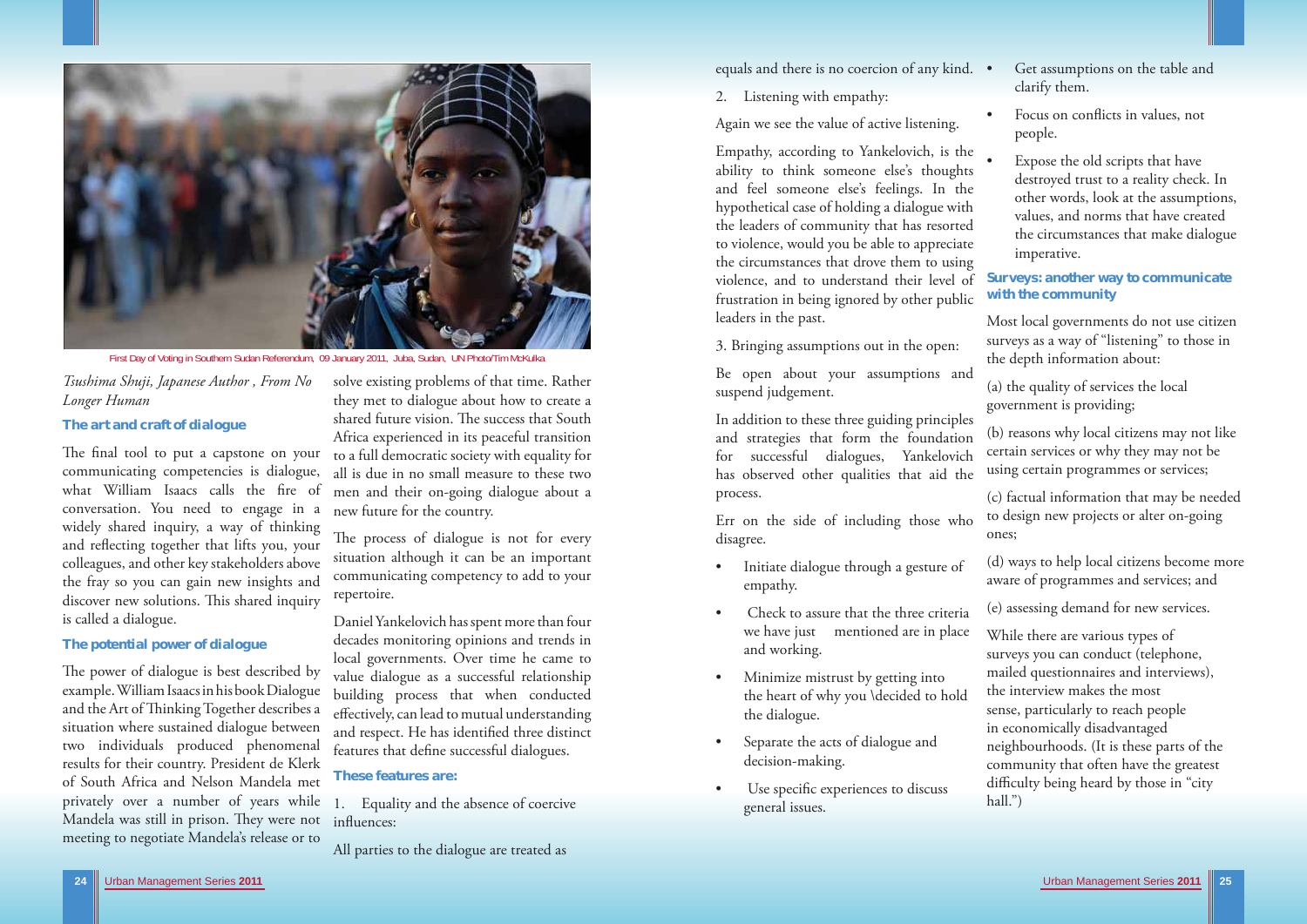# **Chapter 3:** THE FACILITATING **COMPETENCY**

# **Introduction**

*If you have one good idea, people will lend you twenty.* 

# *Marie van Ebner-Eschenbach*

1. Basic facilitation: the facilitator helps a group work more effectively on a specific They include: issue or problem, and the group remains dependent on the facilitator for future assistance.

the values and skills to work more effectively on their own. The competency of facilitating group effectiveness is at its best when it is passed on to others through learning-bydoing.

Roger Schwartz in The Skilled Facilitator says all kinds of groups can improve the way they work together by using facilitating skills. In its truest form, facilitating is a process where a person, who is acceptable to all the **Facilitating: A skill based on group**  members of the group, substantively neutral and has no decision-making authority, intervenes to help the group improve the way it identifies and solves problems and makes decisions.30 He goes on to say that facilitating can be divided into two types: *A boat doesn't go forward if everyone is rowing her own way. Swahili proverb*  **process**  Core values that guide effective facilitation In each of these potential facilitating opportunities, it is important to recognize that a set of core values should guide your involvement.

In this chapter we assume elected leaders will perform as developmental facilitators whenever it is appropriate. You will not only help groups be more effective when you are working with them but provide them with

2. Developmental facilitation: the facilitator helps the group work more effectively on a specific issue or problem and coaches them on how to provide their own facilitating skills to work on future issues and problems. This approach involves learning-by-doing. Group members learn facilitator skills so they can apply them to future group endeavours without the need for external assistance. deliberations. 2. Free and informed choice: those involved are free to make decisions based on the available information and their concerns, interests and desires. They are not coerced or manipulated into making choices against their will.

1. Valid and useful information: meaning that all involved share the information relevant to the issue, that they understand it, and that it is useful to their

3. Internal commitment to the choices made: those involved not only accept the course of actions to be taken, but they also have a high degree of ownership and commitment to the decision(s) that will drive these actions.



Health Fistula Campaign Worker Speaks to Women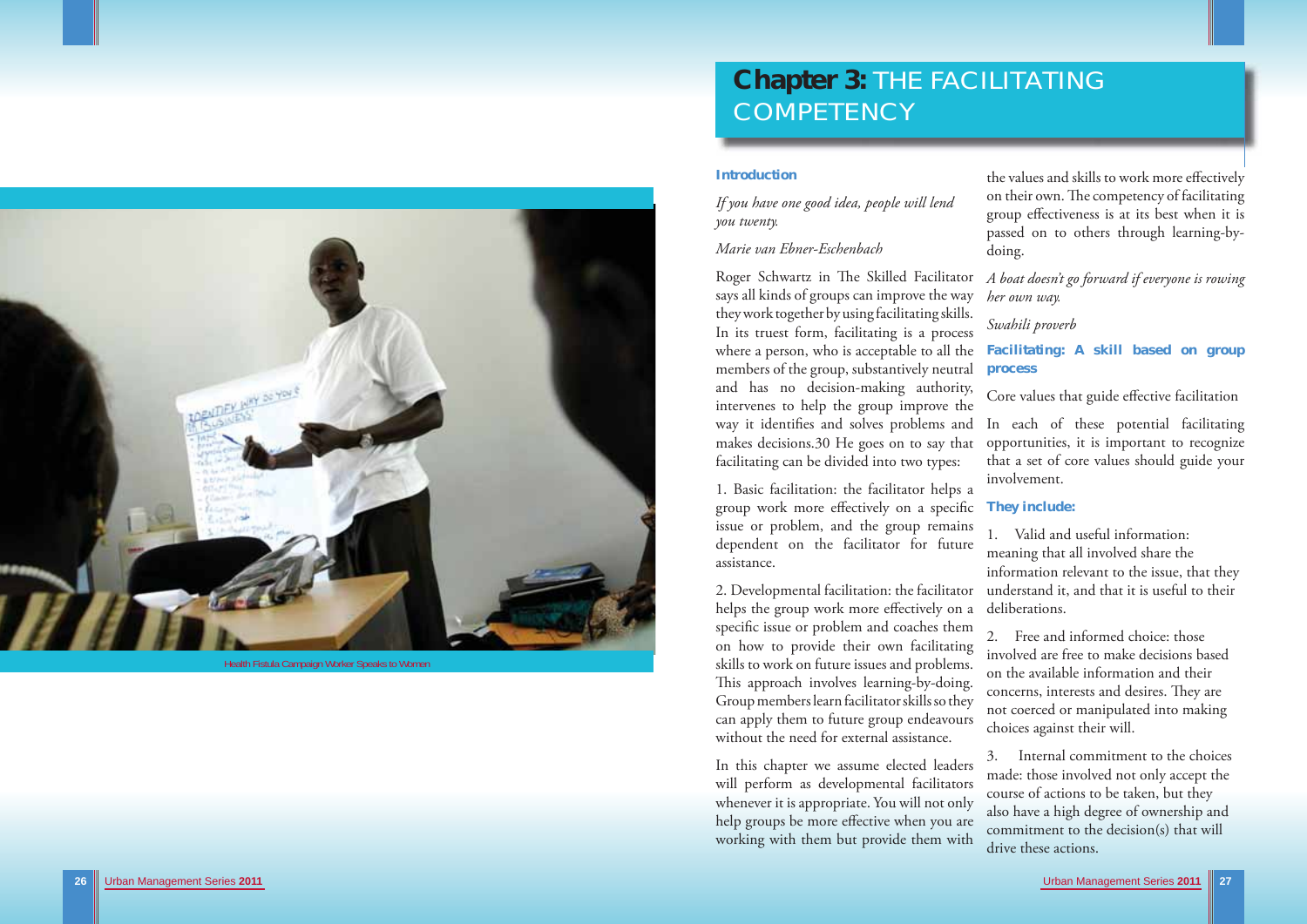where you believe you are the strongest and most effective in using in group situations. List the most important ones below.

the two or three most important personal improvement items and put together a "todo" list of actions you can take to help you be a more effective facilitator.

| Now, return to the lists and check those<br>you believe you can improve upon. List<br>والمتحالف بداعا الماليات<br>لتعميد المتعاط للمبار |
|-----------------------------------------------------------------------------------------------------------------------------------------|

Groups work at two different levels of interaction: task and relationships. These two interactive components operate simultaneously and often get trampled by each other. The facilitator can play an important role in helping groups maintain a healthy balance between their task and relationship needs. The following are some of the key task and relationship characteristics that are important to effective group performance.

Relationship-related characteristics: Groups are effective when their members:

- Get acquainted with each other if they haven't worked together before.
- Agree on the group's purpose for working together;
- Collaborate on group tasks and responsibilities;
- Openly share information, ideas, and feedback;
- Support one another;
- Confront issues with care and courage;
- Respond constructively to feedback from one another; and
- Encourage everyone to contribute.

These core values tend to reinforce each other. When a task-oriented group generates valid and useful information and makes informed choices based on that information, they will, more often than not, become internally committed to these choices.

The role of the skilled and principled . facilitator is both challenging and rewarding. Those individuals who perform best as facilitators possess the following personal . qualities, knowledge, and skills:

Personal qualities: The effective facilitator is •

- Honest acts on conviction.
- Consistent can be relied upon to do what she says.
- Accepting holds all individuals in unconditional regard.
- Caring concerned about the well being of others.
- Objective has no vested interest in one action over another. This quality is difficult to achieve as an elected official who is expected to take stands on issues. If you have a vested interest, declare it along with your commitment to be fair.
- Flexible ready to change when the situation calls for it.
- Responsive to all points of view.

*When one is helping another, both are strong.* 

Knowledge: The effective facilitator understands and appreciates the importance of

- Cultural, ethnic, and gender qualities and contributions.
- Group and interpersonal dynamics.

*German proverb* 

# **What makes groups perform effectively?**

Interpersonal skills: The effective facilitator is skilful in:

Looks pretty intimidating, doesn't it? And yet, many of these personal qualities are associated with other competencies covered in this series. For example, the communication skills from the previous chapter and the concepts and strategies you will be exploring in the enabling competency have overlapping tendencies. And, the personal qualities required of the effective facilitator extend to all the representation and leadership roles and responsibilities as an elected official.

# **Facilitating attributes and skills**

- Adult learning principles and methods.
- Group process
- The expertise represented within the group.

- Active listening.
- Giving and receiving feedback.
- Asking questions that will stimulate discussion.
- Observing group and individual behaviour that can either contribute to or adversely affect the effectiveness of the group.
- Presenting information and concepts that will help the group progress toward its goals.
- Stimulating interaction.
- Building and maintaining trust.
- Bringing successful closure to the group's interactions.

# **A reflective opportunity**

Go back to the laundry list of facilitator attributes we have listed and check those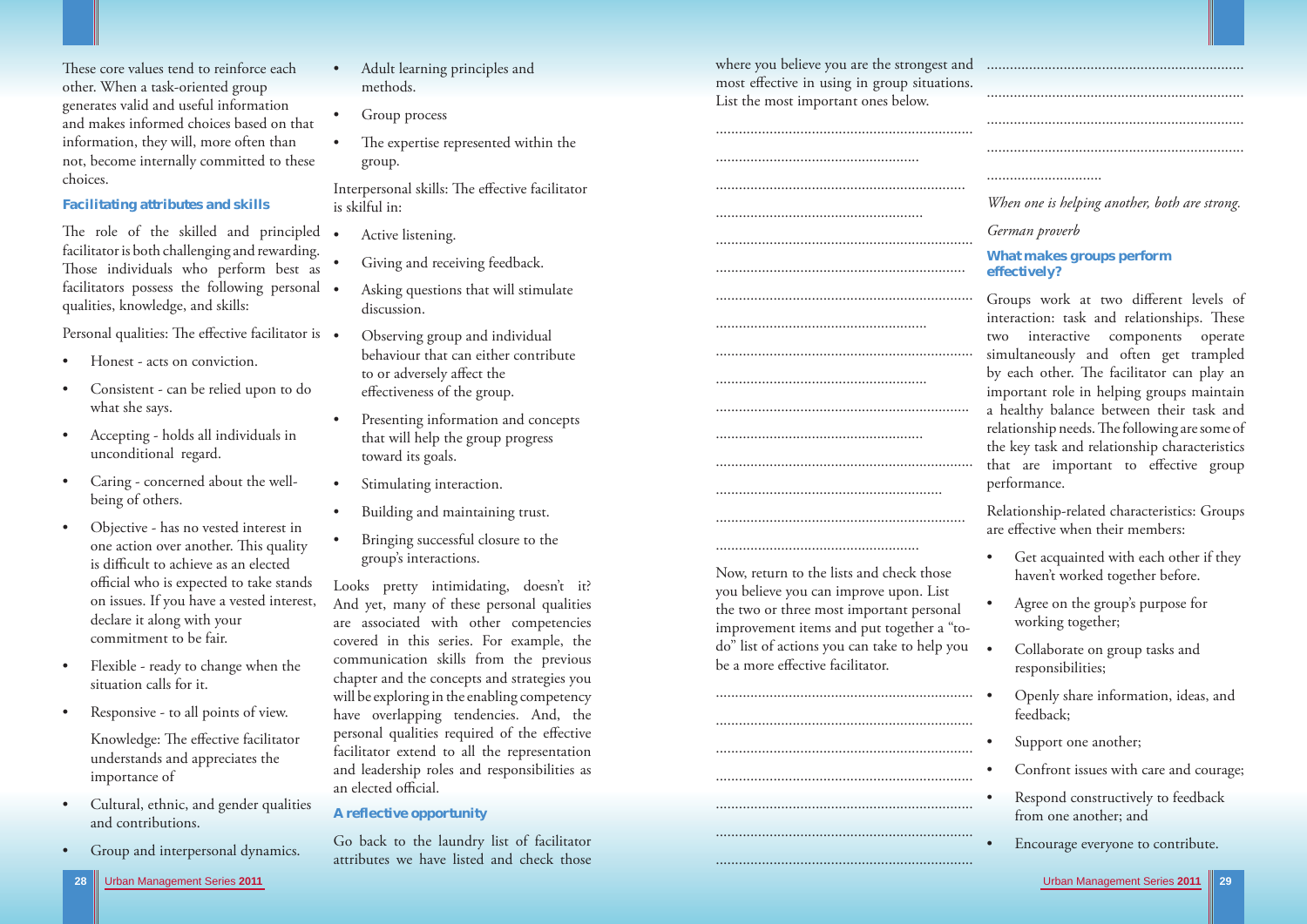

**2. Accommodation:** (unassertive and cooperative) Those who adopt this style neglect their own interests to satisfy the concerns of the other party. Tactics include such contrasting approaches as: yielding to the other side's point of view and selfless generosity.

**3. Competition:** (assertive and uncooperative) This style is the opposite of accommodation. It's a power-motivated strategy designed to win at any cost when confronted with a conflicting situation. If you are going to help manage conflict, the best place to begin is with a better understanding of the issues behind the conflict. This means digging beneath the surface indicators of what might be causing the conflict. Facts are the easiest to confirm and reconcile. Perceptions are more difficult. They have a tendency to become distorted, partly because we have the tendency to attribute motives to other people's actions and "see" things that will confirm our own position.

According to Thomas, there are no universal "right answers" when it comes to dealing with conflict. All five modes of behaviour are useful. It depends on the situation. It is believed that each of us tends to have a dominant style for dealing with conflict. For example, some of us might avoid conflict at odds. all cost while others may have a tendency defensive, counter attack, and create more distortions. 4. Help them create additional options. Often the only alternatives they have available are the two over which they are at

**4. Collaboration:** (assertive and cooperative) And, the opposite of avoidance. Collaboration, at its best, seeks to find winwin solutions to conflict. This involves solutions that satisfy the needs and concerns of both parties. Such a strategy involves an understanding of why the conflict exists and finding solutions that eliminate, or at least minimize, competition for resources. Here are some things you can do to help facilitate the resolution of a conflict between two individuals or groups. 1. Help the individuals or groups see the conflict from the others' point of view. Here is a situation when "active listening" skills can be used.

# **Explore the difference**

Task-related characteristics: The group's task effectiveness is enhanced when they:

- Are clear about what they want to achieve, in other words, why they have convened their collective resources;
- Clarify their individual roles and responsibilities as members of the group;
- Determine the need for external support and resources;
- Agree on how they will work together;
- Establish some ground rules including such concerns as making decisions, staying on track; disagreeing openly, and sharing all relevant information;
- Prepare an agenda;
- Record accurately what happened during the meeting; and
- Manage their time in relation to the tasks to be performed.

**5. Compromise:** (somewhat assertive and cooperative) Parties tend to compromise when they are looking for fast, mutually acceptable solutions that partially satisfy both parties. Strategies include finding a middle ground everyone can live with and splitting the differences that exist between the conflicted bodies. 2. Look for situations where the conflicting parties have made assumptions about the intentions of others based on their own fears. Often we assume the worst in conflict situations, and these fears drive us to entrenched positions. 3. Move the warring parties away from attacking each other and placing blame.

Conflict is one of those things that most us avoid if we can. The problem is, the conflict, and whatever is causing it, usually doesn't go away. It just sits there and simmers and simmers. Avoiding conflict can and does create a lot of problems in many organizations. We also know that different cultures deal with conflict differently, and what we have to say is from a Western management bias. Given this, we urge you to look at this aspect of using your facilitating competency based on your own experience

Differences over facts and perceptions are usually easier to resolve than differences in goals, outcomes, and the methods used to achieve these results. Values are the most difficult differences to resolve or even to manage with any degree of long-term success.

When this happens, we usually become

# *Music, to create harmony, must investigate discord.*

# *Plutarch, First Century Greek Moralist*

# **Managing conflict**

# and cultural norms.

# **Know the source**

Conflict can develop when there are differences in:

- Facts and perceptions (our communicated view of reality)
- Preferred goals and outcomes (how things ought be, not how they currently are)
- Ways, or methods, for achieving those goals
- Values (our fundamental beliefs)

# **Conflict strategies**

Different people have different ways of dealing with conflict. Many years ago, Kenneth Thomas, who is considered one of the leading experts on conflict management, identified five basic strategies individuals and groups employ when faced with conflict. These approaches are based on two primary dimensions of behaviour, "assertiveness," (the extent to which we attempt to satisfy our own concerns) and "co-operation," (the extent to which we attempt to satisfy the other person's concerns). Using a two dimensional model with high and low values on these two behaviours, he has defined five specific methods of dealing with conflict.

1. Avoidance: (unassertive and uncooperative) Individuals who adopt an avoidance approach to conflict don't pursue their own interests and concerns or those of

their adversaries. They simply avoid conflict to be competitive in conflict situations. by such tactics as not showing up for the Then again, we might resort to compromise meeting or by postponing the issue until or one of the other styles suggested by the some undetermined future date. Thomas model.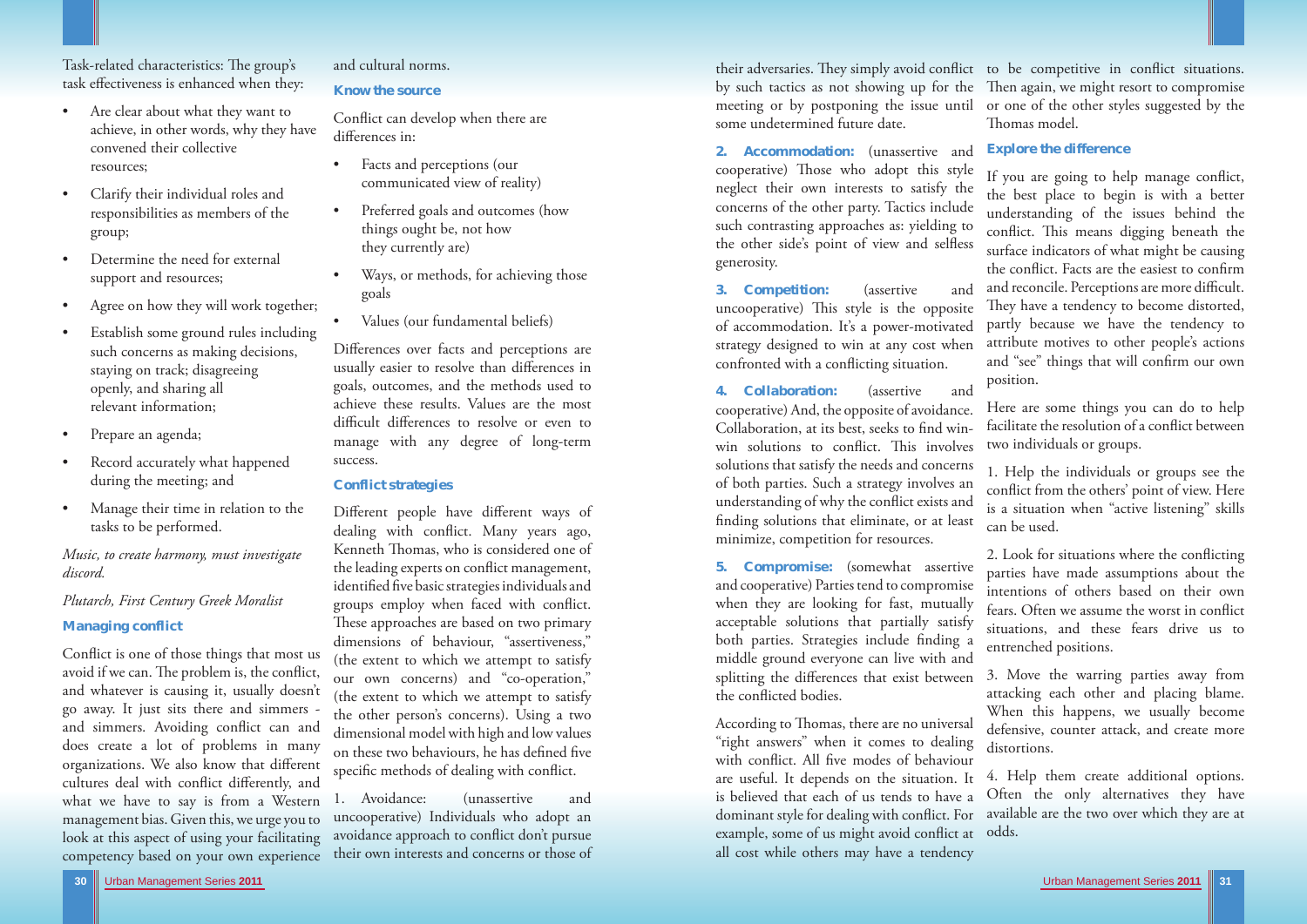earlier in this discussion. You might want to compare it with the following definition of mediation. According to Carl Moore, mediation is the intervention into a dispute or negotiation by an acceptable, impartial, and neutral third party who has no authoritative decision-making power to assist disputing parties in voluntarily reaching their own mutually acceptable settlement of issues in dispute.

We want to encourage you to take advantage of the joint publication by UN-HABITAT and other interested parties called Building Bridges between Citizens and Local Governments through Managing Conflicts and Differences. It provides a much more thorough discussion of various ways to manage conflict and differences. You can find it on the UN-HABITAT website.

If we keep following the idea of an eye for an eye and a tooth for a tooth, we will end up with an eyeless and toothless world.

There are some generally accepted conditions that make mediation an appropriate intervention.

# **Gandhi, 20th Century Indian National Leader**

- There is a need for a quick decision.
- Lots of people are affected, e.g., a neighbourhood dispute.
- The parties involved want to avoid a costly, formal, public procedure like litigation.

There are also some conditions that make mediation an inappropriate intervention. These may be even more important to consider!

# **When is mediation appropriate?**

#### **Mediation is appropriate when:**

- Strong emotions have muddled judgement.
- The parties know each other.
- There is no great disparity in the power relationship between parties.
- Maintaining the relationship between the parties is important.
- Those in conflict see the need to have a third party help them resolve their differences.
- There are indications that one party intends to use the mediation to further enflame the conflict or to achieve an ulterior motive.
- It is evident in preliminary discussions that the parties are not willing to listen to each other.
- Parties are too disturbed to work toward a collaborative agreement.
- There is a power imbalance between the feuding parties that makes mutual decision making unlikely.
- Key persons or parties are unwilling to participate in the process.
- It is unlikely that any agreement that has been reached will be implemented.

These conditions suggest that the decision to mediate should be based on a clear understanding of the circumstances that exist between those in conflict.

There are many models of mediation to consider. We have summarized below a practical and commonly used approach to mediation.

listen and help those in conflict generate and Local Governments through Managing new options can be invaluable.

# **Don't consider mediation when:**

The field of Conflict Resolution has traditionally not taken much notice of gender issues in either theory or practice. 'Gender' is a term used to describe the different socially-constructed roles usually, but not always, assigned to people based on their sex - their biological characteristics. Gender issues include questions related to both men and women, but gender is often seen to imply a focus on women because of a concern in the field with inequality and empowerment of socially disadvantaged people - often women.

6. Help them find win-win solutions. Not Your facilitating competencies can help everyone wins in the resolution of conflict, to resolve these conflicts and differences. but it is surprising how many times conflicts If you haven't already been introduced to can be resolved with both sides coming out the UN-HABITAT, FPDL and LGI series as winners. This is where your ability to entitled Building Bridges between Citizens To reiterate, conflict is a potentially valuable resource in most organizations. Conflict and Differences we urge you to check out the UN-HABITAT website for access to them. www.unhabitat.org

# **The "how-to" of mediation**

5. Let them vent their emotions. Sometimes are active in community aff airs, they have an the emotions are more important than interest in peace and the regular functioning the facts. By getting them out, the parties of municipal services. often are able to unload feelings that inhibit constructive discussion.

> The major difference between these two processes is the issue of conflict. Mediation assumes the parties involved are in conflict. They haven't been able to resolve their differences and have sought the services of a mediator. In the case of facilitation, there may be conflict within the group but it isn't the reason why the group agreed to have someone help facilitate their interactions. The focus in facilitated sessions is primarily on making better decisions and solving problems.

or agents of conflict, and as many women We provided a definition of facilitation

Your best resources, in helping others resolve their differences are: (a) the raw materials (knowledge and emotions) they bring to *The stitch is lost unless the thread is knotted*. the situation, and (b) your patience and empathy in helping the adversaries refine their raw materials into an agreement they can both live with.

#### **Gender issues in conflict resolution**

Local governments' recognition of women's role in conflict resolution can assist in lowering the level of conflict, and to identify and sustain avenues for the continual provision of municipal services. For example, as women are responsible for sustaining households, have children who are victims

# *Italian proverb*

### **Facilitating and mediating**

In many ways, the processes of facilitating and mediating are similar. Both are efforts to improve the quality of thinking and acting among the parties involved and to help them reach decisions acceptable to all members. In most situations these two processes also involve neutral third party interventions. In other words, the facilitator or mediator is on the outside looking in, not involved directly in decision making.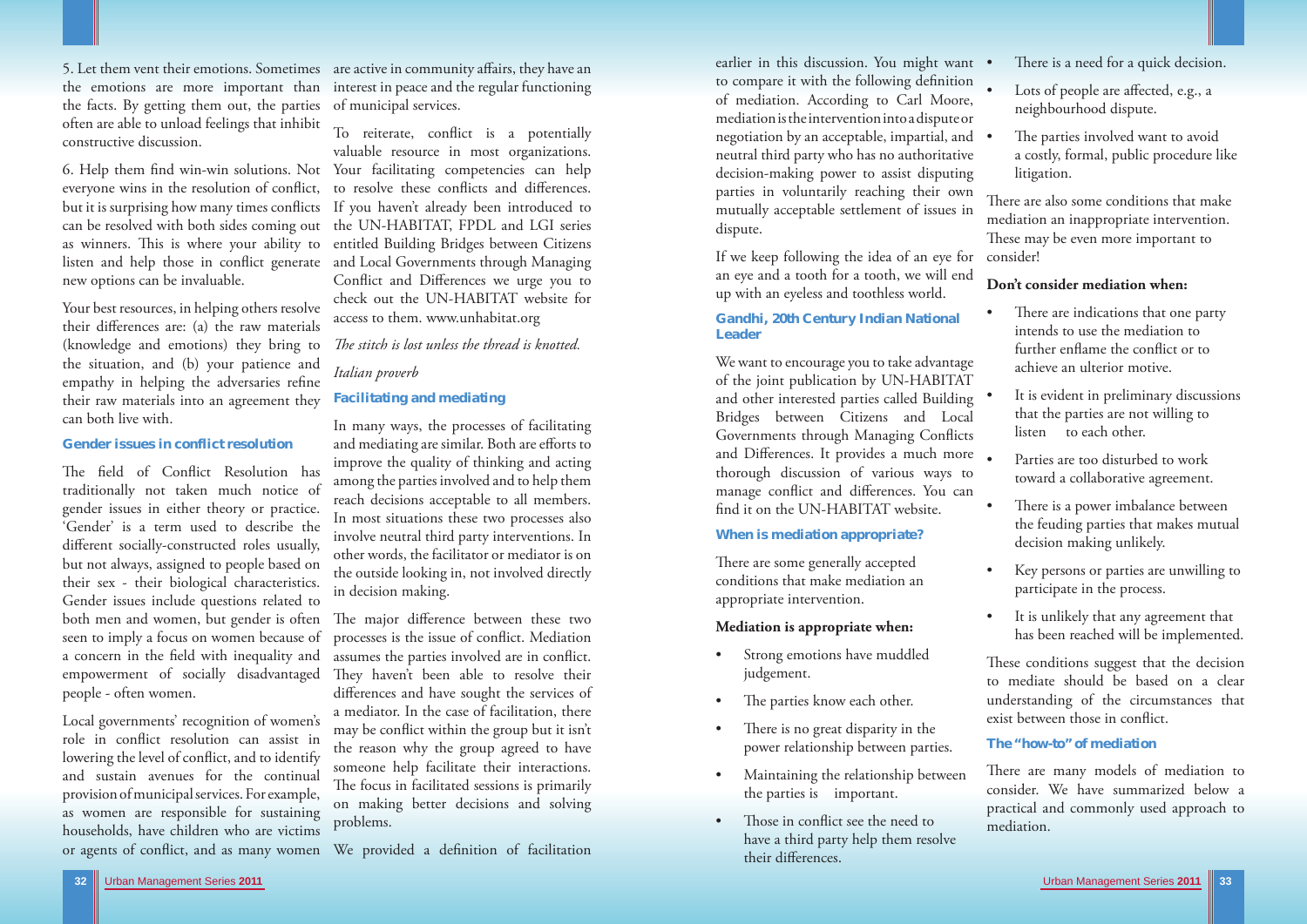# **Stage One: Pre-mediation planning**

Once the parties agree to work with a mediator, help them to understand **Stage Four: Exchange time**  the process and trust both you and the process. This includes gaining a mutual understanding of how the process will work; understanding the guidelines of engagement such as confidentiality and who makes the decisions, considering logistics such as where the mediation will take place, and developing a rapport among the parties to the mediation.

This initial stage covers introductions (you can assume the warring parties know each other), ground rules you think are important, logistics such as the time you think it will take to reach an agreement and where to get a cup of coffee, and how the process works, i.e., the possibility that you might want to meet separately with the parties to explore options for resolution.

Planning should also include selection of a venue that provides privacy and rooms for holding joint meetings with those in dispute as well as smaller rooms for meeting with them separately. Anything you can learn about what has created the disagreement or conflict will be important, not for making up your mind ahead of time but to help you understand the circumstances that have resulted in the dispute.

# **Stage Two: Beginning the mediation**

#### **Stage Three: Defining the issues**

This is also referred to by some as providing "uninterrupted time" for those in dispute to tell their side of the story. It will be important to help them understand the importance of listening to each other in as courteous manner as possible given the circumstances. It is advisable to ask the most agitated party to speak first. There are

This is the time to build the agreement with the disputing parties. Detail who will do what and when. Emphasize positive, doable, acceptable actions. Make sure the agreement is even-handed and not conditional. Have all parties sign copies of the agreement. Close the session.

to be no interruptions or rebuttals during the time each person is speaking.

disputes. While the literature on conflict . resolution is rich in options, don't be discouraged. Most of us have developed skills over time in helping those who are caught up in disputes and conflict. Rely on your experience. If the conflict is too explosive  $\bullet$ and deep-seated, you will probably want to call in professional mediators.

Otherwise, sharpen your own facilitating and mediating tools and let people know you are willing to help them resolve their differences.

After the individual presentations, it's time to begin the dialogue to help all concerned better understand the nature of the conflict. This is the time to ask questions, explore assumptions behind the conflict, and look for common ground. As mediator, you will want to control this session, make sure that each party to the conflict has an opportunity to contribute, and look for understanding and opportunities for resolution.

You may also want to hold separate meetings with the parties to the conflict if it looks like this might help. You might want to check out a person's concerns more thoroughly, perhaps confront unhelpful behaviour, or help them think through their options.

# **Stage Five: Generating options to resolve the dispute**

- The discussion drifts from one issue to another without bringing closure to anything.
- Everyone seems to be talking at once.
- You're always sitting where you can't see what's going on.
- Somebody always seems to dominate the discussion.
- You feel manipulated like a "rubber stamp" - since you didn't know what the meeting was about.
- The person responsible for chairing the meeting is out of town. Unfortunately, she didn't tell anyone the meeting was to be cancelled.

At this point, you might want to summarize what you see as the issues to be resolved. List them on a blackboard or newsprint so they can be seen by both sides. Elicit options for resolving each issue, evaluate and refine them, and test for agreement on each. This is the stage where you can bring into use the tools in Chapter Five on Decision Making.

- Start the meeting on time even though some who have been invited aren't there. To do otherwise punishes the diligent and rewards the tardy. Rewarding tardiness encourages tardiness the next time you meet.
- If is a small enough group and many don't know each other, take time for introductions. If there are newcomers to an established group, make sure they are introduced and acknowledged.
- Review the meeting objectives and agenda, ask for comments, and make any appropriate changes.

# **Stage Six: Get it in writing**

Mediation is an important tool for elected men and women to have in their tool box. And, there are many ways to mediate To think justly, we must understand what others mean; to know the value of our own thoughts, we must try their effect on other minds.

# *William Hazlitt, 19th Century English Essayist*

# *Meetings, meetings, meetings*

Meetings are indispensable when you don't want to do anything.

John Kenneth Galbraith, 20th Century American Economist, Author, Diplomat

You probably spend more time in meetings than almost any other thing you do as an urban leader. Given this reality, it's time to take on meetings as your next facilitating challenge. Before considering what you can do to make meetings more effective and obviously more efficient, let's spend a moment or two identifying some of the problems that plague meetings the world over.

- The goals and expectations are unclear.  $\bullet$ The meeting was scheduled to start an hour ago. Nobody seems to be in charge. If there are rules, you might want to go over them briefly. They could include showing respect for other people's opinions, providing opportunities for others to speak, something on giving appropriate
- 
- 
- There's no agenda.

In order to better manage meetings, here are some suggestions: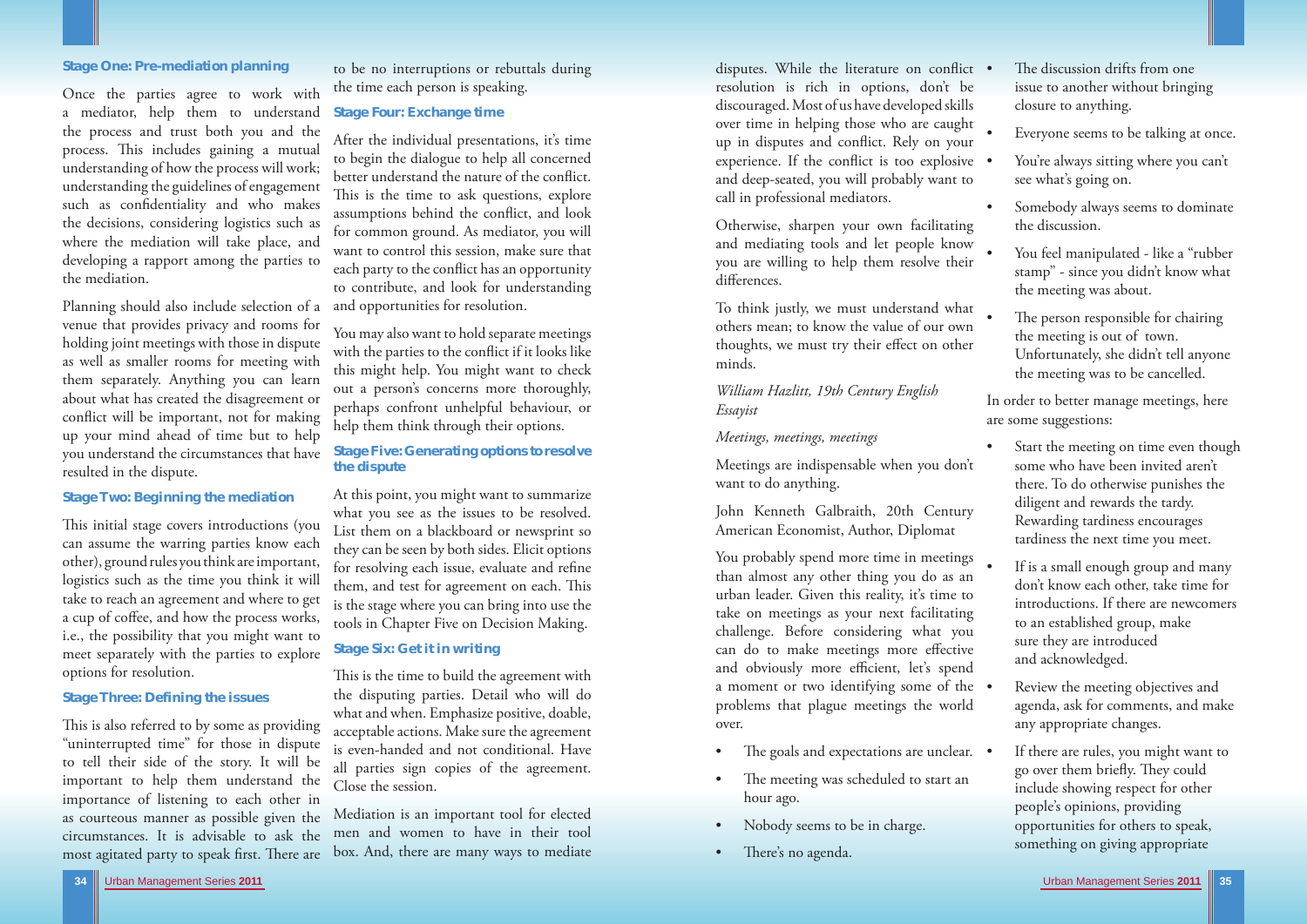



feedback if it's that kind of meeting, timing refreshment breaks, etc.

- If you see the need for either a timekeeper or note taker, you might want to ask for volunteers or better yet have them identified in advance. If you have, introduce these individuals and their respective roles. Otherwise, someone might think they are secret agents.
- Stick to your agenda but don't be dogmatic about this if one of your agenda items enflames the audience either positively or otherwise.
- Create and maintain a productive climate. Encourage active listening by listening actively to others. Speak frankly. Encourage feedback. Don't dominate the meeting.
- Encourage participation and pay particular attention to people from communities who have been culturally or conventionally excluded from participation and decision making.
- Use the questioning techniques covered in the Communicating Chapter. Encourage others to question as well.
- Give and get clarification of vague and complicated statements.
- Protect minority and unpopular opinions.
- Keep participants on track when they start to stray orbegin to use the meeting as their personal "soapbox."
- Reduce tensions when conflict between others looks like it could get out of hand.

We're all in this together. If we succeed, we all succeed. If we fail, we all fail.

- Keep a watchful eye on the group's body language. It will tell you much about their collective frustration, boredom, or need for a break.
- Provide breaks before this happens.
- Don't give up control of the meeting.
- Bring the meeting to a close like you promised in the beginning unless the majority of participants want to continue. But before you do, summarize what happened and any actions agreed upon; decide on future meetings of the group and tie down the dates and venue if possible, and thank them for their participation.
- We end our discussion of meetings where we began; trying to make the most of what many of you must feel is an elected official affliction. In spite of the negative reputation that meetings have garnered over the centuries, they remain a vital part of governing.

As we have demonstrated, they can be improved, they can be managed, and they can be productive. Meetings don't have to be places where you keep minutes and throw away hours.

# **Teams and team building**

• Teams consist of two or more individuals working together based on the assumption that their collective chievements equal more than the sum of what they could achieve by working alone. It's called synergy.

- Teams share a common purpose or goal that is clear to all members of the team. This is often referred to as focus.
- Teams coordinate their activities, and collaborate with each other to achieve their purpose and goals.
- Teams just don't happen. The individuals have to work hard to achieve the quality of synergy, focus, coordination, and collaboration that is recognized by each member and by those who observe their work that they are in fact a team.
- Teams develop and use individual and collective work habits and personal values that define and drive the quality of their contributions and work together. It's known as teamwork.

Understanding teams and how to develop teams so they can work more efficiently and effectively are also important when working with community-

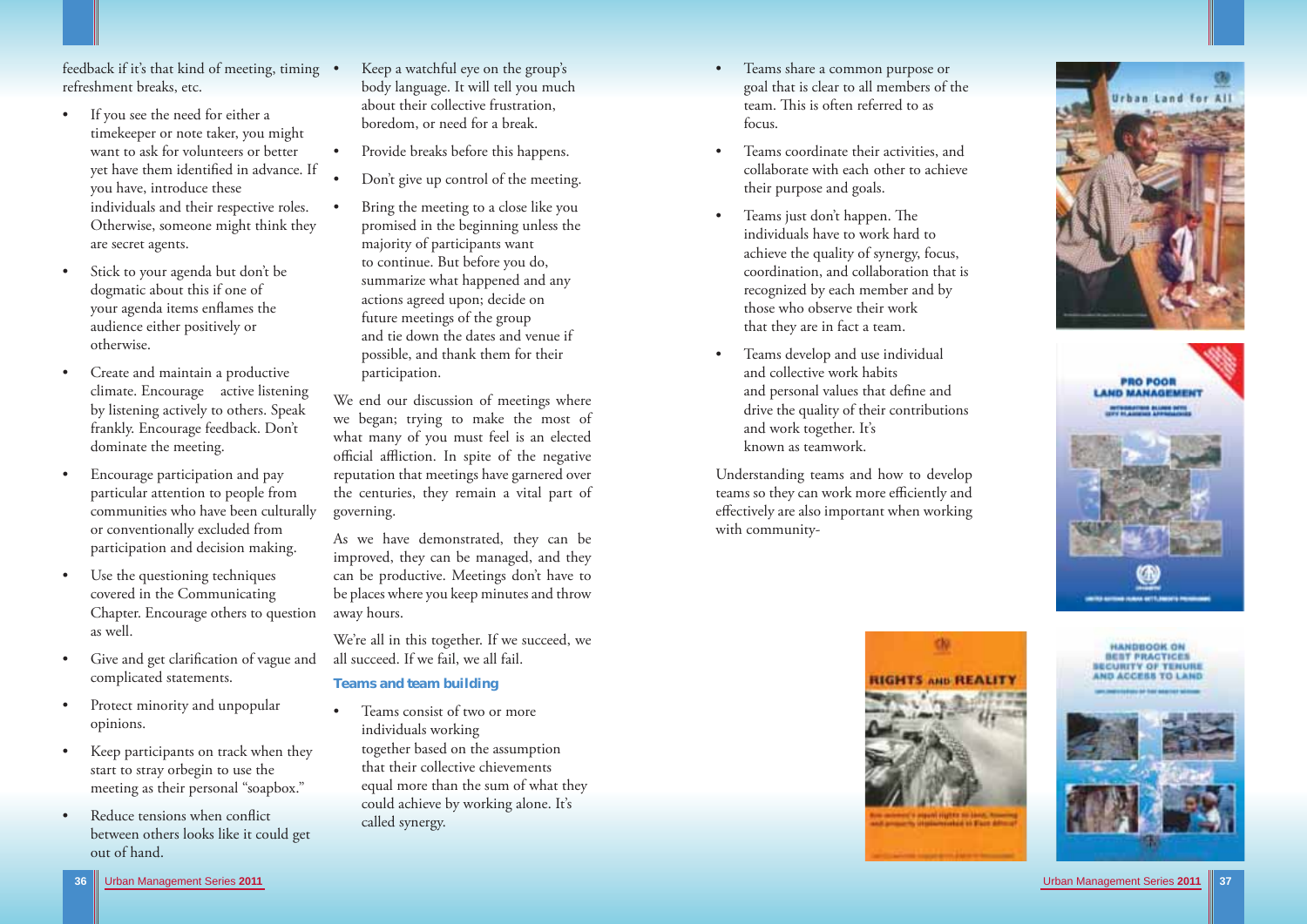# **Chapter 4:** THE USING POWER COMPETENCY



The arena of power is no longer the exclusive preserve of a power elite or an establishment or persons clothed with legitimacy.

about the positive attributes of power. In his seminal book on leadership, Burns says, "We must see power - and leadership - not as things but as relationships and to analyze power in the context of human motives and physical constraints.

The arena of power is no longer the exclusive preserve of a power elite or an establishment or persons clothed with legitimacy. Power is ubiquitous; it permeates human relationships. It exists whether or not it is quested for. It is the glory and the burden of most of humanity.

but, if you want to test their character, give them power. *Abe Lincoln, 16th President of the United States of America A reality check*  **Power dominates political and governance processes.**  We've decided to start this essay with the Lord Acton quote because it may be the most frequently used statement to describe power. It would be dishonest to ignore power's decidedly bad reputation, particularly when it comes to governance. While power is essential to the political process, it scares many of us because it is so often misused by those in public office.

Nearly all human beings can stand adversity,

And it is the one competency that is abused

The historian, James MacGregor Burns, helps provide the context for this discussion

- 
- bends the rules so only his friends can bid on a huge public contract,

#### **Introduction**

*Power tends to corrupt, and absolute power corrupts absolutely.*

# *Lord Acton, (1834-1902) British statesman*

most often by those who yield power. For example, if an elected official: steals money from the public treasury, takes a bribe. In spite of these ominous signs, we believe that power is at the heart of your ability to lead as an elected official. It can also be one of your most respected competencies in the judgment of others, when used with principle and compassion.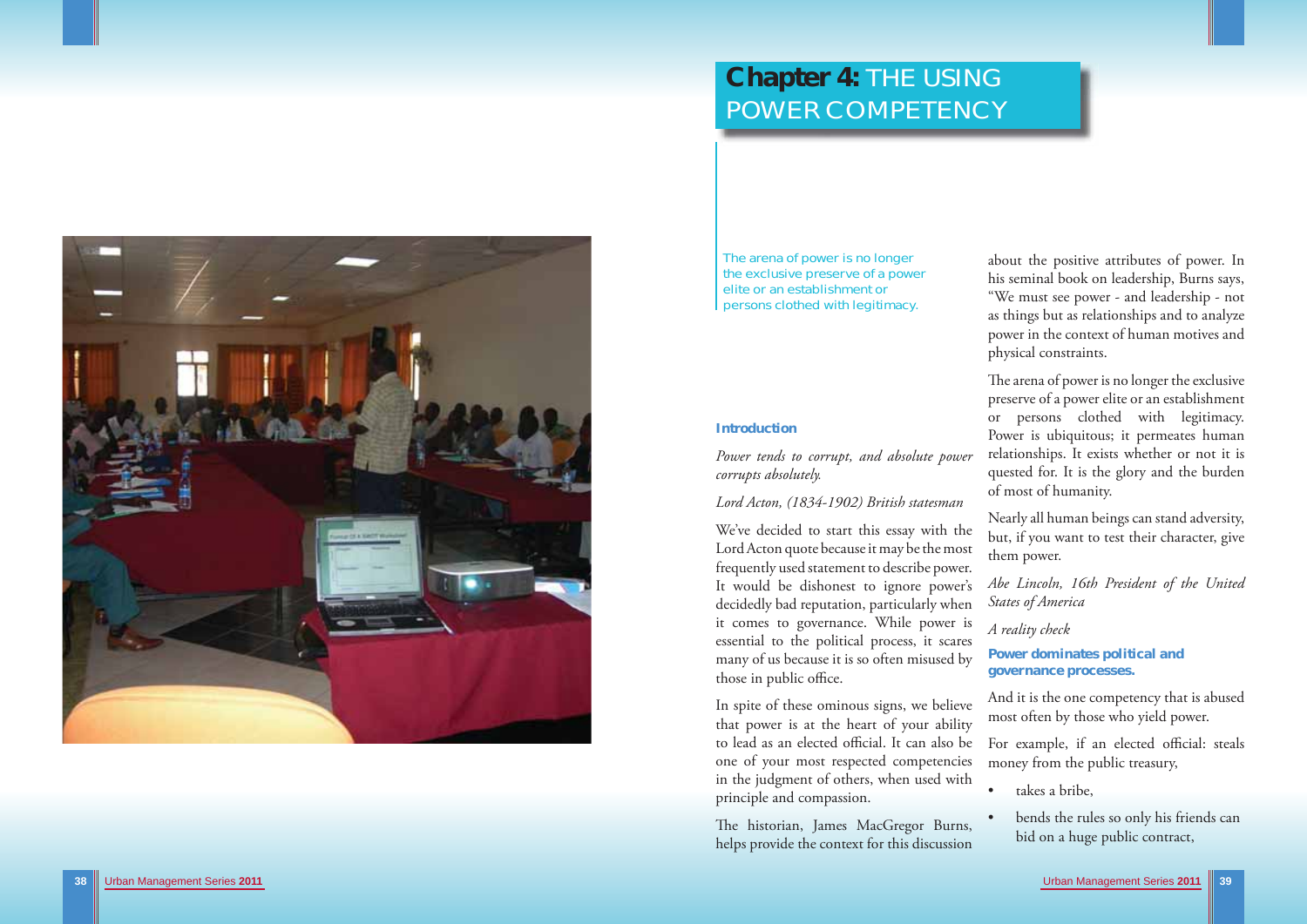public officials to exploit the public trust for personal gain.

#### **Sources of power available to urban leaders**

We have divided the various sources of potential power into three categories. They include your: legitimate power sources which come with the office of elected service; personal power sources which more often than not depend on others believing you possess them; and creative power sources which rely on your ability to combine resources and various other power sources to get things done.

Elected officials by virtue of their office have authority to act on behalf of their constituents. Authority is the legal framework within which they work to get things accomplished on behalf of the community.

This legal mechanism is the system that gives the power to formulate and implement collective values.

### **Legitimate power sources**

This authority to act, the basis to use legitimate power, can also be described in terms of two other types of power: reward power and coercive power. In other words, a body of elected officials has the right and ability to reward and punish others.

The use of your legitimate Reward Power is initiated and implemented either individually or collectively by members of the elected body.

Elected officials can reward constituents by doing favours, recognizing the efforts of others, helping them get access to various public facilities and services, and recommending individuals for appointments to various local government boards and commissions.

Collectively, elected bodies can use their legitimate powers to dole out all kinds of rewards: contracts, changes in land-use zoning that often result in instant financial gain to individuals and groups, official

### **1. Reward Power.**

It is important to see power not as a commodity to be used but as a relationship to be honoured. Those relationships involve the use of a rich mix of power using strategies available to elected officials. We will explore those options in a moment but first, here's an opportunity to reflect on what has just been said.

There is almost no troubled situation that cannot be improved by rearranging it to distribute power more equally.

Image power is largely in the eyes of the beholder but nevertheless a source of power to many elected officials. Officials who engender respect, obedience, and allegiance from their constituents can use this adoration..

There would probably be little disagreement that these are all examples of misuse of political and position power. While you may argue about the seriousness of each example, we believe you would agree that they all represent the misuse of power and a violation of the public trust.

representative and responsive local governments. Before we look at how you can use power as an urban leader, we need to spend a few moments talking about those components that make up your personal power base.

## **What is power?**

James Lucas says power is a human force for achievement or obstruction that can be used individually or collectively for the constructive good, or the destruction, of other people and institutions.

# *Virginia Satir, 20th Century American Author*

*42 Lucas,James, Balance of Power, (New York: American Management Association, 1998) p.13.* 

# **The link between corruption and the culture of power**

While the corruption of public institutions has been described in many ways, we want to talk about it in terms of the misuse of various kinds of elected leadership power.

Corruption can be fuelled by the misuse of your legitimate powers as elected representatives of the people, by the rewards that you can provide to your friends, by coercion through the misuse of the "powers" of your office, by manipulating information in less than transparent ways, and in your connections with those who connive with

Elected officials by virtue of their office have authority to act on behalf of their constituents. Authority is the legal framework within which they work to get things accomplished on behalf of the community.

- pressures local government staff to fix traffic tickets, or
- pays off the police to ignore a prostitution ring he operates in the city;

Now the good news: All these examples can be turned around by elected officials who use their many sources of power to serve the public good in principled and courageous ways. In other words, using power cuts both ways.

While power is often misused within local governments, those same sources of power can be directed to build strong, truly

recognition to individuals and groups for all sorts of reasons, jobs and promotions to select individuals, building new schools and health centres in select neighbourhoods, and providing a myriad of services from garbage pickup to police protection. Reward powers are only constrained by the resources that can be garnered and an official's imagination. It is also one of those power sources that is most susceptible to misuse.

**2. Coercive Power.** 

Local government elected bodies through their institutional powers of authority can arrest individuals, impose fines and penalties, make legitimate decisions that are meant to harm certain parties i.e. location of public facilities, take away privileges, dismiss employees who aren't associated with their political parties, charge fees designed to intimidate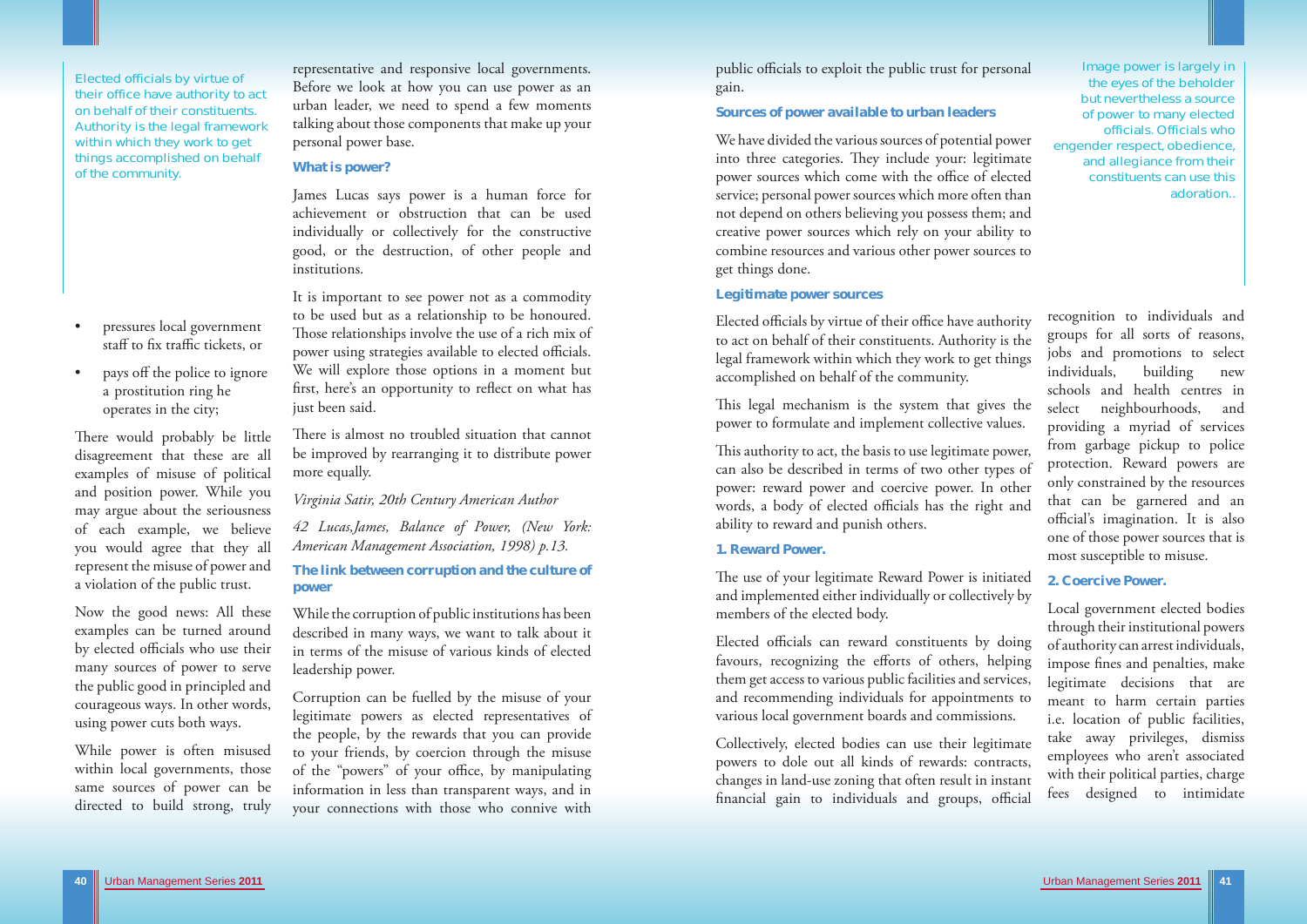businesses they believe are undesirable, and order police actions that are designed to target selected audiences. If you think legitimate power can be coercive, consider the potential power of using legitimate powers illegitimately. It's not beyond the imagination of some unscrupulous elected officials.

The next four sources of power based on expertise, information and ideas, image, and the right contacts, are only available to use as power sources if other people believe you possess them. In other words, if you believe you are an expert in some area of specialization but no one else thinks you are, it is hardly a source of power to exploit.

#### **Personal power sources**

Physicians often run for office to use their medical expertise to bring about reforms or to fight for more health-related expenditures from the local government's budget.

In other words, these sources require a transactional relationship between you and others before they become empowering options you can employ to get things done.

#### **3. Expertise Power.**

Expertise can be individual or institutional. Elected bodies develop over time various kinds of expertise that give them power. An individual elected official, also has the opportunity to develop specialized expertise, or might be elected based on previous expertise.

> The final three sources of power, catalytic, shared, and holistic, depend on your creative talents to visualize how various combinations

# office on a platform of ideas and possible policy reforms. If they are elected based on these ideas, it demonstrates the power of ideas.

## **4. Information and Idea Power.**

This power source is both individual and collective. Most elected officials run for

### **6. Proximity power.**

This source of power results from your ability to put two or more sources of power together, each of which may not be sufficient to produce results by themselves. For example, many policy changes which represent the use of your legitimate power base as elected officials might not be possible without expert, information, and even contact power. Information power is magnified greatly when fused with legitimate power. Sound policies demonstrate this truism.

This power source has become popular in recent years as individuals, groups, organizations, and institutions in various combinations come together to forge alliances and to interact for the purpose of achieving their separate or collective goals.

The right contacts and connections can make you more powerful. This could be an elected official who was a close friend of the country's president or some other dignitary, who was married to a person who is a popular radio talk show host, or who has connections with a large ethnic community within your municipality that is beginning to develop political clout? The potential power these connections and contacts can bring to an individual who is serving on an elected body is enormous. **9. Holistic power.**  This power source becomes possible not by combining other power sources which defines catalytic power but rather in combining several of the other competencies we have been talking about in this series. For example, you may combine your communicating, policy-making, and institution-building skills to create a new organization to work with street children.

# **Creative power sources**

Information is potentially powerful if it can be used to provide evidence for elected bodies to take certain actions.

Information can also be withheld which is a negative use of this source of power. The internet has become an enormous source of political power in some places based on its ability to get information to thousands of people simultaneously.

While this has more direct application to larger units of government, it is an informational source that can also be tapped by local governments and elected men and women to increase their power bases.

## **5. Image Power.**

Image power is largely in the eyes of the beholder but nevertheless a source of power

of resources and power sources can help you accomplish your goals.

# **7. Catalytic power.**

# **8. Shared power.**

By pulling together your various competencies as individual and collective elected officials, you are able to accomplish goals that were previously impossible. Thinking and acting in holistic fashion can be powerful.

Expertise can be individual or institutional. Elected bodies develop over time various kinds of expertise that give them power. An individual elected official, also has the opportunity to develop specialized expertise, or might be elected based on previous expertise.

By pulling together your various competencies as individual and collective elected officials, you are able to accomplish goals that were previously impossible.

to many elected officials. Officials who engender respect, obedience, and allegiance from their constituents can use this adoration to promote policies that might otherwise be difficult to adopt within a community.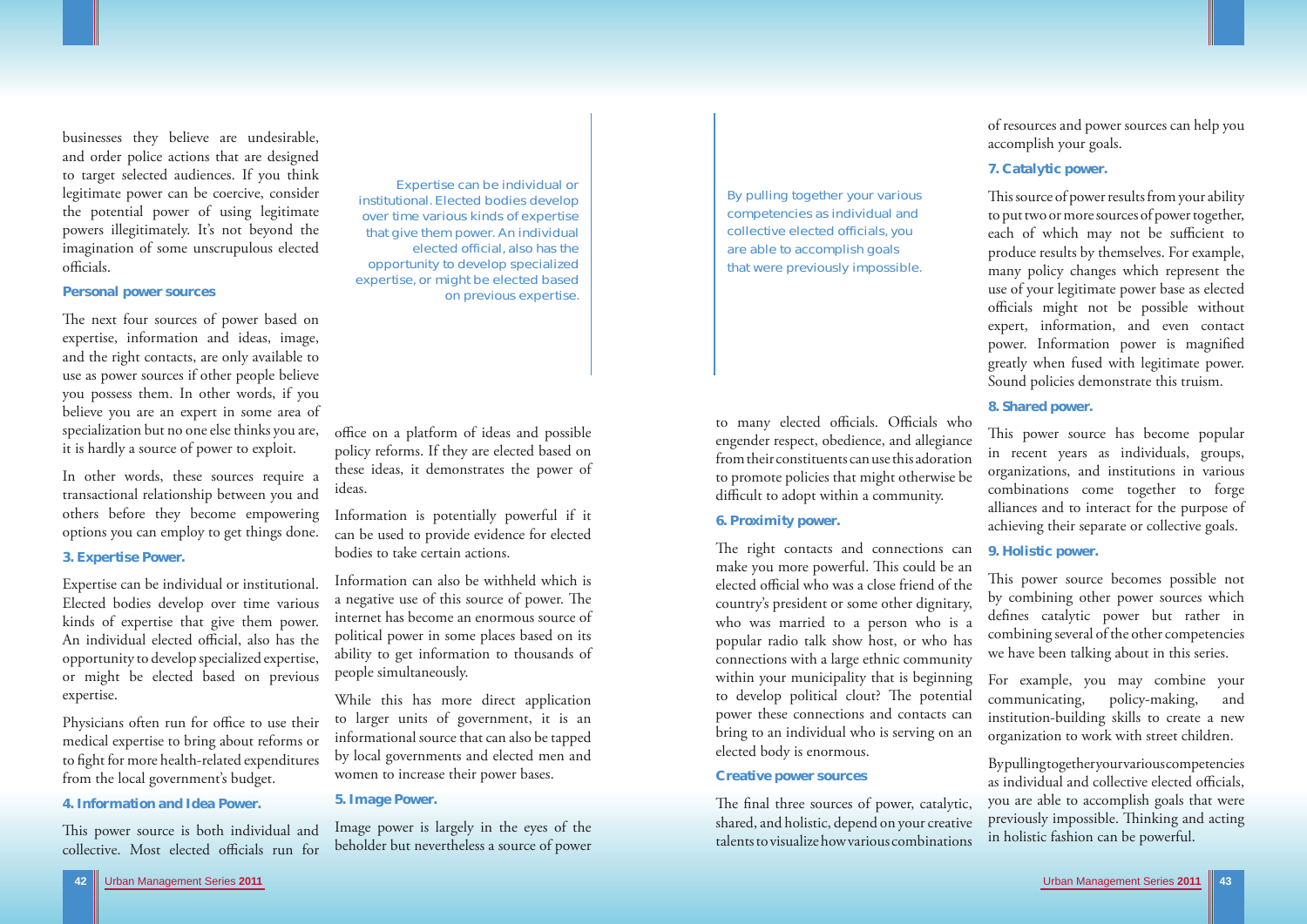

Urban Management Series **2011** Urban Management Series **2011 45**

### **Connecting the power competency with good governance**

*We can do noble acts without ruling earth and sea. - Aristotle, 3rd Century BC Greek Philosopher* 

Using power in a principled and strategic manner is fundamental to good governance. It is also an important leadership competency in relation to others like decision making, policy making, overseeing and negotiating. We will look at the inter-linkage between the various competencies in a moment, but first, a look at the links between using power and the principles of • good governance.

Effective leaders make it possible for their citizens to get involved and do good works. To accomplish this, leaders empower others to act not by hoarding the power they have but by giving it away.



### **Participation and civic engagement.**

Authentic civic engagement requires local governing bodies to share information and resources. Both are at the heart of using power. To hoard these powers or use them unilaterally encourages the ultimate abuse of power.

#### **Transparency and accountability.**

- Efficiency in the delivery of public services is incompatible with abuse of power. Corruption is costly, creating shadowy mechanisms for siphoning off public funds and resources.
- When efficiency is working as a local government norm of operation, misuse of power involving tangible goods and resources in nearly impossible.
- Subsidiarity, the delegation of authority and resources to the closest appropriate level within the community for programme and service delivery, while admirable, has the potential to harbour the misuse of power.

Deals can be cut between elected officials and local politicians that undercut the intent of subsidiarity. These political shenanigans become more difficult for unscrupulous officials to use when the other principles of good governance are being implemented effectively.

When the mechanisms are in place to assure transparency and accountability, it is more difficult to be corrupt, to manipulate resources for personal or political gain. On the other hand, corruption practices can become so pervasive and institutionalized that everybody in the organization and community simply acknowledges their existence and operates accordingly.

Using power in an effective and principled manner also creates a synergistic relationship with other leadership competencies in this series. As we mentioned earlier, the application of more than one competency • can result in the generation of holistic power. Let's look briefly at some of the possibilities. Mix and match your competencies and power sources

• Equity and diversity that assures access to decision-making and the basic necessities of  life by all citizens creates a built-in mechanism for assuring openness and accountability. They become the other set of gatekeepers that make misuse of political powers nearly impossible.

- The decision-making competencies of an elected body are increased significantly by using the expert and information powers of your elected colleagues and local government staff.
- Policy-making is dependent on the use of legitimate powers to reward those who abide by legislative mandates and to punish those who stray.
- The negotiation competency can be more successful when it taps any one of several elected leadership power sources i.e. image, connections, and expertise.
- The financing competency is highly dependent on the legitimate powers to reward and punish.

- The overseeing competency is fuelled by information power.
- Institution-building is complex and can benefit substantially from catalytic and shared power inputs.
- The enabling competency and power sharing are synonyms for effective elected leadership.
- The facilitating competency is enhanced by image and expert power by those who use it.

The urban leader's potential to build holistic power bases is dependent on the

Elected men and women have the

opportunity to combine their individual and collective competencies and potential power sources to serve their local governments and communities. For example:

For example, enforcing taxes, rewarding high performance employees, collecting fines, and providing incentives for sustainable development within the community.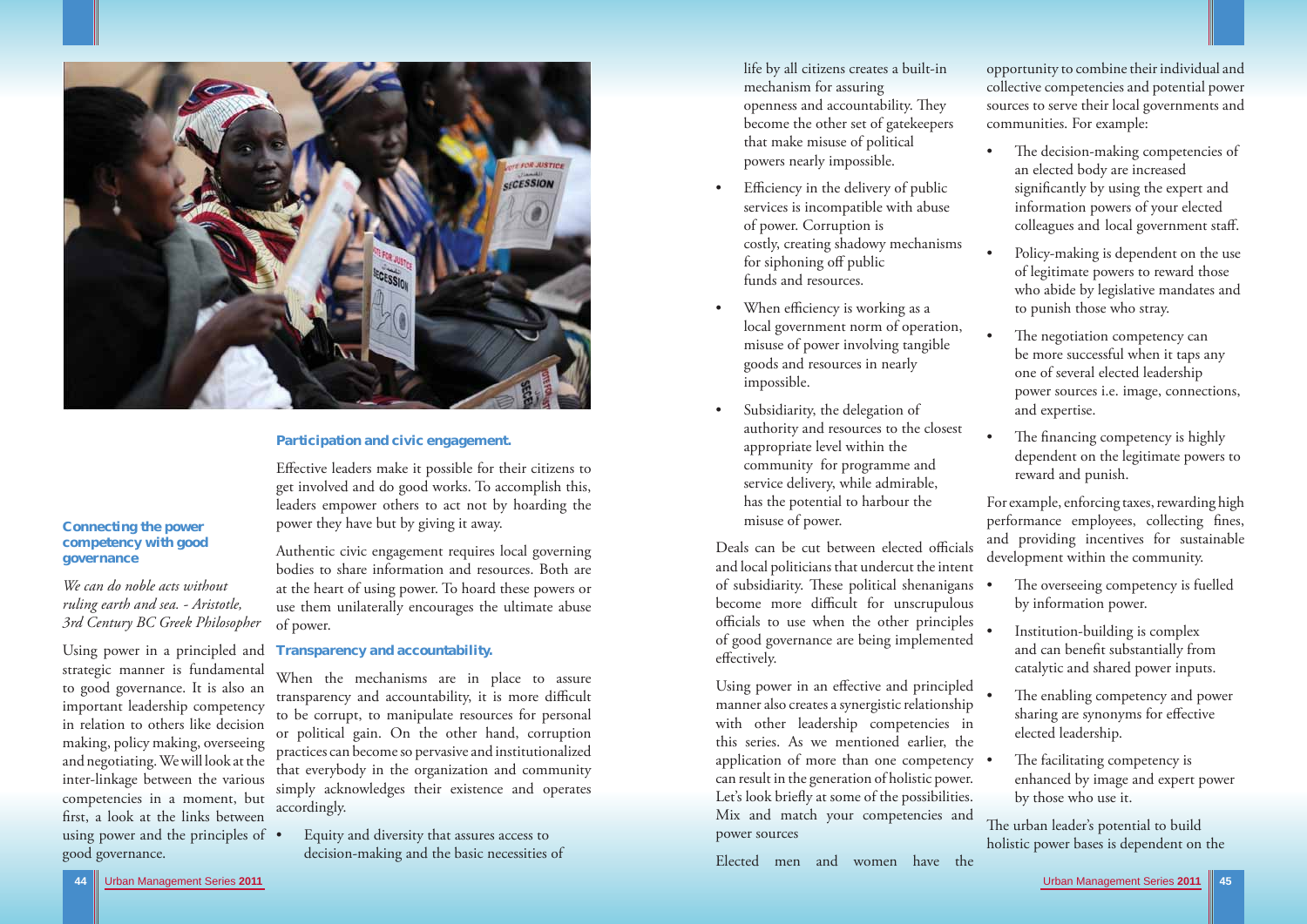skilful use of each of the competencies in combination with appropriate sources of individual and collective power.

### **What about empowerment?**

In our age, independence and the ability to get things done are often mutually exclusive.

### **Robert Dilenschneider**

Empowerment has become the mantra for many individuals and institutions that promote decentralization, subsidiarity, and, yes, democracy. These conceptual . strategies only work when the devolution of responsibility and resources are married to accountability.

### **Power and gender**

*I do not wish women to have power over men; but over themselves.* 

*Mary Wollstonecraft, 18th Century English Author and Women's Rights Advocate, (1759- 1797)* 

In a world where nearly half of the population is disenfranchised for one reason or another, it would be blatantly wrong to talk about using power as an elected official competency without calling your attention to the importance of gender equality. In many patriarchal societies, the use of power is largely seen as a prerogative of the male species.

- Men tend to gain the "floor" more often and to keep it for longer periods of time than women.
- Men with expertise tend to talk longer than women with expertise. This is perhaps important when expertise is a source of power.
- Men initiate more interaction than women.
- Men are more likely than women to interrupt the speaking of others.
- Women are more likely to be interrupted than men.
- Talking time is related both to gender and organization power.

The more powerful spend more time talking than the less powerful.50

50 Vanfossen, Beth, Gender Differences in Communication, a paper presented to the Women and Expression Conference at Towson University Institute for Teaching and Research on Women, Maryland, USA. 1998

To provide a narrow window of opportunity to better understand how this issue might manifest itself within your elected body, we to Dr. Vanfossen's research, there are certain representing all citizens? gender patterns in communication that take place in formal groups like city council meetings.

Many of the things already said about using power as an elected official also apply to relationships with the local government's officers and staff.

2. Key staff members have expert knowledge and information about the organization, its operation, and the community that are invaluable to the ongoing implementation of programmes and services. 3. Leaders should be goal-directed with their programmes and services and direct in their relationship with the staff.

turn to research by Beth Vanfossen on gender elected body, and more importantly, within diff erences in communication. According your local government as an institution Whether you agree with these findings may not be as important as thinking about how you and your colleagues communicate on issues that involve power and gender. Do these conversations differ when gender is involved? Are women at a disadvantage in communicating during your elected body proceedings? If so, why? What might you and others do to address the issues of gender as they relate to the use of power within your

4. Those who work for local government have many ways to divert or sabotage the good intentions of council-enacted programmes and services, if they so choose.

5. If all else fails, they can run against an elected official in the next election.

1. First and foremost, the officers and male and female staff of the local government need to be delegated the authority, responsibilities, and resources to do what is required of them. And they must be held accountable in the use of these attributes of governance.

# **Issues of power and administration**

There is another critical relationship to be

considered in terms of power and authority. This is the relationship of elected officials with the local government officers and staff, those responsible for administering your local government and its programmes and services. While the power and authority of an elected official comes from the electorate through the ballot box, the ability to deliver the attributes of power is largely in the hands of those they employ to manage and deliver policies, services, and programmes within their jurisdiction.

On the other hand, the local government staff male and female members are not without their own power base. Let's take a brief look at some of sources of power they have available.

1. The staff represents knowledge, skills and experience that are difficult to replace.

3. Local government employees are in a unique position to mobilize a network of friends and supporters who can be used to counterbalance elected decisions and actions if the employees think you are being unfair in your use of legislated authority.

## **Forging a shared power partnership.**

The relationship between the elected officials and employees of local government should be seen as an interdependent partnership. They need each other to be successful, and their goals should be largely congruent. This doesn't mean there won't be disagreements or conflicts, but they should be addressed in the spirit of mutual trust and respect. Here are some thoughts on how to keep the power partnership between these two arms of local government fine-tuned and operating effectively.

2. Channels of communication should be kept open between urban leaders and the staff. There should be minimal "surprises" on both sides of this relationship.

4. Acts of coercion invite acts of resistance and retaliation. They are both attempts to unbalance or re-balance the power relationship, and they rarely work.

5. Sharing power is not the same as giving it away. Some elected officials seem reluctant to share their power of the public trust and responsibility with others, particularly those who work for them.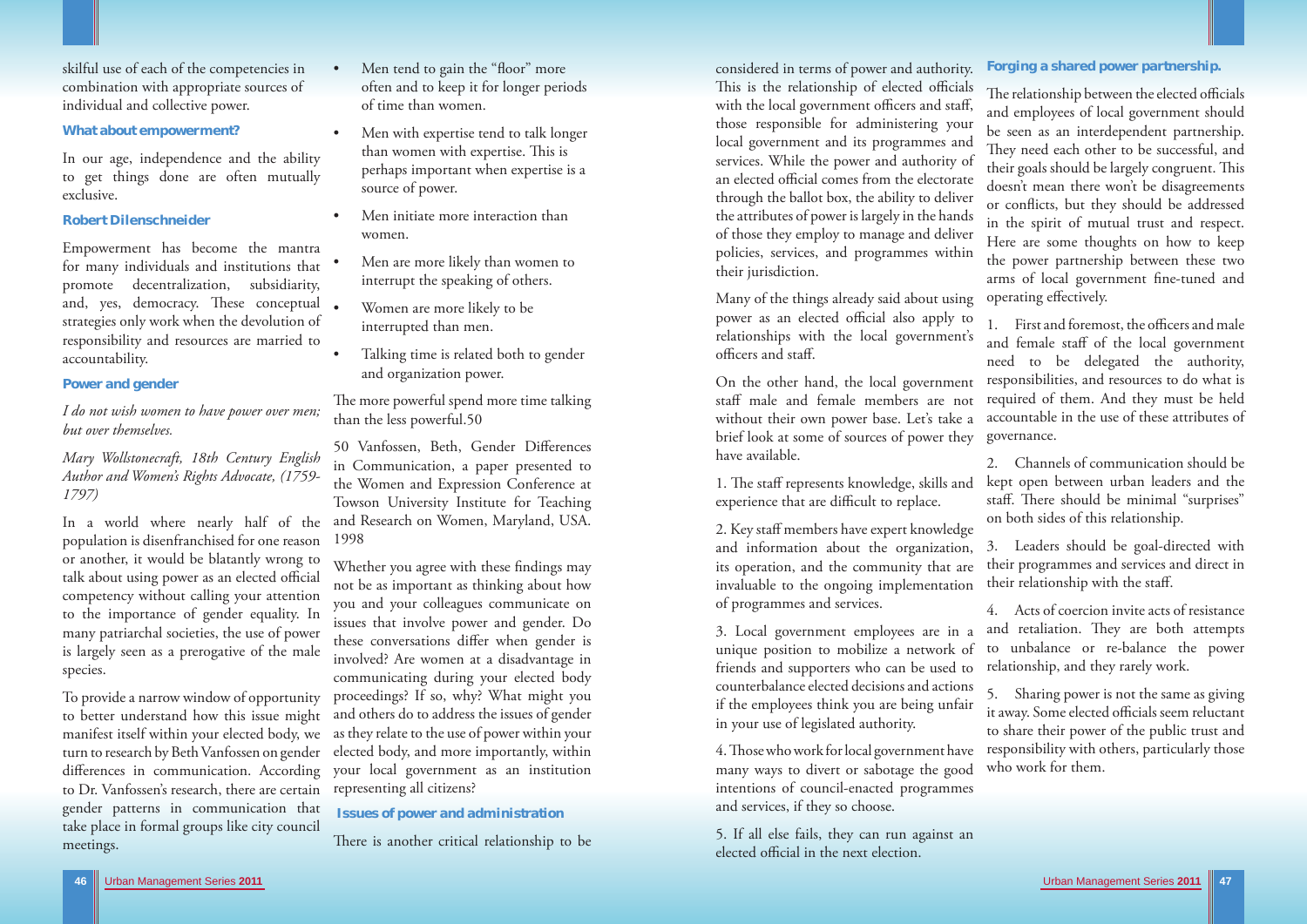



**Tools to Support** Participatory **Urban Decision Making** 



**GOVERNANCE** 



United Nations Centre for Human Settlements (Habitat)

T 0 0

# **Introduction**

We all make decisions, individually and collectively, hundreds of times a day. So, what's there to talk about? Plenty! Individuals, groups like urban leaders, organizations, even countries, make bad decisions not just some of the time but frequently. It's often difficult to hold those who make

Decisiveness is "biting through" the entirety of the situation and not nibbling around the edges, or just pulling off what is loose around the bone.

Bob Messing, 20th Century American Author

(The Tao of Management)

bad decisions accountable, particularly if the decision has been through a bunch of legalistic, bureaucratic, and public relations type filters.

# **Chapter 5:** THE DECISION-MAKING COMPETENCY

**We all make decisions, individually and collectively, hundreds of times a day. So, what's there to talk about?**

The political process is about making decisions on behalf of those you represent. Decisionmaking is at the centre of your elected leadership roles and responsibilities. When we think about your financing, overseeing, institution-building, negotiating, and policymaking competencies, these all are based on making sound and principled decisions. These are the "what" aspects of elected leadership. Every one of these competencies is dependent on elected officials exercising their individual and joint decision-making powers and responsibilities. They represent decisions about:

**Making decisions is a cross-cutting competency** 

- Allocating scarce financial and other resources;
- Holding others accountable;
- Building the institutional capacity of your local government to be more responsive and responsible;
- Negotiating to get the best deal for your local government and it citizens; and
- Most importantly, establishing local laws that define the present and future boundaries of public and private behaviours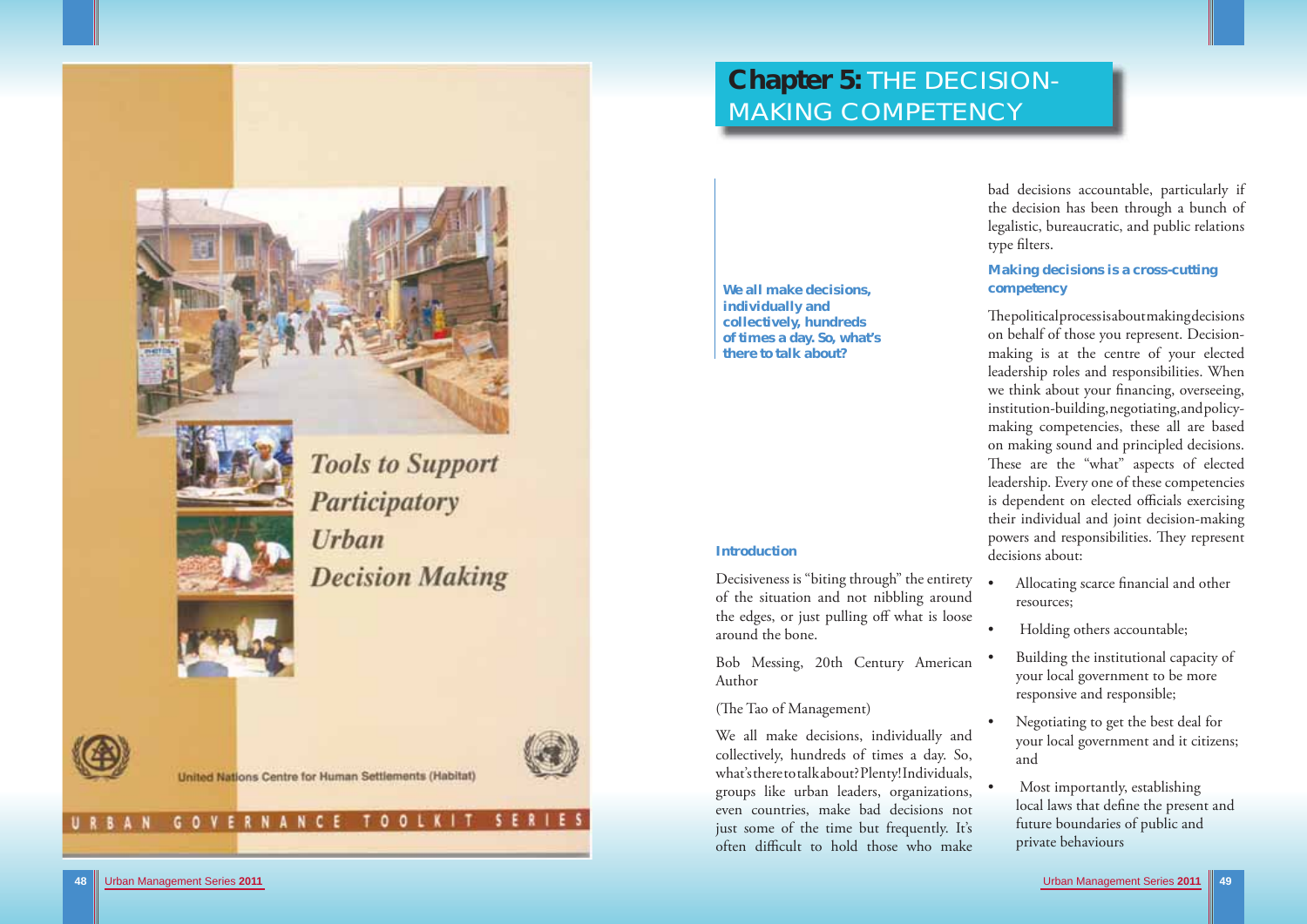

More often than not, fulfilling each of these "what" competencies requires: 1) individual decisions which define your personal choices on specific issues; and 2) group decisions that represent a collective will to act on behalf of your constituents.

The other competencies of communicating, facilitating, enabling, and using power are associated with the "how" aspects of decision-making. We could also include negotiating as one of these competencies. Of all these competencies, using power may be the competency that is most intertwined . with decision-making.

Through your elected body's legitimate power sources, the policy-making, financing, and overseeing responsibilities that come with the office of elected leadership, you have a number of decision choices.

The decision-making competency is very much linked to the principles of good governance espoused by institutions like UN-HABITAT and others. Let's spend a few moments looking at these principles as they relate to decision-making.

People know what they do; they frequently know why they do what they do; but what they don't know is what what they do does.

### **Michel Foucault**

### **Decision-making and good governance**

Effectiveness is doing the right things, those decisions more associated with policies and long-range planning. Efficiency is doing things right, the decisions more often aligned with the competencies of financing and overseeing.

52 Lucas, James R. Balance of Power, (New York, American Management Association, 1998), pp. 14-5.

- Participation or civic engagement is at the heart of participatory decision making.
- The rule of law as a guiding principle

Before you move on, it is time to reflect on the many ideas about decision-making that have just been presented. We suggest you take the good governance qualities just discussed and jot down examples of decisions your local elected body has made recently that fit these categories. For example, were there decisions involving issues of inclusiveness,

civic engagement, transparency, efficiency, objective factors and blends analytical with or other principles of good governance? If intuitive thinking. so, make a note of them below.

 should never be questioned when making public decisions or private ones for that matter.

- Transparency and accountability are principles that are often ignored by local elected officials.
- Decision-making should be responsive, and we might add timely. These are not only good governance principles, but they also represent good management practices.
- Equity and inclusiveness may be two of the most difficult governance principles to factor into your decision making as elected officials.
- Efficiency and effectiveness are bottom-line concerns with all major public decisions.

6. It is straightforward, reliable, easy to use, and flexible. 55

Decision-making is at the core of being an elected official. Making decisions that adhere to the principles of good governance is at the heart of urban leadership.

In order to fulfil these criteria, we are suggesting the following seven-step decisionmaking process.

# **A reflective opportunity**

# **The art of making effective decisions**

Having good intentions and a sound understanding and commitment to the principles of good governance and gender balance aren't enough. It also takes analytical skills, an understanding of information and data and how to organize it, the ability to reason and engage in critical inquiry, and knowing how to use your experience and observations to reach logical and workable conclusions.

In Smart Choices, the authors say that an effective decision-making process fulfils six criteria:

- 1. It focuses on what's important.
- 
- 3. It acknowledges both subjective and

4. It requires only as much information and analysis as is necessary to resolve a particular dilemma.

5. It encourages and guides the gathering of relevant information and informed opinion.

54 Eagly, Alice, Gender and Leadership: A Review of Pertinent Research (Evanston, Ill. Harmony: Forum of the Symphony Orchestra Institute, April 1998), p. 103. 2. It is logical and consistent. Awareness and vision often starts with problems and opportunities. Awareness and vision is more like an attitude or a mindset, a way of looking at things as an elected official. For example, solving problems begins with the basic awareness that something is wrong in the organization or community, or about to be, and needs to be addressed. A vision, on the other hand, is about a future state that is

55 Hammond, John, Ralph Keeney, and Howard Raiffa, Smart Choices, (New York. Broadway Books, 1999), p. 4.

- 1. Awareness and vision
- 2. Building decision-making coalitions
- 3. Focusing in on the problem or opportunity
- Determining your goals and objectives
- 5. Developing options
- 6. Deciding on a course f or action
- 7. Implementation readiness

### **Step one: Awareness and vision**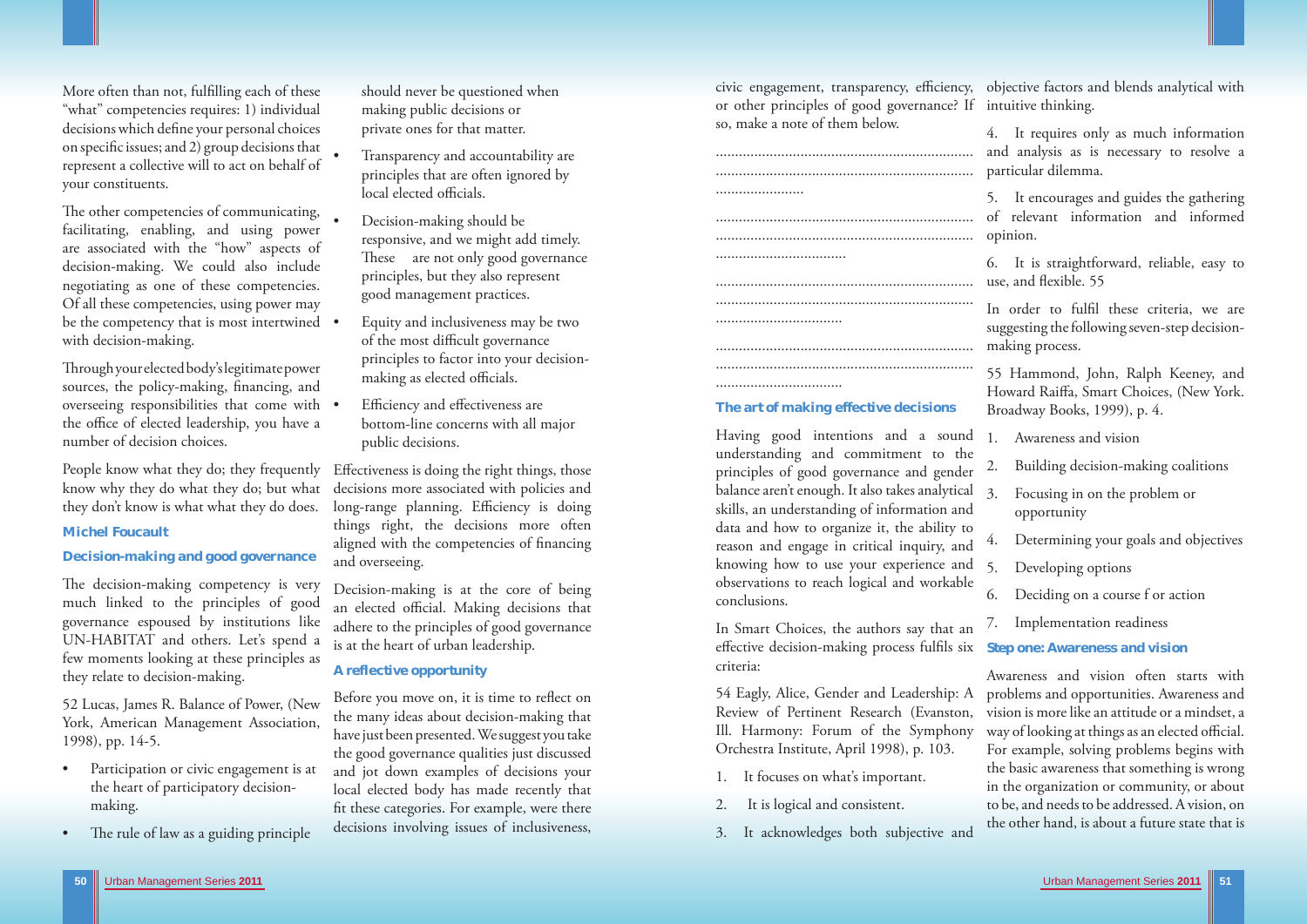### an improvement on the current situation.

Like problems and opportunities, awareness and vision lend themselves to description by contrast:

You never plough a field by turning it over in *your mind.* 

- Awareness is seeing "what is." Vision is seeing what "can be."
- Awareness is more tactical, short term, and specific. Vision is long-term and strategic in its perspective.
- Awareness looks at the details; vision paints the "big picture."
- Awareness involves convergent thinking or focusing in. Vision is at its best when our thoughts diverge from the beaten path.

# **Step two: Building decision-making coalitions**

# *Irish proverb*

It's never too early to think about expanding your circle of decision-makers to solve problems and seize opportunities at various levels of the local government organization and the larger community. Another way to describe that circle of decision-makers is through the commonly used term, stakeholders. Stakeholders in decisionmaking can involve not just individuals but groups and organizations as well. They can be many citizens, young and old and from different income, ethnic, and cultural communities of your local government. They are those who may be either the cause of an issue, like pollution, or those who suffer the consequences. They are also requires a kind of discipline that some of matters of public policy making, and those objectives, ask yourself if they are: who oppose your initiatives.

Thinking is preparation for action. People who are afraid of action, increase the preparation.

- What is the problem, the real problem?
	- Why is it a problem? Or, what is causing the problem? Some street maintenance departments spend a lot of time fixing potholes and never stop to ask why the potholes are there in the first place.
- The Why? question is one worth repeating over and over until you get to the bottom of the problem.

# **Step three: Focusing in on the problem or opportunity**

#### **Otto Fenichel**

Once you have defined where you want to go by stating your objective, it is time to analyze the forces surrounding the objective and the changes you want to accomplish by achieving your objective(s). We achieve our objective, e.g., problem solved or opportunity seized, by unbalancing these forces and shifting the equilibrium in the desired direction. Three processes are involved:

One way to make better decisions when the decisions involve problems is to ask your problem a series of simple questions. This dialogue with your problem is perhaps the easiest way to understand whether you have a problem and whether or not you want to do something about it. Sometimes the best solution is not to solve the problem.

Here are some questions to ask your problem:

those who will support your elected body in the other steps do not. As you write those We like to think of the goal as being the summation of a set of objectives. In other words, it is the global objective, less specific, less measurable, etc. Defining objectives and putting them into descriptive words that clearly state what you want to accomplish

- Add to the driving forces. This generally is less desirable since adding driving forces usually results in more opposing forces, which increases tension.
- Remove or reduce restraining forces. This is usually more desirable and less obvious.
- Add driving forces and eliminate or

The analysis stage of your decisionmaking, problem-solving, opportunityseizing process should provide you with emerging options. Options, by their very nature, require more decision-making. In an environment of scarce resources, it is important to consider what economists call the "opportunity costs" of your decisions. For example, what are the opportunity costs if your local government decides to spend scarce funds on a heart transplant centre at the university hospital rather than an AIDS prevention educational programme?

# **Step four: Determining your goals and objectives**

- Measurable
- Specific
- Result-oriented
- Realistic and attainable
- Time bound

The decision-making process doesn't end with making decisions. You also want to be assured that your decisions will become effective actions. Two dimensions are relevant in assessing the potential effectiveness of your decision. These are (a) the quality of the decision, and (b) its acceptance by those who either have to execute it or will

# **Step five: Developing options**

- driving and restraining, that are helping to maintain the current level of activity.
- strengths of the individual forces, both pro and con.
- Redefining: Re-freezing the situation at a new, desired level of achievement based on intended results.



#### **Step six: Deciding on a course of action**

• Diagnosis: Identify the major forces, Unfreezing: Changing the different There are three basic decision-making strategies for bringing about change to achieve your objectives. You can: Decisions with multiple objectives cannot be resolved by focusing on only one of the objectives. More often than not, you are obliged for political and other reasons to seek a satisfactory solution, to not let the "best" become the enemy of the good. Herbert Simon, who has written extensively about decision-making in public settings, calls this the "satisficing" solution. Recognizing the need to engage in "satisficing" decisionmaking, it is important to resist the pressures that often force us to take the first available satisfactory solution to a problem. Finding new options to old problems is how the future gets invented.

#### **Step seven: Implementation readiness**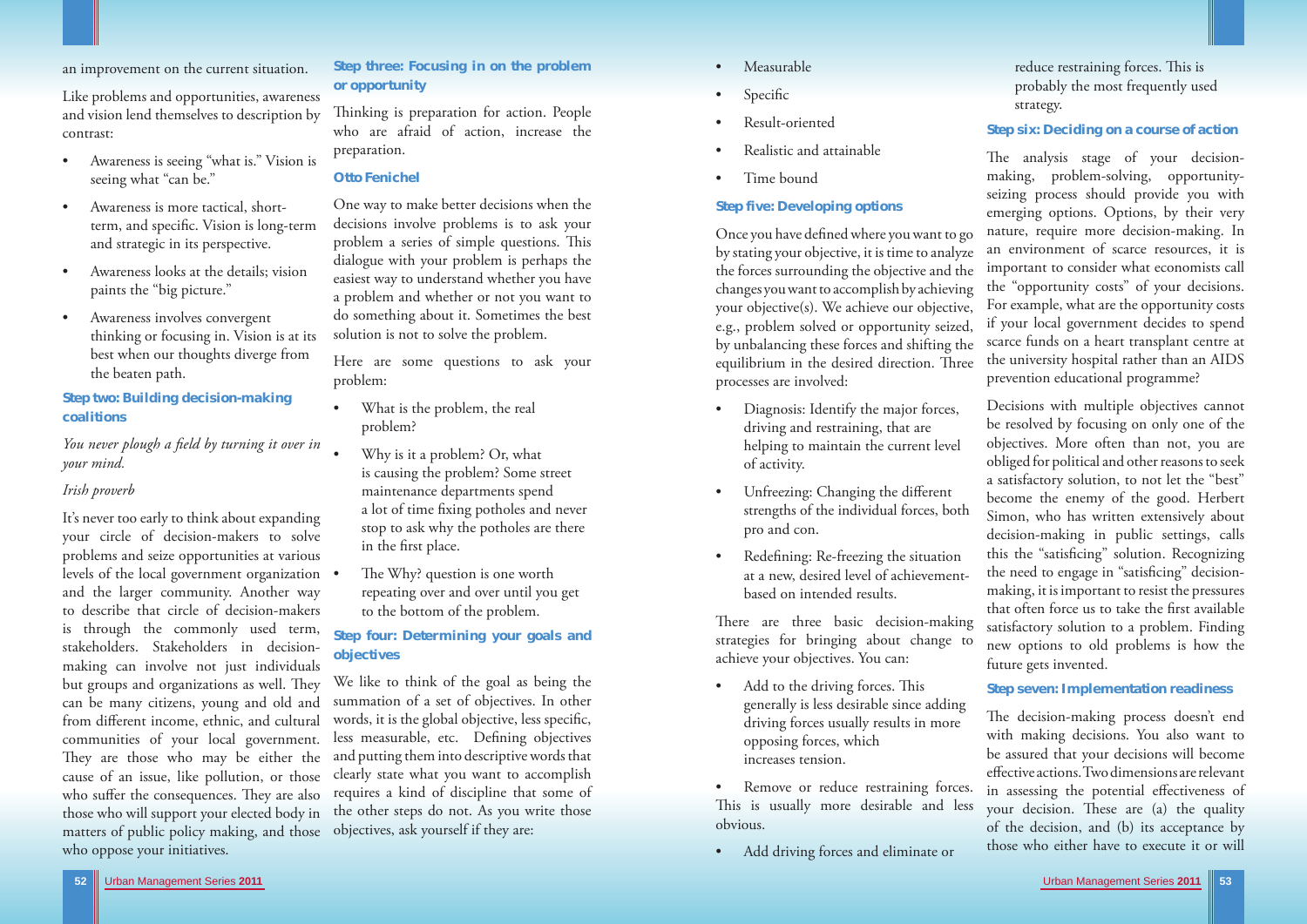Urban Management Series **2011** Urban Management Series **2011 55**

be aff ected by it. Both of these will have an 4. Decision by consensus. While making impact on the final outcome, which also decisions by consensus can be time needs to be considered as you move towards consuming, it is one of the most effective a final decision. The quality of the decision ways to make decisions because it builds will depend on a number of factors. These commitment into implementing the factors could include, for example:

- Goal focus
- Resource availability
- Timing
- **Feasibility**
- **Adequacy**
- **Acceptance**

Edgar Schein describes the following ways makers are sometimes the victims of that groups make decisions. Decision by formal authority or self-authorization: This  $\;$  is the mode of thinking that persons engage type of decision-making is central to the role in when concurrence-seeking becomes so and responsibility of an elected official.

#### **Group decision-making options**

3. Decision by lack of response: This is when someone suggests an idea and nobody responds to it. By not responding, the group has made a decision not to support the idea or the contributor.

**1. Decision by minority:** Have you ever felt coerced into silently supporting a decision by someone else? It happens frequently when individuals get together to make decisions.

voting and/or polling of those who have the authority to vote.

Some final thoughts about decisions and decision-making

2. Decision by majority rule: This involves important roles as elected officials is Since one of your primary and most policy-making and policy-making is all about making decisions, we will continue looking at this fascinating competency from a slightly different perspective in the chapter on policy-making. But first we'll hear from Peter Drucker, a world treasure when it comes to telling us what we should know about things like decision-making.

decision.

5. Consensus is not the same as unanimity. There may still be differences of opinion, but these differences have been heard, and those who hold them are prepared to support the decision.

- First, it safeguards the decision makers against becoming prisoners of the institution.
- Second, "disagreement alone can provide alternatives to a decision. And a decision without an alternative is a desperate gambler's throw, no matter how carefully thought out it might be."
- Finally, "disagreement is needed to stimulate the imagination.

The effective decision-maker, therefore encourages and seeks out dissent..

6. Decision by unanimous consent. In this case, everyone agrees on the course of action to be taken. Sounds good but here is a word of caution about coming to a quick unanimous decision. Group decisionsomething called "groupthink." Groupthink dominant in a cohesive in-group that it tends to override realistic appraisal of alternative courses of action.

According to Peter Drucker, a world treasure when it comes to telling us what we should know about things like decision-making,

A decision is a judgment. It is a choice between alternatives. It is rarely a choice between right and wrong. It is at best a choice between 'almost right' and "almost wrong" - but much more often a choice between two courses of action neither of which is provably more nearly right than the other."

Perhaps because decisions are largely judgements made by mere mortals, Drucker emphasizes the importance of hearing dissenting points of view. He lists three reasons why dissent is needed.

*57 Schein, Edgar H., Process Consultation, Volume One. (Reading, MA., Addison-Wesley, 1988), pp.69-74.* 

*58 Drucker, Peter, Management: Tasks, Responsibilities, Practices. (New York, Harper and Row, 1973), p. 470.* 

*59 Drucker, p. 473.*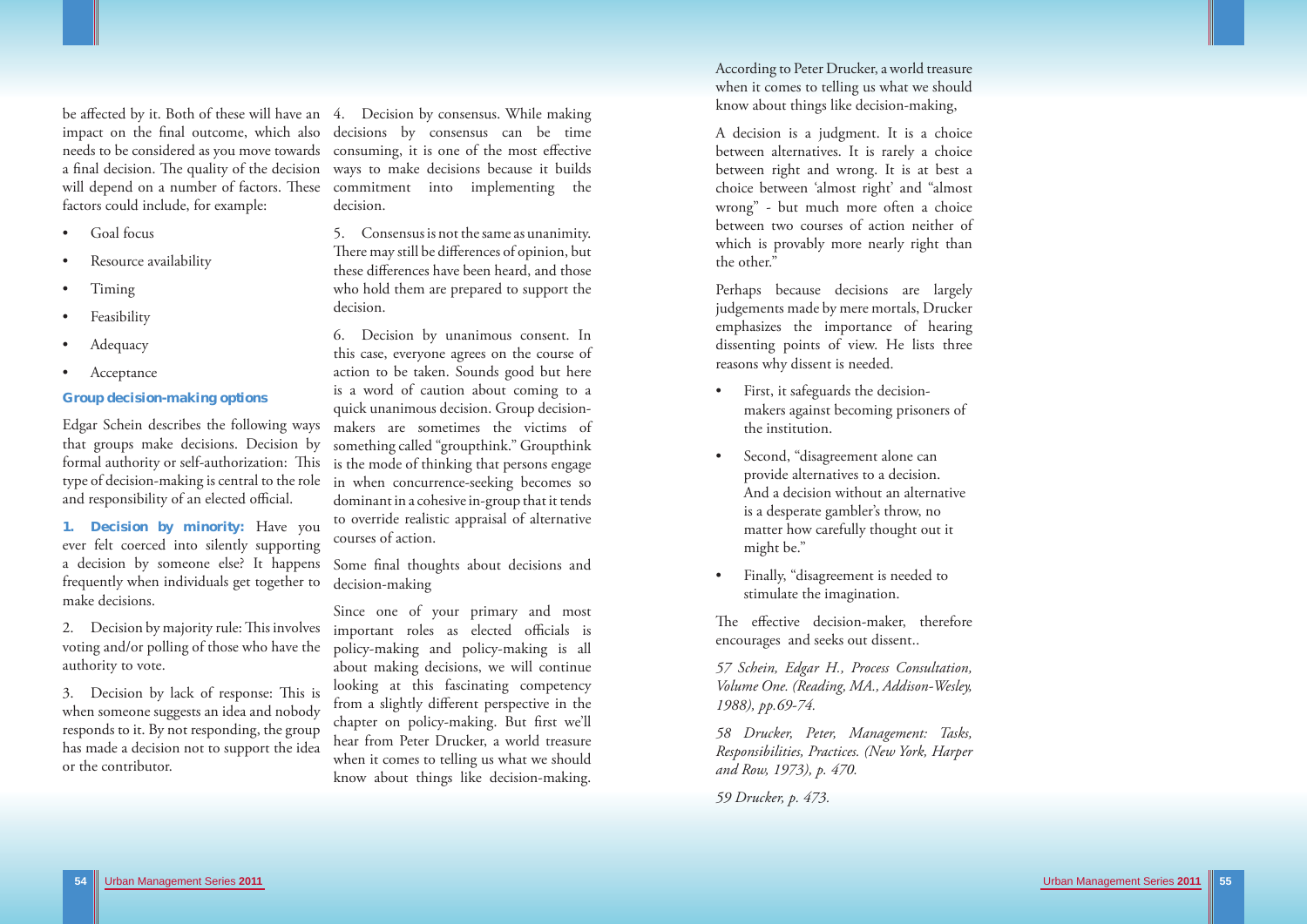

# **Chapter 6:** THE POLICY-MAKING **COMPETENCY**

Politics is the art of getting votes from the poor and money from the rich by promising to protect each from the other.

# **Introduction**

# *John Ruskin, 19th Century English Essayist*

What we think or what we believe in is, in the end, of little consequence. The only thing of consequence is what we do. statement just made. Other times it evolves out of negotiations with several parties, for example, as conditions precedent in a donor-assisted loan agreement for a new water plant.

The word policy gets confused with politics in some parts of the world. It may be the way the term gets translated into other languages. Policy-making can be politically motivated, but it's not politics. For some reason, actually for many reasons, "politics" has a bad reputation, and even some elected officials don't like to think they are in politics or worse yet that they are "politicians. Given all these possibilities, the potential for your lasting influence, indeed your legacy, as a policy-maker can be greatly diminished. We want to help you learn how to escape the dilemma of policies being everything and nothing. To summarise, policies show intent, declare stands on difficult issues, formalise visions, describe required actions, announce decisions, clarify relationships, and more. good governance.

# **Just what do we mean by policy?**

Since we will go to some lengths to define what we mean by policy, it's only fair that we define politics before we move on. As one cynic said, "Politics is the art of getting votes from the poor and money from the In reality, policies are made by all rich by promising to protect each from the other." We welcome you, of course, to add your own interpretations. Now, about policy making... Policies are useful and necessary to assure **Who makes policy?**  organizations whether they are public, private, non-governmental, or a mix of these.

There is the impression or expectation that policies result from a very deliberate process of decision-making on the part of policy bodies and are based on thorough analysis of all the conditions surrounding an issue under consideration and the various alternatives available to improve upon it. In reality, the policy process is very messy. Sometimes it really does happen as suggested in the they need to be aware that other levels of government or governments on their same level are also making policies that might not be compatible. Involving others in your policy making responsibilities Now we want to talk about the importance

All levels of governments make policies, and often their policies are contradictory. So, when local governments make policies,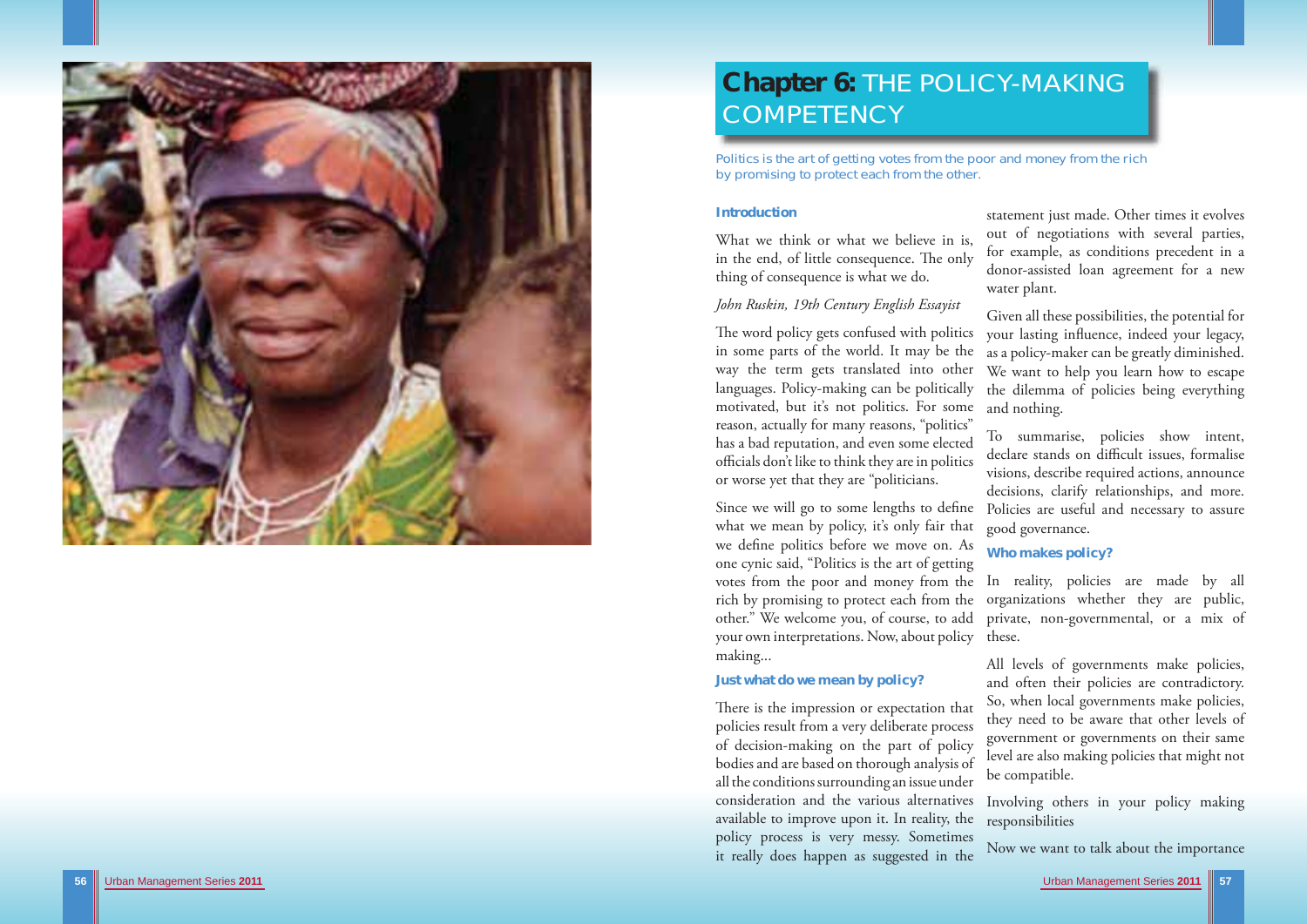

of involving others in your policy-making administrative-type policies, others initiatives. Perhaps the best way to do this is management policies, and finally others were to relate a story. By the way, we've inserted what we believe to be governance policies. the word policy where we think a policy In just a few moments we will take a look was either needed or implied to make this at what these different types of policies are complex set of activities achieve its goal.65

The Municipality of Quito, Ecuador, established a one-stop women's centre (policy?). It was a joint action with several NGOs and institutions (policy?). Its purpose was to assist poor women, especially those *strength.*  with social problems like family break-ups and domestic violence (policy?). It was able to acquire funds from the European Commission to create the one-stop centre (policy?)

The centre has been active in lobbying and raising awareness of gender equality and equity issues (policy?). And, the City Council used this experience to develop a new municipal gender policy. No question, this was a policy!

65 Taken from a collection of cases prepared by IULA, Local Governments Working for Gender Equality. (The Hague. IULA, 2001), *p13.*

It involved a special police facility to help assaulted women and girls and provide legal aid for those who couldn't get access to the legal system (policy?) There were other services including child care (Policy?), medical services (policy?), addiction counselling (policy?), and training to help women form their own organisations (policy?).

There may be no better place in this series to talk in some depth about gender issues and elected leadership than here. After all, it is the policy-making competency that is used to forge new legislation, establish new programmes, and provide management and staff support to all good governance initiatives, including those that deal with gender equality and equity. One of the best sources of information and enlightenment on issues of gender equality and equity as it relates to the policy-making process comes out of Canada. The sourced is the organization Status on Women Canada, Policy Analysis and of what you are about to read has been gleaned from this website and a document called Gender-based Analysis: A Guide for Policy-Making (revised edition, 1998). Check it out!

# *Development Directorate in Ottawa. Their website is: www.swc-cfc.gc.ca*

While we don't know for certain, we suspect that the creation of this one-stop centre known as Las TresManuelas did, in fact or in principle, intentionally or unintentionally, formally or informally, require a number of policy decisions. Some were probably

Gender is the culturally specific set of characteristics that identifies the social behaviour of women and men

all about. However, before we do let's look at an important issue and concern that runs through all policies and policy related gender issues.

- Gender equity is the process of being fair to women and men. To ensure fairness, measures must often be available to compensate for historical and social disadvantages that prevent women and men from otherwise operating on a level playing field. Equity leads to equality.
- Gender equality means that women and men enjoy the same status; that they have equal conditions for realizing their full human rights and potential to contribute to all kinds of development and the benefit from these developments.

*When one is helping another, both gain in* 

# *Ecuador proverb*

# **Gender and the policy-making process**

established to carry out a specific function within the organization.

Local governments typically create a flood of procedures, guidelines, and what are often called policies to administer internal functions and duties. Many of them rarely go beyond the internal memorandum that spells out the procedures to be followed.

Much Status of Women Canada (SWC) defines some of the terms we needed for this discussion in the following way.

 and the relationship between them. Because it is a relational term, gender must include women and men. Gender is an analytical tool for understanding social processes, and central to the formulation of many public policies.

Let's see if we can shed some light on this dilemma by looking at the different kinds of 66 Carver, John, Boards That Make a policies. There are administrative policies, Difference, *(San Francisco, CA. Jossey-Bass* management policies, and governance *Publishers, 1990),* policies.

For example, personnel procedures in most organizations would define fringe benefits, hiring procedures and other standard operating procedures that have been developed by staff members or managers depending on the size of the organization. They may or may not be approved by the elected body depending on the function.

As SWC reminds us, gender equality is of community-based institutions. John the equal valuing by society of both the Carver in Boards That Make a Difference similarities and differences between women and men, and the carrying roles that they play. *What kinds of policies are we talking about?*  Too often, elected officials get bogged down in the wrong kinds of policy-making. Many elected officials focus on administrative and management policy-making at the expense of governance policy-making. 2. Management policies get closer to becoming governing-body material. They typically involve the preparation of annual and capital budgets, the working relationships with contractors and other external working partners, and the interactions with a variety suggests that governing board members often get thrust into a super-staff relationship with their managers on management issues when they should be taking the high road to policy making. One reason this happens is that policy board members typically "pride themselves with being decisionmakers and problem-solvers. They gauge their performance by such decisions and solutions, not by the clarity of the policies that led to them."

1. Administrative policies are more governing bodies that take a more activist often than not procedures that have been role in policy formulation, are the kinds 3. Governance policies, driven by elected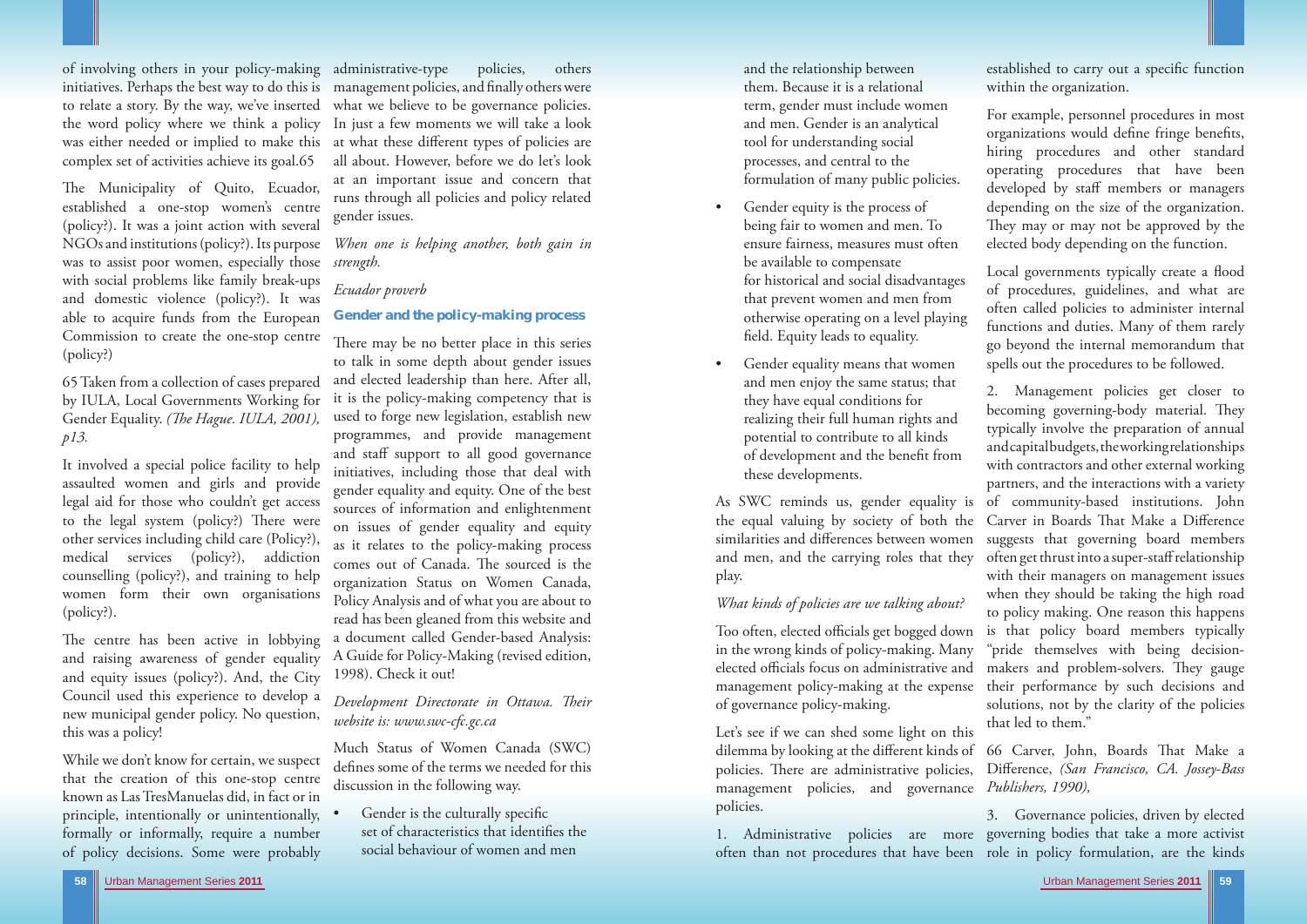

should be making. Carver also believes a case. governing board can gain far more control over what matters in the organization and be at less risk in getting lost in the administrative details if they focus on governance-type policy-making. He contends that policy boards need to be more proactive in promoting policies that focus on long range goals. As we will explore later, there is a direct connection between strategic planning activities and governance policymaking. But first, let's look at an impressive demonstration of proactive policy- making.

The municipal councils in the Durban, 67 Carver, p.32. South Africa, metropolitan region have demonstrated by their actions the kinds of policy decisions advocated by Carver. With . the advent of democratic government in 1994, the new South African constitution mandated local governments to promote local economic development, challenging them to adopt pro-poor policies that emphasized participation and consultation. Following municipal elections two years later, the local councils in the Durban metropolitan area began a sustained process of developing policies that would support the development of the informal sector on a region-wide basis.

# **CASE STUDY**

- Simplify registration costs for vendors and home workers and provide incentives to become registered.
- Include informal trader association representatives on planning and policy committees such as the Self-Employed Women's Union.
- Provide on-going support to trader organizations i.e. meeting places, legal advice, and secretarial help, using municipal assets whenever possible.
- Develop an information system that links the participating parties together.
- Foster collaboration between local governments and traders to improve the image of the informal economy.

With this vision clearly in mind, they undertook research on the informal sector to better understand its characteristics and needs. Working with informal sector participants, they developed policies for regulating and supporting street trading. One distinction of  $\;$  This remarkable case study demonstrates the this consultative approach was the emphasis put on the interdependence of the formal and informal economies of Durban. Street traders were seen as a vital part of urban life and the economy of the region, not as an

of policies Carver believes elected officials impediment to development as is often the

Those who expect to reap the blessings of excellent." democracy must undergo the fatigue of supporting it.

This is the only way that others will know what the policy is designed to do. It means "laying one's values on the table, exposing differences, and confronting them openly." Openness and accountability are the principles that come into play with being explicit.

An inclusive process of consultation was designed and implemented involving a rich mix of stakeholders in the impact areas. They included informal and formal business associations, elected officials from the unions, civic groups, and forums designed to reach the less articulate, less centrally situated groups of informal sector working men and women. These consultations resulted in the development of various policy initiatives needed to support a variety of ventures that would focus on building the informal sector of the metropolitan economy.

For example, policies were established to:

- Brief: While many are impressed by complexity and legalistic language that is meant only to impress other lawyers, governing bodies "need to seek the compelling elegance of simplicity."
- Encompassing: Policies must support the wholeness that governing bodies want governance to be. This sounds contradictory to the "brief" criteria but Carver sees no inherent conflict. He advised starting with the larger issues such as gender equality and equity before dealing with subordinate concerns that might be implicit in the larger policy stand.

We want you to reflect on how you could use policy making to promote each of the good governance principles.

power of elected leadership policy-making based on a vision, rigorous field research, widespread consultation and involvement, and a constant drive toward implementation successes.

## *Th omas Paine, 18th Century British born*

### *American politician-author*

# How to craft a policy statement

68 Based on a case study by Jeremy Grest, The Informal Economy Policy Framework in Durban, in the publication Sustainable Urbanisation:

*Bridging the Green and Brown Agendas, (London, The Development Planning Unit, University College London, 2002), pp.144-5.*

Once again, we call on John Carver who has contributed as much as any one person to help governance bodies make a difference in the quality of their performance. Policies should be

## **Explicit and written:**

#### **Current:**

Up-to-date policies are the only ones that work. This means the portfolio of governing policies must be managed through annual reviews and purging sessions to get rid of outdates and contradictory policies.

# **Available:**

Keep them in one place and make them easily accessible to all who need to see them.

# *69 Carver, p.41.*

**Literal:**  In other words, they must mean what they say. Carver makes the point, that "Governing is a verbal job; if a governing body's words have little integrity, governance cannot be After each of the governance principles, describe a policy action that your elected body has taken or could take that would encompass the principle. Be as specific as possible about the focus of the policy, the target group it would involve, and the intended results, i.e.the what, who, and why inquiries. For example, you

# **A reflective opportunity**

We've been weaving into each of the competency discussions a look at how the good governance principles provide the <sup>p</sup>latform for using the various competencies and how they in turn can serve the promotion of these principles.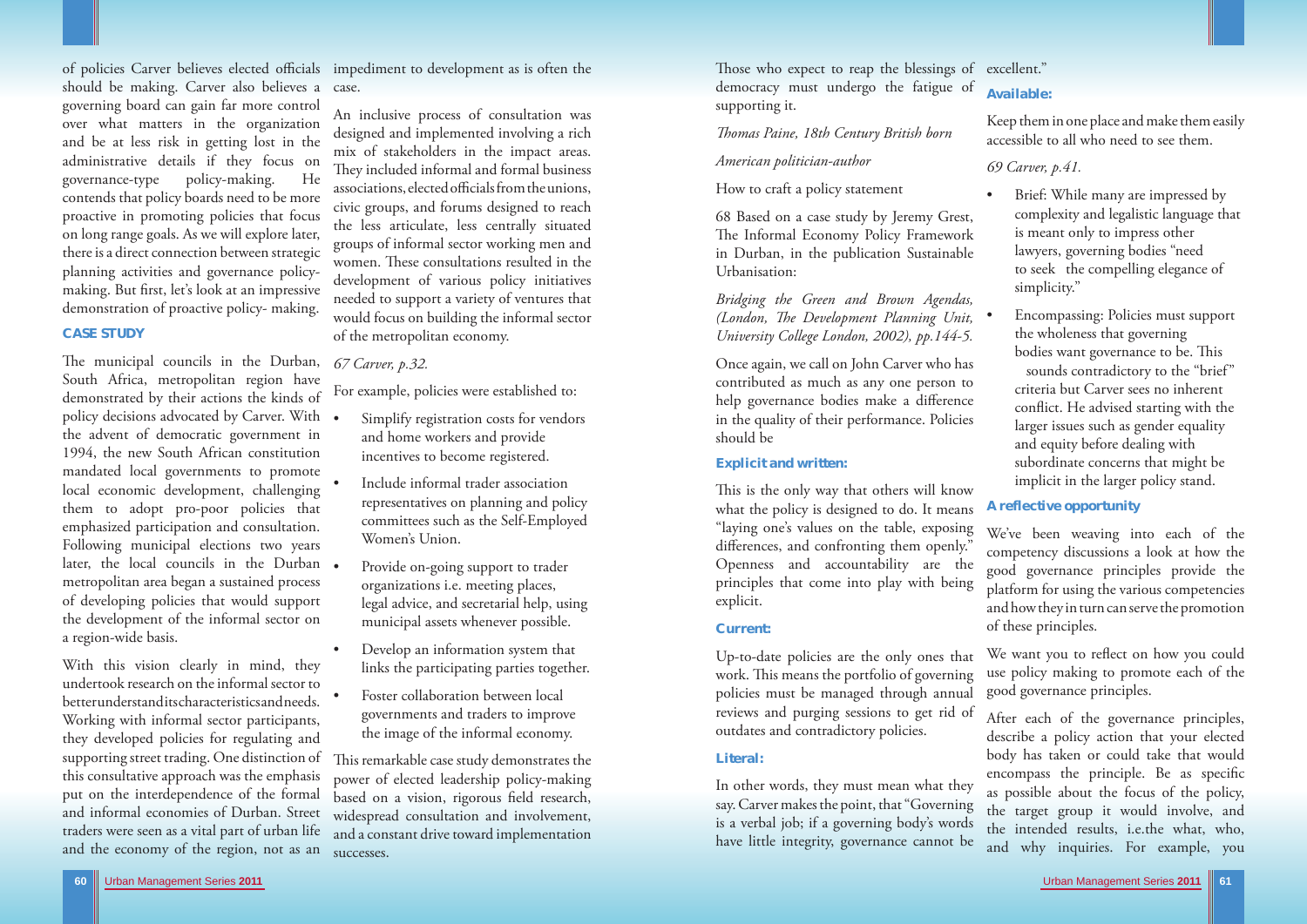

 government will take to help citizens develop their own sources of potable water.

This legislation has also indicated there will be penalties imposed after certain deadlines have passed if citizens are not using potable water sources in those areas designated as safe water zones.

- Your elected body and its representatives have also detailed what they plan to do or a strategy to assist citizens in the implementation of this policy. The local government will assist in setting up neighbourhooduser committees; provide training; locate long-term loan sources for the development of localized water sources; and provide inspection services during and after construction of the facilities to ensure that they meet certain standards.
- As soon as citizens begin to establish their committees, the implementation of the strategy has begun.

# **Policy dialogue opportunities**

Here are just a few of the ways your responding to this role challenge:

# **Governing body/staff recommendations.**

- 1. Reflect on the problems they are facing;
- 2. Think about opportunities to serve the community more effectively; and
- 3. Do some long-range planning or policy formulation.

There are many ways to carry out a policy dialogue. counterparts in other parts of the world are Many governing bodies have initiated community-wide discussions that involve a large number of individuals representing diverse interests and groups. These expanded dialogues take a variety of forms and cover different time frames. They can be singleissue oriented or include a wide spectrum of community concerns.

that may have policy implications. While this approach provides governing bodies with a professional perspective, more often than not it ignores the broader issues of the community

# **Elected official/staff interactions.**

Do you ever find yourself confused about the differences among the terms goals, policies and strategies?

Goals are statements that describe desired future conditions worthy of community effort and commitment. They

It's becoming more common for elected bodies to spend a few un-interrupted days each year thinking through long-range issues and concerns with key members of their staff. These meetings or retreats often take place in a setting away from the city and are usually organised and conducted by an outside facilitator, someone skilled in managing small group discussions. It is an opportunity for the elected men and women and their professional team to:

- 1. Reflect a community's basic purposes;
- 2. Focus on results, not just the performance of tasks or completion of assignments; and
- 3. Call for a major commitment of human and material resources to assure their attainment.

Probably the most common approach to policy formulation is to rely heavily upon the local government's professional staff to make recommendations for your consideration. Their recommendations are generally tied to programmatic changes they want to make or to proposed budget allocations **Community initiatives.** The trend toward participatory democracy and local self-governance has prompted some local governments to work directly with neighbourhoods in helping them <sup>p</sup>lan for greater involvement in the locality.

They are deliberate acts by those who possess the responsibility for making decisions that will produce anticipated results. Policies

They lead to the development of strategies to carry out the goals.

# **Governing body/community discussions.**

Suppose you represent a rural district as an elected official.

- Only twenty percent of the district residents have convenient access to a potable water supply at this time. This constitutes a problem.
	- In reviewing this problem, your governing body has decided or established the goal that ninety-five percent of all citizens of the district should have a potable water supply within one kilometre of their primary residence within the next five years i.e. by the year
	- Since the district doesn't have the funds available to construct all the facilities required to meet this ambitious goal, they have adopted legislation or a policy that spells out the facilitating role the local

might say: We will develop policies to make goals legal and sanction government provide skills training and counselling for courses of action. homeless women for the purpose of making them more viable in finding sustainable employment opportunities as an example of the inclusiveness principle.

*70 Carver, pp. 42-4.* 

*71 Matzer, Jack.Financial Policy Making, (Bratislava, Slovakia.Local Government Assistance Center, 1998.), p.31.*

**Goals>Policies>Strategies>Implement ation** 

Since they all have something to do with policy-making, it might be helpful to see how they interrelate.

Policies as stated previously are formal positions taken by the governing body to support the implementation of goals. They are also statements of intent; they state what your local government intends to do. In this context, they are not random consequences of chance behaviour.

Strategies are the means used to accomplish goals and implement policies. Strategies should encompass a wide range of alternatives to get programmes and projects implemented. They are the "how to" part of the puzzle. One strategy is to use a source other than local government organizations to carry out public goals and policies.

Implementation is the broad term used to describe the actions taken to carry out goals, policies and strategies. Implementation implies doing something tangible. You can physically see most implementations as they take place.

# *EXAMPLE*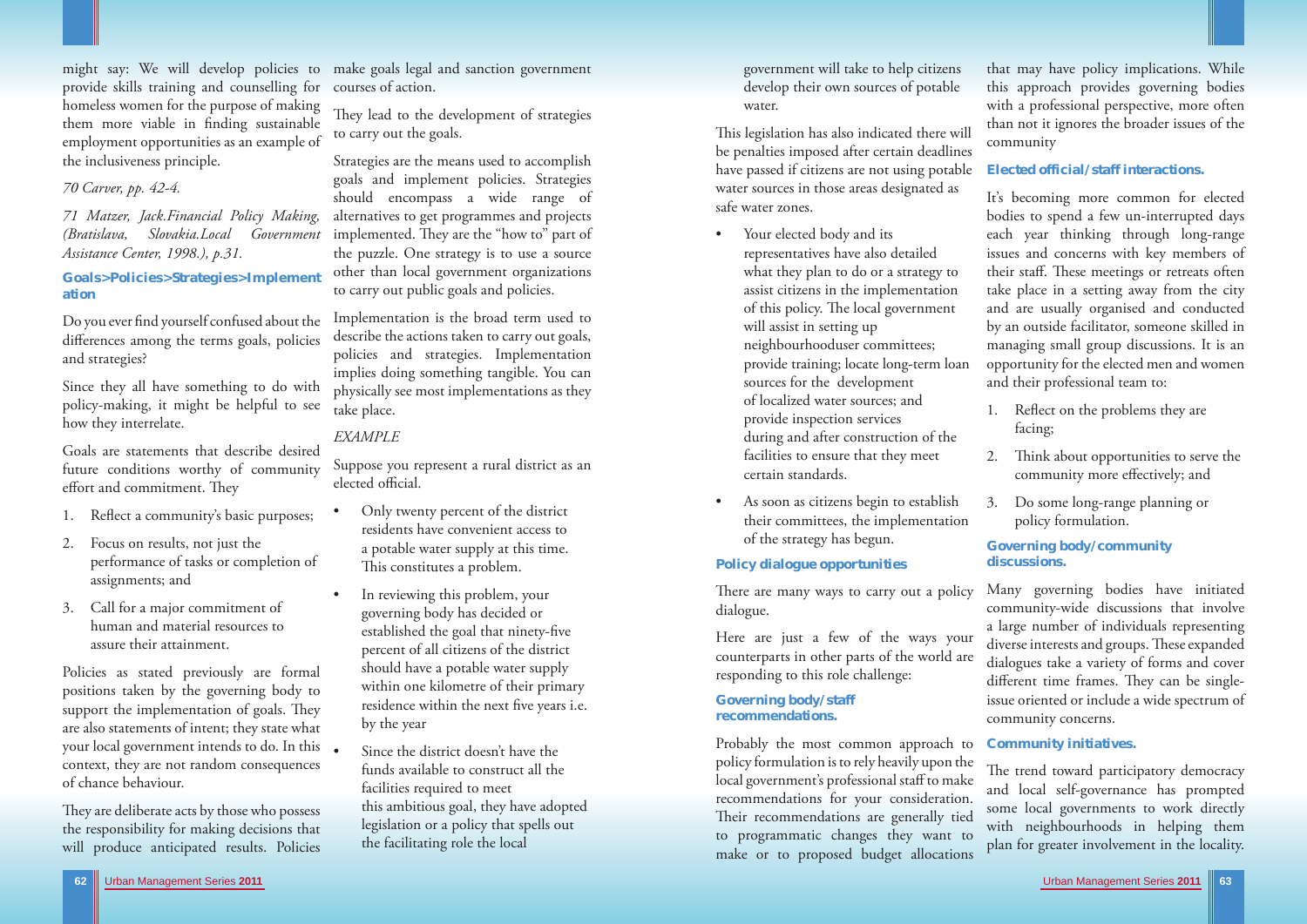# **Example: Policy Making**

# **Presenting:**



**Learning Application Plan:** 

Applying:

.Policies are formal positions to support implementation of goals · strategies help to accomplish goals and implement policies .Goals are statements that describe future conditions •Policy Making is a step in local self governing that includes goals, policies, strategies and implementation



# **Processing:**

•3 specific things to do to improve my policy making performance •Support I need for the above •Challenges I anticipate .Outcomes to demonstrate my success in policy-making performance •Things to asses my success

Sometimes the council assigns staff members inclusiveness. Th e rule of law principle to work directly with these sub-units of the pervades not just the process of policylocal government in their efforts to be more making but all those interactions and self-reliant and directed. There are a number activities the policy sets in motion. of excellent examples of this devolutionary approach to governance from around the world. The UN-HABITAT Local

Urban Management Series **2011** Urban Management Series **2011 65**

governments and communities in diverse geographic locations establish community consultation processes to formulate programmes.

### **Actions speak louder than words**

Policies are curious manifestations of human intent. In the perfect world of good governance, they should be made in consultation with those who will be responsible for implementing them and with those who will be affected by their presence. They should also promote and put into operation principles of equity and Participation, respect for rule of law, increased transparency, gender equity, accountability....;

.Reflect on how you could use

policy making to promote good

governance principles-

Agenda 21 initiatives helped local They-should-be-responsive-to-the-rationale community-based policies, plans, and the right things" as representatives of those Public policies should also be subject to public scrutiny before and during their adoption and after they become operational. that led to their creation. These are the principles of openness and accountability. Effectiveness, which we interpret as "doing" you serve as elected officials, is central to policy-making. Efficiency is a management responsibility and should be backed by administrative policies that adhere to all the other good governance principles.

> Elected men and women by the power vested in them will either make policies that meet good governance qualities or policies that call into question their commitment to good governance and their citizens.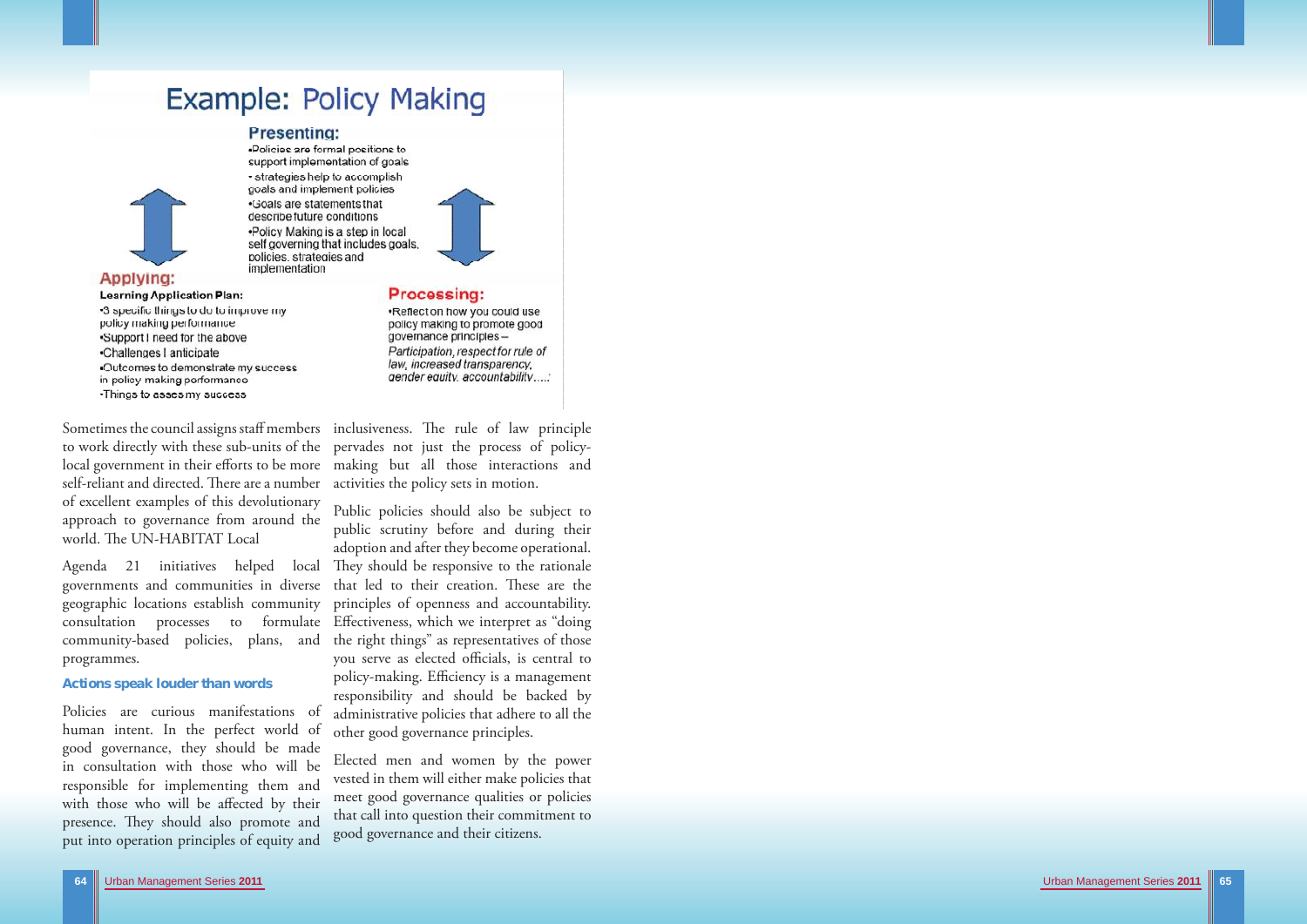

# **Chapter 7:** THE ENABLING COMPETENCY

# **Introduction**

# **Frances Hesselbein**

Enabling is one of those relatively new concepts that is used to describe various kinds of interactions among governments, civil society institutions, and citizens to put good governance principles into practice. Ms. Hesselbein, quoted above, is reflecting on her experience as a leader in the non-governmental sector and not local government. Her "construction" metaphor is useful in conveying the essence of enabling as a community building strategy.

We are just at the beginning of an era of essential partnerships, alliances, and coalitions. We are learning to build community beyond the walls of the organization, with the same kind of initiative and energy we have used in building the organization within the walls. practices outlined in their model. Enabling others, according to Kouzes and Posner, is based on two fundamental commitments:

- Fostering collaboration by promoting cooperative goals and building trust; and
- Strengthening others by sharing power and discretion.

Moreover, we believe enabling is a leadership competency that has enormous potential 1) to add value to many local government functions and responsibilities at minimal costs and 2) to infuse the democratic process at all levels of the community with vigour and purpose.

# **Defining terms**

Enabling is providing the means for others to get things done. It is also much more.Posner, In The Leadership Challenge, describe what they believe to be the five practices of exemplary leadership. These are: model the way, inspire a shared vision, challenge the process, encourage the heart, and enable others to act. Your ability to provide elected

leadership and your ability to enable others are in many ways related to the other four

When local governments foster collaboration, they involve others in the governance process from goal setting to the implementation of programmes and services. Sharing power and resources is also important to assure that those who have been "enabled" have the means to get things done. By "others" we mean a broad range of institutional arrangements, not just individual men and women although individual efforts are not excluded in the enabling process. Here are just a few examples of how the enabling competency works.

- Enabling involves communication, not just from local government to local citizens but from the bottom of the democratic process, neighbourhoods and groups of citizens to their local governments.
- Enabling involves shared decision making and making decisions where they mean the most to those who have to live by their consequences.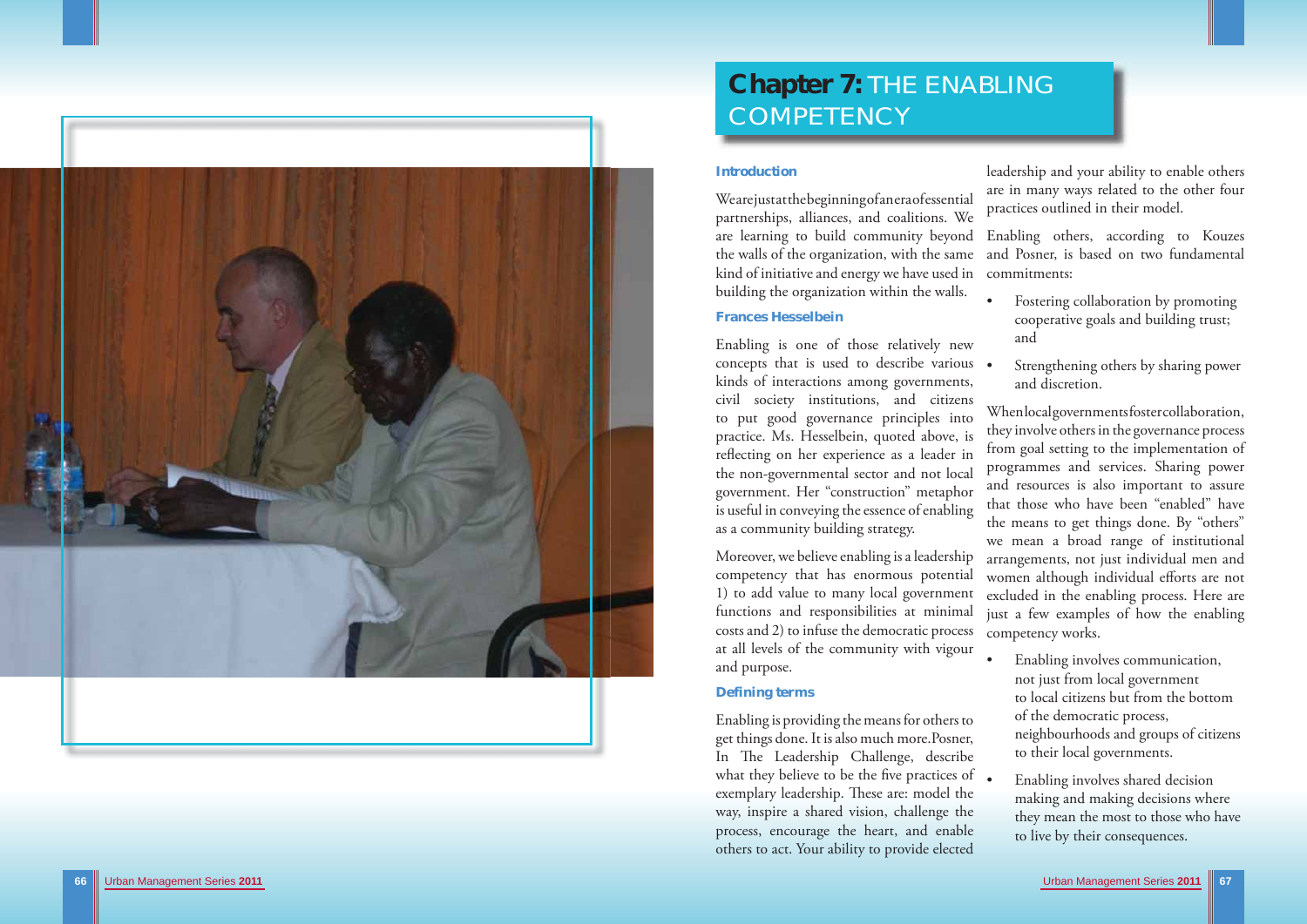**68**

Urban Management Series **2011** Urban Management Series **2011 69**

As you can see, enabling involves in one way or another all the other urban leadership competencies highlighted by this series, and it cuts to the heart of many of the good governance principles. It is also important to recognisethat the enabling competency **The functions of civil society**  is a reciprocal relationship with citizens, all aspects of the civil society, and the local government managers and staff.

- Enabling involves the decentralisation of public programmesand services whenever possible or what UN- HABITAT calls subsidiarity.
- Enabling is the process of building partnerships with civil society institutions as well as other units of government.
- Enabling is assuring that your local government organisationis delegated the authority, resources, and responsibilities to implement legislated policies, programmes and services.

It is difficult to talk about enabling and how the process works without also discussing civil society.Th ese two, enabling and civil **They include:**  society, are deeply intertwined in efforts to bring good governance

*72 Kouzes, James M. and Barry Z. Posner, The Leadership Challenge, (San Francisco, Jossey-Bass, 2002), p.22.*

*In the long history of humankind those who learned to collaborate and improvise most effectively have prevailed.* 

## **Being reciprocal, enabling flows both ways.**

*Charles Darwin, 19th Century English naturalist* 

Enabling and civil society: What's the connection?

Civil society encompasses the whole range of civic action independent of formal political institutions. It includes service associations, philanthropic groups, cultural groups, religious organisations, labour unions, athletic organisations, youth and women groups, plus many more in every imaginable field of interest or endeavour. The concept also embraces economic relations, organisations, and activities not owned or directly controlled by the state. In other words, if it isn't government, it's civil society. This is an important distinction to keep in mind when applying your leadership enabling skills and competencies.

*73 Bahmueller, Charles F. "Civil Society and Democracy Reconsidered" Sociedad Civil, Vol. No.1, 1996 (Mexico City), pp.63.*

# *74 Bahmueller, p.69.*

We are focusing on civil society in our exploration of the enabling competency because it is fundamental to democracy and good governance. Larry Diamond, coeditor of the Journal of Democracy, outlines what he believes to be the ten "democratic functions" of civil society.

- 1. Limiting state powers by monitoring the abuse of power, such as corruption and vote fraud, andmobilising society to protest such abuses.
- 2. Supplementing the role of political parties in stimulating political participation.
- 3. Developing attributes such as toleration and moderation
- 4. Providing non-political ways to articulate, aggregate, and represent interests.
- 5. Establishing voluntary associations that transcend regions, religion, class, ethnicity, and other special interests.
- 6. Recruiting and training potential political leaders outside the mainstream of political parties.
- educating citizensabout democracy and the democratic processes.
- that strengthendemocratic processes.
- states by pressuring them into patterns of behaviour that help them achieve good governance for their citizens.

*75 Diamond, Larry. "Rethinking Civil Society: Toward Democratic Consolidation."Journal of Democracy 5 (July 1994): pp-4-17.* 

*Join with good people and you will be one of them.* 

*Venezuelan proverb* 

# **Enabling in action**

# **Enabling in Maracaibo, Venezuela**

7. Helping to build democracy through 8. Helping to achieve economic reforms 9. Strengthening emerging democratic Civil society is a potentially powerful ally in helping you and your local government achieve and sustain successes in providing servicesto keep the faith of your citizens. With the assistance of several private companies and various community organisations, the municipality was able to establish mobile clinics and consequently provide health care on a regular basis to these isolated communities within the city. For example, a petroleum company provided gasoline for the mobile clinics at a discounted rate; a large corporation underwrote preventative education in oral hygiene; and the Association of Neighbourhoods served as a link between the health teams and local citizens. By enabling others in the community to get involved in primary health care to the poor, the municipality was able to resolve a service obligation brought on by decentralisation.

of the city established health care services to the poor as one of its highest priorities, it was faced with budget constraints. As a result, the council adopted an idea from two local physicians who recommended the city establish mobile clinics.

To better understand local government's enabling role, let's look at an initiative in Maracaibo, Venezuela. By collaborating with several private companies and community organisations, the city was able to provide health services to the poor when it was suddenly mandated that responsibility. *Th ere are two ways of spreading light: To be the candle or the mirror that reflects it. Edith Wharton, 20th Century American novelist* **The enabling power of information and ideas** 

When Venezuela decentralised its governing process in 1993, theresponsibility for health care was transferred to local governments. While the newly elected governing body information from the bottom up, top down, and all around. Information and ideas are important sources



76 UN-HABITAT, Department of International Development, and The Development Planning Unit University College London, Implementing the Habitat Agenda in Search of Urban Sustainability. 2001, p. 104.

One of the most effective ways to enable others is to stimulate the flow of ideas and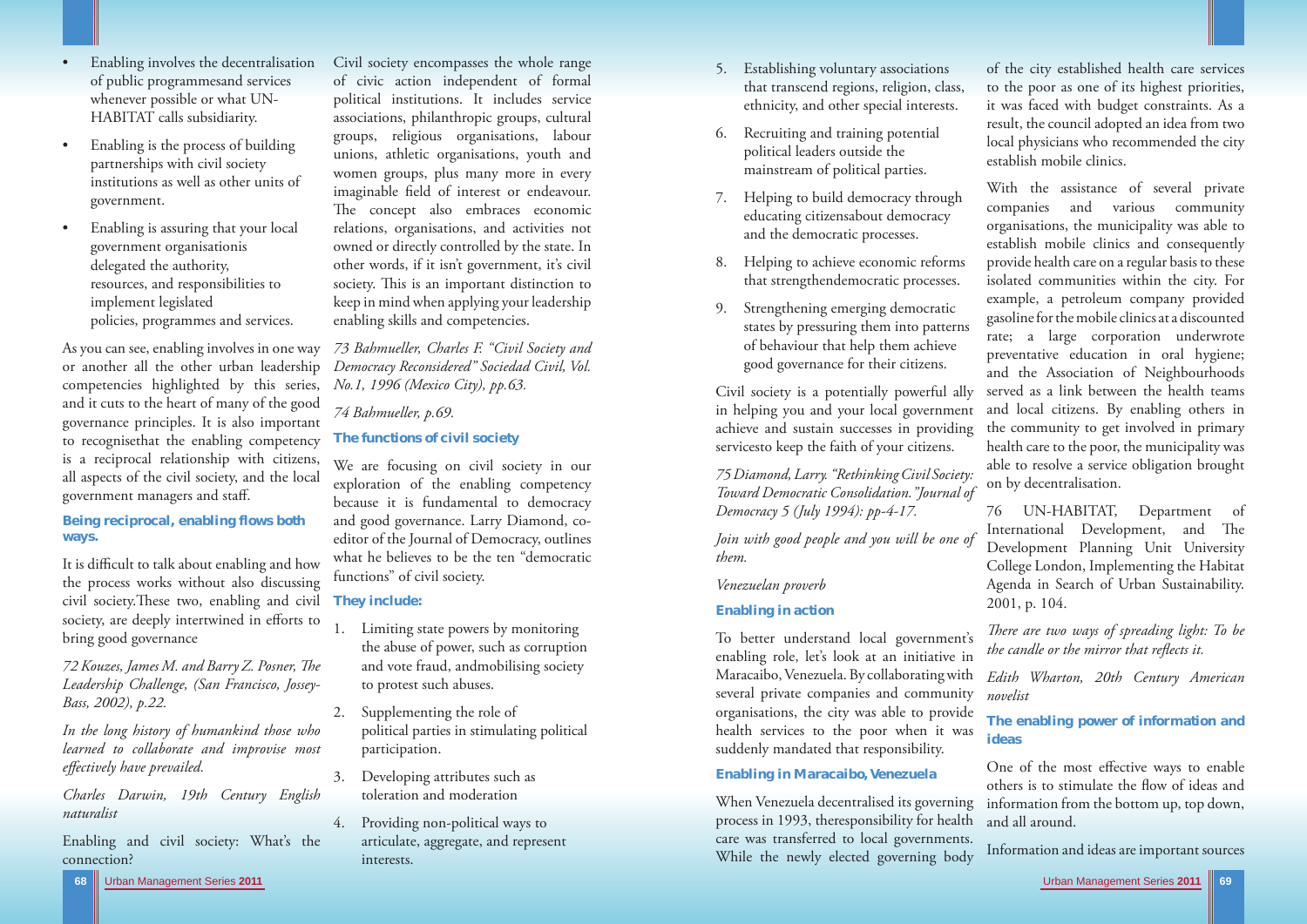

of political power. While we have talked alternatives. Otherwise they can quickly turn about the communicating competency in into debates between those who are for one an earlier chapter, it was directed mostly of the alternatives and against the other. To to the process of communicating from the deliberate is also to weigh the consequences perspective of the elected official and the and costs of various options based on what governing body. Now we want to take a look is important to those deliberating. at some ways to communicate information and ideas from the citizen perspective, from the bottom up.

77 Fiszbein, Ariel and Pamela Lowden, *information log on to their website: www.* Working Together for a Change, (Washington, DC, The World Bank, 1999), pp. 106-8.

### **Public deliberation**

Public deliberation is the process of learning and reasoning together around a public issue of shared concern. The process has become more organised in recent years, thanks to organisations like the Kettering Foundation through their programme Making Choices Together.

Deliberation is different. It is neither a partisan argument where opposing sides try to win nor a casual conversation conducted with polite civility.Public deliberation is a means by which citizens make tough choices about basic purposes and directions for their communities and their country. It is a way of reasoning and talking together.

Public deliberations are not public debates where those involved take opposite sides on an issue and do verbal battle.As the Kettering Foundation reminds those who have participated in hundreds of public deliberations sponsored by their organisation:

78 Making Choices Together: The Power of *Public Deliberation. (Dayton, Ohio, USA, Kettering Foundation, 2002), p. 10. For more kettering.org* 

It is important to frame any public deliberation in terms of three or four options for dealing with an issue, never just two polar

The Foundation provides an example of a grassroots-type deliberation. A neighbourhood had a terrible mosquito problem. They also had a neighbourhood association and a neighbour who knew something about the public deliberation process. This individual gathered information from other communities about how they controlled mosquitoes and produced a little booklet called Those Pesky Mosquitoes which outlined the three most common approaches to the problem. He organised a meeting room and sent out a letter inviting people to attend a public forum to weigh the three options. About fifty people came and their deliberation resulted in committees being formed who in turn took actions to eliminate the mosquitoes with a minimum of environmental damage.

Public deliberations can be initiated by just about any concerned man or woman or organisation, involve from a few individuals to several hundred, be held in the corner of the local library or a public auditorium, last from two to three hours in single or multiple timeframe, and be moderated or not, although using a moderator is strongly suggested.

Those who moderate public deliberations are encouraged to follow these guidelines, to explain them to those participating, and to get agreement on them before any deliberation begins. The purpose of the deliberation is to The small study circles can be formed at the neighbourhood level with the results of these deliberations being shared in larger forums where the ideas and priorities for action are brought together for further discussion. These series of dialogues can ultimately involve a widening circle of participants.

> The most impressive aspect of this process is the potential to engage a large number of citizens in community-wide dialogues in very small groups on a common issue that has defied resolution within the larger community.

- work toward a decision, to try to make a choice.
- Everyone is encouraged to participate so no one will dominate.
- Listening is as important as talking.
- Participants should talk to each other, not just the moderator.
- It is important to keep the discussion on track and on the option being discussed at the time. The moderator can do this, but all participants are encouraged to perform this function.
- Participants must fairly consider every option and fully examine all the trade offs involved in a choice. A diversity of views is essential.

# *79 Making Choices Together, p. 24.*

Before bringing such a public deliberation to a close, it is usually a good idea to reflect on what has been accomplished.

# **Study circles**

Study circles are largely an enabling process of small group deliberation that is voluntary and participatory. Typically, study circle programmes are initiated out of concern about an issue of community-wide interest. In most communities, one organisation takes the lead and approaches other key organisations to build a sponsoring coalition. *81 A Guide for Training Study Circle Facilitators (Pomfret, Connecticut, USA, Study Circles Resource Centre, 1998), p.14.*  **Focus Groups** The focus group is another tool for getting useful information, feedback, and ideas from local citizens and representatives of particular interests andgroups within your community.

While Study Circles are largely an enabling process used in the United States, we encourage you to think about them as a potential resource for your own communities. The concept took shape when a small foundation in a small community in Connecticut established a resource centre in 1989 to promote public deliberation on important social and political issues. Since that time they have become a national force in promoting public dialogues at the local level. You can learn more about the study circle approach through their web site: www. studycircles.org.

*80 Th ese good ideas about deliberation were taken from Making Choices Together, p. 27- 30.*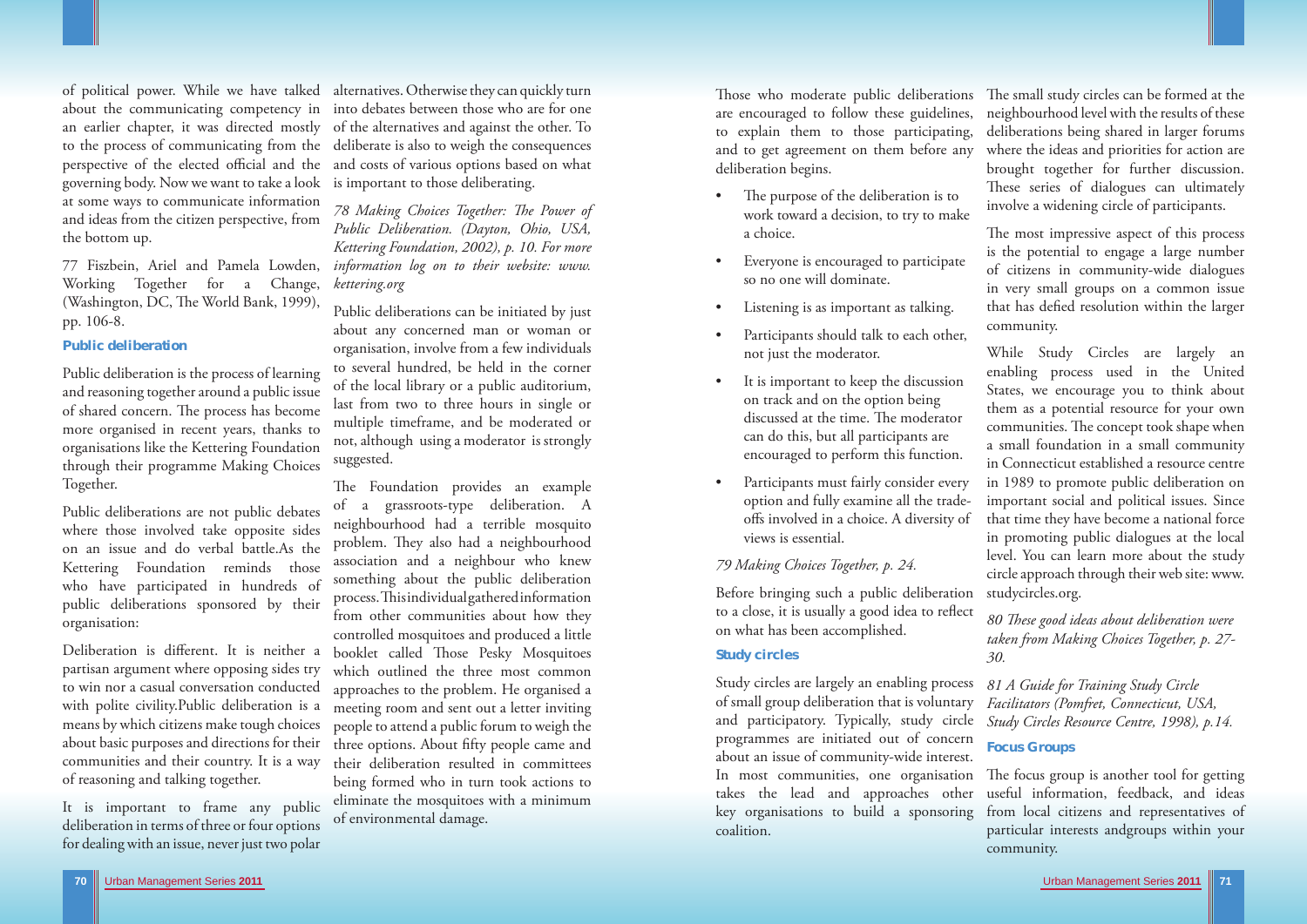

- Project formulation and development.
- Capacity building.
- Community interface.

While the process is often associated purpose of focus groupsis not to reach a withcustomer service evaluation within the consensus, to make other kinds of decisions your enabling toolkit.

Focus group discussions can help you as anindividual elected official or as a governing body receive valuable feedbackfrom constituents while reassuring them that their opinions are valued andtaken seriously.

informal gathering ofmen and/or women whose opinions are requested about a specific topic orseveral topics depending on your goal. The intent is to elicit perceptions, ideas, insights, and experiences from your citizens about the topic or topics.Focus groups usually include from six to twelve participants and normallylast between one and two hours. Diversity may or may not be importantdepending on what you hope to accomplish.

What makes a focus group discussion different? The interaction of the participants is important to observe as well as what they are saying. It isoften the unexpected comments, or the flow of a discussion that takes it awayfrom the intended focus of the group, that provide the most importantfindings.

private sector, it is an excellent tool to put in or to solveproblems. Rather, it is to obtain What is a focus group?A focus group is an focus groups are used to hear what people a range of opinions from the participants onthe topic or topics for which the session has been convened. Since eachparticipant's point of view is of interest and equally valued, the moderator isexpected to encourage all participants to express their points of view abouteach topic. Remember that arethinking about the topic(s) in their own words.

How are focus groups managed? Focus group discussions arefacilitated or moderated events. Someone needs to plan and manage the discussions and that person should possess facilitating competencies. This is just another reminder of how these competencies are intertwined. While it isimportant to prepare a list of questions or topics to be discussed, it'simportant not to be too prescriptive. A focus group discussion should feelfree-flowing and relatively unstructured. Given this, it helps to select thevenue carefully. An informal setting with a minimum of distractions whereevery person can see all others is important.

What does a focus group accomplish? The

The sharing of public decision-making powers with diverse communities is a quantum leap forward in the enabling process. Here is an example of elected leaders sharing their decision-making powers with citizens.

*Sustainability, (London, The Development Planning Unit University College London, 2001), pp.174-5.* 

John Bryson and Barbara Crosby remind us in their book Leadership for the Common Good that we live in a world where no one is in charge. They are talking about the kinds of problems that often outstretch the ability of local governments to cope with them successfully. Partnerships for local governments involve joining other institutions, groups, or individuals to accomplish mutually beneficial goals and objectives. These partnerships can be as diverse as: Establishing joint ventures

# **Enabling through shared decision making**

# **Example**

Portland, Oregon. Portland, with a population of less than 500,000, has nearly one hundred neighbourhood associations. The city government invites all of these associations and other civic groups to prepare budget proposals for service improvements and new or repaired facilities in their neighbourhoods. The associations decide how they will assess their needs and many *83 Epstein, Paul D. Using Performance Measurement in Local Government, (New York, National Civic League Press, 1998), p.150.*

*Be the change you want to see in the world.* 

*Gandhi, 20th century Indian National leader*

# **Forming partnerships**

hold public hearings and conduct citizen *84 Bryson, John and Barbara C. Crosby,*  surveys. The city's Office of Neighbourhood *Leadership for the Common Good, (San* Associations forwards these proposals to the *Francisco, Jossey-Bass Publishing, 1992), p.4.*  proper city departments for consideration. Of the several hundred need reports submitted annually, over forty percent have been funded over the more than thirty years the neighbourhood associations have been in operation. Some neighbourhoods have also created their own funding mechanisms for local development.83 *82 Children and Young People's Participatory Budget in Barra Mansa, Implementing the Habitat Agenda In Search of Urban*  Potential civil society - local government partnership roles A consortium of international organisations produced an excellent publication on building public-private partnerships entitled Focusing Partnerships: A Sourcebook for Municipal Capacity Building in Public-Private Partnerships. Here are some of the many service roles they believe nongovernmental organisations can perform in partnership with local governments.

Bryson and Crosby are advocating a sharedpower approach.

"Organisations and institutions that share objectives must also partly share resources and authority in order to achieve their collective goals."

*86 Plummer, Janelle and contributing others, Focusing Partnerships A Sourcebook for Municipal Capacity Building in Public-Private Partnerships (London. Earthscan Publications, 2002), pp. 93-5.* 

How to build local government-civil society partnerships

 between a local government operating department and neighbourhood organisations. For example, in India, it is common to return 50% of the cost of collecting garbage back to neighbourhoods for their involvement in providing the service.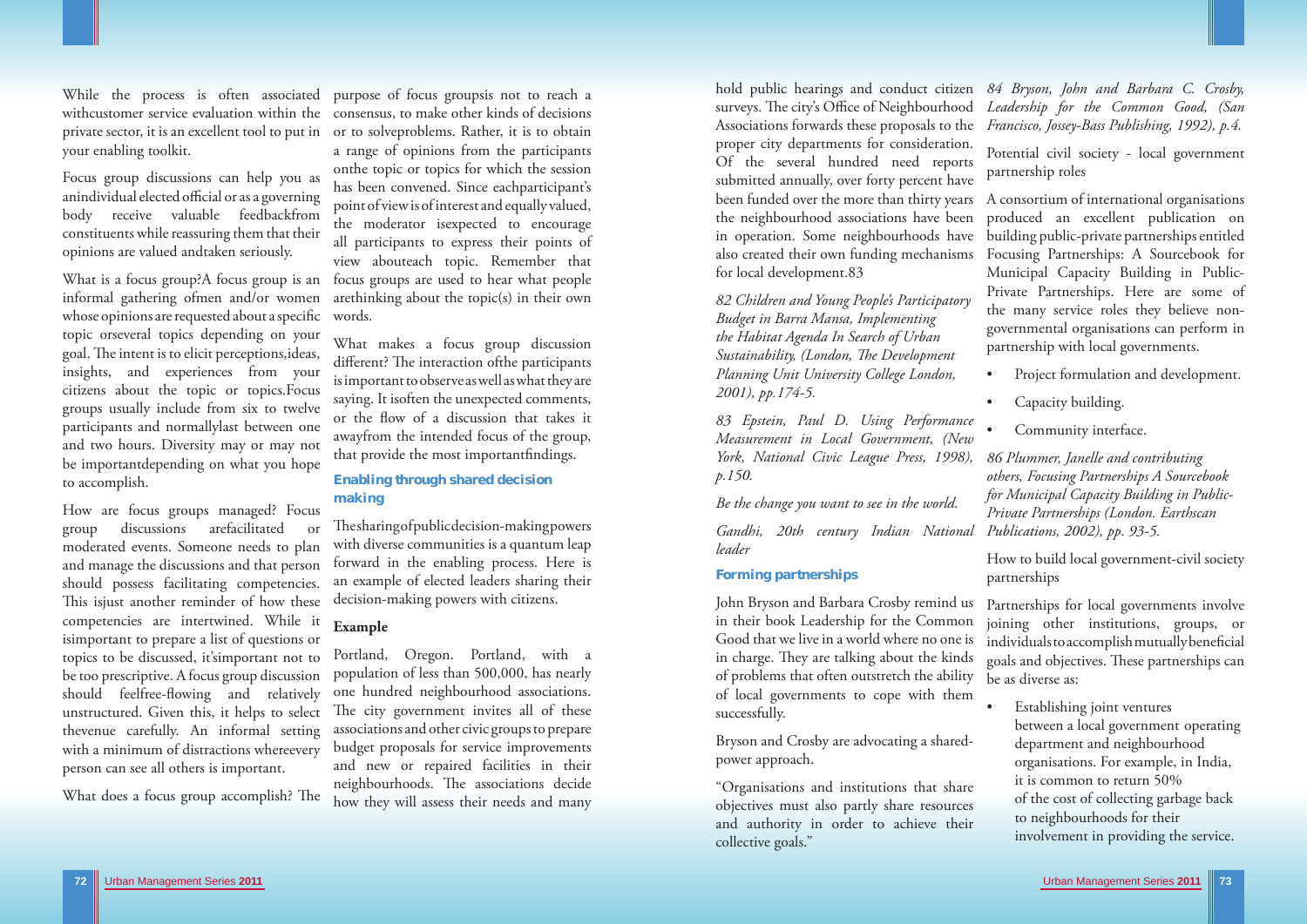

The key elements of a local governmentcivil society partnership should include:

- clarifying realistic objectives;
- defining the basic principles of the partnership;
- establishing the programme of change;
- defining the scope and functions of the arrangement;
- identifying the key partners, their roles and relationships;
- defining levels of service and how the poor will be the focus;
- identifying the potential financing mechanisms;
- establishing the legal and regulatory framework; and
- identifying the major risks.
- Working with local religious organisations to provide shelter for the homeless.
- Establishing neighbourhood watch programmes to help police provide security in high-risk areas of the municipality.
- Divesting of certain public services where it becomes obvious that civil society organisations can manage them more effectively and efficiently.

We suspect that you can add many more examples from your own experience.

> You also heard that a building is being torn down in another part of town and some of the building materials that are destined for the sanitary landfill could be salvaged.

# *87 Plummer, Janelle, p.291.*

# **Delegating**

There's a local women's group in your community that has made a commitment to build a women's shelter but lacks many of the building materials to follow through on their commitment. You get in touch

Delegating is an important enabling strategy, but it is more often associated with managerial discretion. While we will cover this enabling strategy in the Institution Building competency chapter, we believe the principles of delegation apply to many partnering relationships. Basically, delegation is providing others with the authority, responsibility, and freedom to operate on your behalf. It is recognition that they have the skills and will to act.

> In the very beginning of this discussion we mentioned that enabling is based on two fundamental commitments: 1) fostering collaboration by promoting cooperative goals and building trust, and 2) strengthening others by sharing power and discretion. We've provided many examples of how to fulfil thesecond commitment involving power and discretion but very little on the issue of trust as part of the *91 Tony Benn, from a lecture he delivered*  first commitment. We believe that trust is fundamental to building partnerships and effective elected leadership. Second, be clear about the goals and objectives to be pursued and the outputs and outcomes to be achieved. Third, keep the lines of communications open. • Finally, determine who will be accountable for what *at Nottingham, England on 18 June 1993, entitled* "The Independent Mind."

# **Networking**

Networking is a process that ignores some of the attributes of more formal, bureaucratic systems of decision making and problem solving. Networking suggests an everwidening knowledge of community resources that can be tapped to solve problems.

For example, you learned just the other day that the local brick factory is willing to make its truck available on Saturdays at no cost to haul building materials to one of the lowincome areas in your city.

# **Now, that's networking.**

# **Trust**

with the women's group, they call the brick government." factory to arrange for the truck and send one of their members to the deconstruction site to keep the materials from being hauled away. Trust is reciprocal. Expressions of trust beget trust; distrust engenders distrust. Trust also lives by its own rule of physics. While it degenerates rapidly, it regenerates slowly.

Two qualities characterize the networking process: spontaneity and freedom. Spontaneity is the willingness of individuals to reach out at any time under almost any circumstance to help those in need. Freedom, on the other hand, is the will and the ability to take action, to redefine institutional and programme boundaries to help them be more responsive, and to share power, influence, and access to resources in a collaborative, non-threatening manner. *Government (San Francisco, Jossey-Bass Publishing, 1995), pp.70-4. 90 Carnevale, pp.104-1*. **Accountability** To ensure that your local government doesn't forfeit its accountability to its citizens when entering into enabling ventures with organizations, groups, or even individuals, it is helpful to apply the following criteria.

David Carnevale in his book Trustworthy Government says, "Trust is faith in people, their motivations, and their capacities," and yet, we often use the term when we talk about government. "I don't trust my

*89 Carnevale, David, Trustworthy* 

- First, establish to the extent possible a mutuality of enduring trust.
- 
- 
-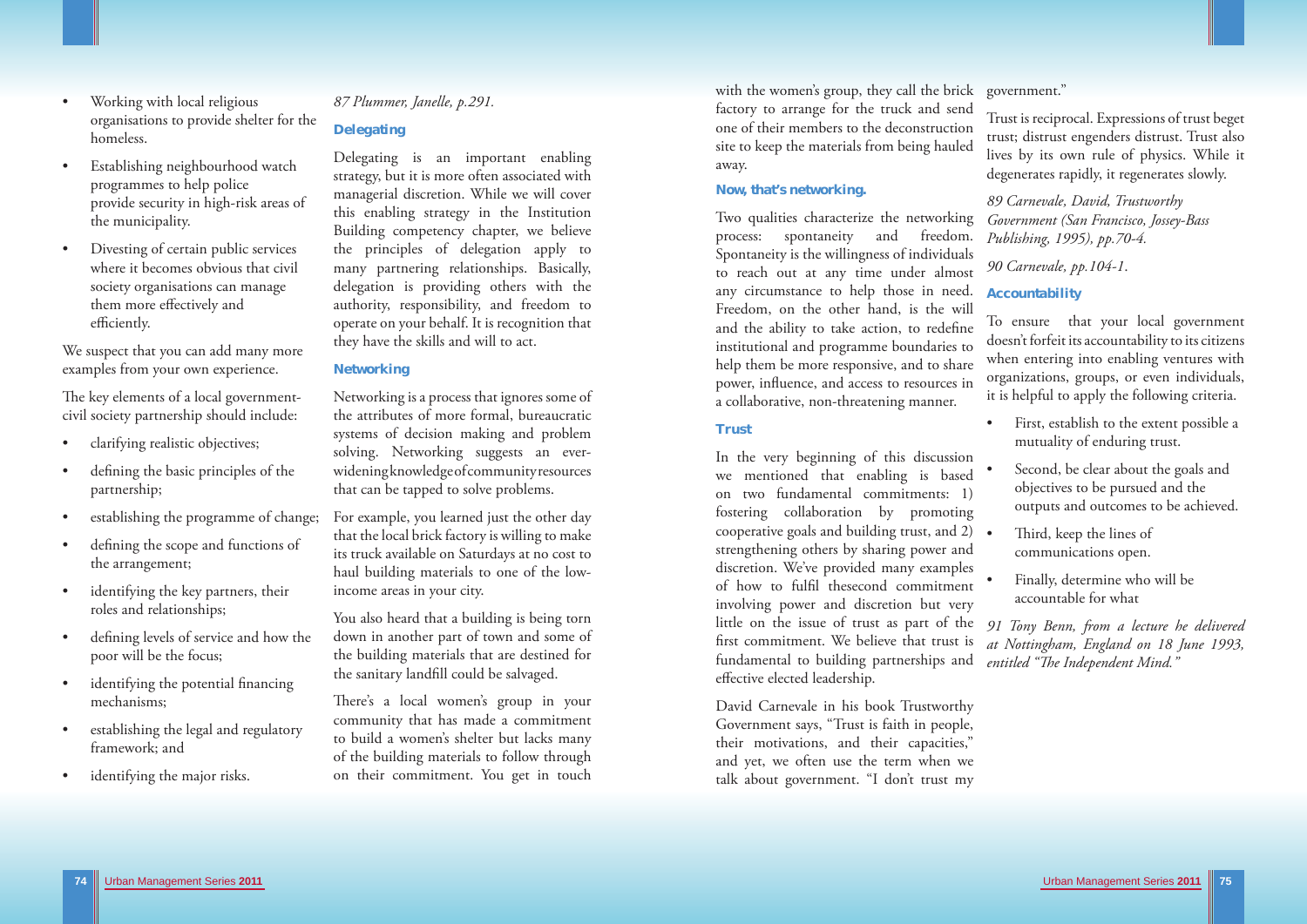

# **Chapter 8:** THE NEGOTIATING COMPETENCY

### **Introduction**

*Let us never negotiate out of fear, but let us never fear to negotiate. John F. Kennedy, 35th President of the United States of America* 

Negotiation is a process of deliberative interaction in which two or more parties with some disagreement or conflict seek to resolve their differences to their mutual satisfaction. When you work within your governing body to come to an agreement that satisfies all the various viewpoints and concerns represented by your members, you are engaged in principled negotiation.

# **What is negotiation?**

"Back and forth communication designed to reach an agreement when you and the other side have some interests that are shared and others that are opposed." (Fisher and Ury)

- Negotiation involves an interdependent relationship between parties. If there is no interdependence, there is no need to negotiate.
- There is also a perceived disagreement or conflict that these interdependent parties want to resolve.
- It's a goal-oriented process. Those involved in negotiating expect results.
- Negotiation involves an exchange of something of substance for each party or the negotiation is not successful. Power, influence, and sources of information the other parties don't have are frequent visitors to the negotiating table.
- Nevertheless, all principled negotiations are based on hope and trust.

# **Two points for clarification**

Before going any further, it is important to clarify two points that could get in the way of our discussions and your thinking about this competency. First, while negotiation is a personal competency, it is also a profession.

For example, professional negotiators are frequently employed by local governments to resolve labour-management disputes and to re-negotiate new labour contracts. While acknowledging the occasional use of the professional negotiator by your local government, we will be talking about negotiating as an important interpersonal competency that you and your elected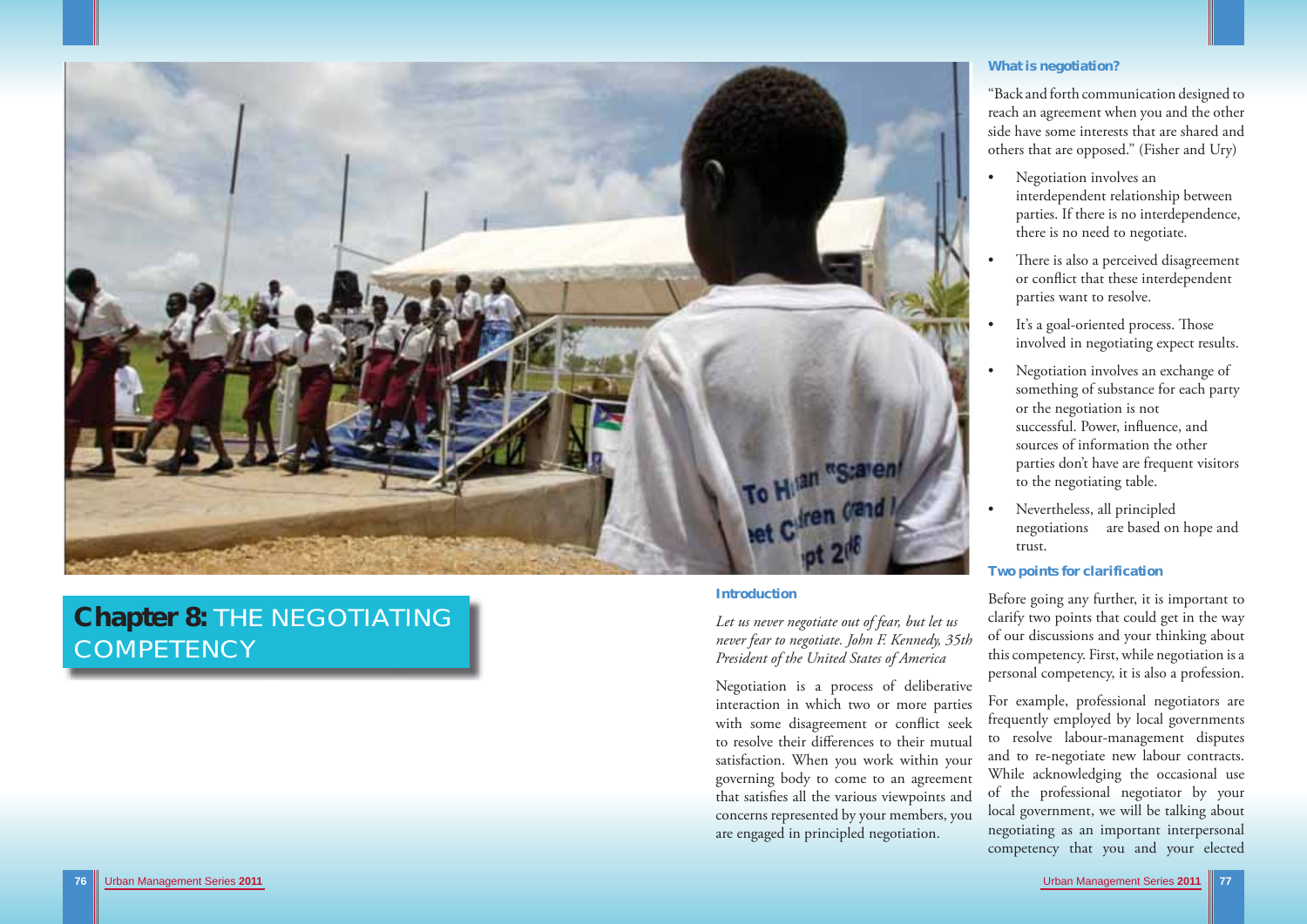on occasion confused with mediation. negotiating the boundaries of power and Mediation is a conflict-resolution process. authority with government agencies, and Typically, mediators are brought into with quasi-governmental organisations that situations where the parties involved have operate within your boundaries and carry staked out their positions and are unable to out services and programmes that often make progress toward decisions with which overlap with those of local government. they can agree and tolerate. Mediation also involves a neutral third-party man or woman  $\;$  involve the most basic level of the governing or persons to the conflict.

your representation and leadership roles.

Negotiators, on the other hand, are not neutral. They represent specific interests although hopefully they want the other party(s) to the negotiation to be satisfied with the results of the process. Mediation is covered in the facilitating competency chapter.

Sometimes the conflict has to be resolved or at least modified, before the parties in conflict can get to the point where they are willing to negotiate an agreeable solution to their differences. If resolving conflict is more important than reaching an agreement acceptable to all concerned, you will want to rely on the mediating skills and tactics we proposed in the Facilitating competency.

### **Negotiating and the governing process**

colleagues can use to be more effective in governments do not operate independently of other levels of government.

Negotiation is an integral part of the political process, a process that involves reaching agreements on resource allocation, making decisions on who will do what within the governmental arena, and resolving disagreements among community groups. There is a fine line between conflict management and negotiation as electedleadership competencies.

Second, the process of negotiation is Your organisation is constantly involved in Secondly, the need for negotiating also can process, that is, reaching agreement between a citizen and the representative of local government.

Negotiating is an important skill within local governments for many reasons. First, local

# **An inside look at the negotiating process**

Negotiating parties have both common and conflicting goals. If only conflicting goals were present, it would be impossible to negotiate. Once the parties have agreed to negotiate, they, at the very least, have that goal in common.

While it is in both parties' interest to reach agreement on an acceptable allocation of "things being valued," it is generally accepted that each party is interested in gaining as much as possible or giving up as little as necessary among those things that are valued. The negotiating process should result in as little lingering resentment as possible toward those sitting on the other side of the table.

Both parties win in the negotiating process. They see themselves as better off than they would be without negotiating, or they wouldn't come to an agreement. These "winwin" solutions are what the experts refer to as non-zero-sum situations. Win-win, non-zero-sum circumstances come about because there is more than a finite sum of things valued to be divided.

For example, each side may give up less valued "goods" for those it values more, . or barter away a portion of what it values to keep the rest. What each side is looking for is a "win-win' solution where each side considers itself better off as a result of the opportunity to negotiate. In a win-win approach to negotiation, each side gets. something of value from the process and the agreement. Everybody wins.

The opposite of win-win is lose-lose. A lose- situation where the results were more in lose situation would occur if the negotiating the win-lose category either to your shortparties were negotiating from position not term advantage or to the other person or principles: "We need your and land" "We party. What were the circumstances and don't want your garbage." As a result, the consequences? Then reflect on how you negotiation degenerates into a shouting might have turned this situation into a winmatch with both sides withdrawing from the win for you and your negotiating partner. process in a fit of anger and recrimination. Now, the more difficult task. Recall a

A more likely conclusion to the negotiating process might be what is referred to as a win-lose solution. This is where one side to the negotiation wins and the other loses. Of course, it is almost always a bittersweet victory since the winner can be certain the loser will be lurking in the shadows just waiting to get revenge.

*Blowing out the other person's candle won't make yours burn any brighter.* 

# *Arabic proverb*

...................................................................

**A reflective opportunity**  Before we move on, think about your own personal experiences in negotiations. Have you experienced win-win outcomes? Jot down a couple of examples to remind you of how you accomplished this ideal state of negotiation bliss. ................................................................... ................................................................... More often than not, negotiation goes through certain predictable stages, whether buying a commodity in the marketplace when negotiation is expected, or coming to an agreement on a new piece of local government legislation when there are different special interests to reconcile. Design Learning, an organisation that offers training in managing conflict through negotiation, offers a direct approach to the process.

# **Stages in the negotiating process**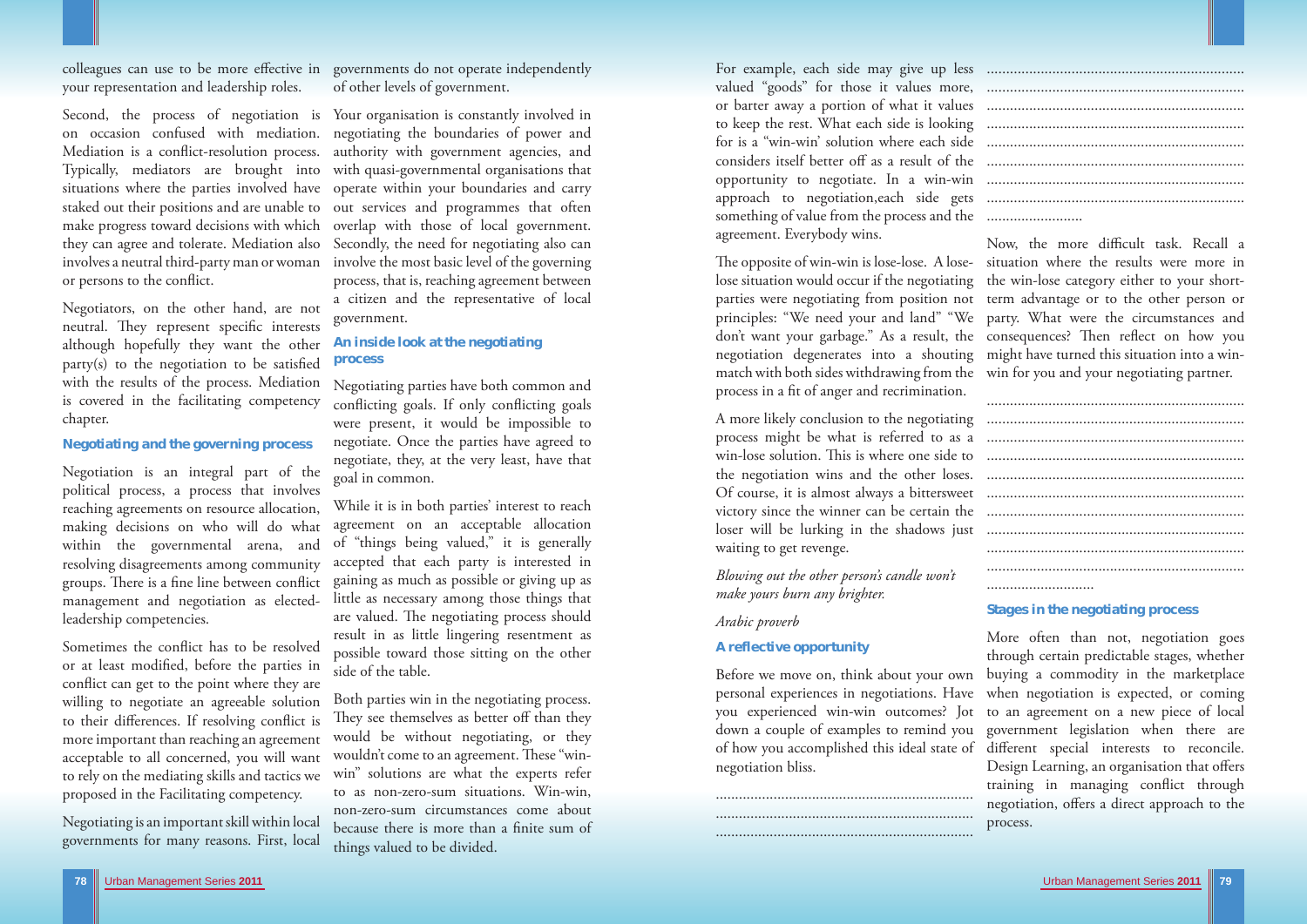

1.Clearly state your wants.

3. Identify areas of agreement and differences and acknowledge both.

2. Hear and understand the other's wants.

4. Agree on solutions that meet as many of each other's needs as possible, the real negotiation stage.

The best selling book, Getting to Yes, by Roger Fisher and William Ury, continues to be the standard bearer for many who want to learn more about negotiating.

According to Fisher and Ury, effective negotiating should:

5. After implementation of the agreement, review the results to see if they still meet each other's needs.

**From position to principled negotiating** 

The authors go on to define a wise agreement as one which "meets the legitimate interests of each side to the extent possible, resolves conflicting interests fairly, is durable, and takes community interests into account." Their basic approach to negotiating is rather simple but obviously successful based on *p. 11.*  the credibility they enjoy. It includes four *99 Ibid, p.12*  basic steps:

- 1. Produce a wise agreement if agreement is possible.
- 2. Be efficient. Conserve everyone's resources, including time.
- 3. Improve or at least not damage the relationship between the parties.98

*98 Fisher, Roger and William Ury, Getting to Yes (Boston, MA. Houghton Mifflin, 1981),* 

# **Step 1: Separate the people from the problem.**

People: Negotiations often get sidetracked when people problems aren't separated from the substantive issues being bargained about.

When negotiators start attacking each other rather than working side by side to solve the problems that brought them together in the first place, principled negotiations can become unprincipled fast!

### **Step 2: Focus on interests, not positions.**

Interests: We've mentioned this step before, but it's worth repeating. Don't go into negotiations with a stated position. Instead, you want to focus on your underlying interests, the benefits you want to gain through negotiating.

#### **Step 3: Invent options for mutual gain.**

Options: Before you start to focus on the final agreement with those with whom you are negotiating, spend some time inventing options that will be mutually beneficial or that will meet your needs and the needs of the party across the table.

# **Step 4: Insist on using objective criteria.**

Criteria: Insist on basing your agreements on objective criteria.

Without these standards or measures, the agreements tend to get fuzzier and less defined the further you get from the bargaining table. Objective criteria help you and others carry out the agreements you've made in a principled manner. 99

## **A dissenting viewpoint**

Alan Tidwell in Conflict Resolved? says popular books like Getting To Yes suffer from three shortcomings. They trivialise conflict, recommend routine methods for handling conflicts, and undervalue the role that the

situation and context play in managing alternative to a negotiated settlement might conflict. He makes the point that people in be. Buy time to think. Don't make on the conflict are often very angry and motivated spot decisions. by extreme emotions, even hatred.

Ury lays out a five-step process for In less poetic fashion, you need to start accomplishing this breakthrough negotiation from where your adversaries are, not from strategy. **Step One: Don't react.**  Control your combative instincts. Take represent. where you would like them to be. They may be overwhelmed, fearful of failure, or concerned about losing face with those they

### **Negotiating can be difficult**

Since Tidwell alerted us to the possibility remember working with a local elected body that negotiations may not be a stroll in in a remote rural area and a gun fell out of the park, let's look at some tactics you the mayor's briefcase. Ironically, they were might employ when working with difficult involved in a team-building session. Help negotiating partners. By partners, we are your opponent calm down. How? Dust talking about those on the other side of off your finest communicating skill. Listen the negotiating table. We hesitate to use actively, paraphrase, acknowledge your the word adversary since it conjures up opponent's feelings, agree when you can, and we-they competitive relationships and express your views in a non-confrontational most negotiation takes place in a spirit of manner. collaboration. Nevertheless, we thought we would call your attention to the choice of words since we will now look at what to do if those you are negotiating with aren't in frame the issues, and ask problem-solving the partnering mood. Metaphorically, of course, although we **Step Three: Change the game.**  Try to move back to mutual interests, requestions. Why is always appropriate as long as it isn't said in an accusatory tone of voice.

a moment to consider what your best

# **Step Two: Disarm your opponent.**

William Ury, the co-author of Getting to Yes, wrote a follow-up book which addresses some of the concerns of working with adversaries across the bargaining table that are difficult for whatever reason. He suggests a series of tactics that might be considered counterintuitive. In other words, they require us to do the opposite of what we think might work or how we might react when under attack. Rather than fighting back he recommends we try indirect actions. Encourage your adversary to reach within. Help this person to break through her own resistance barrier. It's the art of letting the other person have your way. **Step Four: Make it easy to say yes.**  Sun-tzu, the 4th century B.C. Chinese philosopher, must have been a masterful negotiator. One of his more memorable proverbial thoughts is - build your adversary a golden bridge to retreat across. Equally important to this discussion is this less known Sun-tzu strategy: Be extremely subtle, even to the point of formlessness. Be extremely mysterious, even to the point of soundlessness. Thereby you can be the director of your opponent's fate.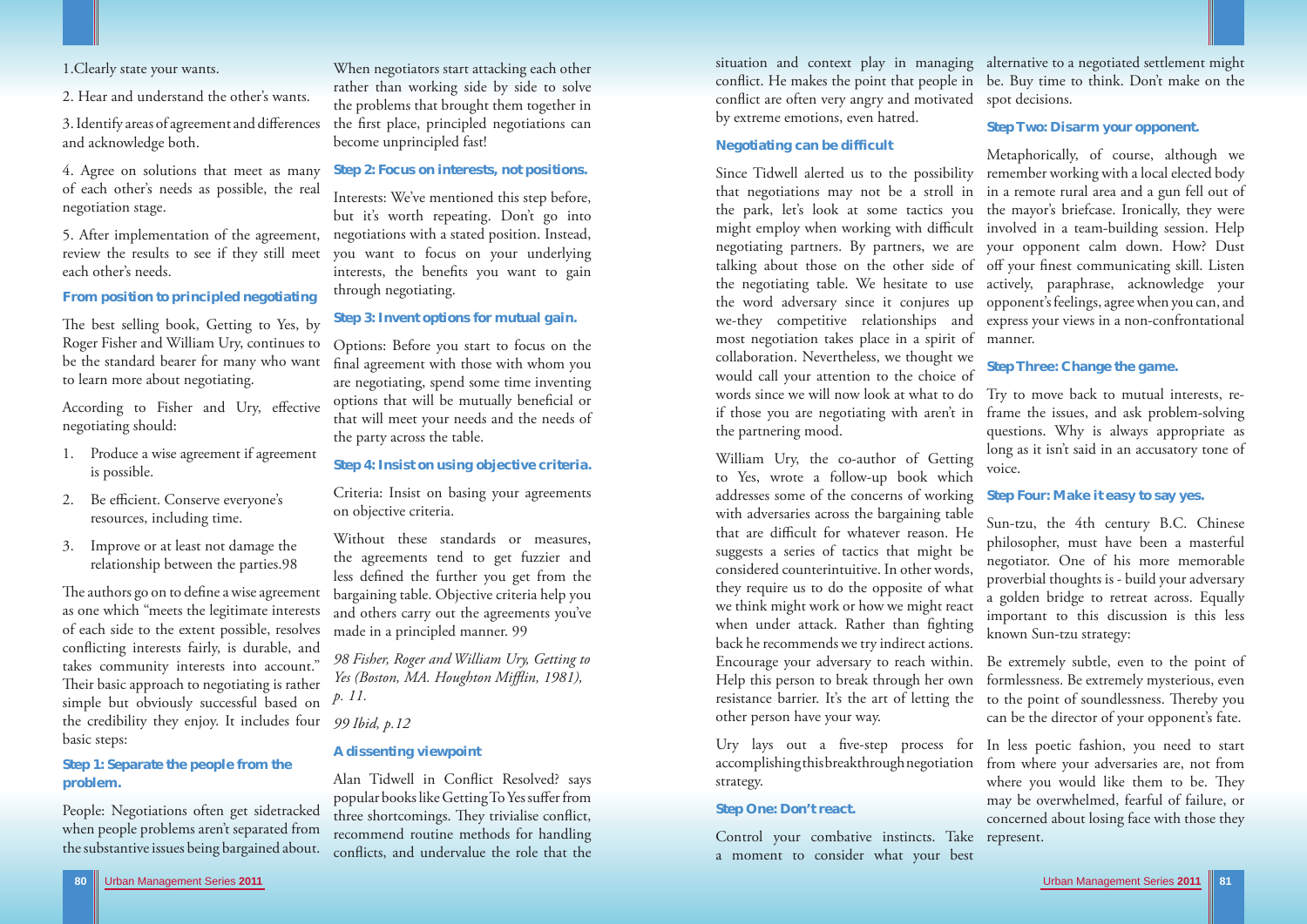

Urban Management Series **2011** Urban Management Series **2011 83**

with these unspoken concerns.

# **Step Five: Make it hard to say no.**

Help to get the negotiations back on track.

Look at the consequences of walking away at  $\bullet$ this point and of failing. Fisher and Ury talk about the concept of BATNA, meaning the best alternative to a negotiated agreement. In other words, what would be your last offer? This may be the time to put it on the table.

# Ashes fly back in the face of those who throw *them. Yoruba proverb, West Africa*

We want to throw in another perspective • on this competency, one proposed by the organisation specialist Peter Block. In his book, The Empowered Manager, Block advocates the use of positive political skills to be more effective as a manager. He puts the negotiation process into the context of building coalitions and support for your vision, whatever that might be. The critical variables in the negotiation process, according to Block, are agreement and trust. 103

# **Negotiating from the high ground**

103 Block, Peter, The Empowered Manager *(San Francisco, CA, Jossey Bass, 1987), p. 152*.

As crazy as it might sound, help them deal 1. When working with those whom you consider allies, i.e., those who share your vision and concur with your strategies, you operate from the high-agreement/high-trust quadrant. You:

*Block elevates the importance of the negotiating competency to a much higher level than just negotiating everyday agreements. 102 Susskind, Lawrence and Patrick Field, Dealing With*  an Angry Public (New York, The Free Press, *1996).P.228.*

- Affirm agreement on the vision and specific tasks you plan to pursue.
- Reaffirm the quality of the relationship. Don't take the relationship for granted. Check it out.
- Acknowledge any doubts or vulnerabilities about the vision and tasks to be undertaken. Level with them on the status of adversaries and your own mistakes along the way.
- Ask for advice and support. Your allies can help you evaluate your perceptions of the conditions surrounding your relationship and provide information on where others stand in the community regarding your vision and goals.
- 2. When negotiating with opponents with whom you have an honest, high-trusting relationship but who disagree with your purpose, direction, or goals, Block suggests the following steps in the negotiating process.
- Reaffirm the quality of the relationship and the trust that makes it secure. What you need from them is the truth, and you can trust them to be honest.
	- State your position. This means the vision and the purpose as well as the specifics of goals and strategies you plan to employ.
	- State in a neutral way what you think their position is. You know they

How you manage the agreement and trust variables depends on the quality of the relationships. Block describes five different scenarios and strategies for managing each.

- Engage in problem solving to the extent possible recognizing that these are not adversaries but simply people with a different position than you have. Your task is to embrace them and to gain and understand their divergent points of view.
- 3. When negotiating with those Block calls bedfellows, those who agree with you 4. on how to proceed on a project or other joint venture but with whom you share a low level of trust, the negotiation strategy is as follows.
- Reaffirm any agreements you have with them. Acknowledge their support for the substance of the joint activities.
- Acknowledge the caution that exists in your relationship and the reservations you have about a relationship where there is a low level of trust between you. Acknowledge your own contributions to the difficulty of the relationship.
- Be clear about what you want from these bedfellow partners in working together. This may involve keeping you informed on what is happening and being upfront about any problems in working together.
- Ask them to do the same. What do they want from you in the working relationship? Seek out their disappointments and reservations about working together. Help them feel understood. This is a

difficult relationship since it lacks trust but is worth working on.

Try to reach agreement as to how you will work together. It occurs to us that this is often the type of relationship that exists in a highly politicised environment. It may be with those colleagues on the governing body who represent different political parties. In the battle to be elected, you have destroyed any semblance of trust among you.

The next category of negotiating partners is those Block calls fence sitters. They fall into the low trust and unknown agreement categories. They are those who simply won't take a stand on anything. They doubt, review everything endlessly, rely on rules and regulations, and

 are opponents, and it's important at this point to understand their position. Seek out the areas of disagreement so they feel understood and acknowledged.

- deal in contingencies. Basically, they are bureaucrats. The strategy is to smoke them out, to find out where they stand if possible, and to encourage them to take a stand. This is not an easy set of tasks. Block suggests the following in negotiating with those who dwell on the fence.
- State your position, *i.e.* vision, goals, and purposes, i.e., where you plan to go in reference to the big picture and the programme details.
- Ask them where they stand. Encourage them to take a stand without imposing your judgement.
- Apply gentle pressure even though you can expect that they will want to collect more information, touch base with more colleagues, and do what good fence sitters do. Nurture them.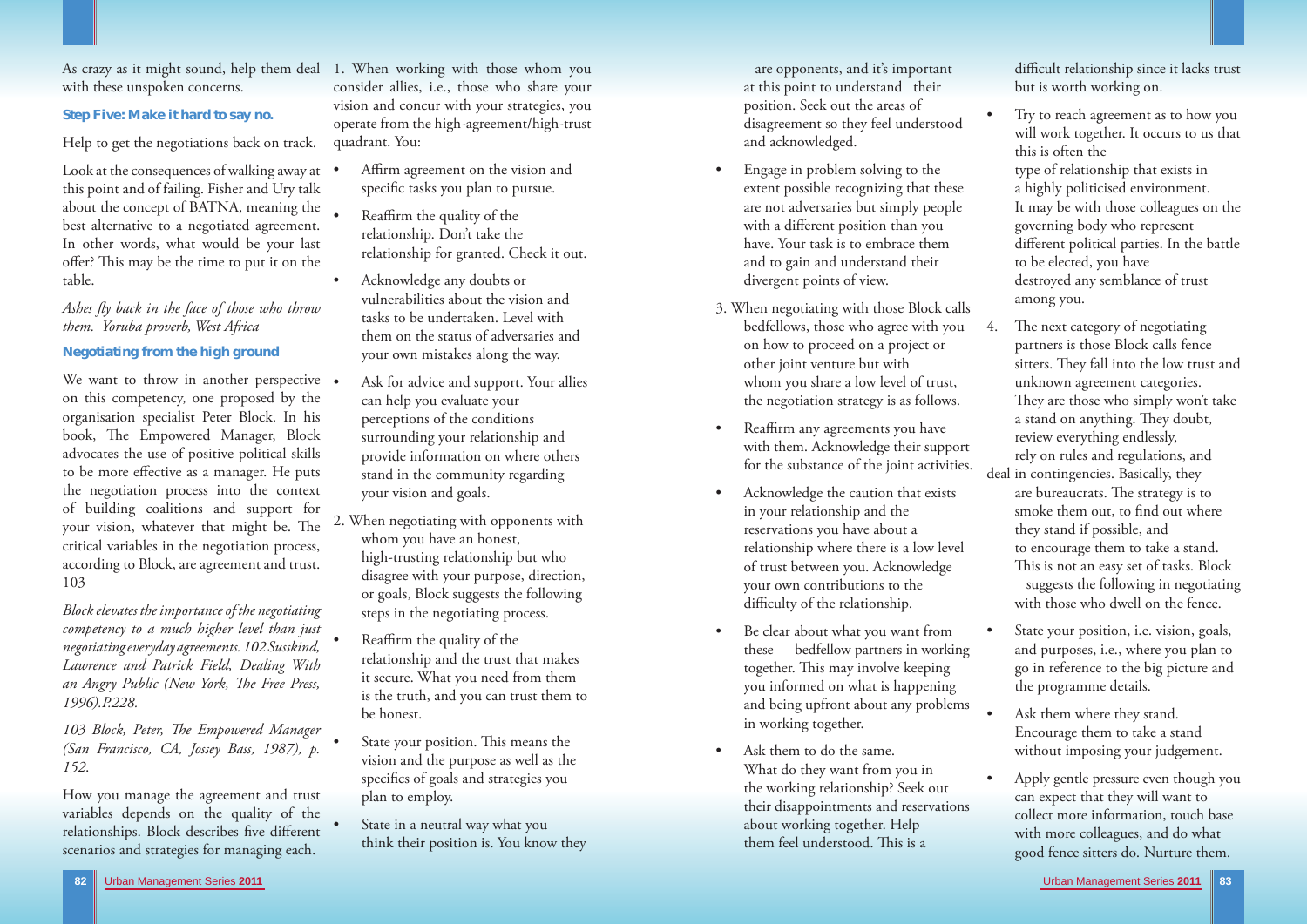- Encourage them to think about the issue or whatever it is that you are negotiating with them about. Encourage them to let you know what it will take to get their support. Frankly, they don't deserve a lot of your energy, but they may help you understand any caution you might be feeling as you attempt to move ahead.
- 5. The final group of potential negotiating partners are your adversaries. These are those with whom you have both low agreement and low trust. These are those who fall into your relationships of last resort category. They have become adversaries only when your efforts to negotiate agreements and trust with them have failed. Most often, your adversaries have their vision,

- State your vision. You want your adversaries to be clear about what you want to do and why.
- State in a neutral way your best understanding of their position. Communicate understanding, not agreement. This is hard to do, but it builds character.

State your own contribution to the problem. It sounds a bit weird, and it won't win any support from your adversaries. To do otherwise can be manipulative. And, it might persuade those third-party bystanders to join you down the road.

• End the meeting with your plans and no demand. This represents a letting go of your adversaries, meaning you expect nothing from them. The good news: adversaries help you define who you are. 104

 they are going to pursue it, and there is little you can do about it. The more you might try to convert them or win them over to your side, the more they dig in their heels. In negotiating with adversaries, Block has the following advice.

104 Block, The Empowered Manager, Ch. 5, pp. 137-60. We have drawn heavily from Peter Block's well of wisdom. We appreciate his insights and indulgence in letting us poach so many good ideas for this chapter.

gender as both an issue and an opportunity. Rosalynn Carter Gender is an issue because a gender analysis demonstrates how men and women negotiate diff erently. It's an issue because many men 108 Ibid, p. 165. believe that women are not very effective negotiators. However, there is increasing evidence that women often model the kind of behaviour that contemporary schools of thought about negotiating promote as being most effective.

There are always dual goals in the negotiating process—issue related goals and relationship goals. If we can believe research results, men are generally better in addressing the issuerelated goals in the negotiation process while women are better at achieving the relationship goals.

We have spent considerable time outlining Peter Block's negotiating strategies for two reasons. We believe they reflect more accurately the kinds of negotiating situations that you find yourself in as an elected official. They also take you above the negotiating tactics that are so often found in the literature. Block's approach from the perspectives of agreement and trust is more strategic and more congruent with political leadership needs and expectations regarding this competency.

> Given these differences, it makes sense to put together a mixed gender negotiating team when the negotiations involve the governing body or the local government. As the authors of Women Don't Ask state, "Women have some advantages that can help them outshine men at negotiating.

> You have to have confidence in your ability, and then to be tough enough to follow through.

# *Wisdom is merely knowing what to do next.*

Negotiation is an important competency, not just for individual elected officials but for the governing body as a deliberative forum for the local government and its citizens. For example, it is common in many local government organizations to enter into formal negotiations to resolve labourmanagement conditions and differences. It is a complex competency to master, influenced by many factors including culture and gender. Mastering the negotiation competency will make you a stronger and more effective urban leader.

# *South African proverb*

# **Negotiation and culture**

It is best for those who use these materials either as a learning facilitator or an urban leader to think about their appropriateness in the culture where they are being used. Sometimes materials that seem to be inappropriate can be effective learning tools by casting the light of scrutiny on them and asking those ever important questions, Why? and Why not?

# **The negotiation competency and gender**

We want to conclude this discussion of the negotiating competency by focusing on

# *105 Tidwell, p. 7.*

For women urban leaders, it is important to learn how to ask, remembering that research shows that too many women just don't ask. When you don't ask, more often than not you are denied what those who do ask get.

Although the more aggressive approach favoured by many men can win good shortterm results, women's focus on cooperation and relationship building can be a huge advantage."108

107 Ibid, p. 23.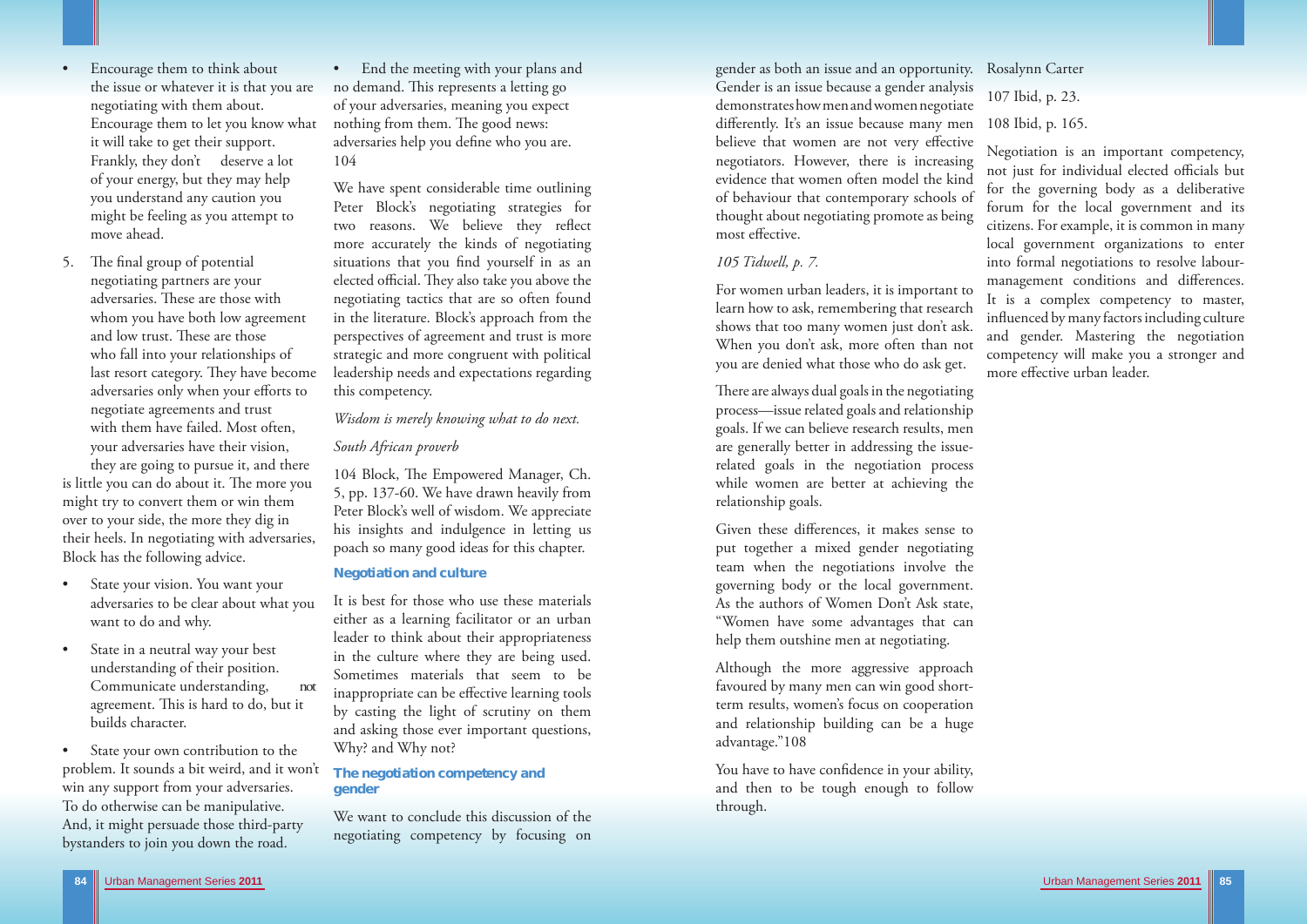

# **Chapter 9:** THE FINANCING **COMPETENCY**

The financing competency also involves knowledge about and skills in shortterm and long-range financial planning; exploring cost-sharing opportunities with other local governments, citizens, and the private/NGO sectors of the community; assuring that performance reviews of major revenue and expenditure categories are conducted periodically and professionally; tracking various trends that could have major impact on the financial health of your local government and community; assuring openness and transparency in all financial matters; and leveraging public assets to foster economic development.

The financing competency is defined as making decisions about raising, allocating, and expending public funds. Financing is competency. also one of the most traditional competencies that urban leaders are expected to have and use in their leadership role. At the heart of this competency is the ability to understand and bring leadership to the annual budgeting process. This is the time when elected officials . decide what is important to the community and how many resources they are prepared to allocate to these priorities. Passing the annual budget is probably the single most time-consuming task undertaken by urban leaders during the year. Let's look at the other good governance principles as they relate to the financing Respect for the rule of law: All public financial transactions must be lawful. There should be no variations from this principle. Sustainability: For example, don't fund programmes that can't be continued for their intended life. Don't buy equipment or build facilities that you can't maintain. • Equity and inclusiveness: Have

It goes without saying that your financing competencies should be grounded in the good governance principles of openness and transparency. While these two fundamental principles don't diminish the value of the other benchmarks of expected elected leadership behaviour, they provide the Citizens are demanding more involvement standard by which all others will be judged. in the planning and allocation of their are designed to provide oversight and, yes, accountability. We will be discussing these in more depth in the Overseeing competency chapter. **Participation**:

- 
- 
- you considered the needs of all your citizens in the location of public facilities, the budgeting for new employees, the allocation of maintenance funds, and the enforcement ofpolicies and laws?
- Effectiveness and efficiency: We have described these terms in other chapters in the following manner. Effectiveness is doing the right things. Efficiency is doing things right.

# **Accountability**:

This principle is also at the heart of the financing competency. Part of this principle is embedded in the financial systems that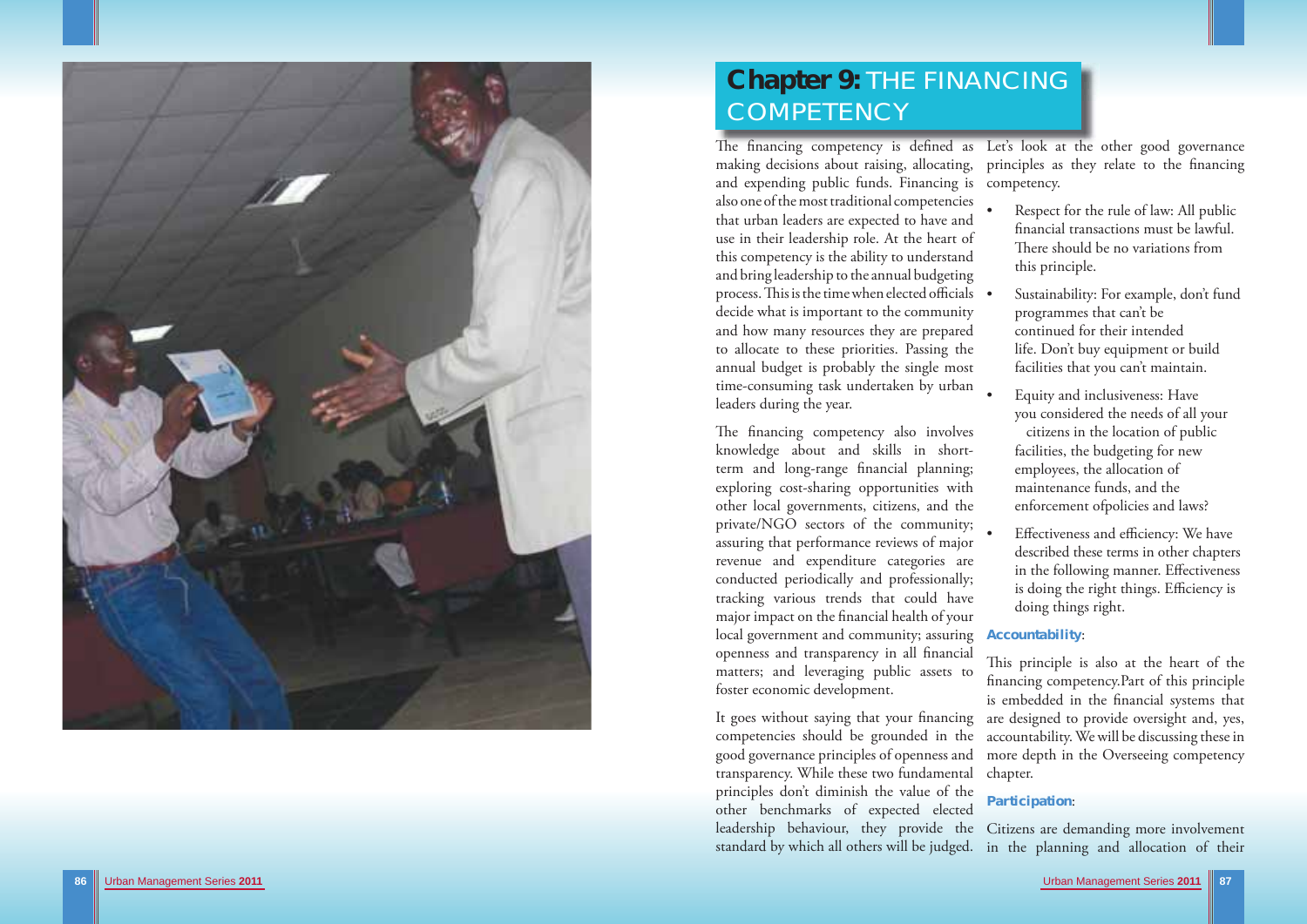

#### **Putting the budget into perspective**

The first category establishing goals and objectives, is closely associated with the

potential for revenue generation and cost policy- making competency in Chapter containment? The single most important output of Seven while evaluation is covered in the next chapter on the overseeing competency. We will also be looking in some depth at some of the financial policy issues a bit later, but for now we want to focus on a couple of budgeting issues that seem to be troublesome in many local governments.

- Goals and objectives Encompassing reviews of community needs and past performance and the establishment of priorities;
- Planning and budgeting Including multi-year planning, revenue forecasting, and budget preparation and adoption;
- Reporting and monitoring Comparing planned and actual spending, monitoring programme and service performance, and taking corrective action where warranted; and
- Evaluation -Carrying out financial and performance audits and programme evaluations.

the financial management process is reliable information. Without reliable information, elected men and women can't make good decisions and managers can't manage efficiently and effectively. In order to get reliable information, the municipal organisation needs to establish a number of data collection and analysis systems and procedures. These systems and procedures, when interconnected, form what some would call an integrated financial information system. At the heart of this system are financial accounting and management analysis. Flowing into these nerve centres are a series of critical inputs, some continuous and others cyclical, based on the fiscal calendar of events. They can be broken into four distinct categories: Within the planning and budgeting phase of the integrated financial information system are two issues that seem to affect many local governments, particularly those in developing and transitional countries. They are (a) capital investment/multi-year <sup>p</sup>lanning and (b) the real costs of operation and maintenance. Capital investments often ignore community priorities for basic services while maintenance is given short shrift in many local government budgets. *Capital investment planning. Before you buy shoes, measure your feet.* 

- Is relatively expensive;
- Doesn't occur annually;
- Will last a long time;
- Results in a fixed asset; and
- Results in the recurrent costs of operations and maintenance.

Balancing the budget is like going to heaven. Everyone wants to do it, but nobody wants to do what you have to do to get there. Phil Gramm, elected official 20th C American Senator If there is one single thing that defines the financing responsibilities of elected officials and the competencies required to carry them out, it's the annual budget process. While your duties and responsibilities as a local elected official are numerous, the enactment of the *West African proverb* 

resources and elected officials are seeing the annual budget is undoubtedly the most time consuming. In a series of Elected Official Chapters, published by the International City-County Management Association, the authors call the budget process the governing body's "single most important activity of the year."

> A capital investment is an expenditure of funds for a community improvement that

It is where all the elected officials who serve the local government must work together for a common outcome; it is where decisions are made to determine which programmes are funded; it is where the working policies of the local government are set forth; it is the management blueprint for department heads to use in providing services; it is the standard for defining future performance; and it communicates your goals and decisions to many groups, including your constituents, the business community, outside vendors, and credit rating agencies.

1. Are you, your elected colleagues, the local government staff, and citizens getting the kinds of timely information and data needed to make enlightened decisions about the allocation and management of your local government's fiscal resources?

> While this kind of information and data may seem difficult to come by, it is critical to your ability to make sound decisions around these long-term, high-cost investments. Few local governments have the resources to undertake all the possible capital projects that are needed within the community.

2. Does the process assure an open, transparent, and participatory process of fiscal management and development?

wisdom of involving them.

*Leadership is the capacity to exploit connections that others rarely see.* 

# *Floradale proverb*

### **Financing and other competencies**

The financing competency has some very strong ties to several other competencies in this series. The overseeing competency is obvious. Your financial ability to allocate scarce resources is perhaps your most important use of your legitimate power. The policy-making and decision- making competencies are also key to the ability to use the financing competencies effectively.

As for enabling others in the community to share in the governance process, your financing competencies are often the most important tool at your command. And negotiating is always a vital part of the budgeting process. While many of the connections between the various competencies explored in this series are obvious, it's important to see how they complement each other. It's when you apply these many competencies in unison that you begin to realize their ability to transform elected men and women into elected leaders.

#### **The budget!**

It is important for you and your elected colleagues to ask some fundamental questions about the way your budgeting process is managed. For starters, we suggest the following:

3. Are you exploring alternative ways to deliver local programmes and services that would be more cost effective while improving the level of service to all the diverse citizens of your municipality?

4. Has your local government optimized its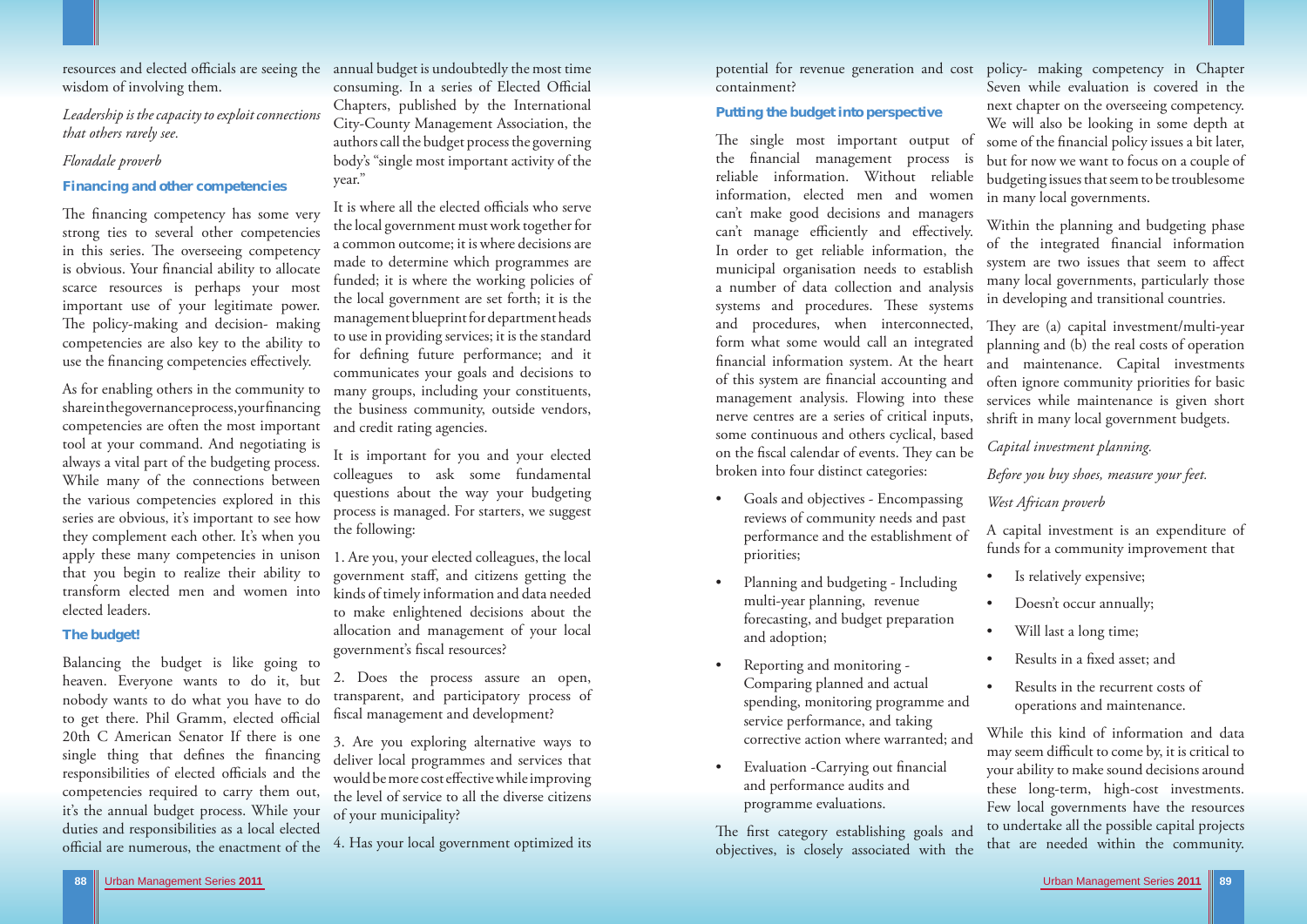# Relying on "political instincts" to develop really needed? Was the investment financially your long- range capital improvement plans sound? Do the benefits justify the costs? and investments is simply not adequate.

Once you are into the final stages of decision making on your capital budget, it's time to stop and ask the following questions:

- 1. Can we afford this investment?
- 2. Will it serve the people with the greatest need?
- 3. Does the project have widespread community support?
- 4. Will the benefits, over time, outweigh the costs?
- 5. Will we be able to operate and maintain the project after it is complete?
- 6. Could others, perhaps the private sector, be persuaded to undertake the investment so we can allocate our scarce resources to other needed projects?
- 7. Is the project justifiable given all of our community's needs and concerns?
- 8. Will it improve the financial condition of our local government?
- 9. Does it fit into our overall physical development plan?
- 10. Is it compatible with other major local government capital investments?
- 11. If we don't fund and carry out the project, can we live with the consequences?

# **A reflective opportunity**

How does your governing body go about making decisions on capital investments? Think about the last major capital project your local government undertook. Was it

The other issue raised earlier along with capital investments was the importance of funding the ongoing operation and maintenance of equipment and capital investments. The routine maintenance of equipment and physical investments is a frequently forgotten item in many local government operating budgets. To prove our point, here are some poignant examples we've encountered along the way to writing this chapter.

 equipped to accommodate a staff of about twenty professional and support personnel. It was in a location that could benefit from its operation. Eleven years later, one of the authors had an opportunity to visit the centre. The director and his staff were still waiting to get an increase in operating funds so they could launch their first programme!

Does your government have the resources, both technical and financial, to maintain the project?

> Three weeks later, the same paper had a front page story reporting that the plant had to be closed down until spare parts and technical assistance could be obtained from the donor country.

This space is reserved for your favourite non*maintenance disaster story* 

# **Operations and maintenance**

*It's no use starving the horse to fatten the mule.* 

# *Korean proverb*

• It is difficult to get spare parts for many of the mechanical devises that are used in many of these OM endeavours.

Your local government doesn't have the skills to operate and maintain a new capital investment.

Effective maintenance can be the most cost-effective investments you make in your government's efforts to serve the community. And the lack of maintenance can be very, very expensive!

• An agricultural training centre was funded by one of the major bilateral development agencies and opened its doors for business. It involved several attractive buildings that were • A major newspaper in a South Asian country carried a story announcing that the president had officiated at the opening of a new "state-of-the art" water plant in a major city not far from the capital.



Random thoughts on operations, maintenance, and budgeting.

Let's look at some of the factors that contribute to the dismal record of nonachievement in the local-government.

> Don't put into operation something you can't keep in operation.

 If the equipment is donor given, make adequate training in both the operation and maintenance of the equipment a given before you accept it.

• Don't accept capital investment gifts that are inappropriate to your needs.

# **A reflective opportunity**

Because operation and maintenance functions are so important to effective governance, we suggest you stop for a few moments and reflect on your government's policies regarding them.

What are your most serious maintenance problems: streets; water, sewerage, and other <sup>p</sup>lant facilities; vehicles; public buildings; or all the above? Jot down those you think are most neglected.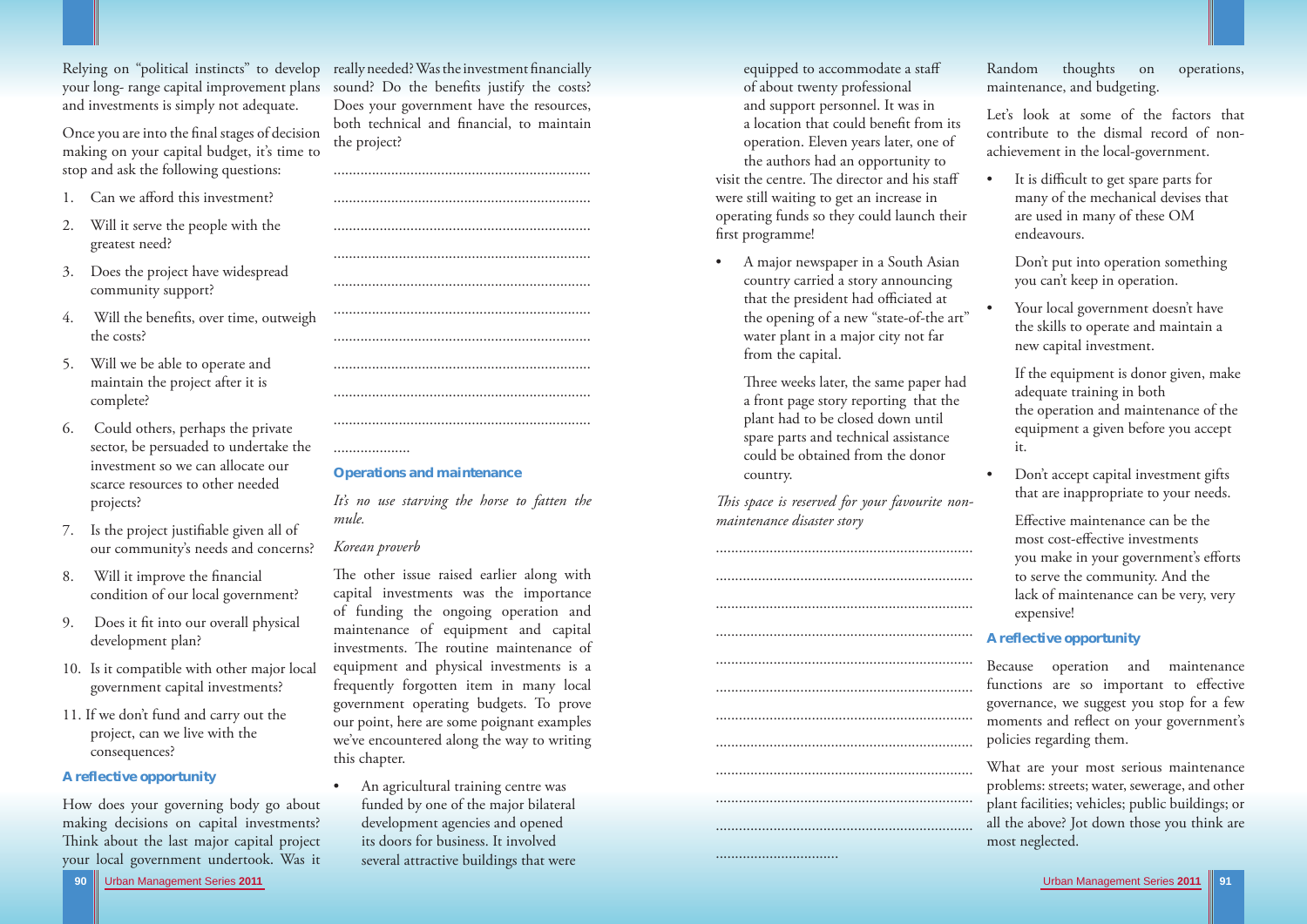Perhaps the first question to ask yourselves as elected officials and your staff who should have the answers is: "What is the financial condition of our local government?"

Broadly defined, your financial condition is

charges for service been adjusted to reflect such factors as inflation and increasing costs of operation?

10. Are you experiencing revenue shortfalls? They may indicate a deterioration in your government's financial condition.

## **Budget time is also reality check time**

|                                                                                                                         | There are s                                                             |
|-------------------------------------------------------------------------------------------------------------------------|-------------------------------------------------------------------------|
|                                                                                                                         | factors yo<br>top of your                                               |
|                                                                                                                         |                                                                         |
|                                                                                                                         |                                                                         |
|                                                                                                                         | the ability of y                                                        |
|                                                                                                                         | its own way o                                                           |
| What are the consequences of these<br>circumstances? And what can you as an<br>individual elected official do about it? | specifically, it i<br>service levels<br>disruptions, a<br>of economic g |
|                                                                                                                         | There are sever                                                         |
|                                                                                                                         | you can monit<br>government's                                           |
|                                                                                                                         | you look at the                                                         |
|                                                                                                                         | deeply into the<br>budget. They                                         |
|                                                                                                                         | and fewer hea                                                           |
|                                                                                                                         | some question<br>regarding you                                          |
|                                                                                                                         | sources.                                                                |
|                                                                                                                         | If there is no oi                                                       |
|                                                                                                                         | wasted.                                                                 |
|                                                                                                                         | Cambodian pr                                                            |
|                                                                                                                         | Revenue indica                                                          |
|                                                                                                                         | Are some<br>1.<br>bases deteriora                                       |
|                                                                                                                         | per capita been                                                         |
|                                                                                                                         | Are ther<br>2.                                                          |

6. Has your local government been dependent on one-time revenue sources, such as loans, intergovernmental transfers, or use of reserves?

The other major financial category of events that needs your attention as an urban leader particularly at budget time is expenditures. Ideally, your municipality should not have an expenditure growth rate that exceeds its

4. Are fixed, or "mandatory," costs increasing as a percentage of net operating expenditures? These are costs like debt service, pension benefits, and long-term lease agreements.

9. Is the demographic or economic nature of your community changing in such a way that it will adversely affect your ability to raise revenue in the near future, e.g., increasing numbers of older citizens in relation to the rest of the population or loss of industrial jobs?

5. Are fringe-benefit costs increasing as a percentage of salaries and wages? Some local governments, for example, allow employees to accumulate years of unused leave time which puts a burden on future governing bodies.

6. Do you have ineffective budget

several financial condition fou can monitor to keep on r local government's fiscal well-being.

your local government to pay on a continuing basis. More is your ability to  $(a)$  maintain s, (b) weather economic and, (c) meet the demands growth, decline, and change. ral financial condition factors tor to keep on top of your local fiscal well-being. We suggest ese factors before you get too e formulation of your annual could save you valuable time daches down the road. First, ns you might want to ask r local government's revenue

4. If you have a property tax, are you experiencing a decline in revenue from this source? Have the property assessments been updated recently to reflect current market values? revenue growth rate. Here are some of the more important questions to be asking about the expenditures in the annual budget.

5. Is the amount of unpaid taxes and accounts receivable from service fees and charges unusually high or increasing? 1. Is your local government experiencing an increase in expenditures per capita that exceeds your revenue increase per capita? If so, can you pinpoint the areas of cost increase?

*If there is no oil in the lamp, the wick is* 

7. Are user fees declining in relation to related expenditures? For example, are market revenues going down while the costs of operating and maintaining the markets are increasing? 8. Have your local government's fees and 3. Is personnel productivity declining? 4. Do you have "ghost workers" on the payroll? Some municipalities have sizeable numbers of people on their payrolls who never show up for work, are on more than one department's payroll, or died a few years back and still collect a pay check.

# *Cambodian proverb*

# *ators*

of your dependable revenue ating? Have overall revenues n decreasing over time?

re internal procedures or legislative policies in place that are adversely affecting your revenue yields?

3. Is your local government overly dependent on outside sources of income, e.g., grants from the national government or donor-assisted programmes that will dry up in the future?

*See before you spend how you can save.* 

*Floradale proverb* 

*Expenditure indicators* 

2. Have you experienced an increase in the number of employees per capita?

The other major financial category of events that needs your attention as an urban leader particularly at budget time is expenditures.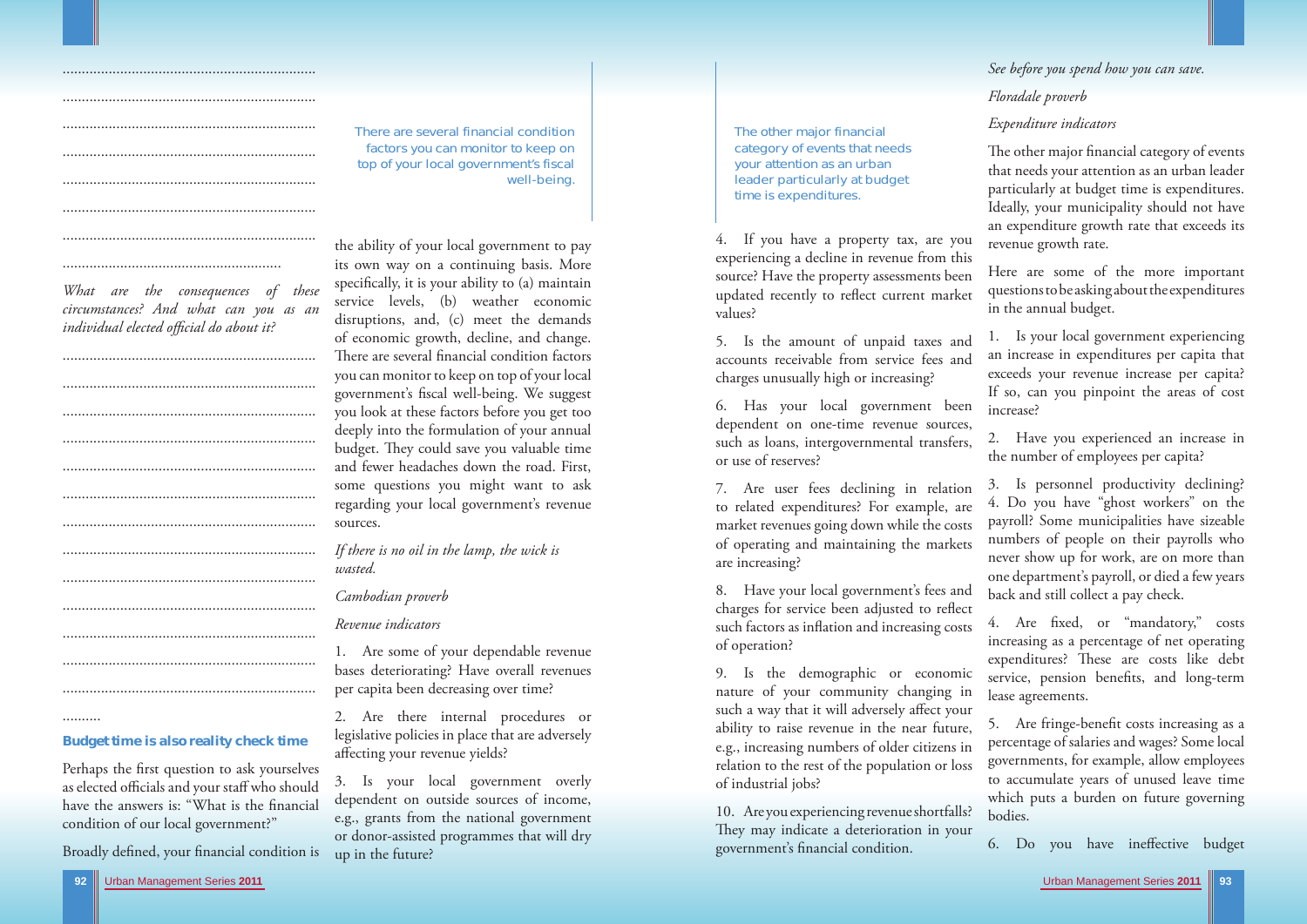

controls that allow expenditures to creep up without anyone being aware or that allow over-expenditures in certain categories to go unchecked?

- 1. Do you balance your budget on a current basis?
- 2. Do you maintain reserves for emergencies?
- 3. Does your local government have enough cash flow to pay its bills on time?
- 4. If your local government has established quasi-public enterprises to operate certain services such as water or sewerage facilities, are they running deficits?

7. Is your local government ignoring its responsibilities for maintenance? If so, this could have serious future consequences, both in terms of costs and quality of service.

Other significant indicators to consider

5. Is your financial staff manipulating your "books" to make your financial condition look rosier than it is?

A few pointers on reading financial statements

It could include such creative accounting manoeuvres as postponing current obligations to future budgets and accruing revenues from the next fiscal year into the present.

Just as important as cash flow is the potential for periodic or ongoing surpluses. If your local government is generating a cash-flow surplus, are you investing it in approved sources? Investing idle funds is an easy source of revenue.

Concentrate initially on a few of the BIG indicators of the financial healthiness of your local authority. Are overall revenues meeting the projections made at budget time? To understand this part of the picture, you will need periodic projections of specific revenue sources. These projections are important because some revenue sources are unevenly

The same is true of expenditures. Do you have expenses that seem to be unusually high in relation to all others for no apparent reason? If so, it's time to ask an explanation from those who are responsible for them.

revenues dropped rapidly in the past month or quarter? If so, and there seems to be no acceptable reason for this, find out why. The same is true of expenditures. For example, has the cost of fuel jumped unexpectedly in recent months? If it has, find out why.

*There aren't any embarrassing questions, only embarrassing answers.* 

or speed up those revenue sources that may have such flexibility? For example, can business license fees be collected earlier in the year?

Fortunately, urban leaders don't have to be skilled in all of these areas. Nevertheless, you need to know enough about them to ask the right kinds of questions of your management staff.

After you have looked at the "big ticket" items, it is time to focus on some of the more obvious sources of financial understanding. Are there wide swings in the income or expenses being experienced in specific categories? For example, have market

collected during the budget period. For example, achieving fifty percent of the total projected annual revenue by the end of the second quarter may be misleading if the total amount of that specific source was due to be collected during the first half of the year.

The same goes for tracking expenditures. Are they being maintained within the limits set by the total annual budget, and are they in keeping with the monthly projections made by your staff. If not, it's time to ask some pointed questions to specific staff members who are accountable for managing the finances for your local government.

(orexpenditures come from twenty percent of the sources or categories. Because this tends to be the case, it is generally more efficient and effective to focus on the twenty percent of revenue sources that are generating eighty percent of your funds, if you want to raise more revenue or to cut the twenty percent cost categories that are consuming eighty percent of your budget. Another financial indicator to review is cash flow. Is the cash flow sufficient to cover ongoing expenditures? If not, what can you do about it? Can you slow down expenditures by postponing certain costs There are three financing competencies that cut across both budget processes. These are citizen participation, policy making, and financial planning. In addition to all these financing competencies that you as an elected official need to be aware of and in varying degrees to be skilled in applying, there are some others that you need to be assured are in place as part of your local government's financial management system. These are an accounting process that provides on-going management and oversight information, a cash management system, a process for managing fixed assets like structures and land, public procurement procedures, and grant management capabilities.

Look at the revenue sources. Are some so small that it costs more to collect them than what they generate in revenue. This is not an unusual experience. If you have such unproductive revenue sources either eliminate them or increase their potential, if possible.

Apply Pareto's Rule. Simply put, Pareto said that, in general, eighty percent of revenue

# *Floradale proverb*

To help you and your staff become more knowledgeable and skilled in all of these financial competencies, UN-HABITAT has developed a new series of training materials on local government financial management (LGFM). Check out their web-site for more details. We conclude this discussion with a look at two important financial management responsibilities, namely the policy-making and enabling competencies.

Another financial indicator to review is cash flow. Is the cash flow sufficient to cover ongoing expenditures? If not, what can you do about it?

Concentrate initially on a few of the BIG indicators of the financial healthiness of your local authority. Are overall revenues meeting the projections made at budget time?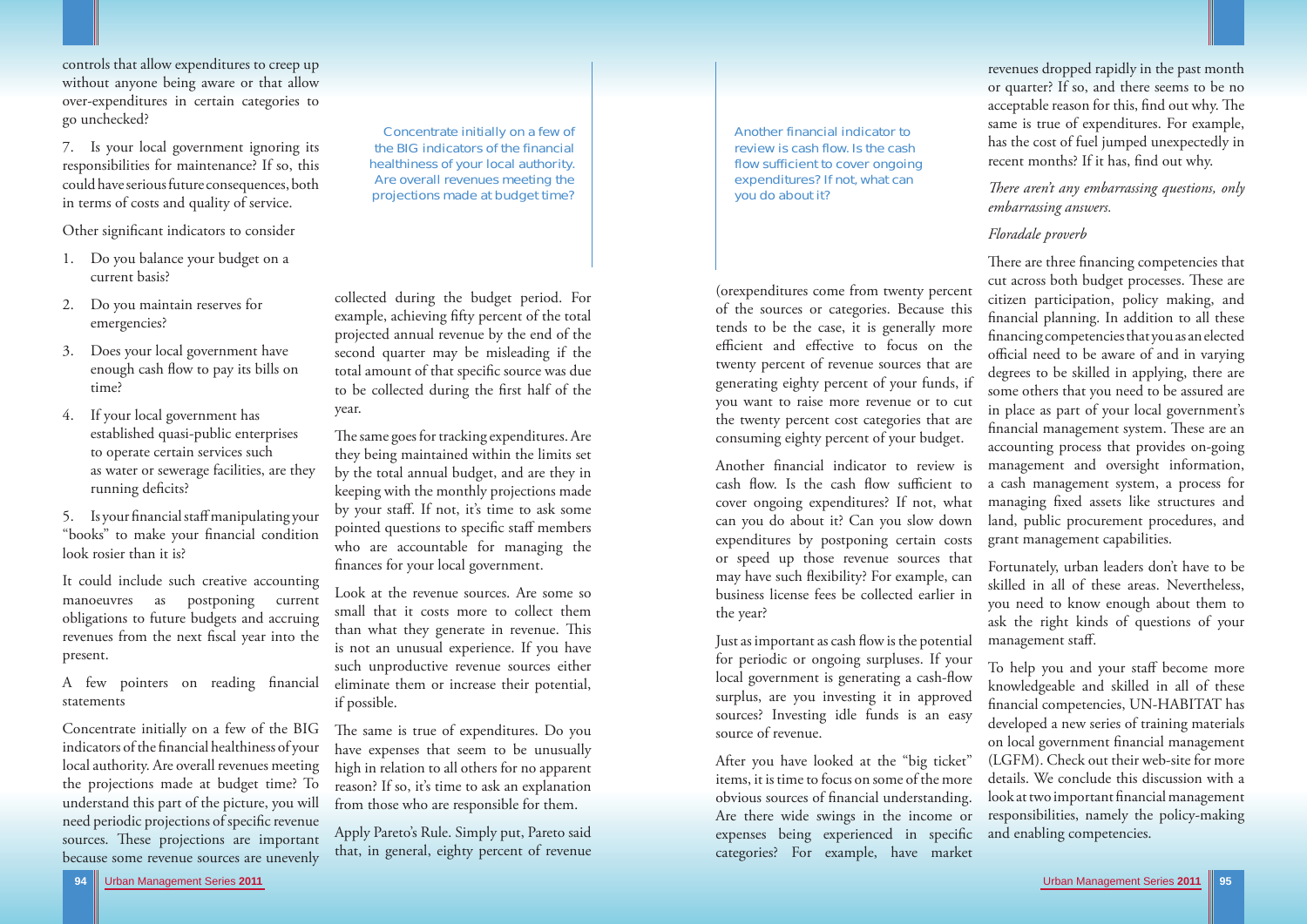

### **Financial policies**

Financial policies describe the principles and goals that guide your financial management practices. They influence and guide your decision making on financial matters. They help you and your staff in the development of strategies to achieve your goals.

They also provide the standards by which you monitor your local government's performance. In other words, policies are not just nice; they are crucial to the formulation and implementation of not only your budget but just about everything your local government does.

They cover such areas as the operating and capital budgets, accounting, auditing, revenues, debt and reserves, cash management, purchasing, and risk management.

There are many ways to enable others in your communities to help bear the financial costs of providing programmes, services, and goods to the citizens of all ages in your communities.

While there are many financial enabling options available, the one that seems to come to mind most quickly is the creative use that local governments are making of partnerships.

See the Policy Making competency chapter for more on how to perform this role.

# **Enabling others to get involved**

One source of information about these collaborative ventures is UN-HABITAT's best practices website. We've gleaned a few interesting examples from this source just to indicate how diverse this resource is for making your public funds go further.

the local schools, a professional NGO, and various other community groups to support the development of nearly one hundred cooperative micro-enterprises to fill the economic void. The municipality was able to pull itself back from the brink of economic disaster by pooling their resources and pulling together.

# **A reflective opportunity**

• The City of Palpala, Argentina suffered a severe economic blow when the stateowned steel mill was closed in the early 1990's. The municipality formed a number of partnerships with private cooperatives,

We want to close this discussion about how you can sharpen your financial competencies by suggesting a couple of economic theories that many local governments have called upon to stretch their fiscal resources.

Take a moment and think about the kinds of partnerships your local government is currently involved in or has been involved in during your time as an elected official. Jot them down without casting any judgement on their success now.

They are: the multiplier effect, and elasticity.

The multiplier effect occurs when something your local government has done to affect one aspect of your economic system generates a stimulating effect on another, often inadvertently. For example, and it turns out to be a valuable recreational amenity that also earns welcome concession funds that help to pay off the bond issue needed to fund the facility.



• In Ouagadougou, Burkina Faso, the municipal government has devised one of the most creative and unusual partnership efforts we have head about thus far. With ten percent or more of its population of slightly over one million engaged in informal sector activities, the installation of temporary shelters and businesses was creating enormous traffic, health, and public safely problems. Among the most serious challenges was the need to provide safely guarantees for road users who were impeded in their movement by the lawless occupation of public right of ways.

Working with informal sector traders and other stakeholders, the city offered traders secure land tenure and assurance of stability if they would build permanent shops lining these key right-of-ways. This resulted in the initial construction of 365 modern street shops. This initiative not only helped alleviate several serious public concerns; it helped to revitalise the informal sector.

# **Take an economist to lunch**

Elasticity refers to the rate of change in one thing relative to another. Or, how one thing changes when another thing changes. Local governments have long known that property taxes are relatively inelastic whereas sale taxes tend to be very elastic as the local economy ebbs and wanes. But elasticity also comes into play in local government's capital investment schemes.

Certain investments in infrastructure can trigger both short term and long term gains if they are well planned and executed. For example, long term bonds are often issued by local governments to make capital investments based on the return they will bring the local government, in both direct and indirect revenue.

Certain investments in infrastructure can trigger both short term and long term gains if they are well planned and executed.

While there are many financial enabling options available, the one that seems to come to mind most quickly is the creative use that local governments are making of partnerships.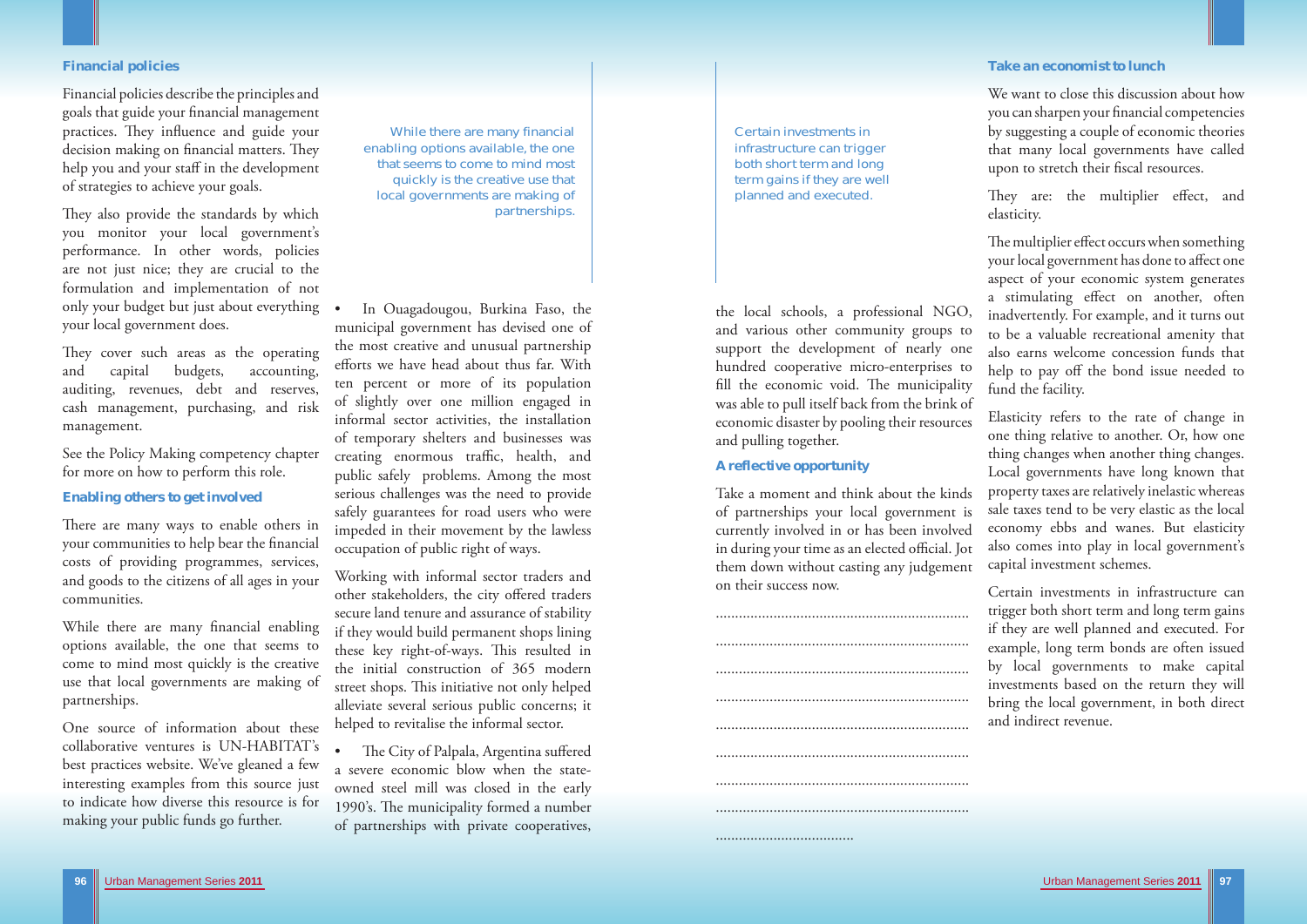



# Chapter 10: THE OVERSEEING **COMPETENCY**

Urban Management Series **2011** Urban Management Series **2011 99**

*Conviction is worthless unless it is converted into conduct.* 

# *Th omas Carlyle, 18th Century Scottish essayist and historian*

Your overseeing responsibilities run the gamut from the perfunctory yearly audit of your local government finances to concerns

One of the most important books to be published about local governments recently is Corrupt Cities, a Practical Guide to Cure and Prevention. It is important because it defines the mechanisms that provide a fertile ground for corruption within local governments and describes practical and hard hitting ways to attack this monster that

about corruption within your own ranks and the institution you represent on behalf of the citizens. The budgeting process is, of course, your biggest opportunity to apply your overseeing knowledge and skills. Since we have dealt with this major overseeing responsibility in the previous chapter, it will not figure prominently in this discussion. To paraphrase a nineteenth century Hungarian chemist, "Overseeing is seeing what everyone has seen and thinking what nobody has thought." ...................................................................................................................................... ............................................................................................................................................................................................................................................................................................................................................... .........................................................................................................................................................................

resides within so many local governments around the world.

**A reflective opportunity** 

When you think of your governing body's overseeing role and responsibilities, what immediately comes to mind?

In between the two polar extremes of corruption and compliance audits we also want to discuss, policy oversight, the need to review external contractual relationships and transactions, and how these overseeing responsibilities and competencies relate to body? good governance principles and the other elected leadership competencies. What do you think is the most important problem your local government is currently facing that falls within the category of overseeing responsibilities of the governing ...................................................................

|  |  |  |  |  |  |  |  |  |  |  |  |  |  |  |  |  |  |  |  |  |  |  |  |  | <u> 1980 - John Barn Barn, mars Maria B</u> |  |
|--|--|--|--|--|--|--|--|--|--|--|--|--|--|--|--|--|--|--|--|--|--|--|--|--|---------------------------------------------|--|
|  |  |  |  |  |  |  |  |  |  |  |  |  |  |  |  |  |  |  |  |  |  |  |  |  |                                             |  |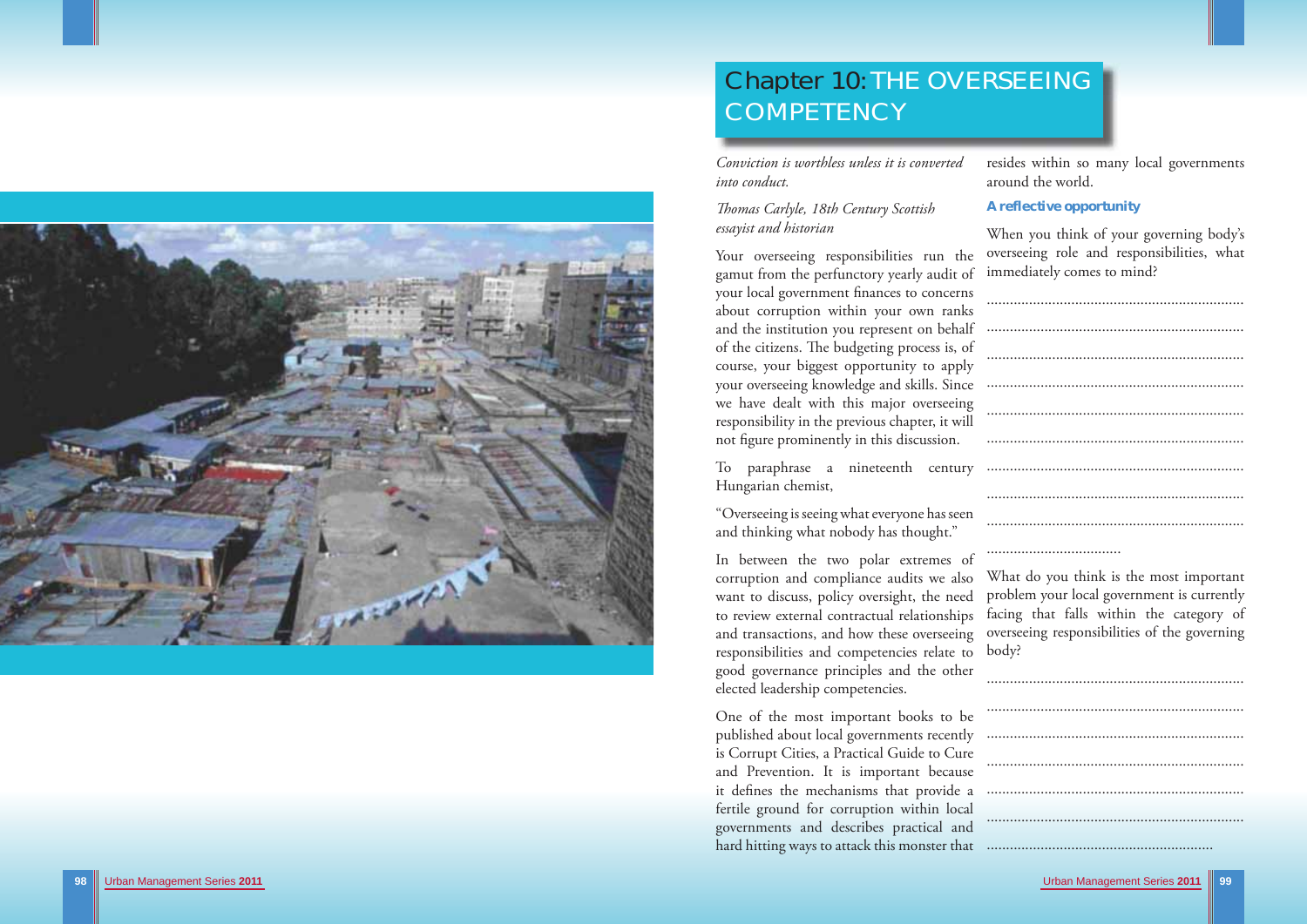

increases.

At the first sign of corruption or at the first sign that there is a will to address corruption in your local government. Keep in mind that you will need all the help you can get so form a coalition of willing investigating partners to go after this cancerous growth in your governing system.

Cities use it to not only define the term but the adverse consequences to the local to describe various ways to fi ght corruption. government and the community? Former According to Gyawali, corruption (C) Mayor Ronald MacLean-Abaroa of La equals monopoly power (M) plus discretion Paz, Bolivia, undertook one of the most by officials  $(D)$  minus accountability  $(A)$ . As the authors of Corrupt Cities point out: Corruption is a crime of calculation, not helping in the diagnostic phase as long as of passion. People will tend to engage in the focus was on trying to identify faults in corruption when the risks are low, the the system that led to the corruption rather penalties mild, and the rewards great. The than pointing fingers to those involved in rewards will be greater as monopoly power successful initiatives to fight corruption in his city in the 1980's. He foundamong other things that city employees were interested in perpetuating the corruption.

# **Putting M+D-A into action**

If possible, recruit a critical mass of concerned others.

Next, gather as much information as possible.

Where is the perceived corruption? How bad is it? Who is involved? What are

Incentives at the margin are what determine corruption formula. the calculations of corrupt and potentially corrupt officials and citizens. Change information and incentives, and you change corruption. They also outline what they call a device for stimulating the creative and analytical abilities of those interested in controlling corruption. By stripping away a bit of the flowery rhetoric and reworking some of the steps in their framework, we have come up with a strategy for you to consider in sharpening your overseeing competencies to fight corruption. Are there places in the organisation where monopoly powers exist that can be exploited either by the client or the holder of the power? Are there situations where individuals or units in the organisation are granted unfettered discretion that can be exploited? If these conditions exist, either eliminate or minimize them. *Klitgaard, et al, p. 27.* Some of the most corruptible functions within local governments are those that:

Focus on the M and D factors in the

*The corruption of government almost always begins with its leaders.* 

*The Spirit of the Laws Montesquieu, (1748) 18th Century* 

The authors of Corrupt Cities start their book by saying, Corruption is a universal problem, but around the world local governments seem particularly vulnerable.

Transparency International defines corruption as "the misuse of entrusted power for private benefit."When it becomes years ago devised the formula C=M+D-A to systemic in institutions, it destroys them define corruption. The authors of Corrupt

make use of public facilities and services for personal gain.

Work to screen out the dishonest and penalize them. Penalties can vary depending on the severity of the transgression. Sometimes compassion is warranted. Taking away the temptations for corruption can often resolve individual cases.

On the other hand, it is often necessary to break the cycle of corruption by going after high profile cases and officials. In a successful effort to root out corruption in the City of Hong Kong many years ago, they went after the "big fish" first. Increase supervisory authority to discipline subordinates and

What, if anything, do you think you and whether they are private corporations, the problem?

...................................................................

...................................................................

...................................................................

...................................................................

...................................................................

...................................................................

...................................................................

..............................

your elected colleagues should do to address nongovernmental enterprises, or public ...................................................................................................................................... ................................................................... ................................................................... ................................................................... bodies like local governments. Systemic, or institutionalised corruption as it is sometimes called, when unchecked will seep into every level of the organisation and its outreach. Every decision and act has its price. The authors have come across situations where elected officials had to bribe their own local government managers to get things done for "their" constituents.

Cities: a Practical Guide to Cure and Prevention, (Oakland, CA. Institute for Contemporary Studies, 2000).

# *French politician -philosopher*

Klitgaard, Robert with Ronald Maclean-Klitgaard, Robert with Ronald Maclean-Abaroa and H. Lindsey Parris, Corrupt Abaroa and H. Lindsey Parris, Corrupt Cities: a Practical Guide to Cure and Prevention, (Oakland, CA. Institute for Contemporary Studies, 2000), p.1.

When corruption reaches this state, it is deadly; and this unfortunately is the situation in many cities around the world. Systematic corruption generates economic costs by distorting incentives, political costs by undermining institutions, and social costs by redistributing wealth and power toward the undeserving. When corruption undermines property rights, the rule of law, and incentives to invest, economic and political development is crippled.

124 Pope, Jeremy, Confronting Corruption: the Elements of a National Integrity System, (Berlin, Germany, Transparency International, 2000), p.2.

He who wants to keep his garden tidy doesn't reserve a plot for weeds.

Dag Hammarskjold, 20th Century Swedish UN Secretary General: (1953-61)

 $C = M + D - A$ 

DipakGyawali in an unpublished manuscript on structural dishonesty many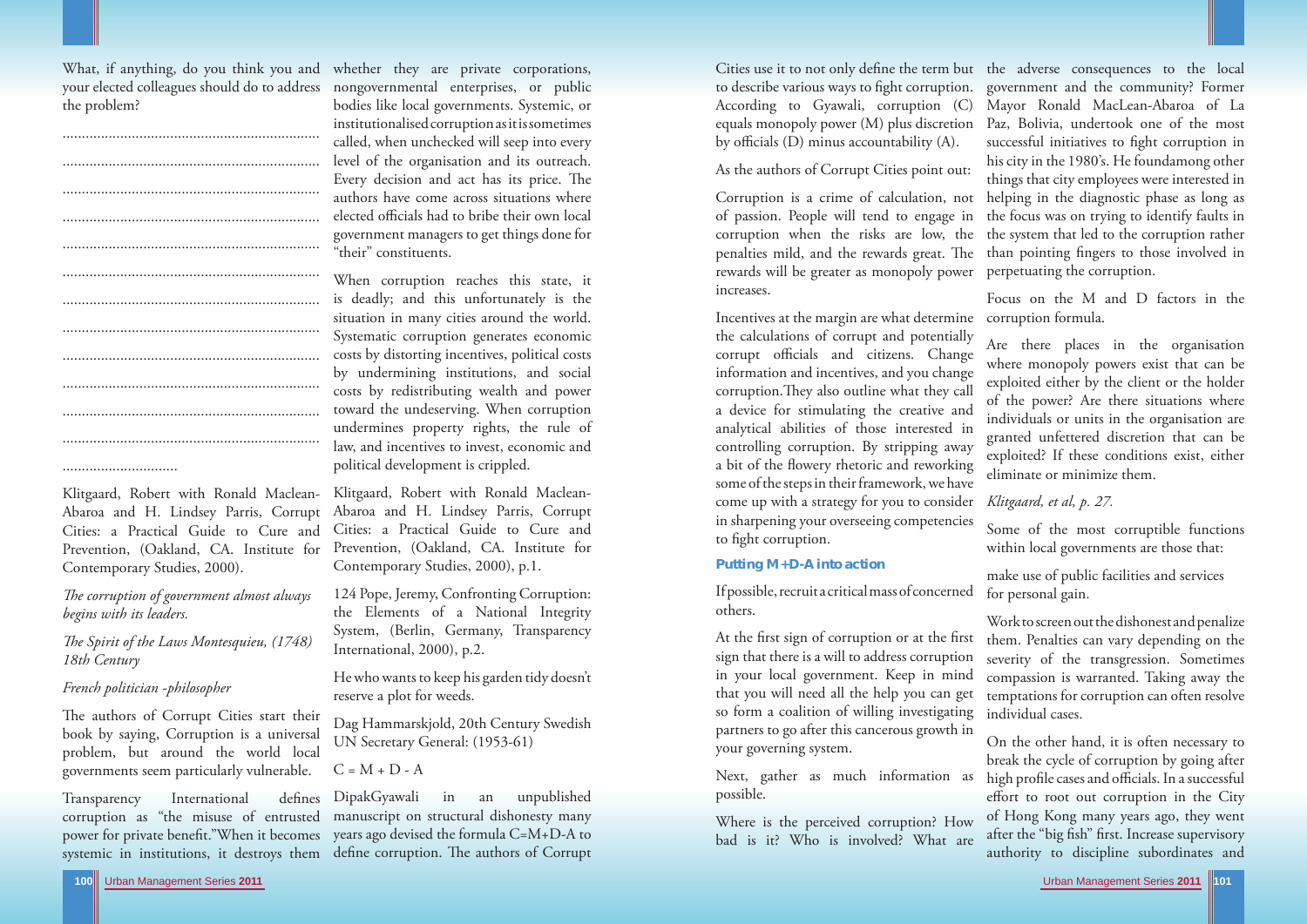

Urban Management Series **2011** Urban Management Series **2011 103**

for corrupting behaviour such as transfers, publicity, loss of professional standings and privileges. When these warning shots fail, dismissal is always appropriate.

# **Reward good performance and behaviour.**

Often corruption is encouraged by low wages and other factors that are in the hands of governing bodies and management. Pay competitive wages, reward specific actions that reduce corruption, base promotions and other incentives on performance, and involve employees in making decisions that will help to diminish opportunities for corruption.

The second cautionary note is to remind you that corruption has a tendency to grow back when vigilance is weakened.

Organisations should develop and adopt a code of conduct or code of ethics to fight corruption in their ranks. Ethics are statements of values and principles that Conduct describes expected behaviour. Codes typically cover all individuals who elected, appointed or hired. They are effective only so long as those whom they

# **Two cautionary notes.**

When it is easy to step across the policyadministrative boundaries that define roles and responsibilities between elected officials and administrative staff. By working closely with the staff and keeping roles clear, it is possible to build overseeing procedures and systems that do not just honour individual roles and responsibilities but foster the spirit of cooperation in oversight situations.

back them up. Use a variety of penalties apply to continue to believe in their worth. Here are some broad guidelines for their development.

> The governing body however shouldn't craft a code of ethics or conduct without involving all those who will be expected to live by its mandates. This widespread engagement with staff and employees as well as those men and women who serve on appointed boards and commission accomplishes at least two goals. It raises the awareness and sensitivity of all those who will be subject to its enforcement. In addition, those who have a hand in creating it will have a higher commitment to living by it.

### **Codes of conduct**

The language doesn't need to be fancy. It just needs to be clear about what is expected from everyone in terms of ethical norms and behaviour.

The good governance principles we have been talking about in every chapter should certainly be worked into your code in very practical ways.

define the purpose of your organisation. CorruptCities.Itisavailabledirectlyfromthe are associated with the organisation whether respective websites are: www.icspress.com Before we leave this aspect of the overseeing competencies, we urge you to get a copy of publishers, the Institute for Contemporary Studies or the World Bank Institute. Their and www.worldbank.org/wbi.

Don't adopt some other local government's code just because it sounds impressive or as a quick fix. Instead, carve those principles and expected behaviours out of your own experience and convictions.

and UN-HABITAT are also good sources *There is no need to fear the wind if your* of materials and help on corruption in *haystacks are tied down.*  local governments. UN-HABITAT has available a resource guide on Developing and Managing Professional Codes of Ethics which gives important clues about how to go about performing this part of your overseeing responsibilities. UN-HABITAT and TI have teamed up to produce Tools to Support Transparency in Local Governance. OECD has a number of helpful publications such as Principles for Managing Ethics in the Public Service. Their respective websites are: www.transparency.org , www.oecd. org , and www.unhabitat.org. Check them out frequently since new publications are constantly coming on-line to help public officials better manage these difficult challenges. *Irish proverb* To the other end of the overseeing spectrum From the perspective of using your overseeing competencies, financial and compliance audits are probably at the polar extremes from dealing with corruption. These are the audits that are most often required by law. The financial and compliance audit This is the one audit that is most likely obligatory. While your local government's elected body might have a standing committee that has the responsibility to see that this audit is conducted periodically, the

auditors must be independent of the local government. They can have no direct or indirect interest in the financial affairs of

Helping your organisation to develop and enforce a code of ethics or conduct is definitely part of your overseeing competencies and responsibilities.

- according to generally accepted standards;
- these transactions have complied with appropriate statutes of the audited organisation and other public bodies that may have contributed to the financial condition of the organization through such mechanisms as grants and loans; and
- the financial reports of the local

Transparency International (TI), OECD,

# **A reflective opportunity**



Obviously, corruption is among the most difficult challenges that local government officials can be confronted with. Probably the first action that you can take, if there is corruption in your governing system but nothing is being done to address it, is to confront your own denial of the problem. Or if corruption is not a problem now, what would you do if it raises its ugly head in the organisation? Jot down your thoughts on what you might do under these circumstances. either the local government or its elected and appointed officers. These criteria get to be a bit difficult to meet in a small remote local government where financial expertise is scarce and everyone is somehow connected to everyone else. The objectives of the financial and compliance audit are to determine if:  $\bullet$  the financial transactions of the organisation have been conducted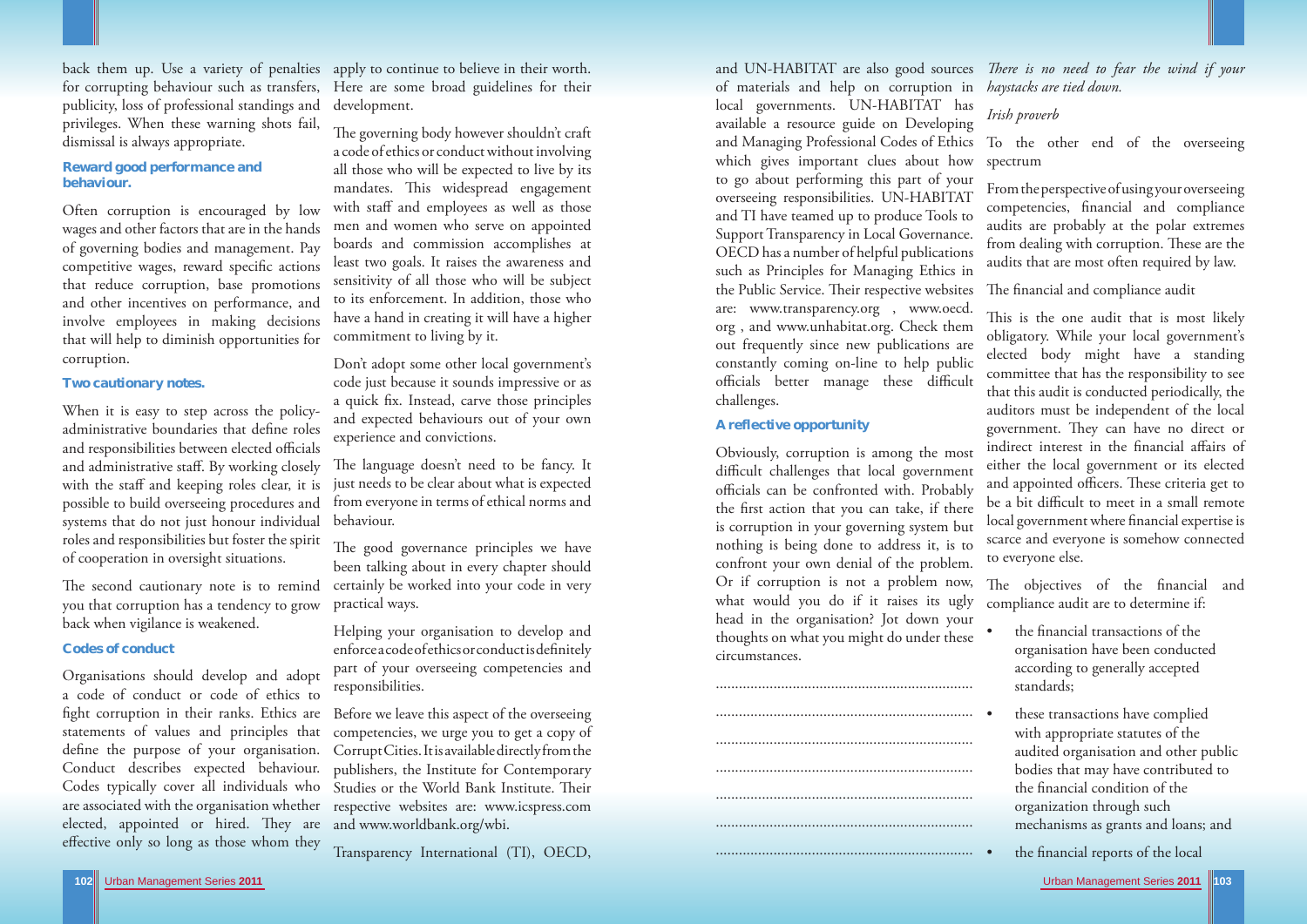

government have been presented fairly and accurately.

Ideally, these audits should comment on the financial systems being used by the These two principles of good governance localgovernment. For example, is there can also be audited which means among a system of internal control in place to other things that they should be part of determine the reliability of accounting data? Is there a process in place to manage cash the financial and compliance audit, they transactions? The financial and compliance may not be mandated by law, but they are audit is primarily associated with the good governance principles of accountability, openness, and transparency.

#### **GASB 34:**

Effectiveness and efficiency: The basis for audits and much more

Good governance means that processes and institutions produce effective results that

In 1999, the Government Accounting Standards Board (GASB) in the United States issued a proclamation that struck initial fear into the hearts of state and local government officials nationwide. We mention this because many local government officials in other countries have probably heard of GASB 34, as it is called, and because it set new standards of financial reporting that may be of interest to many of you.

For those interested in learning more about GASB 34, we suggest you contact the Government Finance Officers Association on their website: www.gfoa.org

It is not only the water but the banks which make the river.

Gandhi, 20th Century Indian nationalist leader

The principles of good governance as described the United Nations Economic and Social Commission for Asia and the Pacific include efficiency and effectiveness.

- Is this particular service or programme still needed by our citizens?
- If it is still needed, should the city be the producer or should someone else be producing it?

What is Good Governance? United Nations Economic and Social Commission for Asia and the Pacific.

meet the needs of society while making the most efficient use of resources and promoting sustainability.

your overseeing competency tool kit. Unlike important and warrant your attention. To build on Gandhi's metaphor, effectiveness and efficiency are like the "banks" of the financial river. While we will describe in more precise terms what effectiveness and efficiency audits involve, these two terms deserve some discussion.

Peter Drucker defines effectiveness as doing the right things and efficiency as doing things right. In simplistic terms, effectiveness is the elected leader's primary responsibility whereas efficiency is primarily the role of the local government officers and employees.

> In addition to the periodic efficiency audit that is more focused on systemic concerns in the organisation, your staff should be engaged in performance measurement activities on a routine basis.

In determining whether you are doing the right things as an elected body, you need to periodically review all local government programmes and services from two perspectives:

financial management in local governments. Among the tools they included in the workbook was a checklist on auditing. With a few modernisations, here are the questions they thought were useful to ask.

www.unescap.org/huset/gg/governance. htm .Drucker, Peter, Management: Tasks, Responsibilities, Practices *(Ney York, Harper and Row, 1974), p.45.* 

Effectiveness audits are designed to determine whether the desired results and benefits of your policies and programmes are being achieved, whether the objectives your governing body has established are being accomplished, and whether your local government has considered alternative ways of service delivery that might yield 1. Is your local government's (LG) accounting system and its records and procedures audited annually by an independent and qualified team of specialists? 2. Does your LG retain qualified auditors on the staff or on a consulting basis to

gets into the realm of "doing things right."

*Osborne, David and Ted Gaebler, Reinventing Government, (Reading, Massachusetts, Addison-Wesley, 1992), pp.351-2.*

## **The efficiency audit**

One could say that this latter question really better results at lower costs. Unlike the efficiency audit, that is largely management directed, these effectiveness audits should involve service users, local people and other independent parties.

### **The effectiveness audit**

While this audit bears a close resemblance to a management study, it is concerned with the quality of management, the structure of the organisation and whether this needs to be altered given new operating realities and the operational performance of various programmes and services. It looks at the extent of inefficiencies and underlying causes, failures to achieve the governing body's policies and objectives, and any deviations from management directives. While such audits can be conducted by an independent body, we recommend that it be organised and conducted as a participatory venture by the management staff and employees. Efficiency audits should be done every three to five years unless major changes have taken <sup>p</sup>lace in the operation of the organisation or significant external conditions warrant a more frequent in-depth look. *German proverb*  **Auditing can be a flawed process:**  Audits are the most visible evidence in most local governments that the overseeing responsibilities are being taken seriously. And yet, audit reports are never firm evidence that the rule of law is alive and well in your local government. There is an old Persian proverb that says, Trust in God, but tie your camel. To paraphrase this sage advice, Trust your auditors, but check their data and their conclusions. Better yet, find those mistakes before they do. **An overseeing checklist to consider:**  The Urban Institute many years ago published a workbook on ways to improve

*As fast as laws are devised, their evasion is contrived.* 

A Checklist of Your Local Government's Auditing Practices Yes/No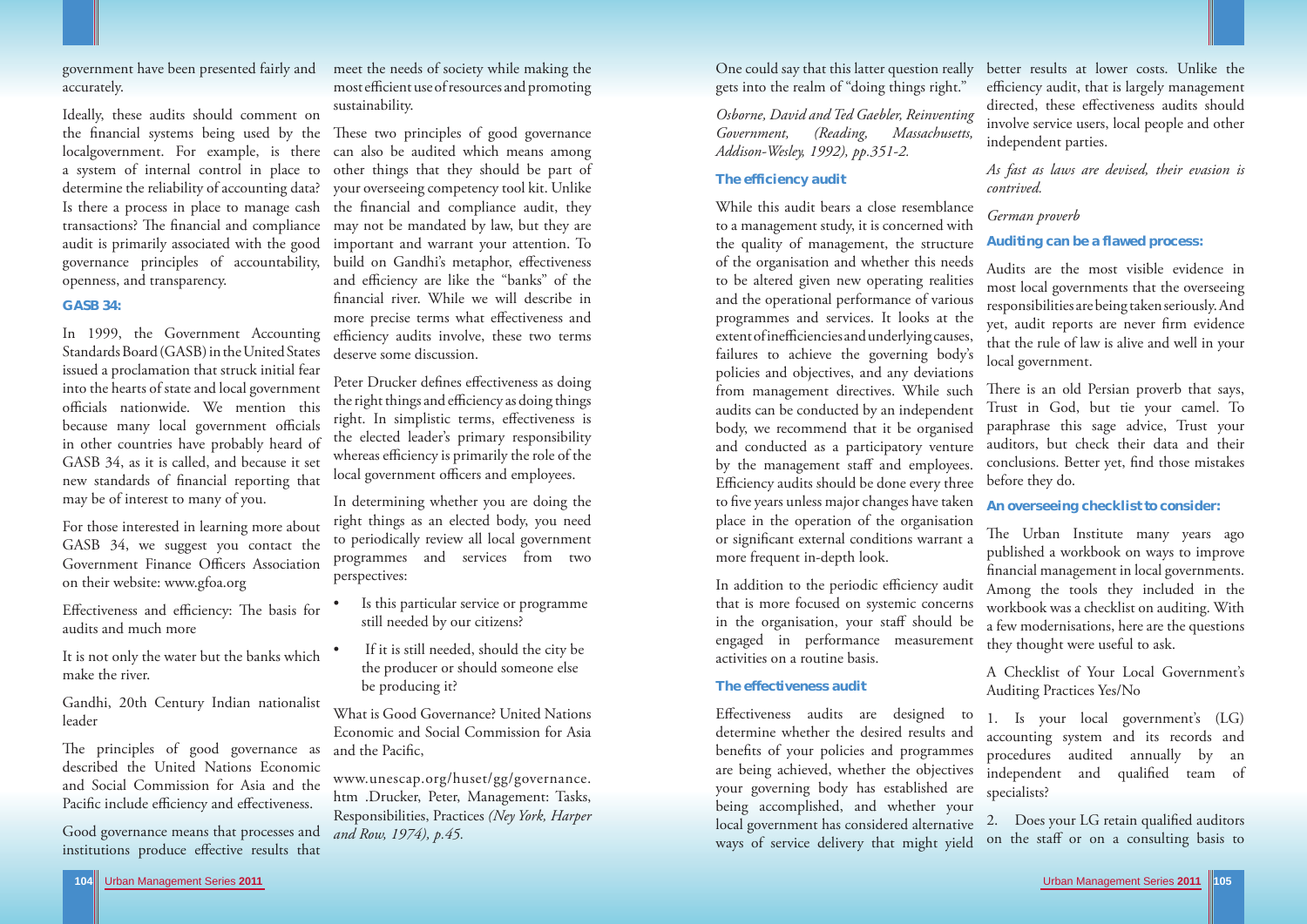

# • Asset management audits:

conduct periodic in-depth reviews of the ................................................................... financial operations of selected activities?

3. Does your LG have an ongoing capability to conduct audits on the effectiveness of your programmes and services?

4. Does your LG have an ongoing capability to conduct audits on the efficiency of your programmes and services?

5. Has a procedure been established to respond to financial and performance audits to ensure that there is adequate feedback into the budgeting process?

6. Is a detailed written scope of work prepared in advance of each audit?

7. Do those who are preparing the budget propose areas for inclusion in financial and performance audits?

8. Does the annual independent audit provide for an assessment of the adequacy of your LG's accounting system and related internal controls?

9. Is there a capability for carrying out periodic audits of specific programmes and services when need?

We now want to explore some of the territory between these two ends of the overseeing continuum.

*Clean the pipes while it is still good weather.* 

*Russian proverb* 

# **A reflective opportunity**

Think about your own local government's auditing practices. Are they adequate? Are the reports taken seriously by the governing Ask your staff to assemble the policy body? What could be done to make audits of the kind just discussed a more important part of your local government's efforts to fulfil its good governance responsibilities?

The next part of this discussion about your overseeing competencies will cover a variety of overseeing issues and concerns that don't necessarily fit together but are important to consider as an elected official. They include niche-type audit opportunities we believe are important; ways to include citizens as overseeing watchdogs; and using communication as a proactive overseeing strategy

In addition to the financial, efficiency, and effectiveness audits, consider the following more targeted investigations:

Policy Audits:

...................................................................

...................................................................

................................................................... ................................................................... ...................................................................

...................................................................

The purpose of gender audits is to lead to changes in public policy that contribute to gender equality and equity.

...........................................................

The International Labour Office (ILO) began conducting its first Gender Audit in October 2001.

*You can find out more about the ILO's gender audit at: http://www.ilo.org/dyn/ gender/genderresources.details?p\_lang=en&p\_ resource\_id=171* 

External partnerships and venture audits:

# **Other overseeing opportunities**

Overseeing is both a policy and a state of mind.

# **Floradale proverb**

As fixed assets make up a sizable percentage of every local government's portfolio of investments, it may be time to ask your management staff to conduct a fixed assets audit.

# **Niche audits:**

Gender Audits: A gender audit is a tool for analyzing mainstream public policy, including legislation, regulations, allocations, taxation and social projects, from the point of view of their effect on the status of women in a given society. Since the highest percentage of most local government budgets is allocated to personnel costs, or human resources, it's important to run inventory and maintenance audits on your local government's HRM systems. The inventory audit will tell you how many individuals are allocated to do what duties within the organization.

> The HRM maintenance audit should look at such factors as: job performance measures; professional and skill development; reward systems including compensation, fringe benefits, promotion and advancement strategies;

statements that have been adopted by your governing body over the years. Weed out those that no longer have relevance, update those that may reflect governing principles that are no longer appropriate, and look for voids in your policy-making competencies that may need to be addressed.

*Hayes, Frederick, et al, Linkages: Improving Financial Management in Local Government, (Washington, DC, The Urban Institute, 1982), pp. 19-20.* 

• Equity and inclusiveness audits:

How do your local government's programmes and services measure up on the good governance principles of equity and inclusiveness?

While formal contracts with non-local government organisations should be included in the annual financial audit, often they are overlooked or excluded. This type of audit could look at the nature, extent, and quality of contracted services, public-

• Human resource management (HRM) audits:

private partnerships, and even the potential for more privat sector involvement in your local government activities. Bushell, Sue, Covering Your Assets, CIO, Australia's Magazine for Information Executives, January, 2004, p.21. This will determine whether your local government has a clearly stated vision about what it wants to accomplish, if there is a strategic plan for fulfilling that vision, and whether there is a strategic plan which navigates to fulfil that vision. Confirm that supporting goals, objectives, and priorities

One African city was able to trim over one thousand employees from the payroll a few years ago as a result of such an audit. The payroll included dead people and individuals who showed up only on payday. Just as important is the need to assure that your human resources are allocated efficiently and effectively (those key words again!) to implement your governments policies, programmes, and services.

• Navigational audits: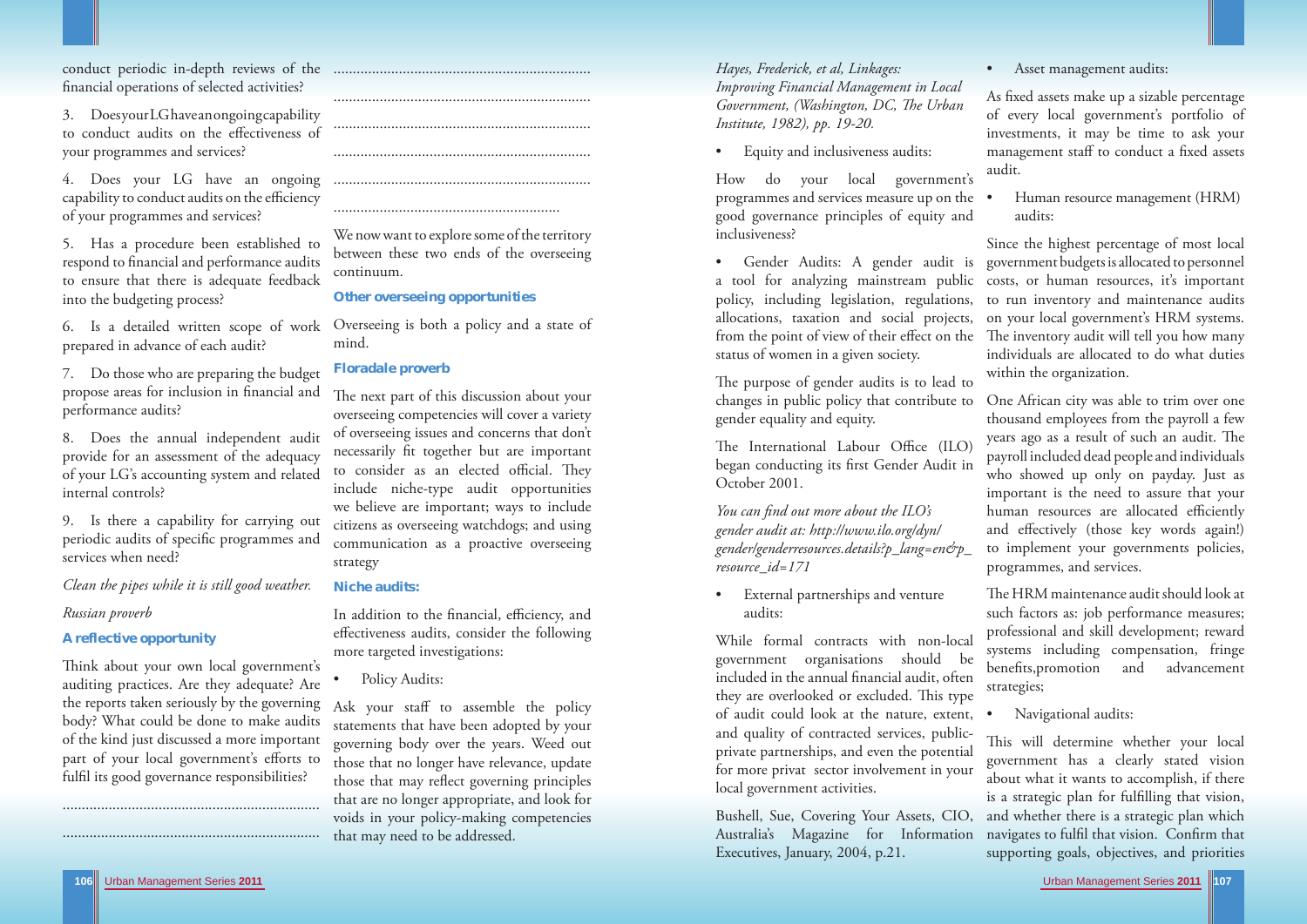# are spelled out in operational terms so kinds of audits we have suggested and jot achievements can be measured and those down some thoughts on ones that you who are responsible for their implementation think might be important for you and held accountable. If your local government your colleagues to consider adding to your doesn't know where it is going, you will overseeing competencies. never know if you are on the right track or whether or not you have arrived.

Vulnerability audits:

This is an audit to determine where your local government is most vulnerable to potential corruption, whether you have systems in place to deal with these potential corrupting forces, and if you do, are they ................................................................... working effectively to curb corruption.

We suggest you convene a working session to explore those areas where your local government could be most vulnerable to corruption. Invite yourselves as elected leaders, a cross section of public managers and workers who are involved in areas of governance that are potentially the most vulnerable to corruption, and a cross section of citizens who might be likely victims of potential corruption in your local government. Working with a professional group facilitator,develop a list of the most vulnerable areas where corruption might be fit more neatly into that competency a problem, brainstorm options for dealing discussion. Nevertheless, here are some with them, and develop an implementation <sup>p</sup>lan to reduce your local government's vulnerability to corruption.

. .................................... Add any types of investigations that we missed that you believe are important.

Overseeing as an elected official competency isn't all reactive as the discussion might lead you to believe. There are ways to provide "preventative" oversight. Most are effective communication strategies so they probably short examples of proactive overseeing.

# **A reflective opportunity**

We have thrown out a number of ideas about auditing that may be very different from your current thinking of the elected official's overseeing role and responsibilities. Take a few minutes to review the various

These meetings can be organised and conducted to get feedback, to inform, or to establish dialogues with citizens or particular interest groups.

Effective overseeing is dependent on trust between the overseeing and the overseen.



Communication as a proactive overseeing resource

- Recognise that conflict is probably inevitable in the overseeing process. Welcome it for its important contributions and handle it in decent and ethical ways.
- Accept the legitimacy of those involved in the overseeing process.
- Be fair in meting out rewards and punishments that may result from the overseeing process. Audits are not just opportunities to find fault. They are also opportunities to celebrate success.
- Demonstrate respectable assumptions about the motives and ability of others.

- Reach out and involve others who might be able to contribute knowledge, insights, and skills to the process.
- Keep promises and honour obligations.

• Advisory committees:

We invite you to reflect on what you think has been the most important thing you have learned from this discussion. Go back to the beginning and review what you have just read. Then jot down those insights and why you think they have been important to the development of your overseeing competencies.

Committees, boards, and commissions of all kinds can be a proactive way to address oversight responsibilities. They can be ad hoc based on specific concerns or long standing entities.

Public meetings:

# **Overseeing and trust**

In many ways, those who are being overseen need to trust that the overseeing process will be fair and ethical. For the overseers, they need to trust that those being overseen will be open and forthcoming in sharing information and ideas about how to improve performance or whatever it is that is being audited.

# *136 Carnevale, David, Trustworthy Government (San Francisco, Jossey-Bass Publishing, 1995), p. 4.*

Here are some things the overseers and the overseen can do to make this important public duty and responsibility more positive, productive, and trustworthy.

- Don't prejudge the situation or the motives of those involved.
- Build problem solving relationships across the boundaries between overseeing and being overseen.
- Use your best communicating skills of active listening and asking non-judgmental, open-ended questions.
- Collaborate in developing the overseeing agenda and follow-up actions.
- Appeal to each other's higher order competencies. Use your collective strengths to gather and analyse information that is essential to the overseeing tasks.
- Be willing to discuss the "undiscussable" if necessary. If there is corruption in the system,

try to understand what is feeding it and collaborate to find ways to overcome it. Remember

 $C=M+D-A$ .

Focus on the importance of shared learning and inquiry.

We have covered a lot of territory in this brief overseeing journey.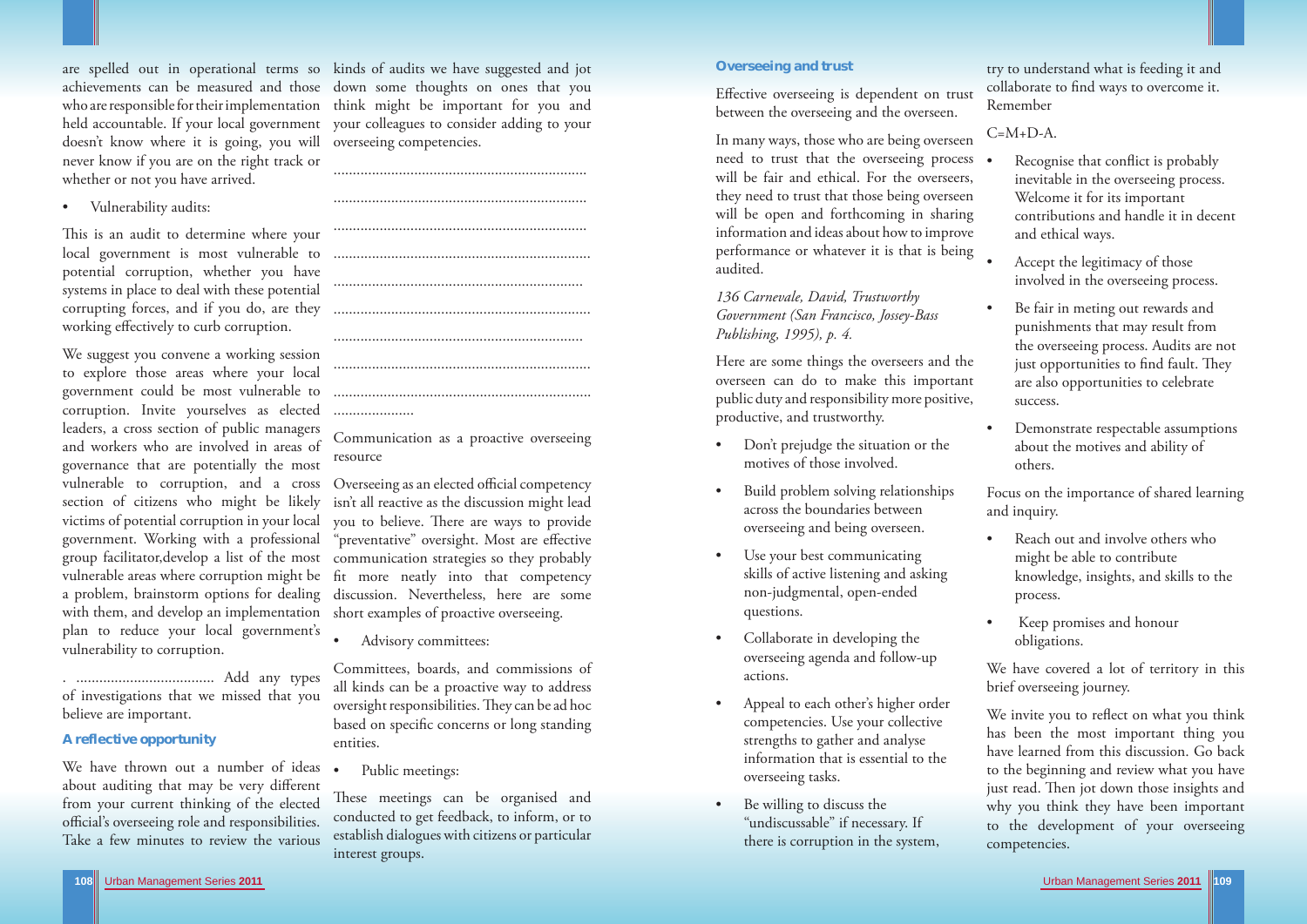

# **Chapter 11:** THE INSTITUTION BUILDING COMPETENCY

*it do? Proceedings: Seminar on Institution Building and Development. (Katmandu, Nepal, Centre for Economic Development, 1971), pp.23-4.*

# **A reflective opportunity**

an opportunity to describe what you believe is involved in your institution-building responsibilities and what "institutions" should be included in these responsibilities.

building, what are some of the things you might need to know to become a more accomplishing these learning objectives. effective institution builder?

............................

Here are some ideas about how your governing body can engage in an institutionbuilding process that will fulfil the principles stated in the IB definition.

Before going any further, we want to give you If there is one quality that promotes and Institutions are special types of organisations that embody and promote certain values and norms. They are not simply instruments to carry out functional requirements within a community or society although they normally perform these functions as well. sustains institutions, it is trust. Trust is established when there is confidence in the intentions and actions of others to be fair and ethical in their social exchange relationships.

#### .............................

Institutions govern relationships between people. They are the real pillars of civilisation.

# **Francois Duchene**

Institutions are built and sustained through trust

Given these thoughts on institution and understanding. Congratulations. By 1. Engage in a learning process that increases your good governance knowledge, skills, participating in this series you should be

To reiterate, IB to be effective needs to include all local governance institutions, your governing body, the local government organisation, and key civic organisations associated with delivering public goods, programmes, and services.

# **Institution building ideas:**

2. Hold a half-day work session involving all members of your elected body to assess how well you think your governing body is doing in fulfilling the good governance principles that we have discussed with each of the competencies. It might be useful to invite an external facilitator to work with you and your colleagues to administer the report card and discuss the results. We have included a report-card-type assessment tool in Part Two to help you carry out this IB competency task.

3. Have your staff prepare and administer the same report card to the local government staff; the officers and key staff of several key community organisations with whom you share governance responsibilities; and a representative sample of your citizens from various gender, ethnic, race, age,

#### **Introduction**

Institution building is a developmental process that helps local governance organisations gain and sustain the respect and support of their citizens based on the merit of local government contributions to democratic self-governance and an enhanced quality of life for all their citizens.

institution when it succeeds in being valued by others as important and significant... While all institutions are organisations of some sort, not all organisations are institutions.

An institution is more than an organisation and more than a cultural pattern. It attracts support and legitimacy from its environment so that it can better perform its functions and services. An organisation becomes an *Institution Building: What is it—What can* 

*Uphoff , Norman, An Introduction to* 

An institution is more than an organisation and more than a cultural pattern. It attracts support and legitimacy from its environment so that it can better perform its functions and services.

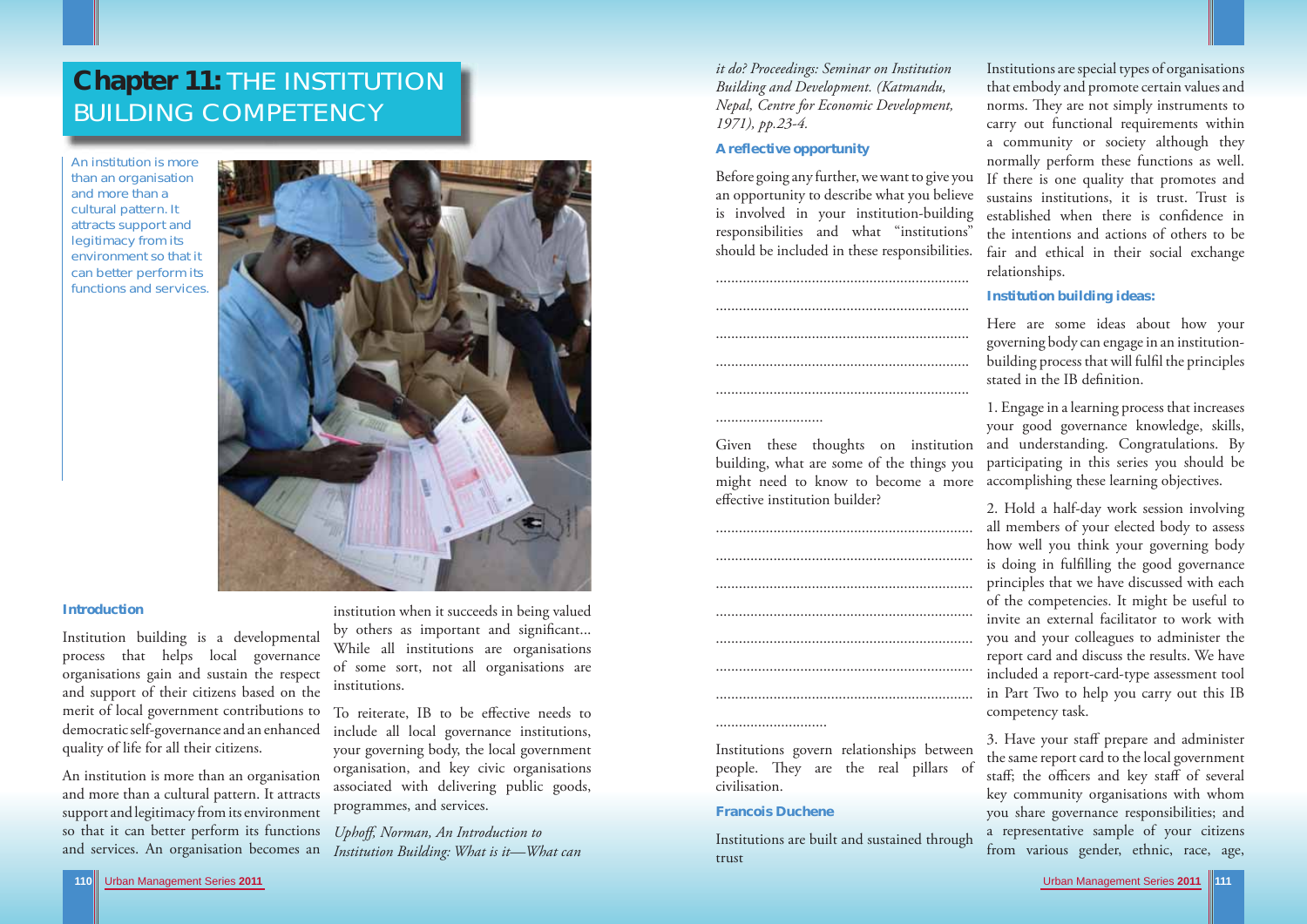

and income groups who have a good **A reflective opportunity**  understanding of your local government and what it does. Instruct your staff to conduct this survey according to accepted survey research methodology. After all, the data from these surveys will become your benchmarks for measuring forward progress on each of the good governance principles. These types of surveys not only gather important information but also enlighten those who respond about the principles of good governance.

4. Before we get into describing the various components of a comprehensive institutionbuilding strategy, we want to share with you an interesting set of public service values that are quite diff erent from the ................................................................... good governance principles we have been discussing throughout this series. They were developed by the Government of Malaysia for consideration by their civil service employees. They call them the Twelve Pillars of Public Service.

The twelve pillars

I. The value of time.

II. The success of perseverance.

III. The pleasure of working

IV. The dignity of simplicity.

V. The worth of character.

VI. The power of kindness.

VII. The influence of examples.

VIII. The obligation of duty.

IX. The wisdom of economy.

X. The virtue of patience.

XI. The improvement of talent.

XII. The joy of originating.

There's a cost and a promise for everychoice we make.

We are going to suggest a diagnostic approach to determining the relative health of your local government organisation.

Consider these twelve pillars as possible values to include in any institution-building initiatives with your local government staff and employees. Select three or four of those you believe might be important and appropriate to include in a staff development programme. For each of these values, jot down a specific institution-building tool you might use to help make it a reality within your local government organisation. For example, workshops in time management might be used to help employees learn more about valuing their time.

> These are the internal mechanisms or components of your local government organisation that need to be examined in participation and subsidiarity. any institution-building assessment. In addition, you need to look at the linkages, how your organisation interacts with its external environment. We've divided these linkages into three categories for your consideration as institution builders.

................................................................... ................................................................... ................................................................... ......................................................................................................................................

.......................................

These are associated most directly with programme and service delivery. Effectiveness, efficiency, and accountability are the most important good governance principles to apply to these linkages.

### **Verna Dozier**

A proposed IB strategy for your local government organisation and staff

These are the ideological, ethical, and valueoriented linkages. What are the accepted and expected behaviours and standards of interaction? Principles of inclusion, equity, openness and transparency, and obviously the rule of law define the normative linkages between your local government and its various constituents.

Through its resources, structure, and technologies, local governments are often able to reach out and "enable" others to become a part of the local self-governing process. We think these linkages are most often associated with the good governance principles of civic engagement or

These organisation variables and linkages must all be addressed in any institution building programme. While elected officials and appointed staff and employees each have responsibilities for assuring that these components are addressed in institutionresponsibilities differ. What we have tried to

While there are many ways to divide up an operating organisation for diagnosis, we will focus on six key components found in all viable organisations and three sets of linkages essential for interacting with the external environment. The components or variables are:

- 2. Leadership: While it is normal to assume this variable is located at the top of the organisational pyramid, we will challenge this bit of conventional wisdom.
- 3. Resources:
- 1. The most obvious local government resources are finances and human resources, but there are more to explore in institution building.
- 4. Programmes and Services: This is the "what you do" component, your rationale for existing.
- 5. Technologies: These are the "how-to" mechanisms that are employed by your operating organisation.
- 6. Structure: This describes "who does what with whom" part of the organisation.

1. Doctrine: the organisation's vision, While all three linkages can be related to mission, goals, and objectives. This is your all of the good governance principles, we organisation's global-positioning system have made some distinctions about which that tells where you are and how to get to ones are most critical to each of the three where you want to be. categories of linkages.

It will probably not surprise you that we building initiatives, their roles and have also made associations between these linkages and the widely recognised standards do in the following discussion is focus on the of public service performance, the good governing body's roles and responsibilities. governance principles.

# **1. Operating linkages.**

# **2. Normative linkages.**

# **3. Enabling linkages.**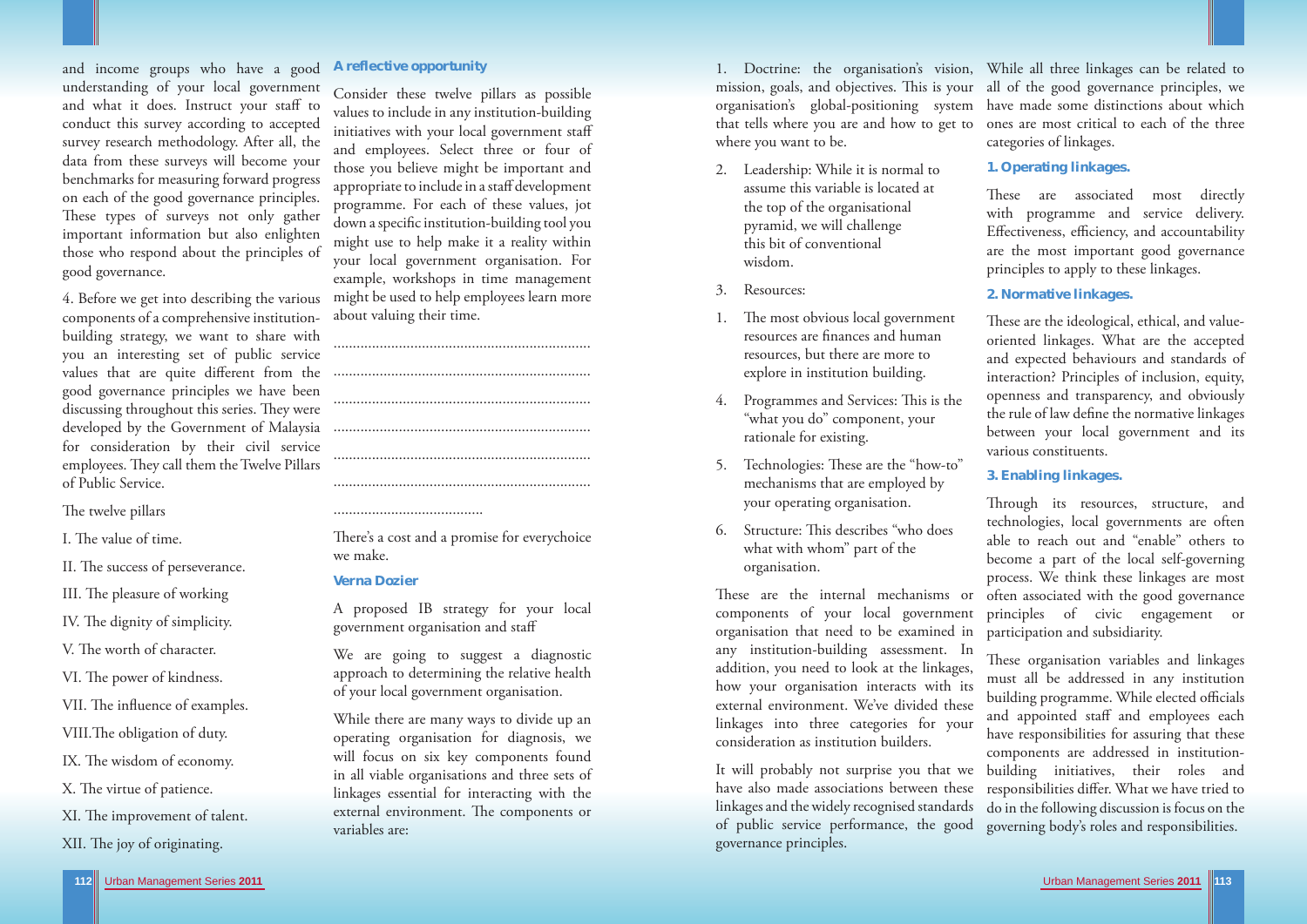

### **Organisation variables**

### I. Doctrine.

This is a collection of written documents that assures those who are associated with the organisation and those on the outside looking in that your local government knows what it is doing and has a game <sup>p</sup>lan for doing it. Institution building is very difficult to accomplish if your local **II. Leadership.** government organisation does not have in writing its vision, mission, and a cohesive set of operating goals and objectives. If your local government does not have these documents, then they become one of your first institution building tasks in working with the staff and employees. Here's a short description of what these documents include.

Your governing body obviously has a leadership role, and it needs to be addressed in any institution-building programme. Hopefully, we have covered this aspect of local government leadership adequately in our discussion on the governing body as an institution. From the standpoint of the local government organisation's leadership, we believe there are at least three IB issues to address.

1. Do the managers and supervisors in your local government organisation have opportunities to engage in professional and self-development learning activities? These opportunities can include management workshops, participation in an academic programme to get a degree or certificate, team-building exercises within work units, or being mentored by a more senior official.

- A vision statement is a description of what your local government would look like if it achieved its full potential. For example, your vision is to rank among the top ten local governments in your country based on the principles and practices of good governance.
- . A mission statement is a declaration of your local government's purpose for existing. Essentially it's a relatively short statement that says who you are, who you serve, why you exist, what you do to respond to why you exist, the principles that guide you in your responses, and what makes you unique among other organizations.
- . Goals and objectives are statements about how you plan to achieve your mission. Goals are more global and objectives are more specific. Checkout Chapter Number Six, the

# Decision-Making Competency, on the details of how to write these verbal road maps.

Policies and standard operating procedures are, of course, other doctrine-type documents but start with those listed above in assuring that your organisation is on its way to becoming an institution.

and processes or in computer terms, the hardware and software. The monetary, political, and human costs of not being equipped to conduct local government business effectively and efficiently are often

2. Do your organisation managers encourage and support the good governance concept of subsidiarity? In other words, do they delegate authority and responsibility to the closest appropriate level consistent with efficient and cost-effective delivery of services?

3. Does your organisation engage in something called succession planning? In other words, is there attention given to staff retirements, turnovers, and other situations that will leave voids in the capacity of your This is an area of organisation institution building where your governing body has perhaps the greatest influence or should. What programmes and services your local government provides are policy decisions. Who delivers them are also policy decisions. Don't take it for granted that public services must always be delivered by public organisations. Increasingly, local governments are turning to NGOs, as changing the budget process to allow community-based organisations, and the more citizen participation; opening **VI. Structure.** This is an area of IB where you and your elected colleagues can play an important role although again there will be lines beyond which you probably shouldn't go - policyadministration lines, that is. Issues of structure include such things

local government's ability to sustain its level private sector for the delivery of services. of performance in all areas of operation? By engaging in succession planning, your management not only assures there will be By technology, we mean equipment no breaks in delivering programmes and services, it also provides opportunities for promotion from within.

#### **III. Resources.**

We want to call your attention to the UN-HABITAT series on Building NGO/CBO Capacity and particularly the manual on Managing and Developing Human Resources. It deals with the full range of activities associated with institution building from the perspective of your organisation's human resources. Check out their website for more details at www.unhabitat.org

# **IV. Programmes and Services.**

Financial resources are your local government's second most important resource. Just about everything you need to know about finances and institution building is in Chapter Number Ten, The Financing Competency, so we won't belabour this resource here. Now, we expect that some of you have that curious look on your face that says, "Second most important resource?" In case you haven't figured it out, your local government's human capital is its most important resource. very high. Your IB role as elected officials in terms of technology is to assure that your local government has the physical and social technology to carry out its mission according to good governance principles. In achieving this institution-building goal, you also need to challenge the introduction of any new technology in terms of the mission and goals of the organisation and to assess its appropriateness given the needs it is designed to address.

# **V. Technology.**

In all of these technology issues, your role and responsibilities are best summed up in the skill of asking tough questions. Why do we needit? What will it cost? What are the alternatives? How do we know if it fits our needs? Can we farm it out and have it done more effectively and efficiently by someone else? How do you plan to measure the success of the new technology? This part of the IB puzzle is best served when coupled with your communication competencies.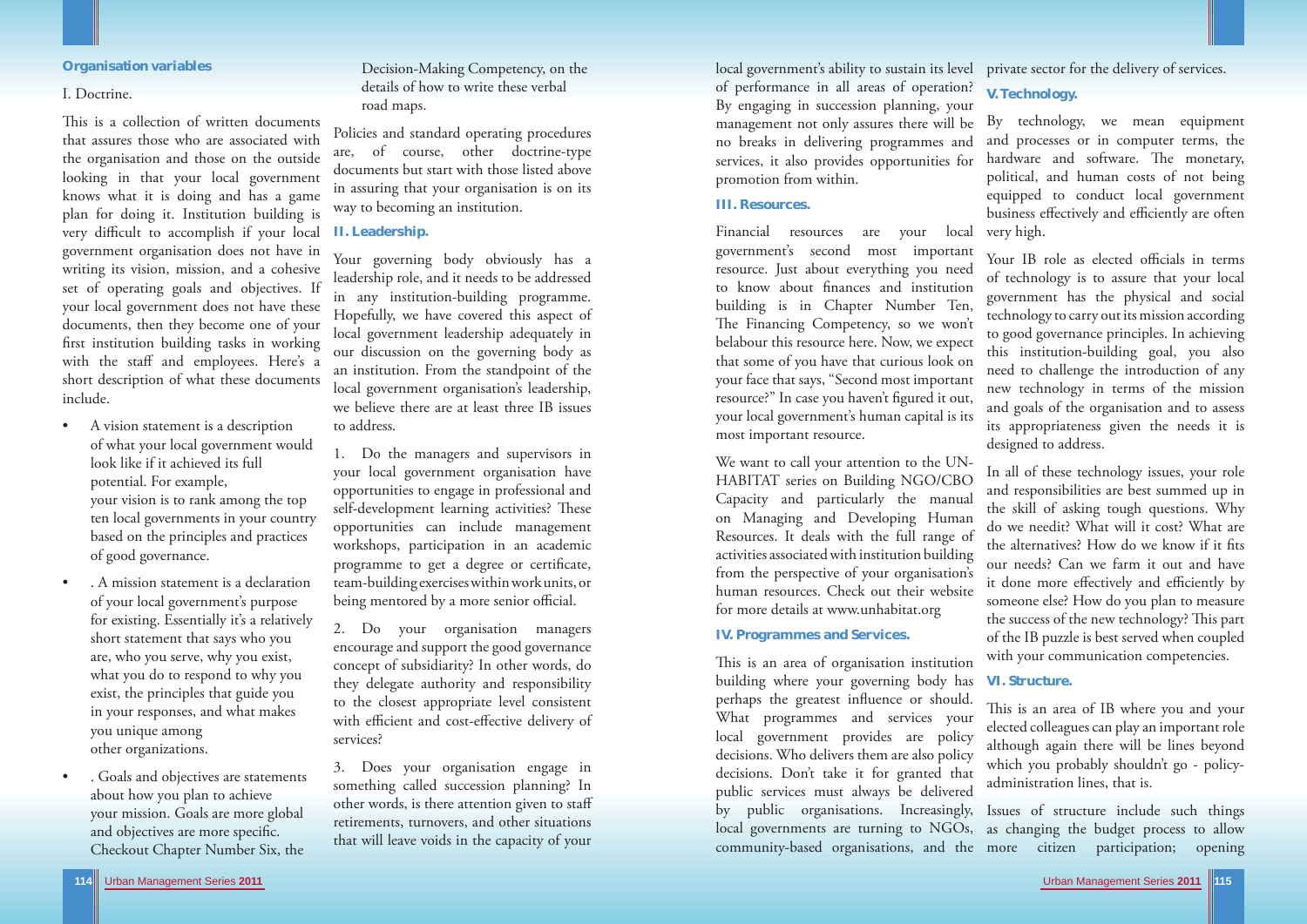

neighbourhood service centres, initiating ................................................................... public-private partnerships, realigning or combining operating departments to be more efficient and effective in service delivery, and many more.

These are the variables you need to work with in exercising your institution building competencies within your local government organisation. Some are clearly within your domain as elected officials to influence and even take the leadership role in. Others put *What, if any, adjustments do you think*  you in the support cast. It is important to sort these out before you delve too deeply into this elected role and responsibility.

# **A reflective opportunity**

Before we look at the organisational linkages that are inherent in the workings of these organisational variables, take a moment or two and reflect on the variables just discussed. Which of these organisational components or variables does your governing body spend the most time on and why?

| I skate |  |
|---------|--|
| Wayn    |  |

............................................

*Which variables do you and your elected colleagues spend the least time on and why?*

...................................................................

...................................................................

...................................................................

...................................................................................................................................... .........................................................................................................................................................................................................

..............................

*should be made in your governing body's attention to these variables in order to strengthen your local government organisation?* 

Effectiveness is clearly a governing body responsibility. Effectiveness is doing the right things. In other words, what mix of programmes and services are "right" for our community at this time and into the future. We have covered these organisation linkages in considerable depth in the chapter on the Enabling Competency. **IB and organisation culture** 

| I skate to where I think the puck will be. |
|--------------------------------------------|
| Wayne Gretzky, Canadian hockey star        |
| <b>Organisation linkages</b>               |

Let's look at each of the three categories of linkages to explore in more depth your institution-building roles and responsibilities as the governing body.

The last normative principle of good governance is the rule of law. It is definitely a governing body responsibility to establish and oversee. Implementation is up to those who manage your policies and laws. From an institution-building perspective, those who implement the rule of law should also *Cities, (Oakland, California, Institute for Contemporary Studies, 2000), pp. 4-7.*  We raise these issues about organisation culture not to discourage you as an institution builder but to alert you to the realities that all organisations evolve their culture over

# **I. Operating linkages.**

These are the ones more directly associated with programmes and services. They

## **II. Normative linkages.**

evoke the good governance principles of be part of the process of creating them. effectiveness, efficiency, and accountability. Of these three principles, efficiency is largely a management responsibility falling largely within the administrative domain of your *Friedrich Nietzsche, 19th Century German*  local government. It is getting the most output for the least input and throughput. *A person has no ears for that to which experience has given no access. Philosopher* 

As for assuring accountability, this is more of an overseeing competency, and we encourage you to turn to that chapter for more insights and skills . Institution building often runs headlong into organisation culture. Often the good governance principles, values and norms we have been talking about run counter to the norms that are already in place within a local government

To strengthen the normative linkages between your local government organisation and staff and your citizens and others, adopt principles of inclusion, equity, openness, and transparency which are learned behaviours. I knew I would be facing a difficult task, but I never imagined how grave the situation was...there was nothing that resembled a team. All the people I found looked and acted more like survivors of a wreck than anything else...the degree of institutional decay was such that authority had virtually collapsed in the municipality...corruption was everywhere.140

# **III. Enabling linkages.**

Resistance can be overcome by helping those involved understand why these principles and values are important and what benefits will accrue to whom as a result of their implementation. For governing bodies to be successful in helping to forge normative linkages between the local government organisation and citizens, they must model the same behaviour within the governing body itself. . Many elected men and women find out after becoming a member of the governing body that the local government is corrupt. If they didn't know it before being elected, they certainly will learn about it soon. *140 Klitgaard, Robert, Ronald MacLean-*

*Abaroa and H. Lindsey Parris, Corrupt*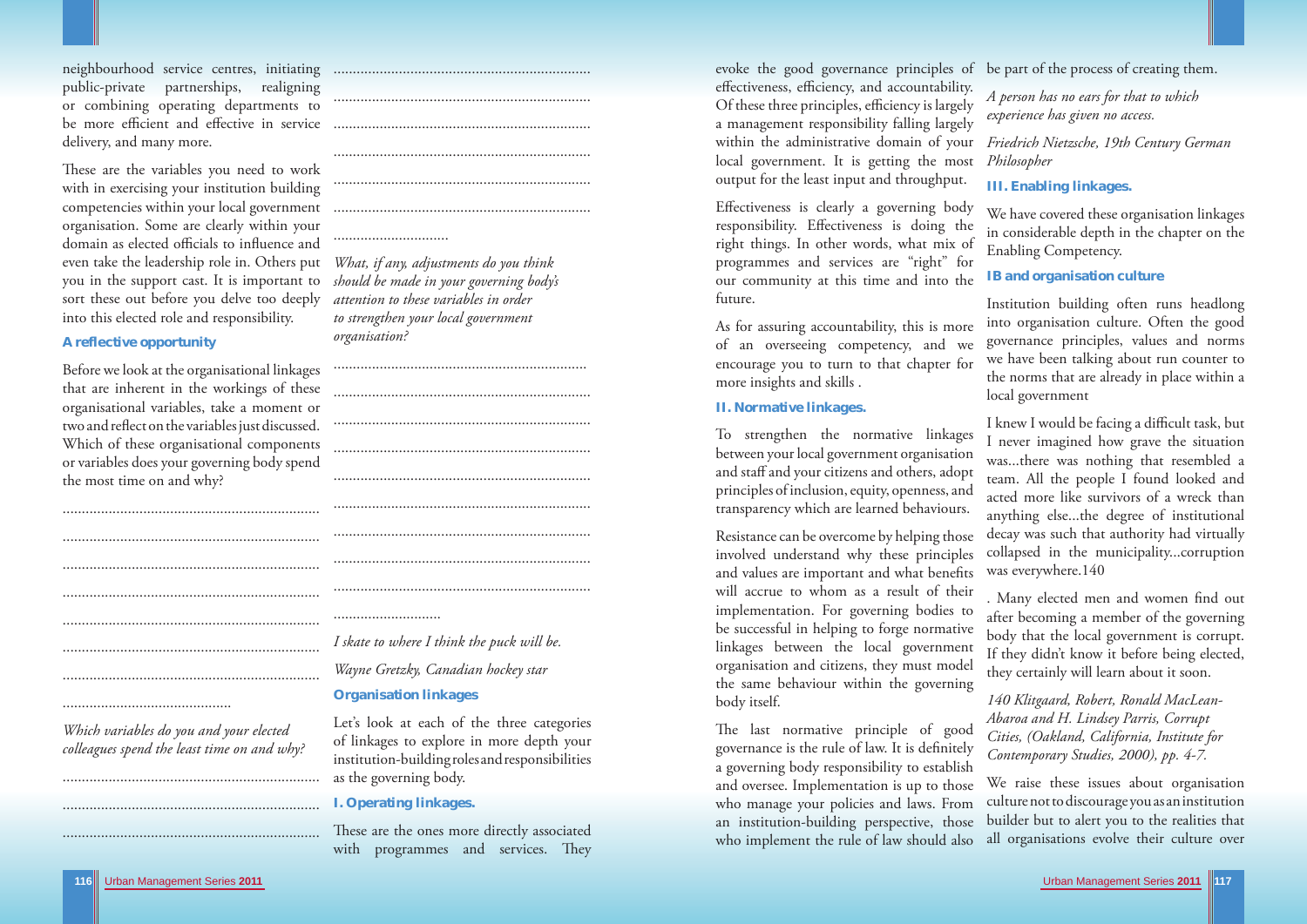

time, and this is where you must begin in ................................................................... your IB initiatives.

## **A reflective opportunity**

Before we leave our discussion of institution building within your local government organisation, take a moment and describe *How might you initiate such a change in*  how you see your own local government organisation's culture. By culture we mean the assumptions, norms, values, working arrangements, and other artefacts that define how your local government does business.

...................................................................

...................................................................

...................................................................

...................................................................

...................................................................

.................................................

...................................................................

...................................................................

...................................................................

...................................................................

...................................................................

...................................................................

..............................................

*Why did you select this particular aspect of* 

*the culture for possible change?* 

...................................................................

...................................................................

...................................................................

...................................................................

*If you could change one thing about your local government's culture, what would it be?*  Your local government's extended family and institution building

...................................................................

Institution building is a competency that begs to be used beyond the borders of your own local government if you believe in the principles of good governance. What is democratic dialoguing? It's the ability of leaders to embrace democratic principles in their willingness to engage in the fire of conversation about things of importance to themselves and their constituents. These principles include fairness and equity, even though the ranks and status of those in dialogue may differ.

...................................................................

...........................

*order for it to be successful?* 

...................................................................

...................................................................

...................................................................

...................................................................

...................................................................

...................................................................

...................................................................

...................................................................

..............................

In the beginning we said we were going to look at three areas where you can apply your institution building competencies. The first was your own governing body as an institution, the second was the local government organisation, and the third that collection of organisations, institutions, bodies, boards, authorities commissions, etc. that serve as extensions to your local government.

 $IB = [A + W]$   $DD$ Institutional building is the sum of your abilities (A) and will (W) multiplied by democratic dialogue (DD). Your abilities are the knowledge, skills, and experience you bring to the institution-building process in applying the principles of good governance; in the competencies we have been covering in this series; and much more. Will is your desire to become engaged with others to bring about good governance and to build institutions that will foster good governance. Having a will without ability is frustrating. Having ability without will is hopeless. William McDougall reminds us that will is character in action. As we said in the beginning of this discussion, institution building may very well define your legacy as an elected official. It's the competency that has the capacity to turn your local government organisation into an institution that is valued by your citizens as both important and significant in their lives. As they say in China, The builders are gone, but the great wall stands. *We will be forever known by the tracks we leave. Dakota proverb, First American community* 

In most of these "extended family members" of your legislatively defined local government, your IB initiatives will be less rigorous. Nevertheless, the IB framework we laid out earlier detailing the organisation variables and linkages can be useful is assessing the competencies of these extended family members particularly if

- 
- 
- Professional associations of key local government personnel.
- Local NGOs, CBOs, and small businesses.

your governing body decides to collaborate But, the competency of institution building with them in substantive ways. The various needs more than just ability and will to kinds of institutions your governing body might want to invest its IB competencies in include: • Voluntary councils of governments. • National associations of local governments. succeed. It also needs the art of democratic dialogue to ignite the ability and will of all those involved in such initiatives. Dialogue is a process of shared inquiry. It is what William Isaacs calls the fire of conversation. Dialogue takes the energy of our differences and channels them toward something that has never been created before.

Institution building can and should be Democratic dialogues also include sharing infectious. Infect your neighbours. *If you don't believe in cooperation, watch what happens to a wagon when one wheel comes off. Early American proverb*  information about yourselves, your organisations, and the situations that divide them; open and transparent decision making; and freedom and autonomy to act in accordance with your convictions and principles.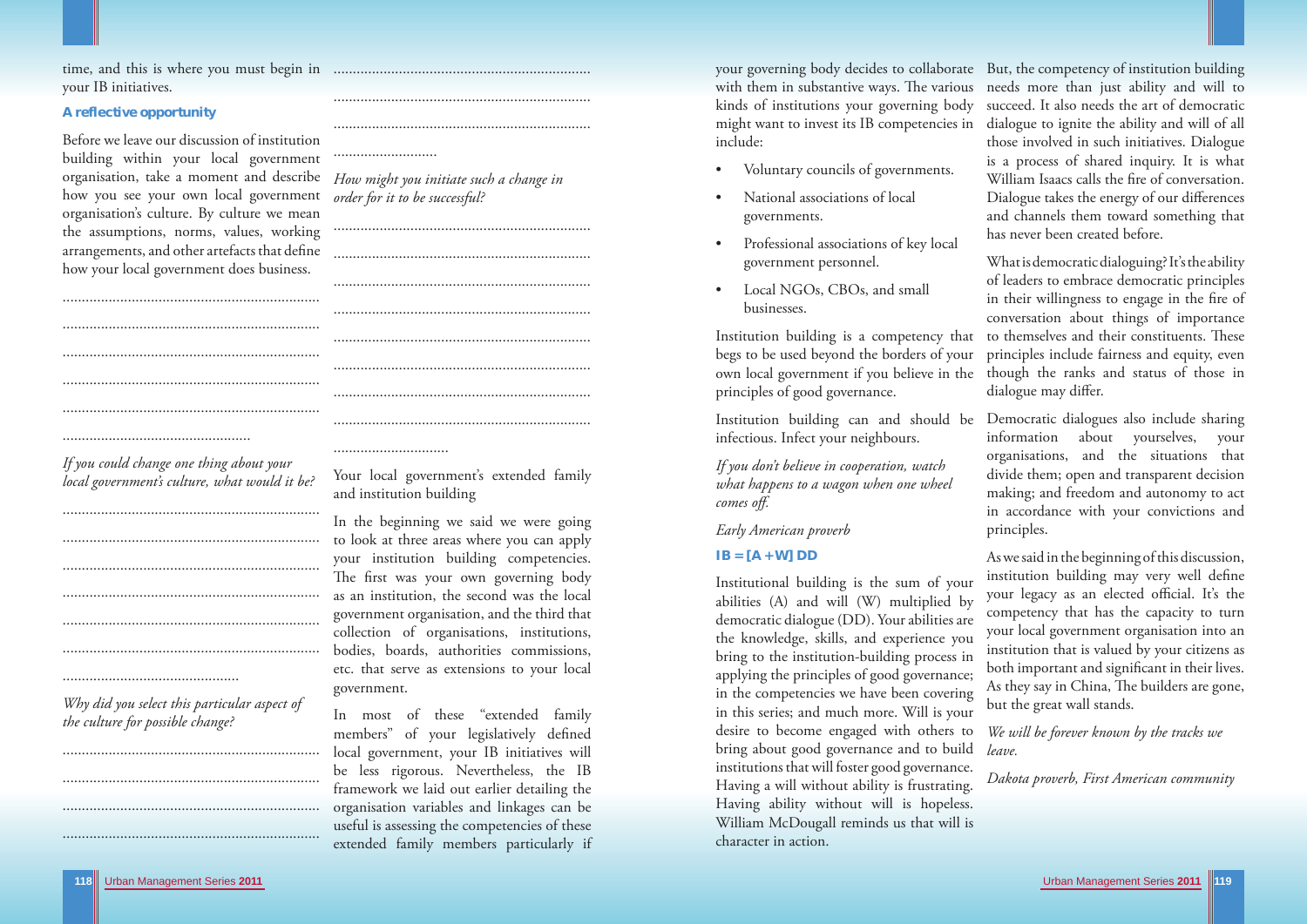



# **Chapter 12:** THE LEADERSHIP ROLE AND **COMPETENCY**

**Introduction**

*You cannot choose your battlefield, the gods dothat for you. But you can plant a standard,where a standard never grew.*

*Nathalia Crane, Early 20th Century American Poet*

Leadership. It may be one of the world's most overused word and underusedhuman attribute. It is a quality that has preoccupied

<sup>p</sup>hilosophers,kings, scribes, religions, political parties, and just about all of us who, fromtime to time, hope someone will step forward and take care of the mess thatothers left behind in our communities, our environment, our country, andour world. It reminds us of that silly little tale about everybody, somebody,nobody, and anybody.

Anybody could have done in the first place.142

Does this sound familiar? Probably. When we look at problems ofurban poverty, degradation of our natural environments, the millions ofhomeless children that roam the streets of the world, the spread of HIV/ AIDSand other diseases, gender inequities, and ethnic and racial conflicts thatfester in

*Once upon a time, there were four people.*

*Their names were:* 

*Everybody, Somebody, Nobody and Anybody*

Whenever there was an important job to be done, Everybody was sure that

Somebody would do it. Anybody could have done it, but in the end

Nobody did it.

When Nobody did it, Everybody got angry because it was Somebody's job.

Everybody thought that Somebody would do it, but Nobody realised that

Nobody would do it.

So consequently, Everybody blamed Somebody when Nobody did what

142 Unfortunately, we can't attribute this literary gem to anybody because everybody wanted to claim authorship until somebody said thatnobody wrote it.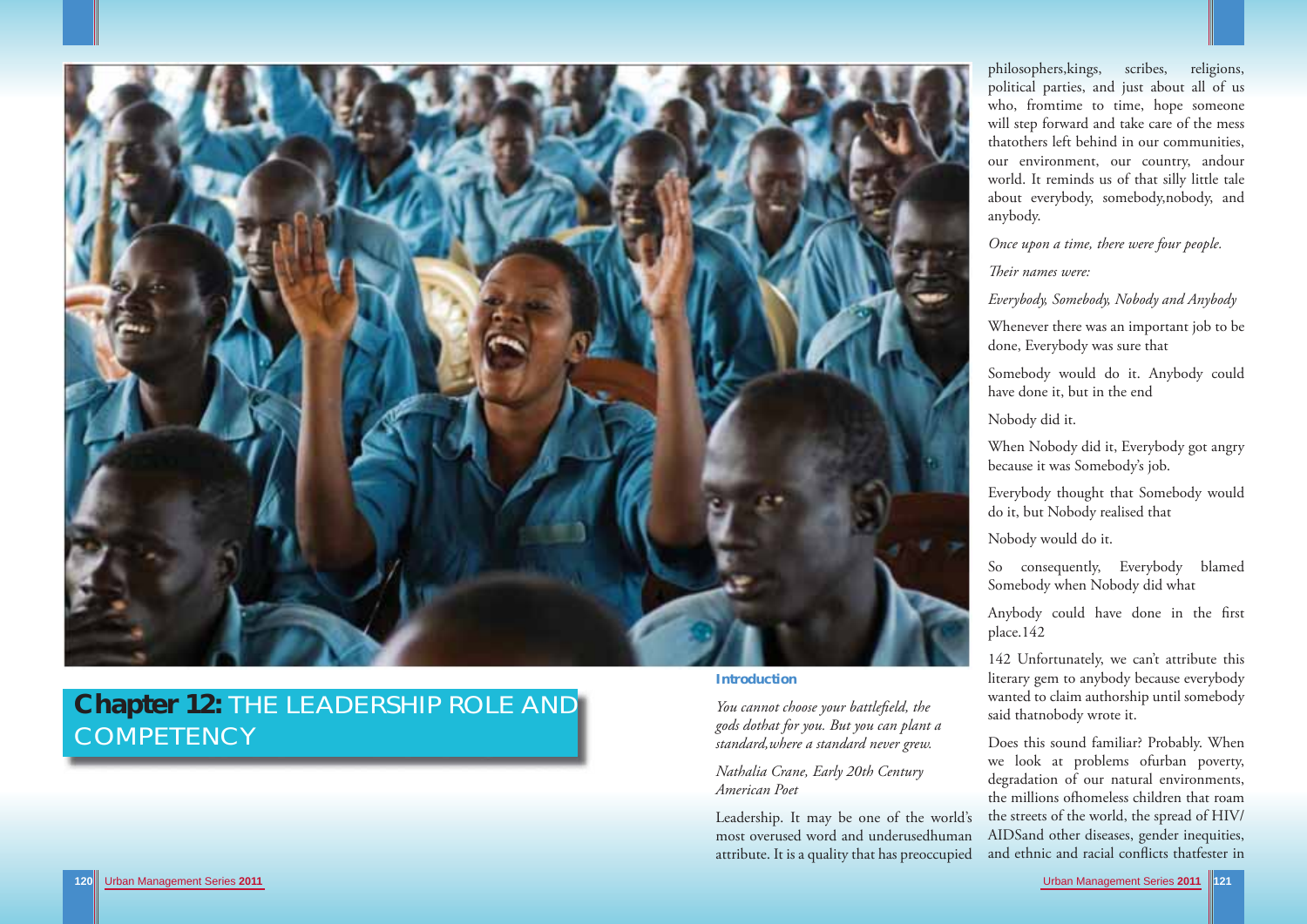in that silly little talehave in many of our discussions. communities become our leaders by default. Theseconditions also tell us that local elected leadership has never been moreimportant.

encouraged by the numbersof local elected officials, appointed officials and employees, andleadership are the most important roles and localgovernments that have embraced and responsibilities you have as alocal elected the principles of good governance put official. Representation is the foundation forthby multiple international agencies as standards by which to govern. Thespotlight leadership is the personal commitment, is also on corruption and beginning to overcome the darknessgreed that grips so role and responsibility as your citizen's many of our local and national governments representative. and theirprivate collaborators. And, citizens are becoming enraged and engaged.

These are good signs. As Edmund Burke competencies and skills needed to bring that great 18th century politicalactivist said, goodgovernance to your communities. We than those who donothing because they feel most important but obviously there are more. they can do only a little." We will relate later As we said in thebeginning of this series, on anexample of how some ordinary people your election to public office carries with in some difficult circumstances tookBurke's it theassumption that you are a leader and advice to heart by turning their lives around that you will perform as a leader onbehalf of through a process ofshared leadership within your constituents. This assumption is tested  $\,$ their respective communities. But first, a by every decision again at the big picture look at theother things we plan to cover in of elected leadership and to assess your this capstone learning opportunity.

our midst, we realise that those four people we have woven into all the competency

Fortunately, help is on the way. We are defined ourapproach to elected leadership. Before we begin this final journey into elected leadership territory,we want to remind you of the conceptual framework that has We have assumed that representation democratic selfgovernance,and wisdom and actionsyou bring to your

### **A preview of coming events**

In addition to a case study of good governance and elected leadership inpractice, we want to look at some of the paradoxes of elected leadership andgood governance, *Ronald Knox* the seemingly contradictory ideas about these twointerrelated concepts that often defy common sense. We will also look at someof the more interesting theories about Arrange whatever pieces come your way. leadership that have emerged in recentyears as well as some leadership qualities that

"Nobody has ever made a greater mistake have focused on the ten we believe tobe the In between these two foundation and capstone roles andresponsibilities are the own performance as an elected official and leader. We start witha look at some of the paradoxes of local elected leadership.

> The principles of good governance we have so faithfully woven into our discussions of your representation role, and the ten

*After all, what is a paradox but a statement ofthe obvious so as to make it sound untrue?*

Stewardship: Trading your kingdom for a horse

What is left to cover in this final chapter is an ideathat floated around the table in Kenya but never was nailed down as aspecific recommendation in the report. And, that idea has to do with sharingsome new or less well-known ideas about this thing called leadership. Theintent of these new and off -beat thoughts on leadership is three-fold. First,we hope they will provide insight into and support for many of the principlesassociated with good governance. Second, the concern for covering

Virginia Woolf, 20th C English novelist

fall outside the goodgovernance principles Peter Block in his reflections on leadership

within formalised settings likeorganisations competencies wehave suggested you fromthe pages of governance, something we have been talking about throughout this series. The other part of his conceptual reorganising tosses the termleadership aside in favour of stewardship. What Block has to say aboutstewardship, and by inference leadership, is germane to our discussion. Italso sheds some important light on the paradoxes mentioned earlier. Peter Block starts his discussion of

and governments suggests we change the master have in part created the leadership context andlanguage of this thing we call paradoxesmentioned earlier. Block's concept leadership. He takes part of his argument of stewardship is an alternative toleadership. While it may not be perfect, it helps to strip away some of themythology that surrounds the principle of leadership. Robert Greenleaf in hisbook on Servant Leadership says, "The first order of business is to build agroup of people who, under the influence of the institution, grow taller andbecome healthier, stronger, and more autonomous." Not a bad description oflocal government and the elected leadership role in relation to thecommunity.

According to Block, governance as a term recognises the politicalnature of our lives and our communities. It is a process by which we redefinethe purpose of our communities, determine who holds power, and how thewealth of our communities can be balanced to include all citizens not just the

privileged few. Stewardship is the fulcrum by which we can leverage moreinclusive governance. Block says:

stewardship with a line fromShakespeare's <sup>p</sup>lay Richard III. Dismounting from his horse in the middle ofa battle where his life hung in the balance, the self-centred and *Miguel de Cervantes, 16th Century Spanish*  inhumaneking cried out, "My horse! My horse! My kingdom for a horse!" While this is adramatic statement about the paradoxes of leadership, have you ever thoughtabout trading in your seat on the governing body for something a bit lessdemanding? Or trading in your leadership role for stewardship status? Let'ssee what that might look like. *Th ere is a strange charm in the thoughts of agood legacy. writer* **Leadership** 145 Block, Peter, Stewardship: Choosing Service over Self-Interest, (San Francisco, Berrett-Koehler Publishing, 1993), pp.3- 21. (Our apologies toPeter for altering his rhetoric, but not his wisdom, to fit the context of our discussion about local elected leadership.)

# **A journey into the leadership literature**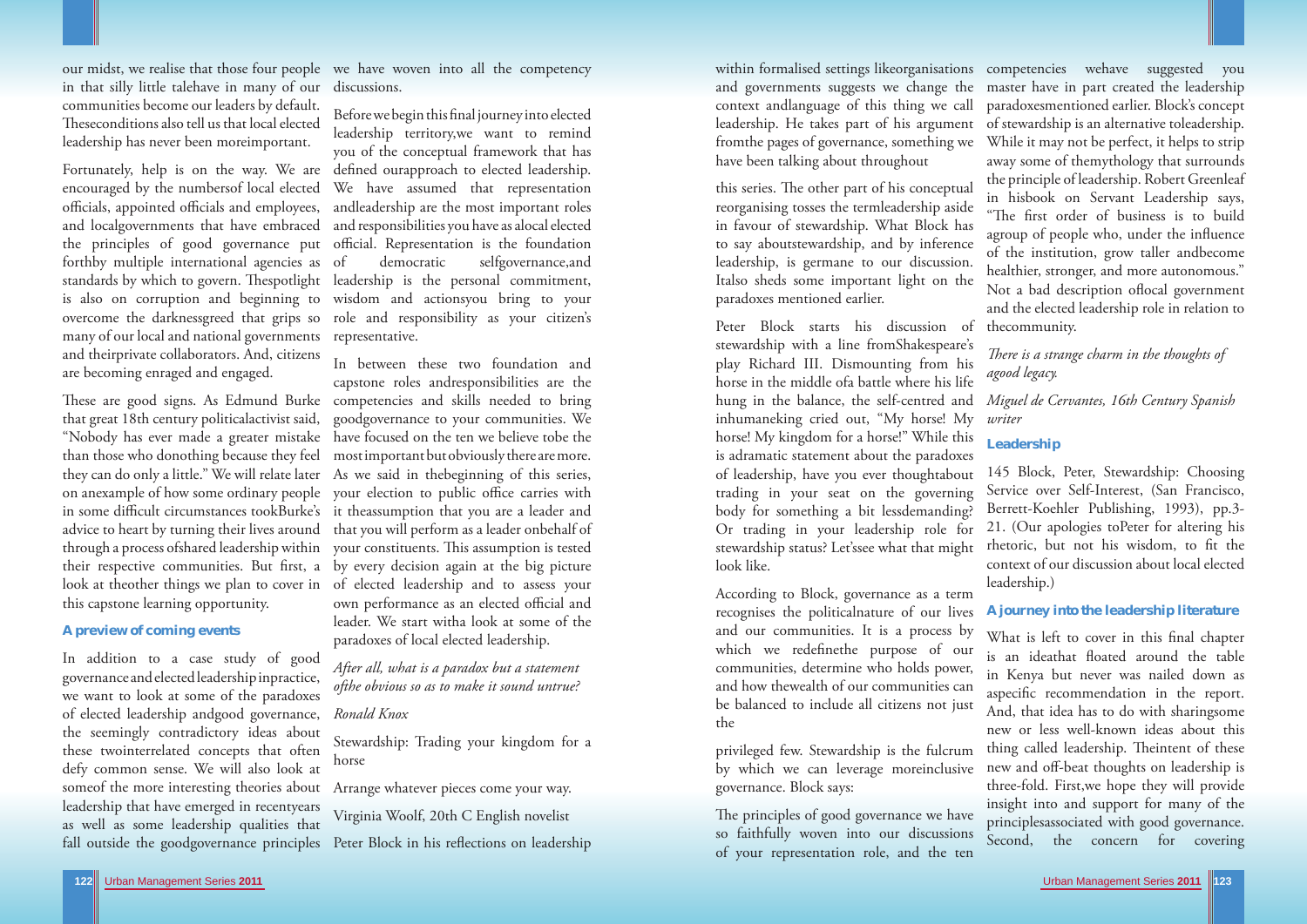othergovernance principles such as vision Assuming there are no followers, of course, and trust is prominent in some of thenewer creates a real dilemmafor leaders. According writings about leadership. Finally, we want to Nicoll, leaders will need to accept and to "rattle your brains" withsome ideas that believe thatfollowers use leaders to make might seem farfetched now but could become the path. Leaders must come to believe mainstreambefore your elected-leadership thatfollowers are not passive, reactive tools of career ends. We start this journey into the system but rather the creatorsof energy. somelesser known concepts of leadership by In the case of local government, local citizens looking at the role of followership.

# **Leadership and followership**

There is an old adage that leaders are only of us.Nicoll readily admitted at the time he as eff ective as those who followthem. Leadership requires followership. It's all this. very logical, or is it? JamesMacGregor Burns, who has spent a professional lifetime studying leadership,stresses the importance of the transactional relationship between leadersand followers. He defines leadership as leaders inducing followers to act forcertain goals that represent the values and the motivations - the wants andneeds, the aspirations and expectations - of both leaders and followers.147

The genius of leadership, according to Burns, lies in the manner inwhich leaders see and act on their own and their followers' values andmotivations. This is not a new idea. Lao-Tzu, the sixth century B.C. Chinesephilosopher, said, To lead the people, walk behind them. However, DavidNicoll wants to turn this leadershipfollowership idea on its head. He saysthere are no followers. He argues that most theories of leadership, includingthe one by Burns that we just quoted, are based on Leaders can no longer presume simply Newtonian mechanicsand linear, hierarchic, that they are the people who step outfi rst, and dualistic thinking.

147 Burns, James MacGregor, Leadership (New York, Harper and Row, 1978), p.19.

These rather obtuse and somewhat jarring thoughts aboutleadership, which were made in the mid-1980s, have gained more validityand understanding in the interim. Many rapid advances in computer andbiological sciences have not been driven from the top but rather from thebottom, from not followers in the traditional sense but rather from those whobelong to the there-are-no-followers school of thinking. Bill Gates and othershave been, in Nicoll's words, the agents who showed their leaders where towalk...who validated their leaders to step out in a direction that has meaningto all of us.

are the agents whoshow their leaders where to walk...who validate their leaders stepping out ina direction that has meaning for all wrote his article that none ofus really believe

> **A reflective opportunity** Think about what Nicoll is saying in relationship to the good governanceprinciples of civic engagement, inclusion, and equity, and the enablingcompetency. Jot down your thoughts on how these principles, when put intopractice, are changing the traditional notion that leaders need followers. Leaders will need to accept and believe that followers use leaders to makethe path. Leaders must allow themselves to believe that followers are notpassive, reactive tools of the system but rather the creators of energy. Theyare the agents who show their leaders where to walk...who validate theirleaders stepping out in a direction that has meaning for all of us.A woman leader often has a distinctive approach as the country's chief storyteller, personifying a sense of nationhood and telling a story that also helpsto shape people's sense of their own identity. This is leadership byinfluencing and

> The same could be true of the gender pioneers. Mary Robinson,Ireland's Prime *Anatole France, 20th C. French novelist and*  Minister in the mid-1990s, said:Professor Nancy Adler with McGill University in Quebec, Canada,has been researching the infl uences of women on global leadership. 150 Pond, Elizabeth,Women in Leadership: She saysmore than half of all women a letter from Stockholm, The Washington who have ever served as national political leadershave come into office since 1990. At this rate of increase, it is expected that *satirist***Leadership** Quarterly, 1996: # 4: p.59. 151 Adler, Nancy, Global Leadership:Women

We are too tied up in the passive-follower concept to accept the idea ofactive, meaningful roles for everyone...Only when we change the focus ofour thoughts from solitary acts of leadership to mutual action-dialogues, andthe foundation of our beliefs from followers to shapers will we let ourselvescome to terms with such issues as fear and surrender. 149

who take initiative and the first risk, who come up with the new idea.They can no are the ones whoexpress the new vision, who arouse the new awareness, who evoke automatically that they are the ones whoengage the new commitment, who build the new invention, who point us inthe new direction.148

148 Nicoll, David, "Leadership and Followership," in John Adams (ed), Transforming Leadership: From Vision to Results, (Alexandria, VA, Miles

### *River Press, 1986), pp.29-38.*

# *149 Nicoll, p.38.*



almost twice as many women will become national heads of state in the firstdecade of the twenty-first century than have ever served before.151Of course, you are saying to yourself as you read this, "So what doesthis have to do with Nicoll's notion that 'there are no followers?'" Well, nothinguntil you re-read his rationale.

*To accomplish great things, we must not onlyact, but also dream; not only plan, but alsobelieve.*

Leaders in Management International Review, Volume 37, (no.1), 1997, pp.171- 196.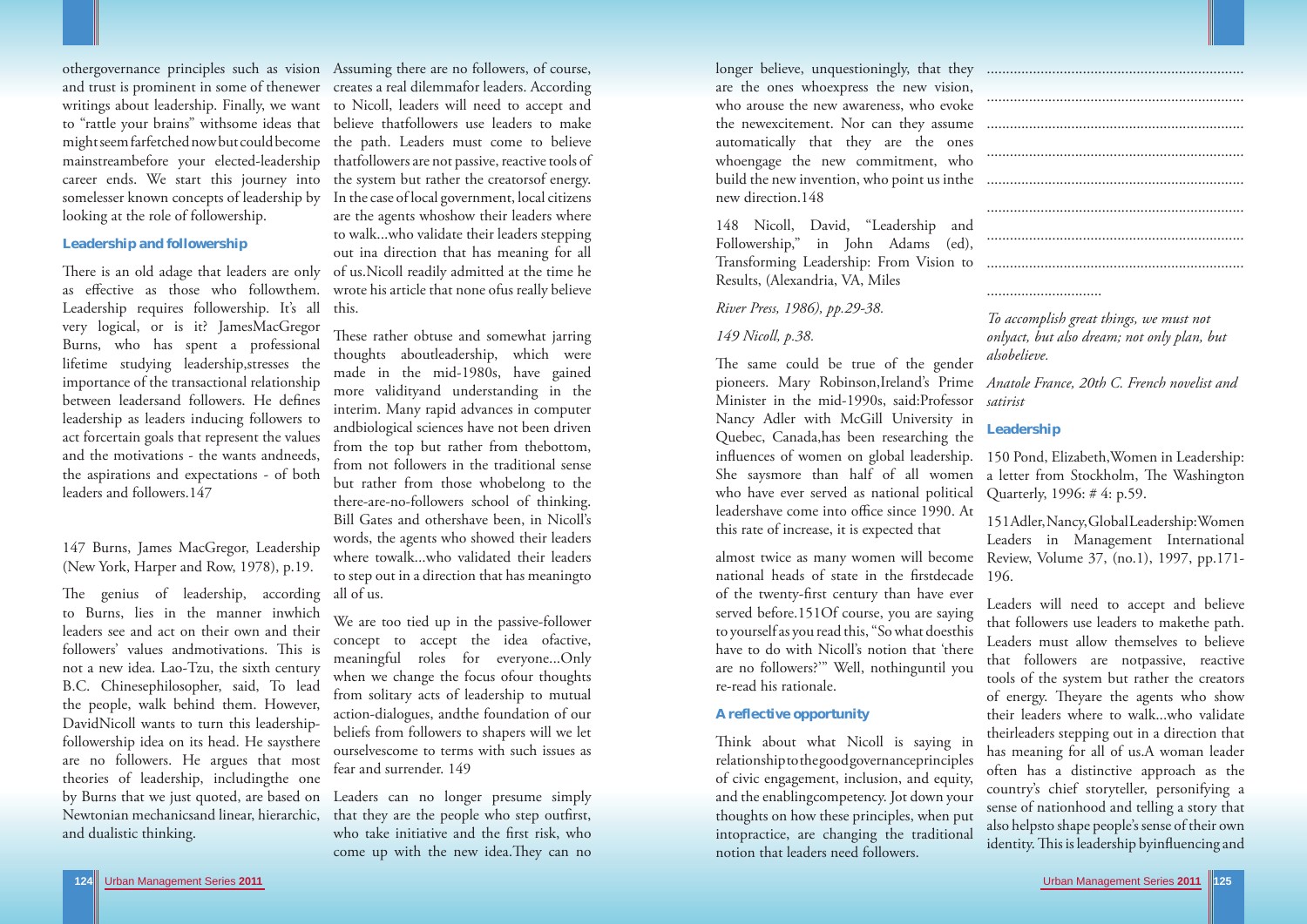inspiring rather than by commanding.150

### **Spiritual leadership**

The next rather off-beat leadership idea India. He had no formal power, woreno we encountered was this one. No,spiritual uniform, and held no public office. As leadership, as the author defines it, is not Keshavan Nair tellsus in A Higher Standard about religiousleadership. It is about the of Leadership, Gandhi reminded theworld leadership of spirit. James Ritscher takes that the human spirit is indomitable and us downa very different path in terms of that courageand love are more powerful leadership. It's one we think is germane than force. His life was notgoverned toelected leadership. Moreover, it includes by policies but rather by principles and a number of the principles theexpert group values.153Incidentally, the Hindi word for suggested we add to the good governance leader is netratwa. And netrameans "eye." principles that arecurrently shaping the local government agenda worldwide. Let's see what hehas to say about spiritual leadership.

They create a mental image of a community that aspires togreatness. Martin Luther King's "I have a dream" speech brokethe backbone of racial discrimination in the United States. Granted, the inspired vision didn't provide civil rightsimmediately, but it paved the way for major social andlegislative changes.

Ritscher says all organisations and communities have spirit. It hasto do with their very nature-their vitality, energy, purpose, and vision.Spiritual leadership involves an unusual set of skills or competencies.152Since most are quite this series ofleadership chapters, we thought they would be of interest to you and yourelected colleagues. While the author proposes ten leadership skills orprinciples, we will focus only on those we believe are germane to your localelected leadership roles and responsibilities.

• Inspired vision: Inspired visions transcend present reality.

different from the ten we have outlined in Ritscher uses a poem by the Sufi poet Rumi Clarity of mind: The elected official's life is hectic, disruptive,and prone to petty and dramatic crises. It tends to clutter themind with trivia and immediacy. It is a work and lifestyle thatdefies clarity of mind which is important if you are going to have "inspired visions." Both imply focus, being clear aboutpriorities, and being able to think rationally and clearlywithout closing the door to your intuition and creativity. to help explain.

> *The moment I'm disappointed, I feel encouraged.*

Likewise, Mohandas Gandhi brought oneof the world's greatest empires to its knees because he had aninspired vision of a new

As Ritscher explains, "the first two lines for the common goodand vision. It exhibit a kind ofdetachment from life. They encourages the enabling of communities are similar to the idea 'work hard to achieve andorganisations to transform themselves theresult you want, but don't waste time based on sharedvisions of what is possible. with disappointment if you fail.' Thelast • Will, toughness, and intention: We context it is somewhat differentfrom the to ability. Without the will to act, the ability and tied closely to trust. Hestates that these to actas a leader becomes meaningless. By two skills or personal qualities can be seenas toughness, the authorisnot referring to macho transforming into somewhat irrational behaviour but rather maintainingsensitivity behaviours. Elected men and women are while strengthening the ability to accept often perceived as not being trustworthy, and dealwith situations as they are. When and they reciprocate by not "trusting" citizens are yelling at youduring a governing citizens. Th ese reciprocal perceptions often • Trust and openness: Trust is having faith in yourself andothers. Trust is believing that others will think and actappropriately. By openness Ritscher means being unguarded,candid, and truthful. In this "openness" principle in the good governance portfolioof values. Here it is more personal

*152 Ritscher, James A. " Spiritual Leadership" in John Adams (ed), Transforming Leadership: From Vision to Results, (Alexandria, VA, Miles River*

*Press, 1986), pp. 61-80.*

153 Nair, Keshavan, A Higher Standard of Leadership: Lessons from the Life of Gandhi, San Francisco, Berrett Koehler Publishers, 1994), p.3.

*When I'm ruined, I'm healed.*

*When I'm quiet and solid as the ground, then I talk the low tones of thunder for everyone.*

two lines express the essence of leadership. Great leadership falls on theshoulders of men and women who have great solidity and clarity."154 discussed the need forwillingness in the Institution Building chapter as thecompanion body meeting, toughness is the ability close the door to openness. andwillingness to listen carefully without getting upset. Intentioncan be linked to the first skill of inspired vision. While it maybe your intention to follow through on your inspired vision,it's your willingness and toughness that makes your intentiona reality. Willingness gives your intentions *154 lRitscher, pp.64-5* Trust and openness is therefore one of those paradoxicalpairs of behaviour that takes time and energy to instil into thepolitical process and community. Nevertheless, these are twoprinciples that make it possible to have meaningful andproductive

life; toughnesshelps you sustain them. • Low ego, high results: Ego is the overemphasis on self. Whilemany individuals in positions of power have large egos, it isnot a sign of personal strength. Ego is me versus you. Theantithesis of ego is caring, service, cooperation, and dedicationto results. Low ego is directly associated with your enablingcompetencies and enabling actions as a governing body. democratic dialogues. As the author reminds us, apredisposition to trust creates a powerful energy field around aleader. People are drawn to this energy because theyexperience themselves as bigger people in the leader'spresence. The leader's trust bolsters their confidence, creating asense of stability and safely. Inspired visions will fall onbarren ground if they are not backed by mutual trust andopenness.

Ritscher uses the term transformational leadership todemonstrate the importance of low ego-high results. This combination of personal qualities encourages individuals togive up petty, egotistical needs to work Integrity: Integrity is tied closely to trust. We rarely trust anindividual who lacks integrity. But what exactly is integrity? Ithas at times been described as "what you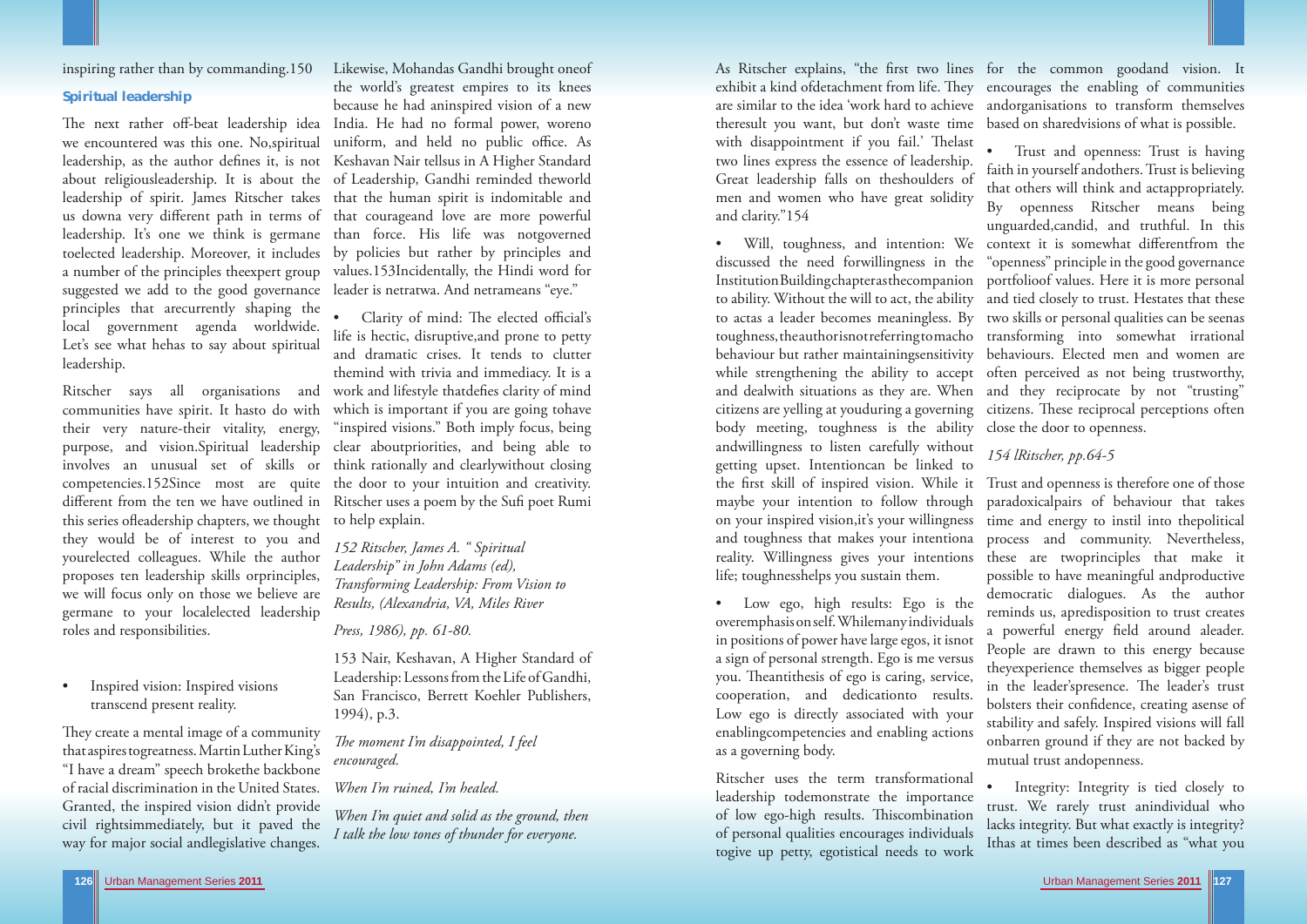**128**

see is what yourget." In other words, there *leader* is complete congruency betweenwhat you say and what you do. For elected officials, integrityis sometimes problematic if they as individuals are tied to apolitical party Ritscher calls spiritual leadershipand the or group that has a tendency to want to individual qualities as they relate to your  $\lq$ spinthe rhetoric" to gain advantage over its  $\lq$  roles and responsibilitiesas an elected official. competition. This putsyou in a position of Which ones are most important? Which asking yourself, "Which is more importantto me: my relationship with myself or my political colleagues?"The person who chooses the former often gets both while theperson who chooses the later gets neither. However, thechoices don't always look this clear at the time.

fulfilment: Spiritualleadership is not just taking care of your own personal growthand of your localgovernment's employees and your citizens. It's a very tallorder, but anything less diminishes the potential of *Take the most important and jot down some*  the localgovernment organisation and *actions that you andyour governing body*  the community. Ritscher pointsout the *might take to fulfi l it.* personal needs of each of us as individuals. Theyinclude a source of livelihood; a sense of personaleffectiveness; personal direction; the experience of fulfilment;the experience of community and cooperation; happiness;emotional support; personal growth; and success. Perhaps notso surprising is the congruence between these personal needsand the needs of organisations and communities. Spiritualleadership is not just tending to one's own personal needs forgrowth and fulfilment but also those of the local governmentand the community.

The winds of grace blow all the time. *All we need to do is set our sails.Ramakrishna, 19th Century Hindu religious* 

• A context of personal growth and ................................................................... fulfi lment but the growth and fulfi lment ................................................................... ...................................................................................................................................... ................................................................... .................................................................................................................................................................

Max De Pree wrote a book called Leadership Democratic self-governance must weighthe Jazz many years ago.As we poured over consequences of public actions. Most often hundreds of publications in our efforts to define the cruxof leadership, we kept coming back to some of the things he had to say aboutleadership. What impressed us from leadership is hard work, but good work. the standpoint of this set of electedleadership the decisions and actions youtake as an elected official benefit the many. But, other times they justifiablybenefit the few. Public According to De Pree, a jazz band is an expression of servantleadership. The leader

#### **A reflective opportunity**

Before we move on, reflect on what James ones would bethe most difficult to achieve?

> as individuals and asa group; the absolute dependence of the leader on the members of theband; and the need of the leader for the followers to play well. What asummary of an organisation.155 (And we would add—a community ofcitizens that can make beautiful music together.) Nevertheless, De Pree provides us with five criteria to start thinkingabout the faithfulness of our servant leaders. 1. Integrity in all things. This precedes all else. The open and transparentdemonstration of

*Leadership is not a position. It's a job. Max De Pree, 20th C. American Management Specialist*

#### **Leadership and the performing arts**

chapters was his use of some of the principles of good governance. And De Pree was pitching his thoughts about leadership to his fellowcorporate executives. In closing this discussion of your leadership role andresponsibilities as a jazz, "combines theunpredictability of the local elected official, we want to share some future with the gifts of individuals." De of histhoughts about leadership.De Pree Pree believeswe have the right as citizens associates leadership with a jazz band, thus to ask our leaders to not only be successful his metaphor. Jazz band leaders must choose the music, find the right musicians, andperform in public. (Just like elected officials!) But the effect of theperformance depends on so many things: the environment; volunteersplaying in the band; the need for everyone to perform has the opportunity to bring out the best in hismusicians, but it is the musicians that contribute to his success as theirleader. Jazz, like leadership, or leadership like butfaithful. Now, that's a word we have not seen or heard before in thediscussions of leadership and one reason we were drawn to his thoughtsabout leadership, in addition to his love for jazz, that is. By his ownadmission, measuring success of our leaders is mysterious enough, andjudging faithfulness, well, that's another matter.

expense of others.

He says that leadership is hard, exciting, good work. It's also, hereminds us, a serious meddling in other people's lives. What you do as anelected official does meddle in theµunfaithful. lives of local people in your communities. Hopefully, most of it is good meddling, but at times, it's seen as not so goodmeddling as well. Democracy is not anarchy where everyone can do as theyplease often at the perceptions are a fact of life. Toperceive our leaders as being unfaithful makes them 2. The servant hood of leadership. This reverse role of follower needs to befelt, understood, believed, and practiced faithfully for leaders to befaithful. According to De Pree, the

integrity is essential to leadership. For public leaders,like locally elected men and women,